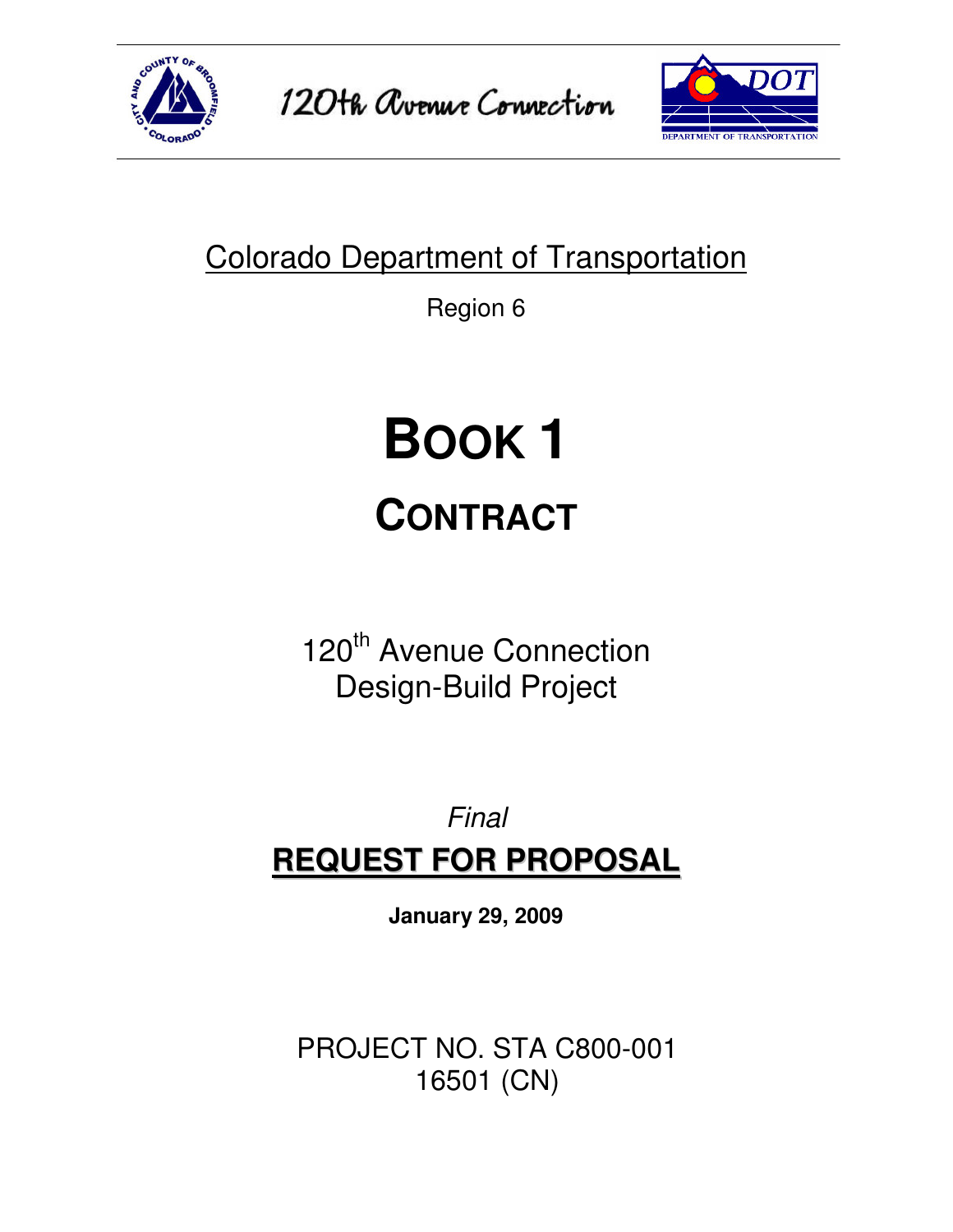# TABLE OF CONTENTS

| 1.0 |        |                                                                     |  |  |  |
|-----|--------|---------------------------------------------------------------------|--|--|--|
|     | 1.1    |                                                                     |  |  |  |
|     | 1.2    |                                                                     |  |  |  |
|     | 1.3    |                                                                     |  |  |  |
|     | 1.4    |                                                                     |  |  |  |
|     | 1.5    |                                                                     |  |  |  |
|     | 1.6    |                                                                     |  |  |  |
|     | 1.7    |                                                                     |  |  |  |
|     | 1.8    |                                                                     |  |  |  |
|     | 1.9    |                                                                     |  |  |  |
|     | 1.10   |                                                                     |  |  |  |
| 2.0 |        |                                                                     |  |  |  |
|     | 2.1    |                                                                     |  |  |  |
|     | 2.1.1  |                                                                     |  |  |  |
|     | 2.1.2  |                                                                     |  |  |  |
|     | 2.1.3  |                                                                     |  |  |  |
|     | 2.2    |                                                                     |  |  |  |
|     | 2.3    |                                                                     |  |  |  |
|     | 2.3.1  |                                                                     |  |  |  |
|     | 2.3.2  |                                                                     |  |  |  |
|     | 2.3.3  |                                                                     |  |  |  |
|     | 2.3.4  |                                                                     |  |  |  |
|     | 2.3.5  |                                                                     |  |  |  |
|     | 2.3.6  |                                                                     |  |  |  |
|     | 2.3.7  |                                                                     |  |  |  |
|     | 2.3.8  |                                                                     |  |  |  |
|     | 2.3.9  |                                                                     |  |  |  |
|     | 2.3.10 |                                                                     |  |  |  |
|     | 2.3.11 |                                                                     |  |  |  |
|     | 2.3.12 |                                                                     |  |  |  |
|     | 2.4    | REQUIREMENTS REGARDING BASIC CONFIGURATION AND CONTRACT DRAWINGS 10 |  |  |  |
|     | 2.4.1  |                                                                     |  |  |  |
|     | 2.4.2  |                                                                     |  |  |  |
|     | 2.4.3  |                                                                     |  |  |  |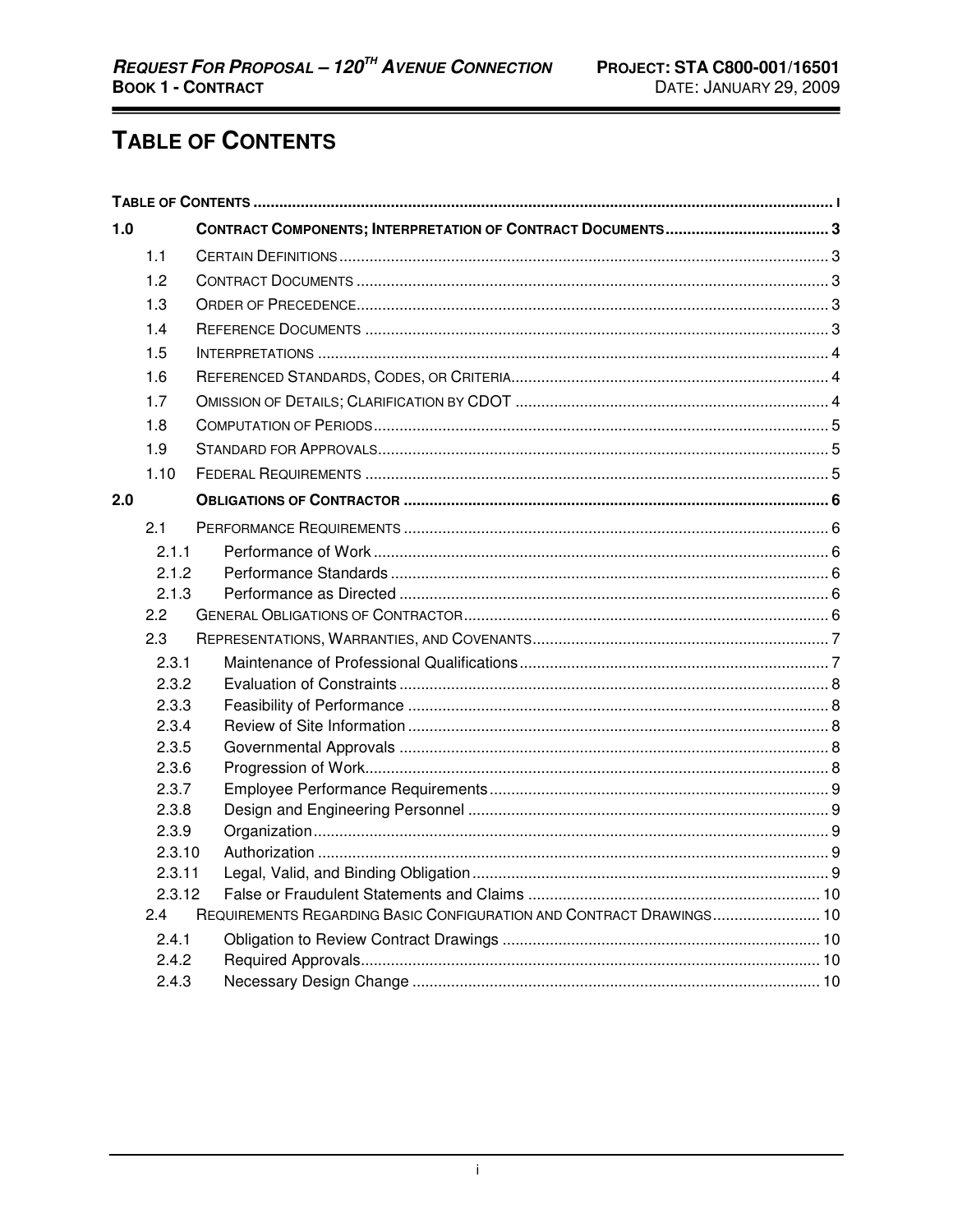|     | 2.5            |                                                                                |  |
|-----|----------------|--------------------------------------------------------------------------------|--|
| 3.0 |                | INFORMATION SUPPLIED TO CONTRACTOR; RESPONSIBILITY FOR DESIGN; DISCLAIMER 12   |  |
|     | 3.1            |                                                                                |  |
|     | 3.2            |                                                                                |  |
|     | 3.3            |                                                                                |  |
|     | 3.3.1          |                                                                                |  |
|     | 3.3.2          | No Representation or Warranty Regarding Basic Configuration and Reference      |  |
|     | 3.4            |                                                                                |  |
| 4.0 |                |                                                                                |  |
|     | 4.1            |                                                                                |  |
|     | 4.2            |                                                                                |  |
|     | 4.2.1          |                                                                                |  |
|     | 4.2.2          |                                                                                |  |
|     | 4.3            |                                                                                |  |
|     | 4.3.1          |                                                                                |  |
|     | 4.3.2          |                                                                                |  |
|     | 4.3.3          |                                                                                |  |
|     | 4.4            |                                                                                |  |
|     | 4.5            |                                                                                |  |
|     | 4.6            |                                                                                |  |
| 5.0 |                |                                                                                |  |
|     | 5.1            |                                                                                |  |
|     | 5.2            |                                                                                |  |
|     | 5.3            | PROCESS TO BE FOLLOWED FOR DISCOVERY OF CERTAIN SITE CONDITIONS 16             |  |
|     | 5.3.1          |                                                                                |  |
|     | 5.3.2<br>5.3.3 |                                                                                |  |
|     | 5.4            |                                                                                |  |
|     | 55             |                                                                                |  |
|     | 5.5.1          |                                                                                |  |
|     | 5.5.2          |                                                                                |  |
|     | 5.5.3          |                                                                                |  |
|     | 5.6            | EFFECT OF OVERSIGHT, SPOT CHECKS, AUDITS, TESTS, ACCEPTANCES, AND APPROVALS 18 |  |
|     | 5.6.1          |                                                                                |  |
|     | 5.6.2          |                                                                                |  |
|     | 5.7            |                                                                                |  |
|     | 5.7.1<br>5.7.2 |                                                                                |  |
|     |                |                                                                                |  |
| 6.0 |                |                                                                                |  |
|     | 6.1            |                                                                                |  |
|     | 6.1.1          |                                                                                |  |
|     | 6.1.2          |                                                                                |  |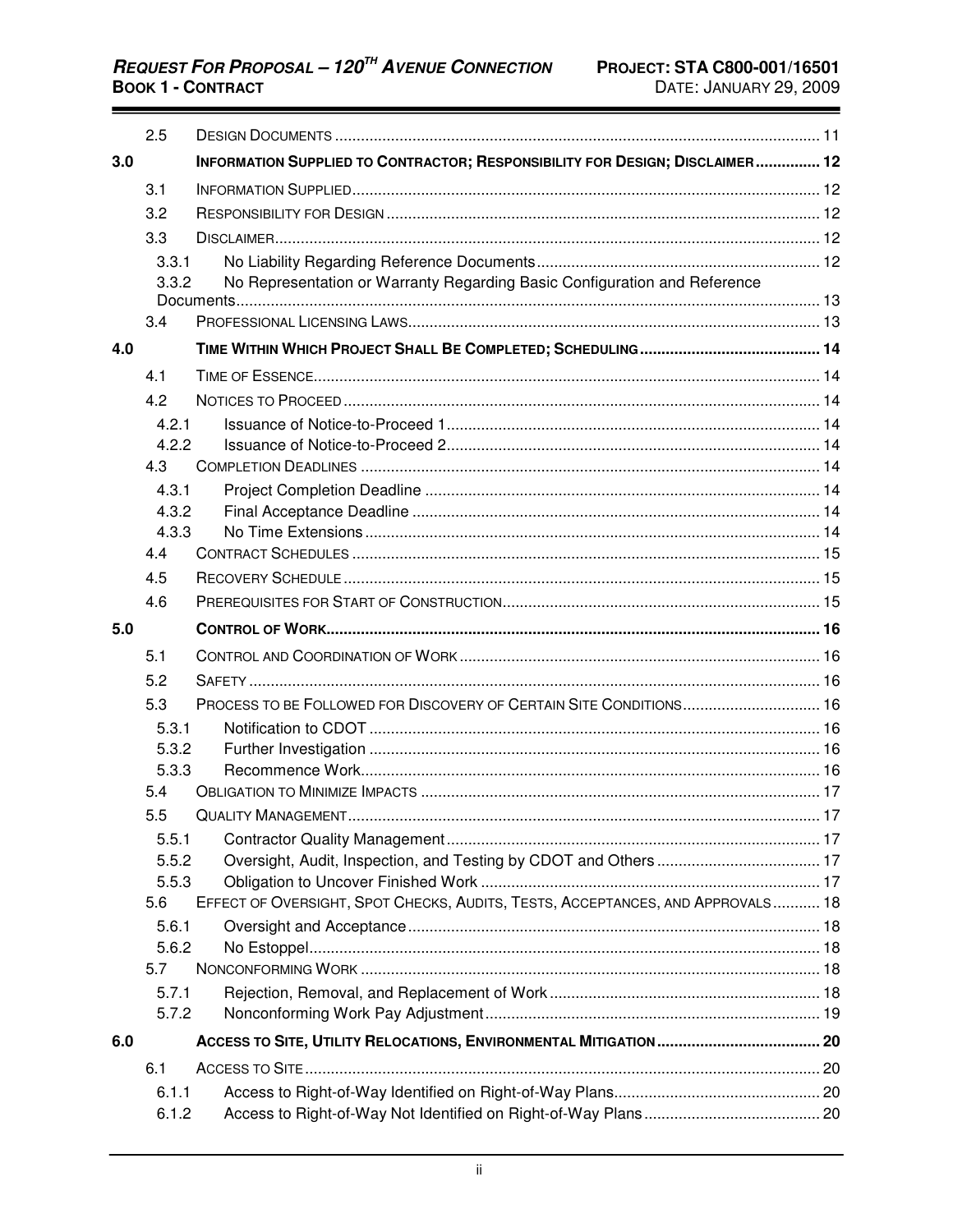|     | 6.1.2.3<br>6.1.3 |                                                                                  |  |
|-----|------------------|----------------------------------------------------------------------------------|--|
|     | 6.2              |                                                                                  |  |
|     | 6.2.1            |                                                                                  |  |
|     | 6.2.3            |                                                                                  |  |
|     | 6.2.4            | Certain Obligations of Contractor; Utility-Related Right-of-Way Costs 23         |  |
|     | 6.2.5            |                                                                                  |  |
|     | 6.3              |                                                                                  |  |
|     | 6.3.1            |                                                                                  |  |
|     | 6.3.2            |                                                                                  |  |
| 7.0 |                  |                                                                                  |  |
|     | 7.1              |                                                                                  |  |
|     | 7.1.1            |                                                                                  |  |
|     | 7.1.2            |                                                                                  |  |
|     | 7.1.3            |                                                                                  |  |
|     | 7.2              | DISADVANTAGED BUSINESS ENTERPRISES (DBE) AND EMERGING SMALL BUSINESSES (ESB)  25 |  |
|     | 7.2.1            | Disadvantaged Business Enterprises and Emerging Small Business Policies  25      |  |
|     | 7.2.2            |                                                                                  |  |
|     | 7.3              |                                                                                  |  |
|     | 7.4              |                                                                                  |  |
|     | 7.5              |                                                                                  |  |
|     | 7.6              |                                                                                  |  |
|     | 7.7              |                                                                                  |  |
|     | 7.8              |                                                                                  |  |
|     | 7.9              |                                                                                  |  |
|     | 7.9.1            |                                                                                  |  |
|     | 7.9.2            |                                                                                  |  |
|     | 7.10             |                                                                                  |  |
| 8.0 |                  |                                                                                  |  |
|     | 8.1              |                                                                                  |  |
|     | 8.2              |                                                                                  |  |
|     | 8.3              |                                                                                  |  |
|     | 8.4              |                                                                                  |  |
| 9.0 |                  |                                                                                  |  |
|     | 9.1              |                                                                                  |  |
|     | 9.1.1            |                                                                                  |  |
|     | 9.1.2            |                                                                                  |  |
|     | 9.1.3            |                                                                                  |  |
|     | 9.1.4            |                                                                                  |  |
|     | 9.1.5            |                                                                                  |  |
|     | 9.2              |                                                                                  |  |
|     | 9.2.1            |                                                                                  |  |
|     | 9.2.2            |                                                                                  |  |
|     | 9.2.3            |                                                                                  |  |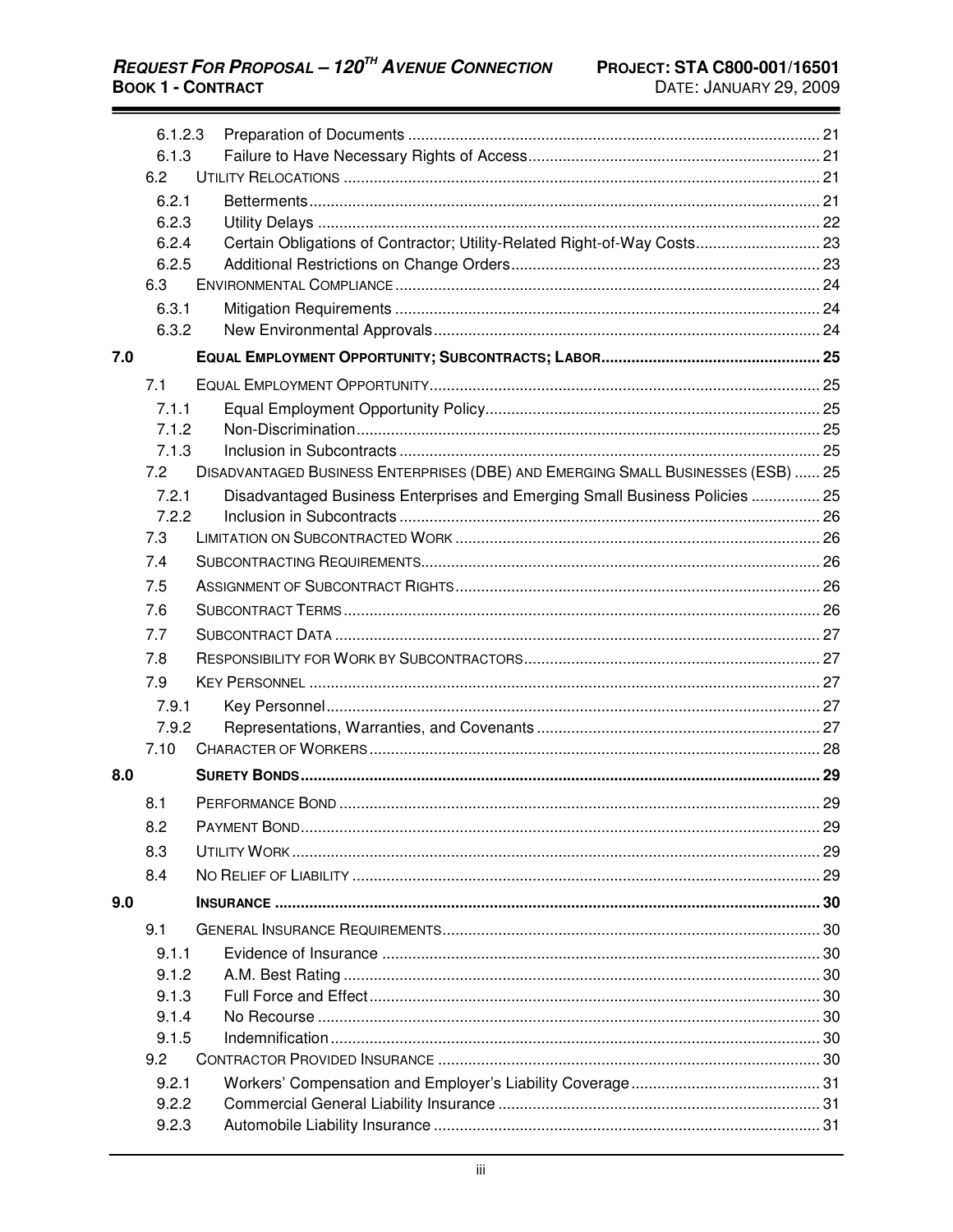|      | 9.2.4  |                                                                           |  |
|------|--------|---------------------------------------------------------------------------|--|
|      | 9.2.5  |                                                                           |  |
|      | 9.2.6  |                                                                           |  |
|      | 9.2.7  |                                                                           |  |
|      | 9.2.8  |                                                                           |  |
| 10.0 |        |                                                                           |  |
|      | 10.1   |                                                                           |  |
|      | 10.2   |                                                                           |  |
|      | 10.2.1 |                                                                           |  |
|      | 10.2.2 |                                                                           |  |
|      | 10.3   |                                                                           |  |
|      | 10.4   |                                                                           |  |
|      | 10.5   |                                                                           |  |
| 11.0 |        |                                                                           |  |
|      | 11.1   |                                                                           |  |
|      | 11.1.1 |                                                                           |  |
|      | 11.1.2 |                                                                           |  |
|      | 11.1.3 |                                                                           |  |
|      | 11.2   |                                                                           |  |
|      | 11.3   |                                                                           |  |
|      | 11.3.1 |                                                                           |  |
|      | 11.3.2 |                                                                           |  |
|      | 11.3.3 |                                                                           |  |
|      | 11.3.4 |                                                                           |  |
|      | 11.3.5 |                                                                           |  |
|      | 11.4   |                                                                           |  |
|      | 11.4.1 |                                                                           |  |
|      | 11.5   |                                                                           |  |
|      | 11.5.1 |                                                                           |  |
|      | 11.5.2 |                                                                           |  |
|      | 11.5.3 |                                                                           |  |
|      | 11.6   |                                                                           |  |
|      | 11.6.1 |                                                                           |  |
|      | 11.6.2 |                                                                           |  |
|      | 11.7   |                                                                           |  |
|      | 11.7.1 |                                                                           |  |
|      | 11.7.2 |                                                                           |  |
|      | 11.8   |                                                                           |  |
| 12.0 |        |                                                                           |  |
|      | 12.1   |                                                                           |  |
|      | 12.1.1 |                                                                           |  |
|      | 12.1.2 |                                                                           |  |
|      | 12.1.3 |                                                                           |  |
|      | 12.1.4 | Disputes Regarding Applicability of Value Engineering Change Proposals 42 |  |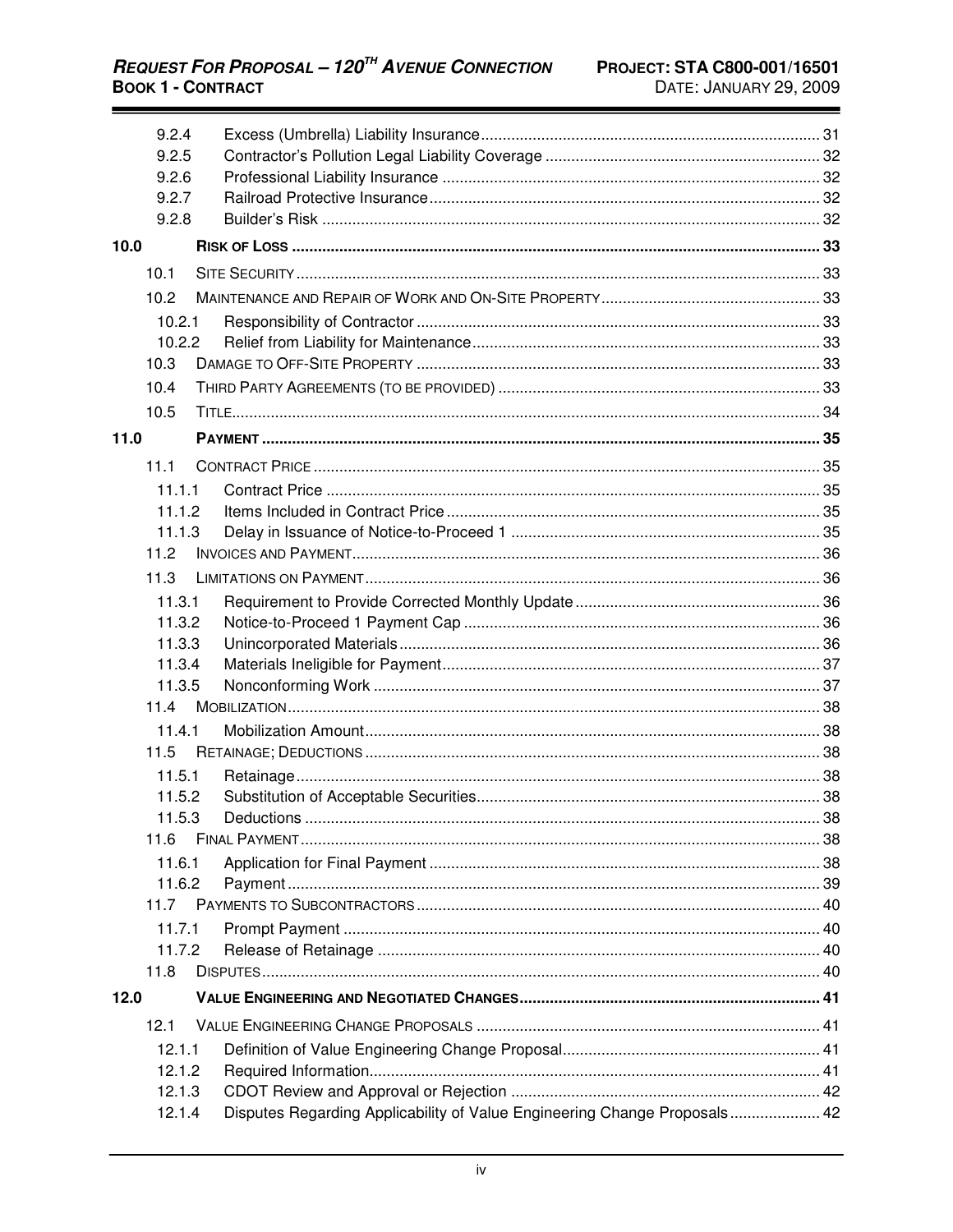**REQUEST FOR PROPOSAL - 120<sup>TH</sup> AVENUE CONNECTION BOOK 1 - CONTRACT** 

|      | 12.1.5 |                                                                                       |  |
|------|--------|---------------------------------------------------------------------------------------|--|
|      | 12.2   |                                                                                       |  |
|      | 12.3   | USE OF VALUE ENGINEERING CHANGE PROPOSALS AND NEGOTIATED CHANGES BY CDOT 43           |  |
| 13.0 |        |                                                                                       |  |
|      | 13.1   |                                                                                       |  |
|      | 13.1.1 |                                                                                       |  |
|      | 13.1.2 | Directive Letter as Condition Precedent to Claim that CDOT-Directed Change Occurred45 |  |
|      | 13.1.3 |                                                                                       |  |
|      | 13.2   |                                                                                       |  |
|      | 13.2.1 |                                                                                       |  |
|      | 13.2.2 |                                                                                       |  |
|      | 13.2.3 |                                                                                       |  |
|      | 13.3   |                                                                                       |  |
|      | 13.3.1 |                                                                                       |  |
|      | 13.3.2 |                                                                                       |  |
|      | 13.3.3 |                                                                                       |  |
|      | 13.4   |                                                                                       |  |
|      | 13.4.1 |                                                                                       |  |
|      | 13.4.2 | Scope of Work, Cost Estimate, Delay Analysis, and Information Regarding Change 52     |  |
|      | 13.4.3 |                                                                                       |  |
|      | 13.4.4 |                                                                                       |  |
|      | 13.4.5 |                                                                                       |  |
|      | 13.5   |                                                                                       |  |
|      | 13.5.1 |                                                                                       |  |
|      | 13.5.2 | Limitation on Acceleration Costs; Delay and Disruption Damages  54                    |  |
|      | 13.5.3 |                                                                                       |  |
|      | 13.6   |                                                                                       |  |
|      | 13.6.1 |                                                                                       |  |
|      | 13.6.2 |                                                                                       |  |
|      | 13.6.3 |                                                                                       |  |
|      | 13.7   |                                                                                       |  |
|      | 13.7.1 |                                                                                       |  |
|      | 13.7.2 |                                                                                       |  |
|      | 13.7.3 |                                                                                       |  |
|      | 13.7.4 |                                                                                       |  |
|      | 13.7.5 |                                                                                       |  |
|      | 13.7.6 |                                                                                       |  |
|      | 13.7.7 |                                                                                       |  |
|      | 13.7.8 |                                                                                       |  |
|      | 13.8   |                                                                                       |  |
|      | 13.8.1 | Increase in Contract Price and/or Extension of Completion Deadlines 61                |  |
|      | 13.8.2 | Decrease in Contract Price and/or Extension of Completion Deadlines  61               |  |
|      | 13.8.3 | Change in Basic Configuration or Temporary Configuration Resulting from Value         |  |
|      | 13.9   |                                                                                       |  |
|      | 13.9.1 |                                                                                       |  |
|      |        |                                                                                       |  |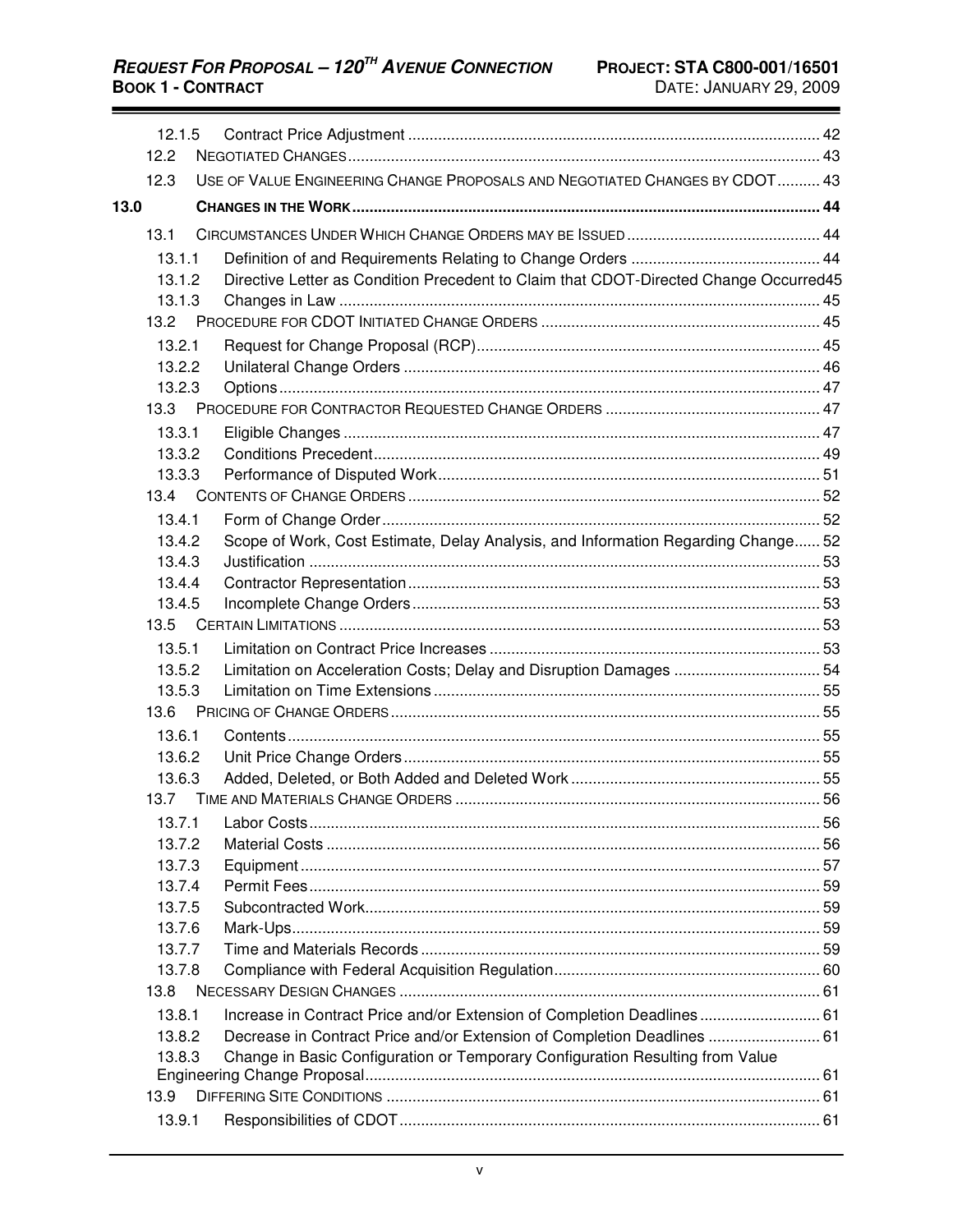|      | 13.9.2             |  |                                                                               |    |
|------|--------------------|--|-------------------------------------------------------------------------------|----|
|      |                    |  |                                                                               |    |
|      |                    |  |                                                                               |    |
|      | 13.11.1<br>13.11.2 |  |                                                                               |    |
|      | 13.11.3            |  |                                                                               |    |
|      |                    |  |                                                                               |    |
|      |                    |  |                                                                               |    |
|      |                    |  |                                                                               |    |
|      |                    |  |                                                                               |    |
|      | 13.15.1            |  |                                                                               |    |
|      | 13.15.2            |  | No Change Order Based on Course of Conduct or Order by Unauthorized Person 63 |    |
| 14.0 |                    |  |                                                                               |    |
|      | 14.1               |  |                                                                               |    |
|      |                    |  |                                                                               |    |
|      | 14.2               |  |                                                                               |    |
|      | 14.3               |  |                                                                               |    |
| 15.0 |                    |  |                                                                               |    |
|      | 15.1               |  |                                                                               |    |
|      | 15.2               |  |                                                                               |    |
|      | 15.3               |  |                                                                               |    |
|      | 15.4               |  |                                                                               |    |
|      | 15.4.1             |  |                                                                               |    |
|      | 15.4.2             |  |                                                                               |    |
|      | 15.5               |  |                                                                               |    |
|      | 15.5.1             |  |                                                                               |    |
|      | 15.5.2             |  |                                                                               |    |
|      | 15.5.3             |  |                                                                               |    |
|      | 15.5.4<br>15.6     |  |                                                                               |    |
|      |                    |  | 15.7 REDUCTION IN AMOUNT OF CLAIM                                             | 69 |
|      |                    |  |                                                                               |    |
|      | 15.8               |  |                                                                               |    |
|      | 15.9               |  |                                                                               |    |
|      | 15.10              |  |                                                                               |    |
|      | 15.11              |  |                                                                               |    |
|      |                    |  |                                                                               |    |
|      |                    |  |                                                                               |    |
|      |                    |  |                                                                               |    |
|      |                    |  |                                                                               |    |
|      |                    |  |                                                                               |    |
|      | 15.16.1            |  |                                                                               |    |
|      | 15.16.2            |  |                                                                               |    |
|      | 15.16.3            |  |                                                                               |    |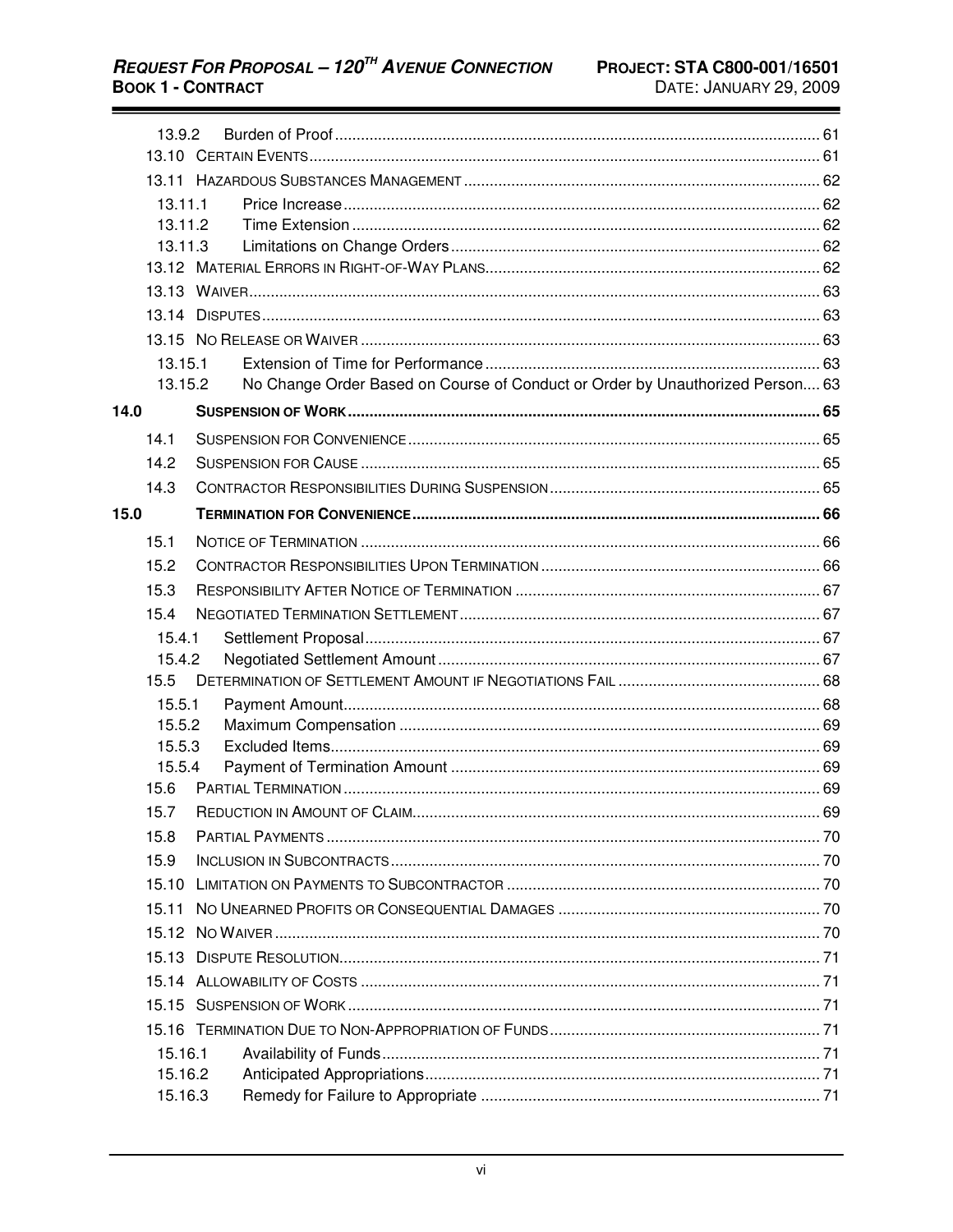| 16.0   |                  |                                                                                     |    |  |  |  |
|--------|------------------|-------------------------------------------------------------------------------------|----|--|--|--|
|        | 16.1             |                                                                                     |    |  |  |  |
|        | 16.1.1           |                                                                                     |    |  |  |  |
|        | 16.1.2           |                                                                                     |    |  |  |  |
|        | 16.2             |                                                                                     |    |  |  |  |
|        | 16.2.1           |                                                                                     |    |  |  |  |
|        | 16.2.2           |                                                                                     |    |  |  |  |
|        | 16.3             |                                                                                     |    |  |  |  |
|        | 16.4             |                                                                                     |    |  |  |  |
| 17.0   |                  |                                                                                     |    |  |  |  |
|        | 17.1             |                                                                                     |    |  |  |  |
|        | 17.1.1           |                                                                                     |    |  |  |  |
|        | 17.1.2           |                                                                                     |    |  |  |  |
|        | 17.2             |                                                                                     |    |  |  |  |
|        | 17.2.1           |                                                                                     |    |  |  |  |
|        | 17.2.2           |                                                                                     |    |  |  |  |
|        | 17.3             |                                                                                     |    |  |  |  |
| 18.0   |                  |                                                                                     |    |  |  |  |
|        | 18.1             |                                                                                     |    |  |  |  |
|        | 18.1.1           |                                                                                     |    |  |  |  |
| 18.1.2 |                  |                                                                                     |    |  |  |  |
|        | 18.1.3           |                                                                                     |    |  |  |  |
|        | 18.1.4           |                                                                                     |    |  |  |  |
|        | 18.1.5<br>18.1.6 |                                                                                     |    |  |  |  |
|        | 18.2             |                                                                                     |    |  |  |  |
|        | 18.2.1           |                                                                                     |    |  |  |  |
|        | 18.2.2           |                                                                                     |    |  |  |  |
|        | 18.3             |                                                                                     |    |  |  |  |
|        | 18.4             | COMPREHENSIVE ENVIRONMENTAL RESPONSE, COMPENSATION, AND LIABILITY ACT AGREEMENT 83  |    |  |  |  |
|        | 18.5             |                                                                                     |    |  |  |  |
| 19.0   |                  |                                                                                     |    |  |  |  |
|        | 19.1             |                                                                                     |    |  |  |  |
|        | 19.2             |                                                                                     |    |  |  |  |
|        | 19.2.1           |                                                                                     |    |  |  |  |
|        | 19.2.2           | Disputes; Disputes Governed by this Section; Priorities; Disputes Involving Utility |    |  |  |  |
|        |                  | Owners                                                                              | 84 |  |  |  |
|        | 19.2.3           |                                                                                     |    |  |  |  |
|        | 19.2.4           |                                                                                     |    |  |  |  |
|        | 19.2.5<br>19.2.6 |                                                                                     |    |  |  |  |
|        | 19.2.7           |                                                                                     |    |  |  |  |
|        |                  |                                                                                     |    |  |  |  |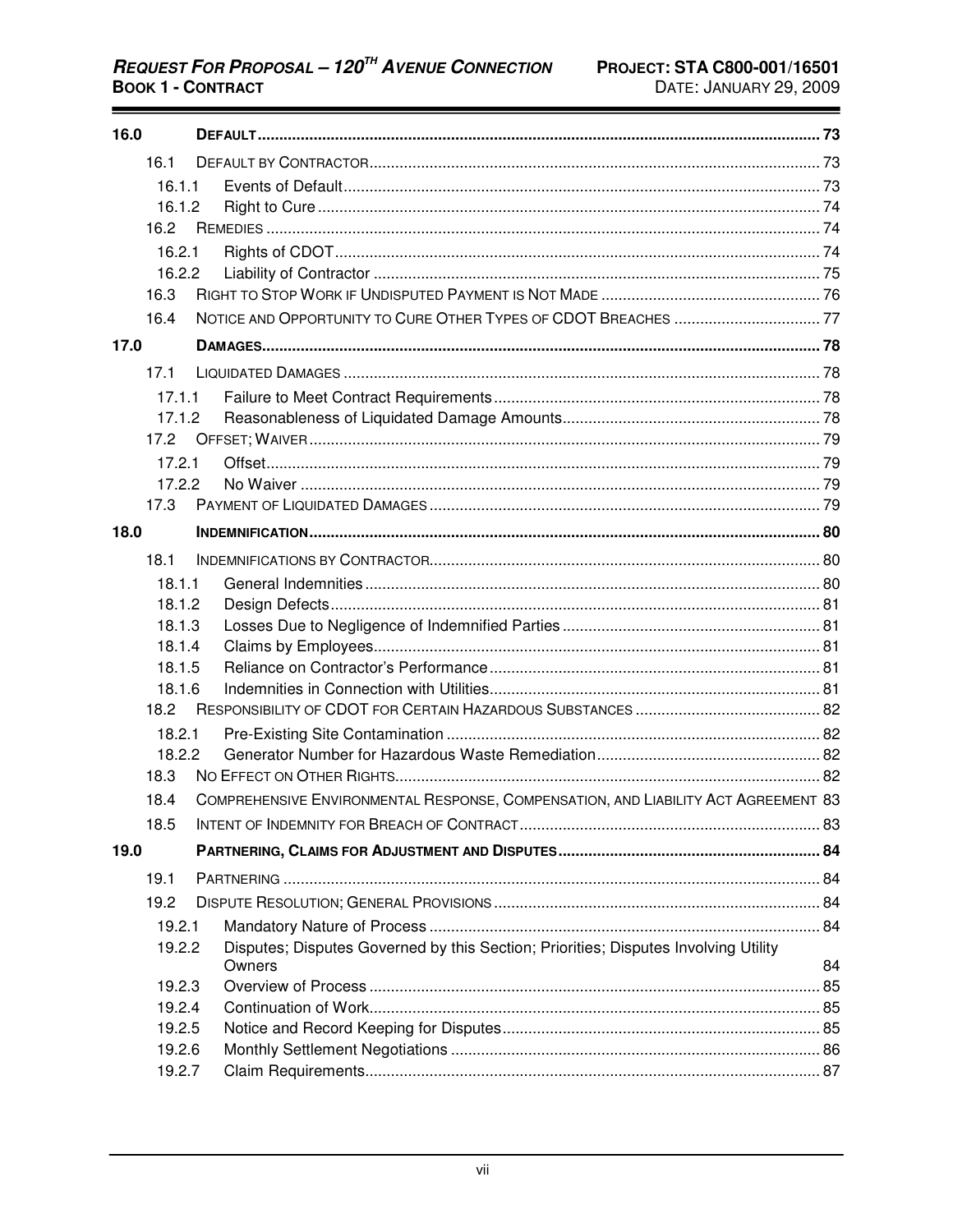| 20.0 |        |  |  |  |
|------|--------|--|--|--|
|      | 20.1   |  |  |  |
|      | 20.1.1 |  |  |  |
|      | 20.1.2 |  |  |  |
|      | 20.1.3 |  |  |  |
|      | 20.1.4 |  |  |  |
|      | 20.2   |  |  |  |
|      | 20.3   |  |  |  |
|      | 20.3.1 |  |  |  |
|      | 20.3.2 |  |  |  |
|      | 20.3.3 |  |  |  |
|      | 20.3.4 |  |  |  |
|      | 20.4   |  |  |  |
| 21.0 |        |  |  |  |
|      | 21.1   |  |  |  |
|      | 21.1.1 |  |  |  |
|      | 21.1.2 |  |  |  |
|      | 21.1.3 |  |  |  |
|      | 21.1.4 |  |  |  |
|      | 21.1.5 |  |  |  |
|      | 21.2   |  |  |  |
|      | 21.3   |  |  |  |
|      | 21.3.1 |  |  |  |
|      | 21.3.2 |  |  |  |
|      | 21.4   |  |  |  |
|      | 21.5   |  |  |  |
|      | 21.6   |  |  |  |
|      | 21.7   |  |  |  |
| 22.0 |        |  |  |  |
|      | 22.1   |  |  |  |
|      | 22.1.1 |  |  |  |
|      | 22.1.2 |  |  |  |
|      | 22.1.3 |  |  |  |
|      | 22.1.4 |  |  |  |
|      | 22.1.5 |  |  |  |
|      | 22.1.6 |  |  |  |
|      | 22.1.7 |  |  |  |
|      | 22.2   |  |  |  |
|      | 22.3   |  |  |  |
|      | 22.3.1 |  |  |  |
|      | 22.3.2 |  |  |  |
|      | 22.3.3 |  |  |  |
|      | 22.3.4 |  |  |  |
|      | 22.3.5 |  |  |  |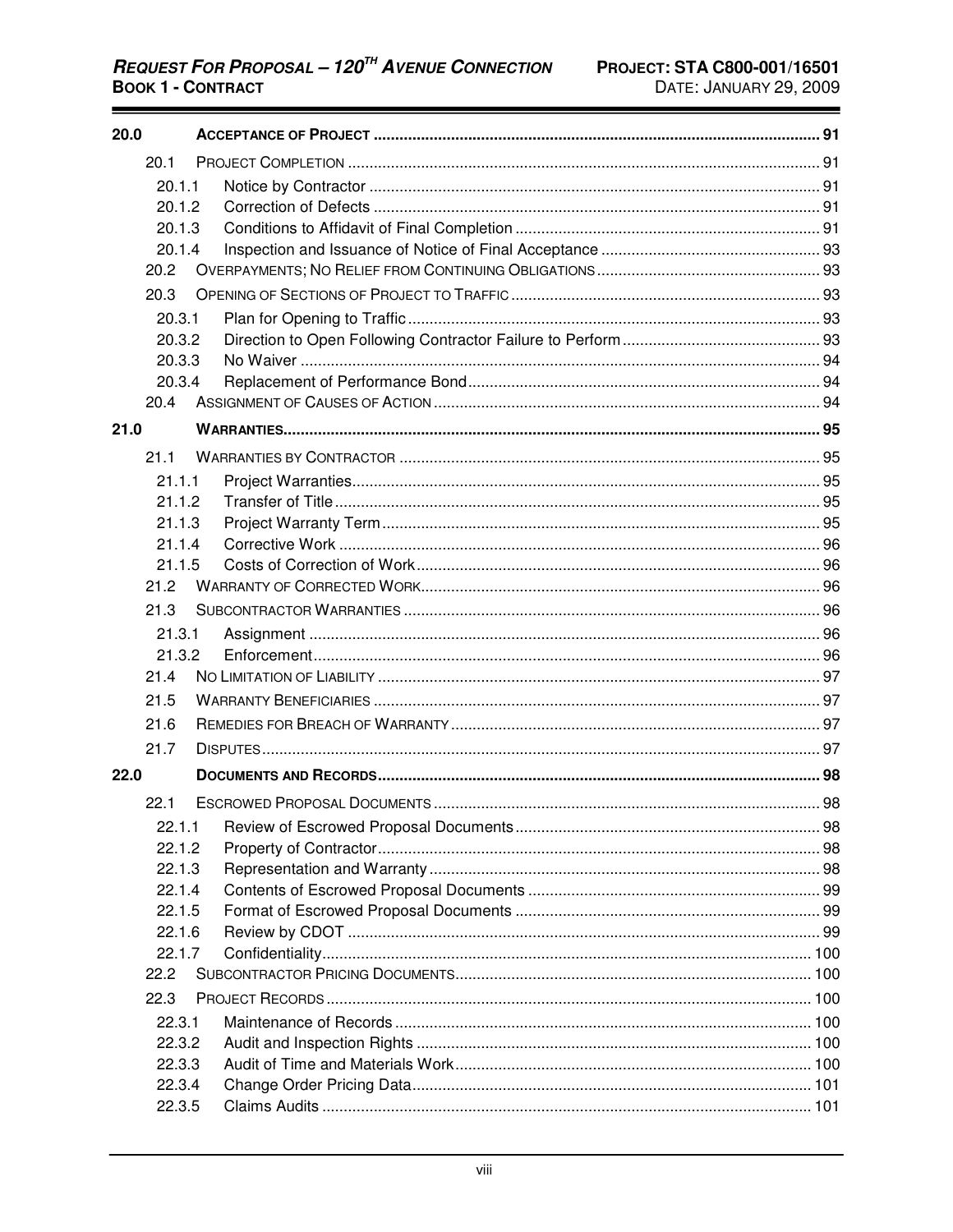|      | 22.4             |  |                                                                        |  |
|------|------------------|--|------------------------------------------------------------------------|--|
|      | 22.5             |  |                                                                        |  |
|      | 22.5.1           |  |                                                                        |  |
|      | 22.5.2           |  |                                                                        |  |
|      | 22.5.3           |  |                                                                        |  |
|      | 22.5.4           |  | Cooperation with CDOT Regarding Colorado Open Records Act Requests 103 |  |
| 23.0 |                  |  |                                                                        |  |
|      | 23.1             |  |                                                                        |  |
|      | 23.2             |  |                                                                        |  |
| 24.0 |                  |  |                                                                        |  |
|      | 24.1             |  |                                                                        |  |
|      | 24.2             |  |                                                                        |  |
|      | 24.2.1           |  |                                                                        |  |
|      | 24.2.2           |  |                                                                        |  |
|      | 24.2.3           |  |                                                                        |  |
|      | 24.3             |  |                                                                        |  |
|      | 244              |  |                                                                        |  |
|      | 24.4.1           |  |                                                                        |  |
|      | 24.4.2           |  |                                                                        |  |
|      | 24.5             |  |                                                                        |  |
|      | 24.5.1<br>24.5.2 |  |                                                                        |  |
|      |                  |  |                                                                        |  |
|      | 24.6             |  |                                                                        |  |
|      | 24.7             |  |                                                                        |  |
|      | 24.8             |  |                                                                        |  |
|      | 24.9             |  |                                                                        |  |
|      | 24 10            |  |                                                                        |  |
|      | 24.10.1          |  |                                                                        |  |
|      | 24.10.2          |  |                                                                        |  |
|      | 24.10.3          |  |                                                                        |  |
|      |                  |  |                                                                        |  |
|      |                  |  |                                                                        |  |
|      |                  |  |                                                                        |  |
|      |                  |  |                                                                        |  |
|      |                  |  |                                                                        |  |
|      |                  |  |                                                                        |  |
|      |                  |  |                                                                        |  |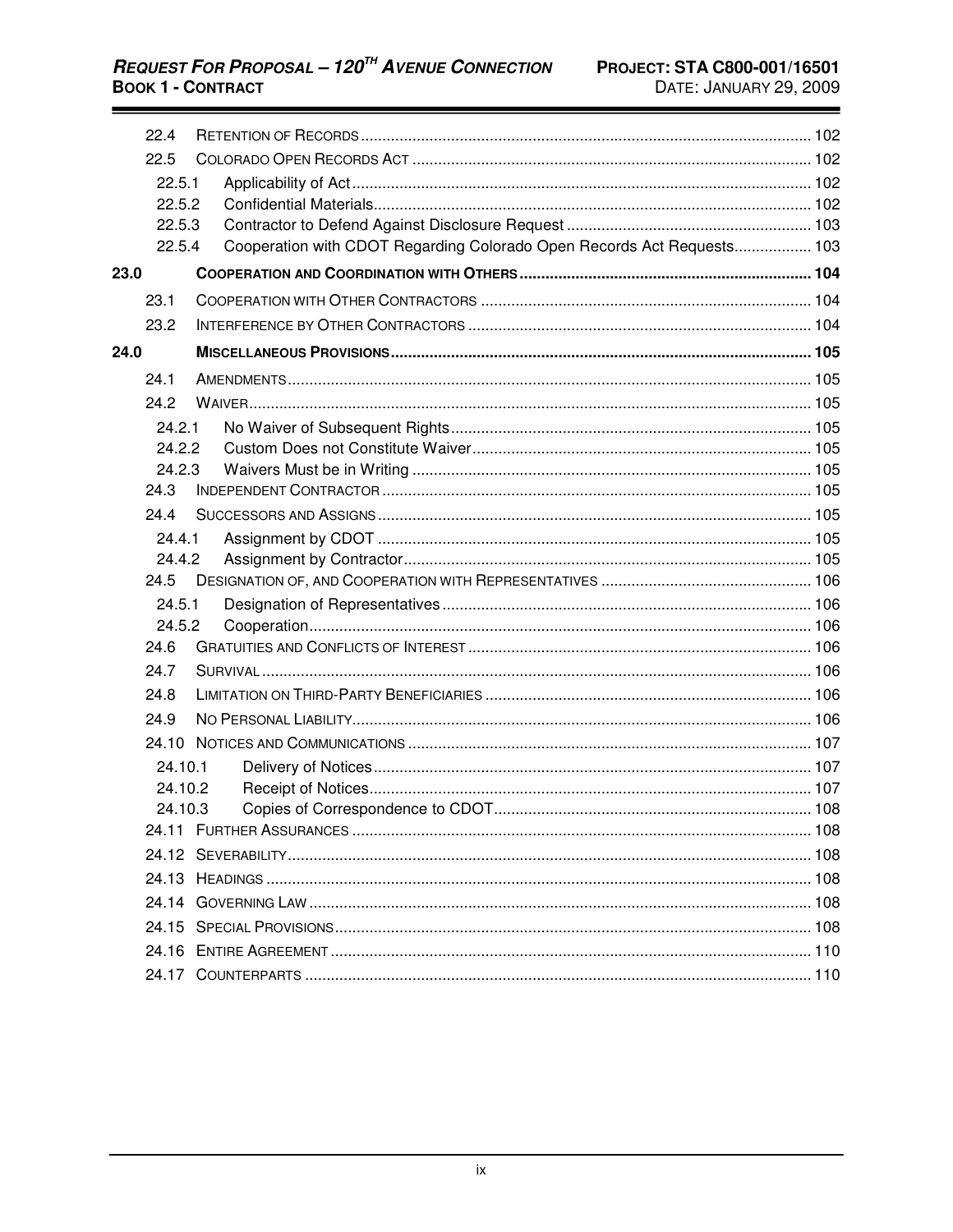# **EXHIBITS**

- Exhibit A Acronyms and Definitions
- Exhibit B Completion Deadlines
- Exhibit C Federal Requirements
- Exhibit D Key Personnel
- Exhibit E VECP Sample Calculation
- Exhibit F Option Prices
- Exhibit G Cost Analysis for Request for Change Order
- Exhibit H Certification Statement
- Exhibit I Letter of Vested Interest
- Exhibit J Dispute Resolution Schedules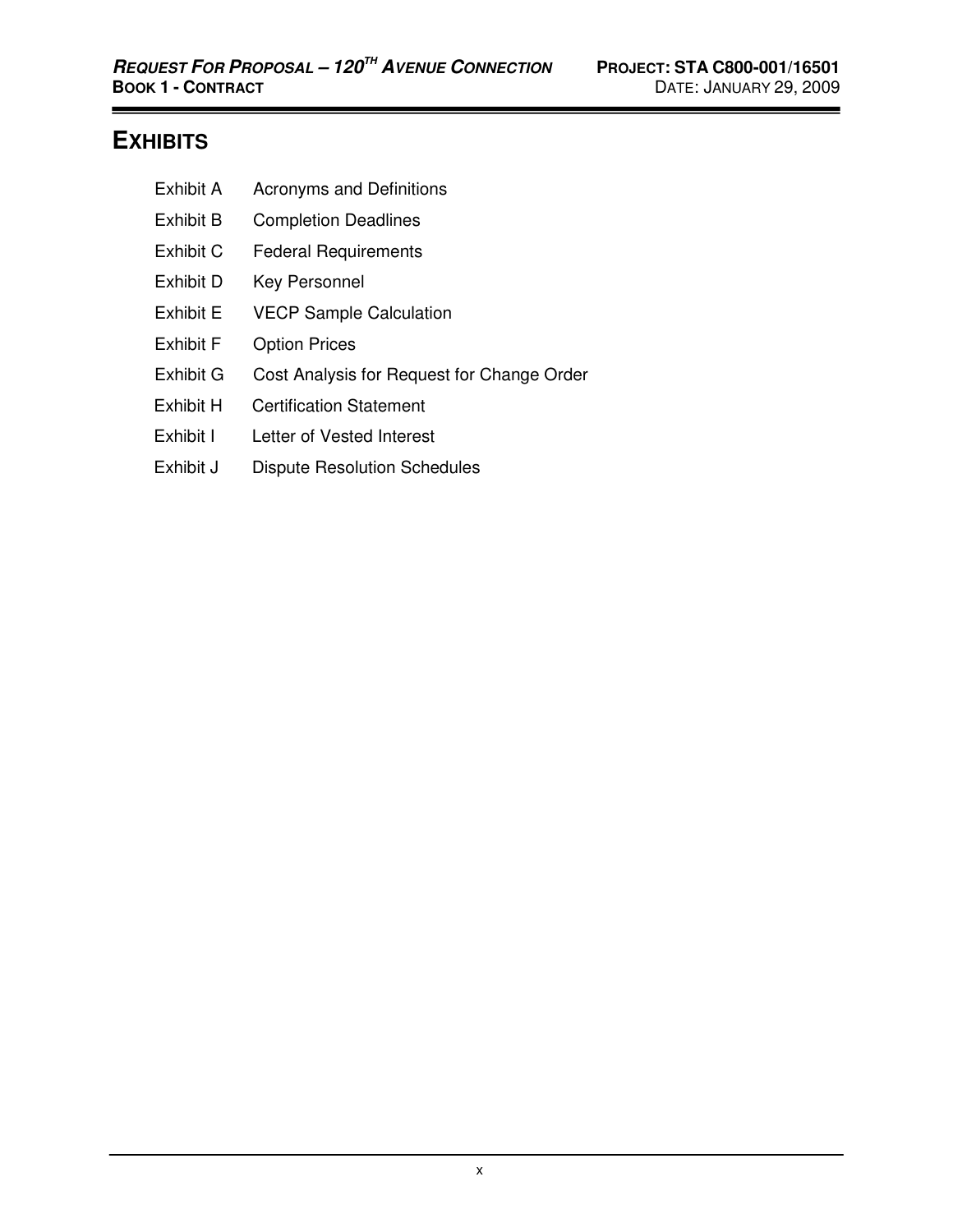THIS Design/Build Contract is entered into as of \_\_\_\_\_\_\_\_\_\_\_\_\_\_\_\_\_\_\_, 2009, by and between the STATE OF COLORADO for the use and benefit of the Department of Transportation ("Department") and **Fransportation** (3) ("Contractor"), with reference to the definitions contained in Exhibit A hereto and the following facts:

#### **RECITALS**

- I. CDOT in partnership with the City of Broomfield propose to provide a direct connection across US 36 between the intersection of State Highway 128 and Wadsworth Parkway (SH 121) on the west and 120<sup>th</sup> Avenue (SH 128/US 287) on the east. The Environmental Assessment (EA) was completed in March 2005 and Finding of No Significant Impact (FONSI) in January 2006. An Environmental Assessment Update was completed on March 4, 2008.
- 2. The current roadway network consists of discontinuous routes, generally in the eastwest direction. Two primary corridors, SH 128 and 120<sup>th</sup> Avenue do not have a direct connection across US 36, which requires out of direction travel. SH 128 is discontinuous at Wadsworth Parkway where it jogs to the north about 0.62 miles to its intersection with the diagonal segment of US 287, and then follows the diagonal segment southeast to  $120^{th}$ .
- 3. Currently, the only two crossings of US 36 for east-west travel are Midway Boulevard (approximately two miles north) and the Wadsworth/US 36 Interchange. This lack of continuity in the roadway network and the convergence of traffic at the Wadsworth/US 36 Interchange have led to increased congestion and travel delays on surrounding roadways, as well as presenting safety concerns.
- 4. The interchange currently serves three major regional corridors: US 36, the east-west 120th Avenue corridor (SH 128/US 287), and the north-south Wadsworth Parkway corridor (SH 121/US 287). Both east-west and north-south travel in the area has become increasingly more difficult with the merging of through traffic and the interchange traffic on the Wadsworth Parkway Bridge. All east-west through traffic on SH 128 and 120 $^{\text{th}}$  Avenue must use the heavily congested Wadsworth/US 36 Interchange to cross US 36, which results in congestion for those wishing to travel northsouth through the interchange.
- 5. The purpose of the 120<sup>th</sup> Avenue connection project is to accommodate existing and forecasted traffic, reduce out of direction travel, and alleviate congestion along area roadways, including the Wadsworth/US 36 interchange. Specifically, the improvements are intended to:
	- Eliminate the discontinuity of both the SH 128 and 120<sup>th</sup> Avenue corridors for through traffic crossing US 36 and reduce out of direction travel. Those desiring to travel east-west on  $SH 128/120<sup>th</sup>$  Avenue must now travel through the heavily congested Wadsworth/US 36 Interchange
	- Relieve peak hour congestion along 120<sup>th</sup> Avenue, SH 128 and through the interchange. Both SH 128 and 120<sup>th</sup> Avenue are operating at capacity in the peak hours, and will be above their functional capacity during peak hours in the future without the 120<sup>th</sup> Avenue Connection. Traffic forecasts indicate at least a doubling in traffic over the next 20 years. Traffic volumes continue to increase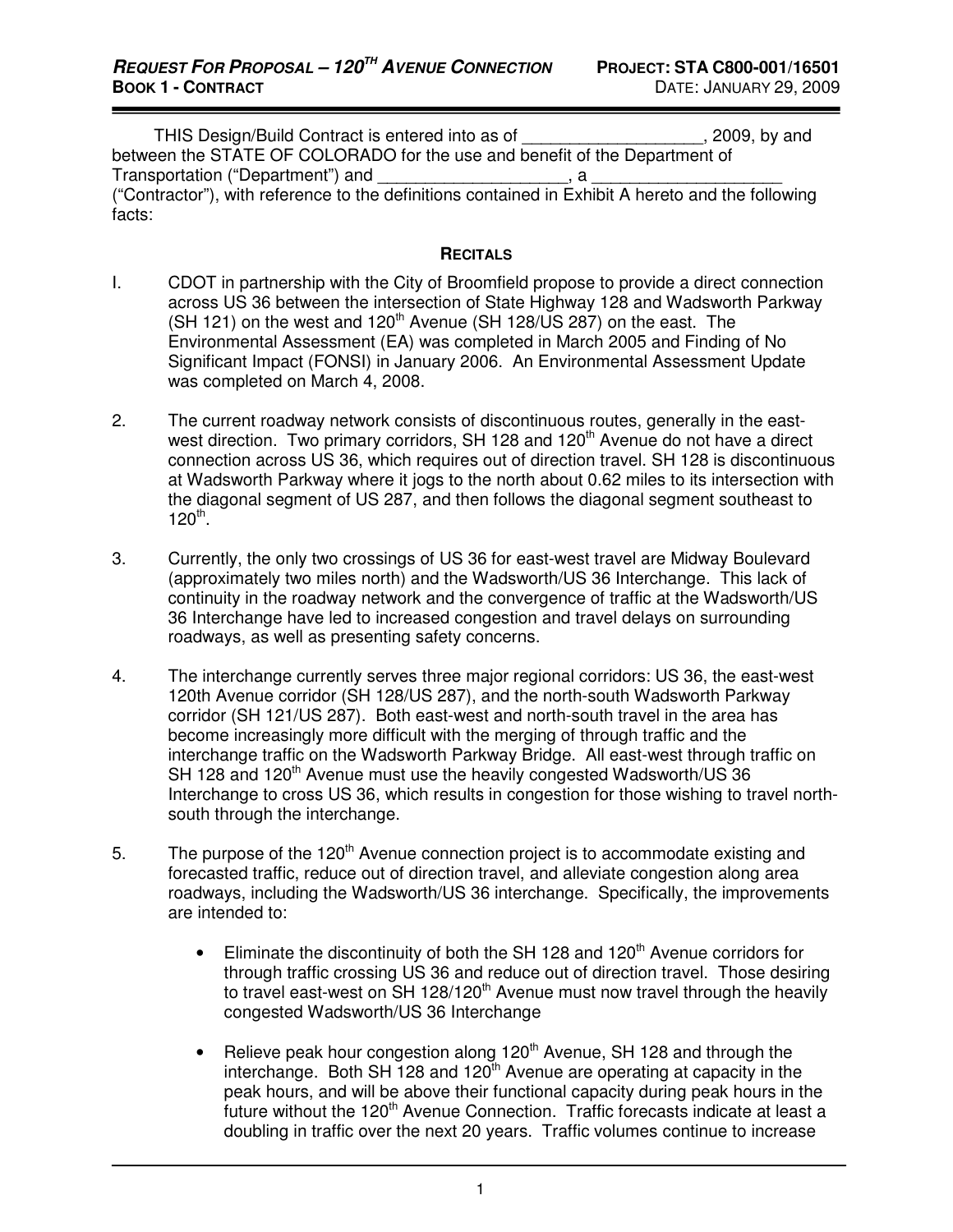due to regional and local growth in development in the vicinity resulting in congested conditions and greater traffic delays.

- Provide improved access to proposed RTD park-n-Ride facilities. RTD is planning to relocate the existing Broomfield park-n-Ride to new locations on both sides of US 36 in the vicinity of this Project.
- Provide congestion relief in the Wadsworth/US 36 interchange by removing most east-west through traffic, thereby improving north-south traffic on both sides of US 36 in the vicinity of this Project.
- Reduce accident rates within the interchange area which are currently above the statewide average for both US 287 and the SH 121/Wadsworth Parkway.
- Provide improved access and safety for pedestrians and bicycles

NOW, THEREFORE, in consideration of the sums to be paid to the Contractor by CDOT, the foregoing premises and the covenants and agreements set forth herein, the parties hereto hereby agree as follows.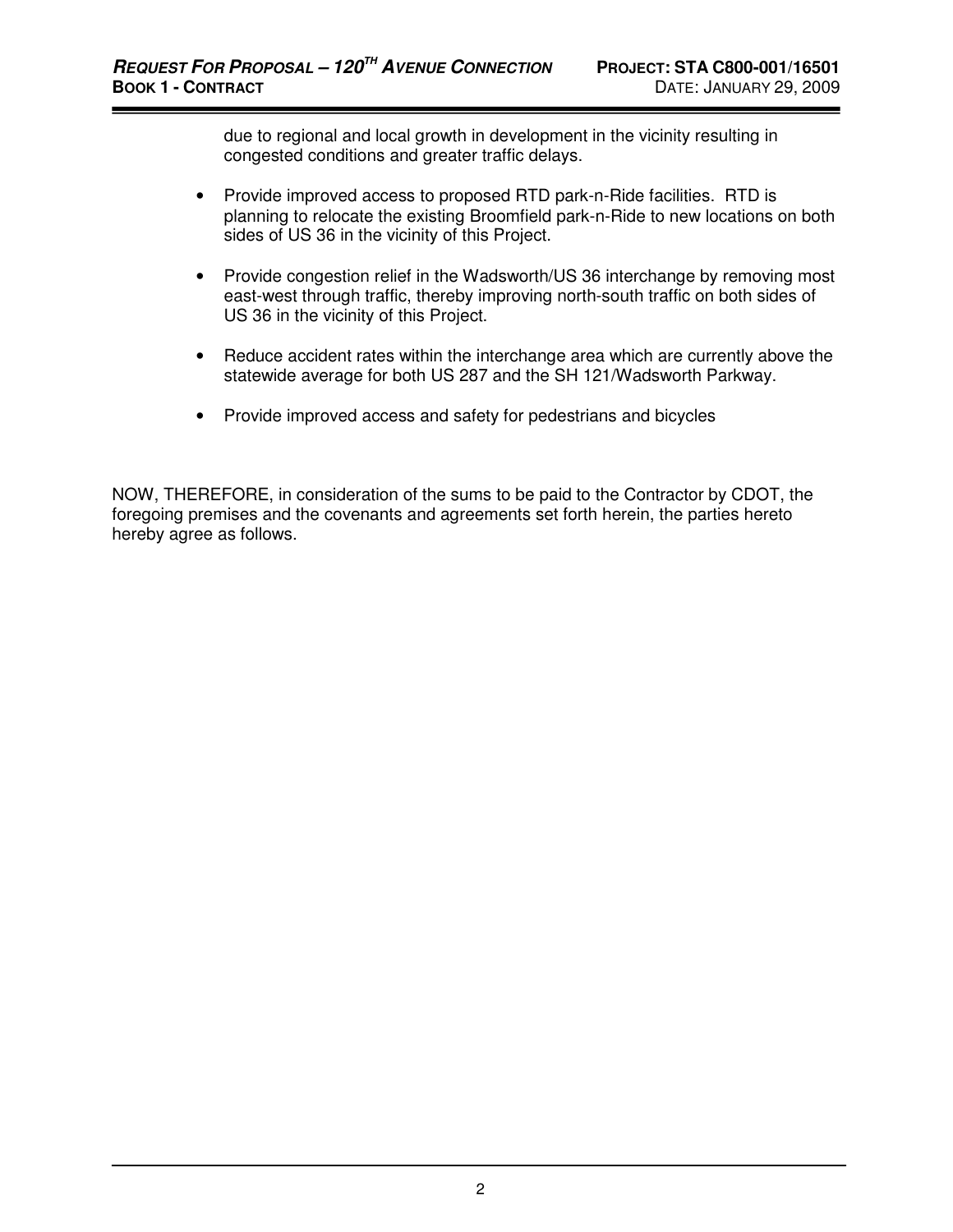# **1.0 CONTRACT COMPONENTS; INTERPRETATION OF CONTRACT DOCUMENTS**

# **1.1 Certain Definitions**

Exhibit A hereto contains the meaning of various terms used in the Contract Documents.

# **1.2 Contract Documents**

The term "Contract Documents" shall mean the documents listed in Section 1.3, including all exhibits thereto.

# **1.3 Order of Precedence**

Each of the Contract Documents is an essential part of the Contract, and a requirement occurring in one is as binding as though occurring in all. The Contract Documents are intended to be complementary and to describe and provide for a complete Contract. In the event of any conflict among the Contract Documents, the order of precedence shall be as set forth below:

- 1. Book 1, as executed by CDOT and the Contractor, including all exhibits (Design/Build Contract).
- 2. Book 2, Section 1, including Exhibit A (Technical Requirements).
- 3. Book 2, remaining sections, including all remaining Appendices and Exhibits (Technical Requirements).
- 4. Book 3 (Applicable Standards, Data, and Reports).
- 5. Book 4 (Contract Drawings).
- 6. The Proposal Documents, to the extent that they meet or exceed the requirements of the other Contract Documents. In other words, if the Proposal Documents include statements that can reasonably be interpreted as offers to provide higher quality items than otherwise required by the Contract Documents, or to perform services in addition to those otherwise required or otherwise contain terms which are more advantageous to CDOT than the requirements of the other Contract Documents, the Contractor's obligations hereunder shall include compliance with all such statements, offers, and terms.

Notwithstanding the foregoing, in the event of conflicting requirements involving any requirement within a Book or a reference contained within a Book of the Contract Documents, CDOT shall have the right to determine, in its sole discretion, which requirement(s) apply. The Contractor shall request CDOT's determination respecting the order of precedence among conflicting provisions promptly upon becoming aware of any such conflict.

# **1.4 Reference Documents**

The documents included in the Reference Documents are for information only and are not Contract Documents to be relied upon by the Contractor except to the extent specifically provided by the Contract Documents (excluding the Proposal Documents). **Cross-references in the Contract Documents to the Reference Documents do not incorporate the Reference Documents or portions of the Reference Documents as Contract Documents or requirements, except to the extent explicitly identified by the Contract Documents (excluding the Proposal Documents).**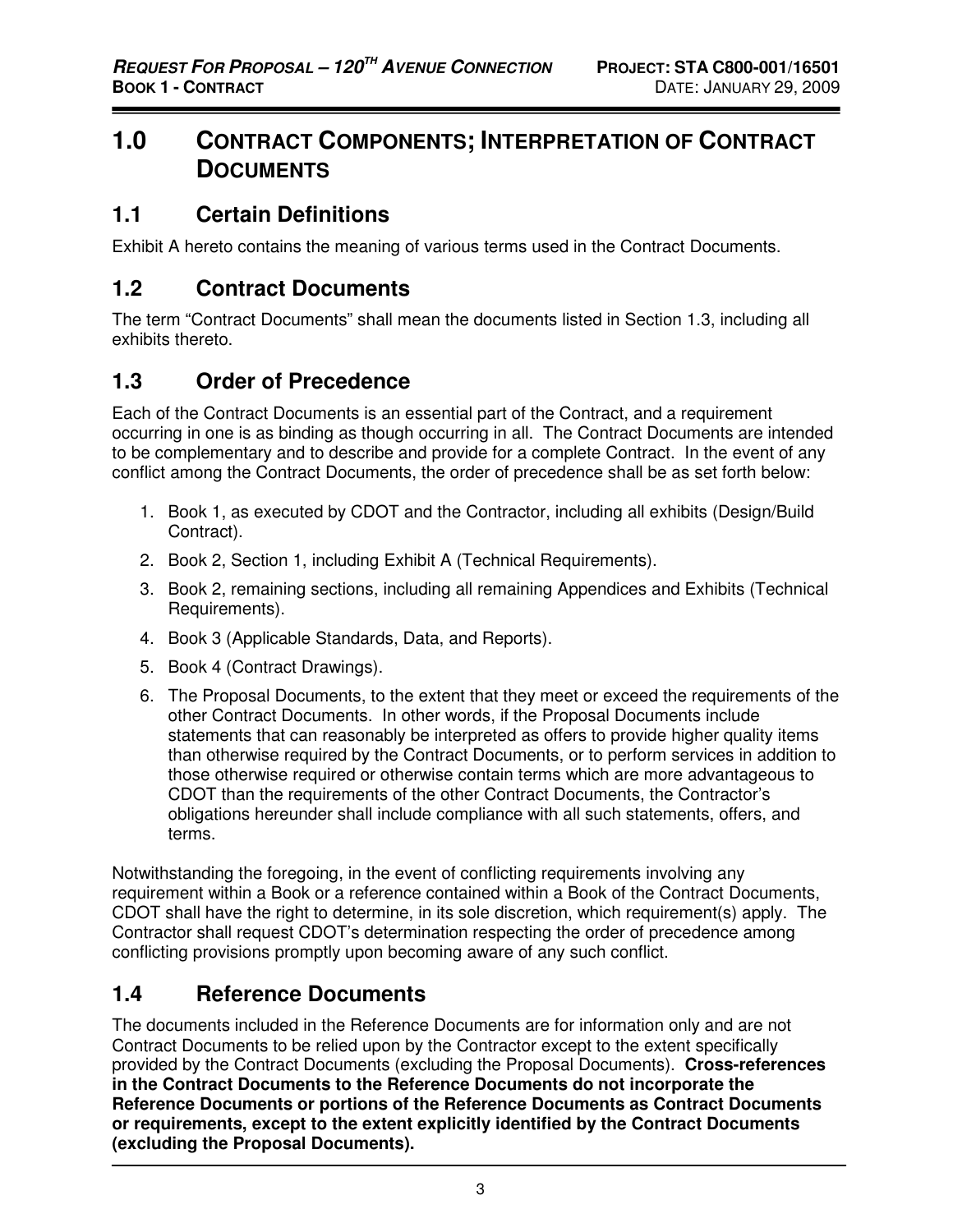# **1.5 Interpretations**

In the Contract Documents, where appropriate:

- The singular includes the plural and vice versa;
- References to statutes or regulations include all statutory or regulatory provisions consolidating, amending, or replacing the statute or regulation referred to;
- Words such as "herein," "hereof," and "hereunder" refer to the entire document in which they are contained and not to any particular provision or section;
- Words not otherwise defined that have well-known technical or construction industry meanings are used in accordance with such recognized meanings;
- References to Persons include their respective permitted successors and assigns and, in the case of Governmental Persons, Persons succeeding to their respective functions and capacities; and
- Words of any gender used herein include each other gender where appropriate.

Unless otherwise specified, lists contained in the Contract Documents defining the Project or the Work shall not be deemed all-inclusive. The Contractor acknowledges and agrees that it had the opportunity and obligation, prior to submission of its Proposal, to review the Contract Documents and to bring to CDOT's attention any conflicts or ambiguities contained therein. The Contractor further acknowledges and agrees that it has independently reviewed the Contract Documents with legal counsel, and that it has the requisite experience and sophistication to understand, interpret and agree to the particular language of the Contract Documents. Accordingly, in the event of an ambiguity in or dispute regarding the interpretation of the Contract Documents, the Contract Documents shall not be construed against the Person that prepared them, and instead other rules of interpretation shall be used. CDOT's final answers to the questions posed during the proposal process for the Contract shall in no event be deemed part of the Contract Documents and shall not be relevant in interpreting the Contract Documents except as they may clarify provisions otherwise considered ambiguous.

# **1.6 Referenced Standards, Codes, or Criteria**

Except as otherwise specified in the Contract Documents, or otherwise directed by CDOT, references to standards, codes, or criteria, or to the latest version of standards, codes, or criteria, shall mean the latest version in effect on the Proposal Due Date.

# **1.7 Omission of Details; Clarification by CDOT**

The Contractor shall not take advantage of any apparent Error in the Contract. Should it appear that the Work to be done or any matter relative thereto is not sufficiently detailed or explained in the Contract Documents, the Contractor shall apply to CDOT in writing for such further written explanations as may be necessary and shall conform to the explanation provided. The Contractor shall promptly notify CDOT of all Errors which it may discover in the Contract Documents, and shall obtain specific instructions in writing regarding any such Error before proceeding with the Work affected thereby. The fact that the Contract Documents omit or misdescribe any details of any Work which are necessary to carry out the intent of the Contract Documents, or which are customarily performed under similar circumstances, shall not relieve the Contractor from performing such omitted Work or mis-described details of the Work, and they shall be performed as if fully and correctly set forth and described in the Contract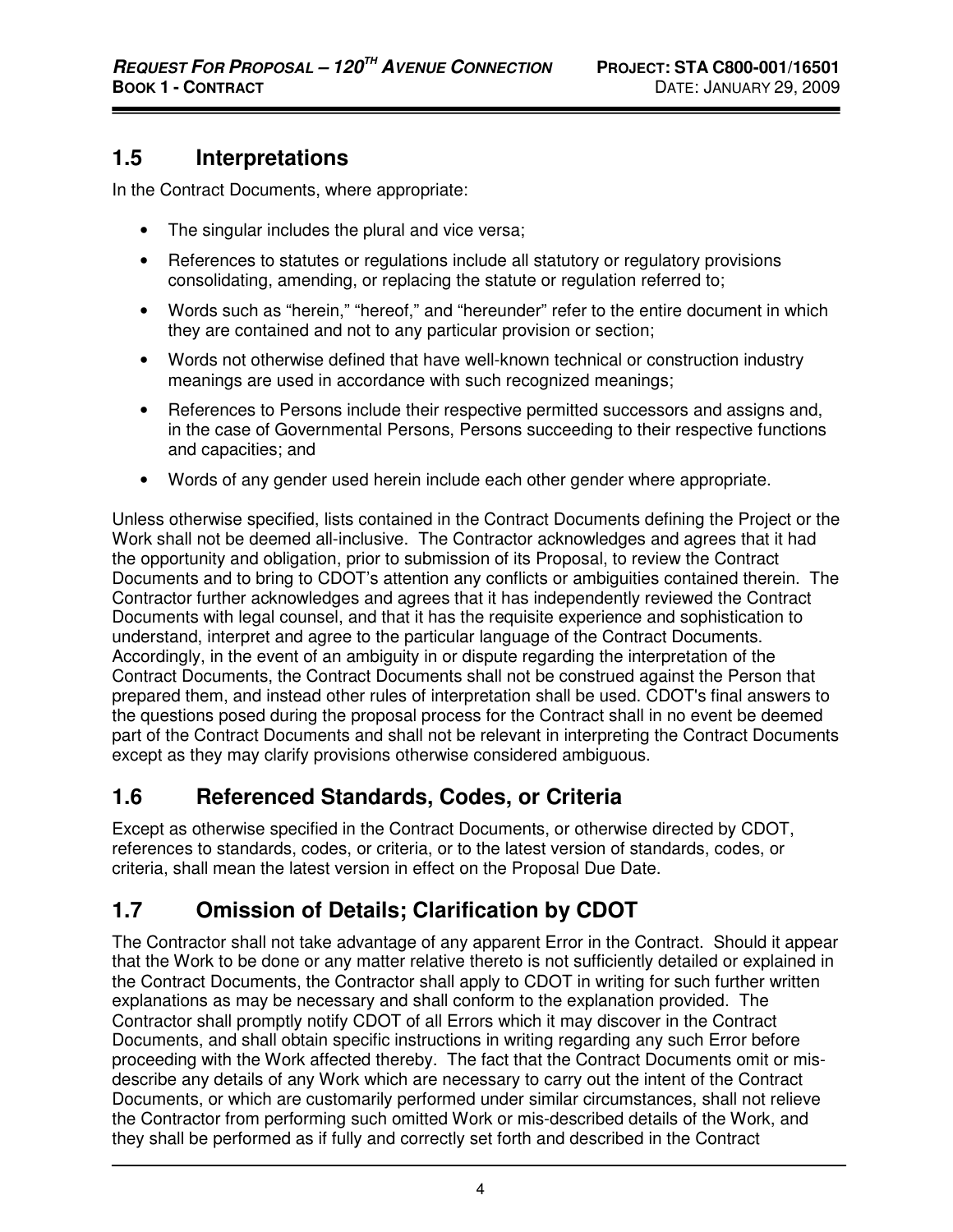Documents, without entitlement to a Change Order hereunder except as specifically allowed under Section 13.

# **1.8 Computation of Periods**

References to "days" or "Days" contained in the Contract Documents shall mean Calendar Days unless otherwise specified, provided that if the date to perform any act or give any notice specified in the Contract Documents (including the last date for performance or provision of notice "within" a specified time period) falls on a non-Working Day, such act or notice may be timely performed on the next succeeding day which is a Working Day. Notwithstanding the foregoing, requirements contained in the Contract Documents relating to actions to be taken in the event of an emergency, requirements contained in Section 5.3 and any other requirements for which it is clear that performance is intended to occur on a non-Working Day, shall be required to be performed as specified, even though the date in question may fall on a non-Working Day.

# **1.9 Standard for Approvals**

In all cases where approvals, acceptances or consents are required to be provided by CDOT or the Contractor hereunder, such approvals, acceptances or consents shall not be withheld unreasonably except in cases where a different standard (such as sole discretion) is specified, and shall not be unreasonably delayed if no response time is specified. In cases where sole discretion is specified, the decision shall not be subject to dispute resolution hereunder.

# **1.10 Federal Requirements**

Notwithstanding anything to the contrary contained herein, in the event of any conflict between any Federal Requirement and the other requirements of the Contract Documents, the Federal Requirements shall prevail, take precedence and be in force over and against any such conflicting provisions.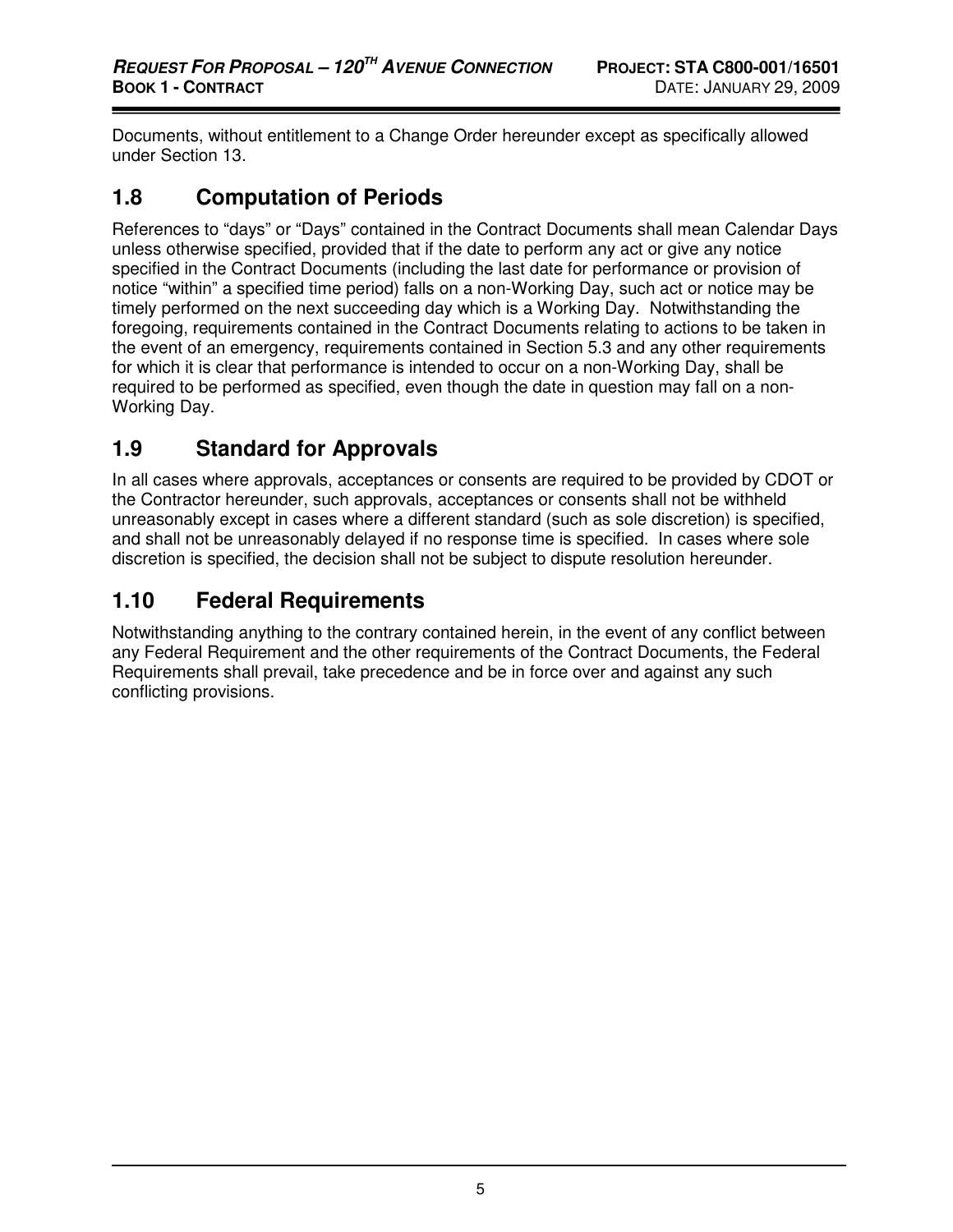# **2.0 OBLIGATIONS OF CONTRACTOR**

#### **2.1 Performance Requirements**

#### **2.1.1 Performance of Work**

All materials, services and efforts necessary to achieve Project Completion and Final Acceptance on or before the applicable Completion Deadlines shall be the Contractor's sole responsibility, except as otherwise expressly provided in the Contract Documents. Subject to the terms of Section 13, the costs of all such materials, services and efforts are included in the Contract Price.

#### **2.1.2 Performance Standards**

The Contractor shall furnish the design of the Project and all engineering services in accordance with all professional engineering principles (at least meeting the terms, conditions and requirements of the Contract Documents), and shall construct the Project as designed, in a good and workmanlike manner, free from defects, and in accordance with the terms and conditions set forth in the Contract Documents.

#### **2.1.3 Performance as Directed**

At all times during the term hereof, including during the course of and notwithstanding the existence of any dispute, the Contractor shall perform as directed by CDOT in a diligent manner and without delay, shall abide by CDOT's decision or order, and shall comply with all applicable provisions of the Contract Documents. If a dispute arises regarding such performance or direction, the dispute shall be resolved in accordance with Section 19.

# **2.2 General Obligations of Contractor**

The Contractor, in addition to performing all other requirements of the Contract Documents, shall:

- 1. Furnish all design and other services, provide all materials and labor and undertake all efforts necessary or appropriate (excluding only those services, materials and efforts which the Contract Documents specify will be undertaken by other Persons): (i) to construct the Project and maintain it during construction in accordance with the requirements of the Contract Documents, including the Contract Schedule, all Legal Requirements, all Governmental Approvals, the Quality Program Manual, the Traffic Management Strategy Report, the Safety Management Plan, the Public Information Plan, Approved Alternative Configuration Concept (ACC) Conditions, and all other applicable safety, environmental, licensing and other requirements, taking into account the Right-of-Way (ROW) Plans and other constraints affecting the Project, so as to achieve Project Completion and Final Acceptance by the applicable Completion Deadlines; and (ii) otherwise to do everything required by and in accordance with the Contract Documents.
- 2. At all times provide a Contractor Project Manager, Approved by CDOT, who: (i) will have full responsibility for the prosecution of the Work; (ii) will act as agent and be a single point of contact in all matters on behalf of the Contractor; (iii) will be present (or his Approved designee will be present) at the Site at all times that Work is performed; and (iv) will have authority to bind the Contractor on all matters relating to the Project.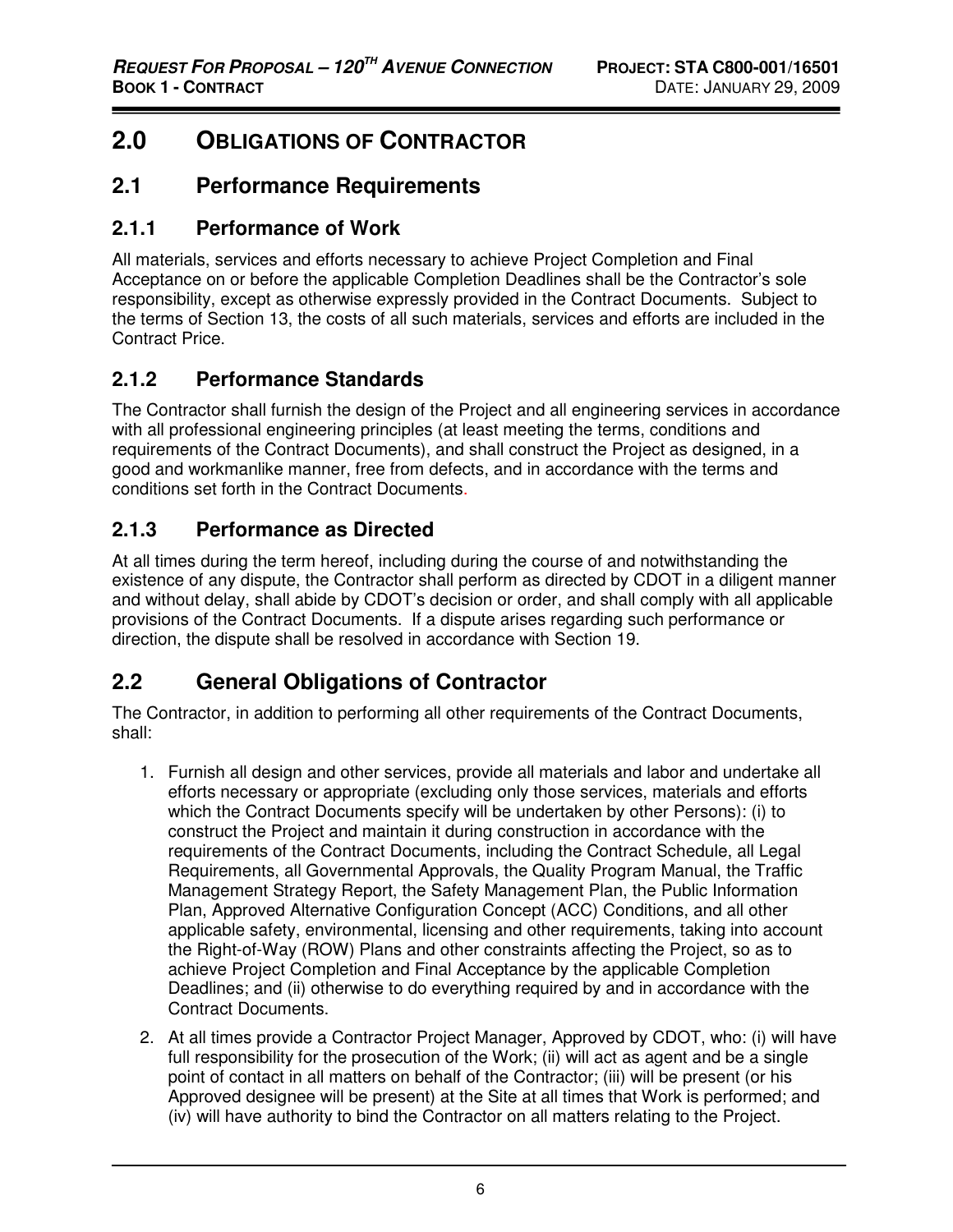- 3. Provide either a Project Manager or Construction Manager who is a registered licensed professional engineer in the State of Colorado who is in responsible charge of the Work.
- 4. Obtain all Governmental Approvals (other than Approvals agreed to be obtained by CDOT as provided in Section 6.3), and specifically including any Governmental Approvals required to implement any Approved ACCs and Additional Requested Elements (AREs) incorporated into the Contract Documents.
- 5. In addition to the ACCs, comply with all ACC Conditions specified by CDOT in its Approval.
- 6. Comply with all conditions imposed by and undertake all actions required by and all actions necessary to maintain in full force and effect, all Governmental Approvals, including implementation of all environmental mitigation measures required by the Contract Documents, except to the extent that such responsibility is expressly assigned in the Contract Documents to another Person.
- 7. Provide such assistance as is reasonably requested by CDOT in dealing with any Person and/or in prosecuting and defending lawsuits in any and all matters relating to the Project, which may include providing information and reports regarding the Project, executing declarations and attending meetings and hearings, but which shall in no event be deemed to require the Contractor to provide legal services.
- 8. Comply with all requirements of all applicable Legal Requirements, including: (i) the Environmental Laws, including all environmental mitigation and monitoring measures required for the Project, including those set forth in Book 2, Section 5, and requirements regarding the handling, generation, treatment, storage, transportation and disposal of Hazardous Substances; (ii) the Americans with Disabilities Act of 1990 (ADA), 42 U.S.C. § 12101 et seq., including any amendments, as well as all applicable regulations and guidelines; and (iii) the Federal Requirements.
- 9. Cooperate with CDOT and Governmental Persons with jurisdiction over the Project in the review and oversight of the Project and other matters relating to the Work.
- 10. Pay third parties as required by the Contract Documents, including but not limited to, payments to Utility Owners or payments to Railroad companies, if any.
- 11. Supervise and be responsible to CDOT for acts and omissions of all Contractor-Related Entities, as though the Contractor directly employed all such Persons.
- 12. Mitigate delay to the Project and mitigate damages due to delay in all circumstances, to the extent possible, including by resequencing, reallocating or redeploying the Contractor's forces to other elements of the Project or to other work, as appropriate.
- 13. Pay all applicable federal, State, and local sales, consumer, use, and similar taxes, property taxes and any other taxes, fees, charges, or levies imposed by a Governmental Person, whether direct or indirect, relating to or incurred in connection with the performance of the Work.

# **2.3 Representations, Warranties, and Covenants**

The Contractor represents, warrants, and covenants for the benefit of CDOT as follows:

# **2.3.1 Maintenance of Professional Qualifications**

The Contractor and any design Subcontractor(s) have maintained, and throughout the term of the Contract and any design Subcontract(s) shall maintain, all required authority, license status,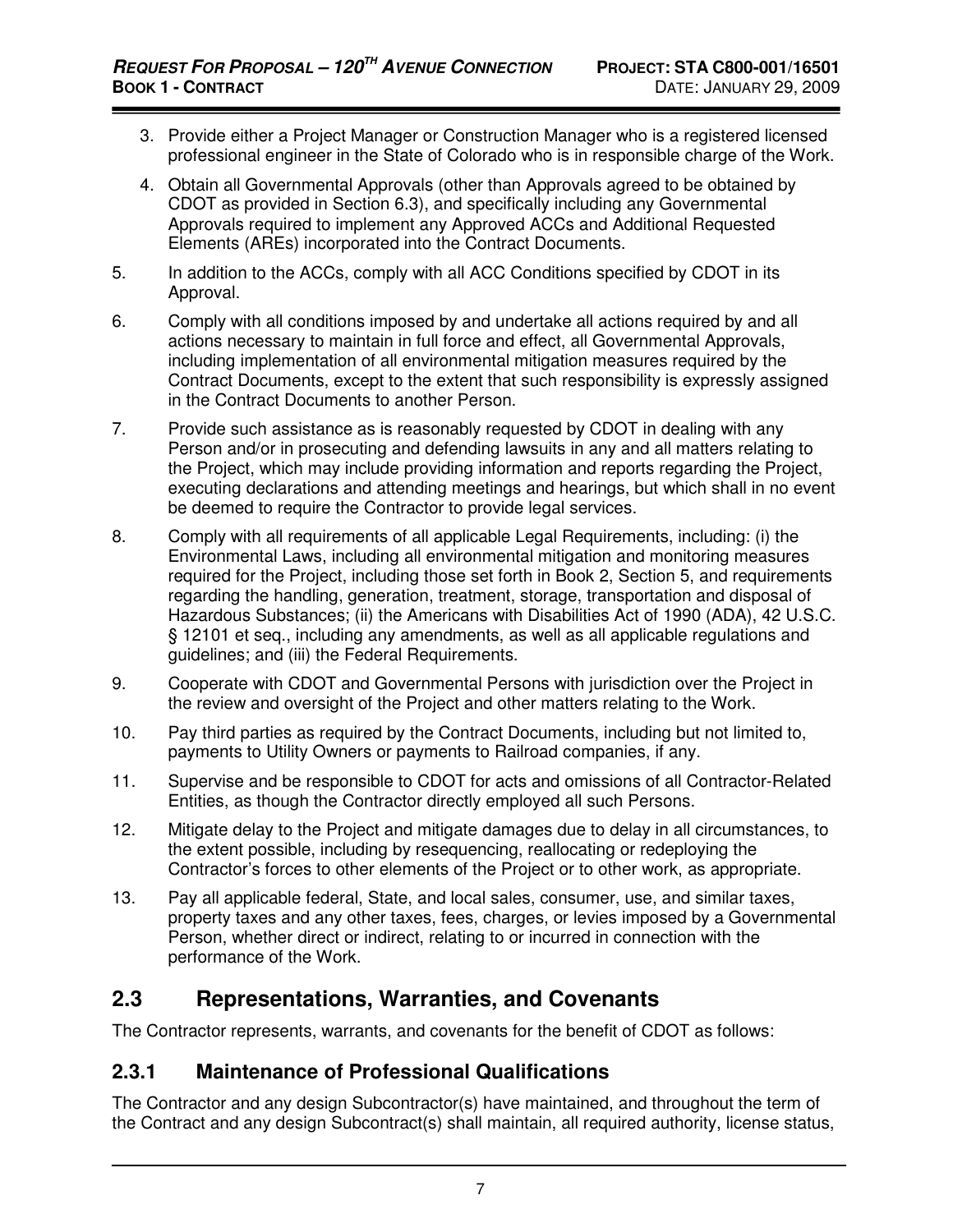professional ability, skills and capacity to perform the Work, and shall perform them in accordance with the requirements of the Contract Documents.

#### **2.3.2 Evaluation of Constraints**

The Contractor has evaluated the constraints affecting delivery of the Project, including the ROW Plans and the Basic Configuration, as well as the conditions of the Environmental Approvals, and the Project can be delivered within such constraints.

#### **2.3.3 Feasibility of Performance**

The Contractor has evaluated the feasibility of performing the Work within the time specified herein and for the Contract Price, such performance (including achievement of Project Completion and Final Acceptance by the applicable Completion Deadlines, for the Contract Price) is feasible and practicable.

#### **2.3.4 Review of Site Information**

The Contractor has, prior to submitting its Proposal, in accordance with prudent and generally accepted engineering and construction practices, reviewed the boring logs provided by CDOT in Book 3, inspected and examined the Site and surrounding locations, and undertaken other appropriate activities sufficient to familiarize itself with surface conditions and subsurface conditions affecting the Project, to the extent the Contractor deemed necessary or advisable for submittal of a Proposal. As a result of such review, inspection, examination and other activities, the Contractor is familiar with and accepts the physical requirements of the Work. The Contractor acknowledges and agrees that changes in conditions at the Site may occur after the Proposal Due Date, and that the Contractor shall not be entitled to any Change Order in connection therewith except as specifically permitted under Section 13. Before commencing any Work on a particular aspect of the Project, the Contractor shall verify all governing dimensions and conditions at the Site and shall examine all adjoining work, which may have an impact on such Work. The Contractor shall be responsible for ensuring that the Design Documents and Construction Documents accurately depict all governing and adjoining dimensions and conditions.

# **2.3.5 Governmental Approvals**

The Contractor has no reason to believe that any Governmental Approval required to be obtained by the Contractor will not be granted in due course and thereafter remain in effect so as to enable the Work to proceed in accordance with the Contract Documents. If any Governmental Approvals required to be obtained by the Contractor must formally be issued in the name of CDOT, the Contractor shall undertake all efforts to obtain such approvals, subject to CDOT's reasonable cooperation with the Contractor, including execution and delivery of appropriate applications and other documentation in forms Approved by CDOT. The Contractor shall assist CDOT in obtaining any Governmental Approvals which CDOT may be obligated to obtain, including providing information requested by CDOT and participating in meetings regarding such approvals.

# **2.3.6 Progression of Work**

The Contractor shall at all times schedule and direct its Work to provide an orderly progression of the Work to achieve Completions and Final Acceptance by the applicable Completion Deadlines and in accordance with the Contract Schedule, including furnishing such employees, materials, facilities and equipment and working such hours (including extra shifts, overtime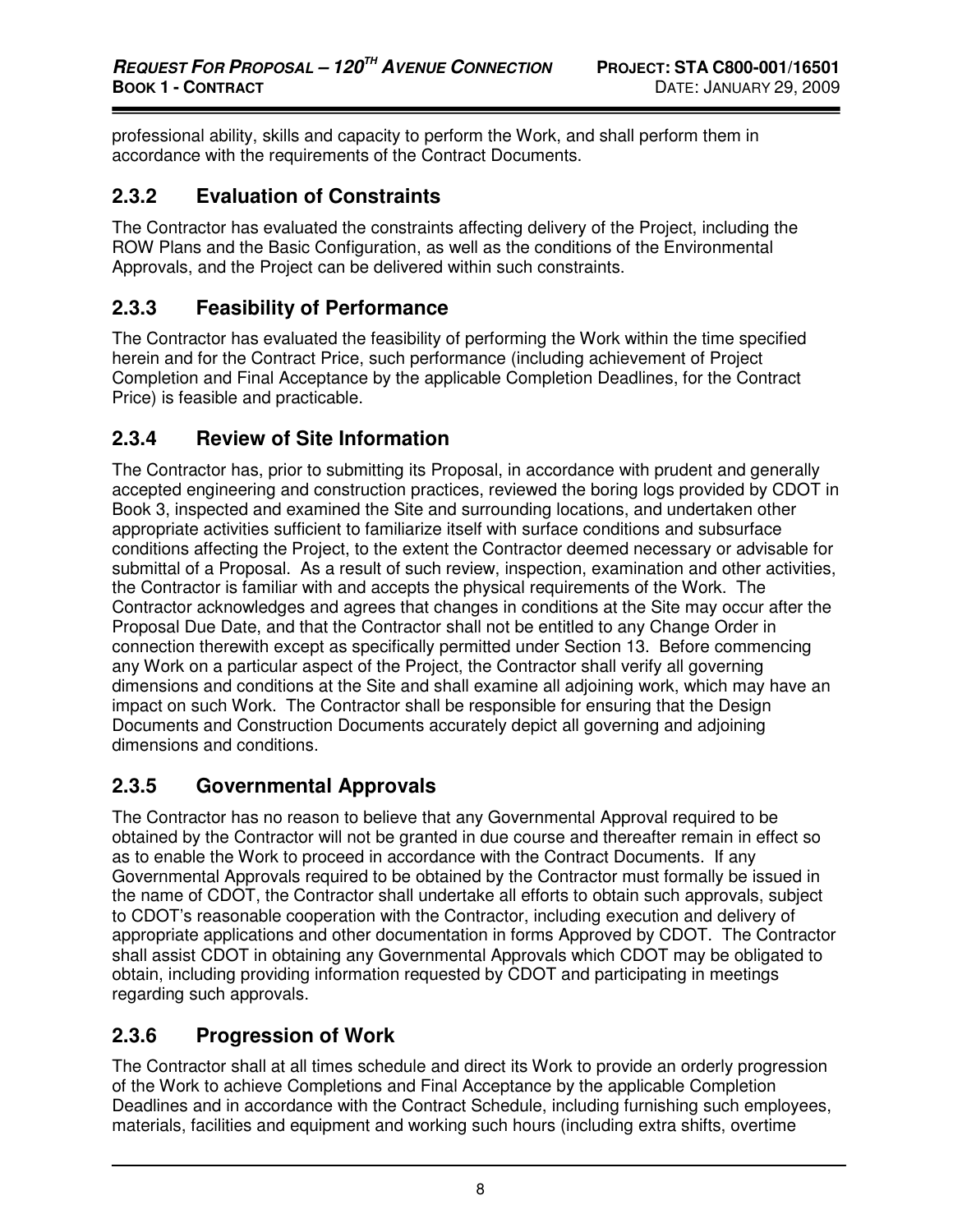operations, Sundays and Holidays) as may be necessary to achieve such goals, all at the Contractor's own expense, except as otherwise specifically provided in Section 13.

#### **2.3.7 Employee Performance Requirements**

All employees shall have the skill and experience and any licenses or certifications required to perform the Work assigned to them. If CDOT determines in its sole discretion that any Person employed by the Contractor or by any Subcontractor is not performing the Work properly and skillfully, then, at the written request of CDOT, the Contractor or such Subcontractor shall remove such Person and such Person shall not be re-employed on the Project without the prior written approval of CDOT. If the Contractor or the Subcontractor fails to remove such Person(s) or fails to furnish skilled and experienced personnel for the proper performance of the Work, then CDOT may, in its sole discretion, suspend the affected portion of the Work by delivery of written notice of such suspension to the Contractor. Such suspension shall in no way relieve the Contractor of any obligation contained in the Contract Documents or entitle the Contractor to a Change Order.

# **2.3.8 Design and Engineering Personnel**

All design and engineering Work furnished by the Contractor shall be performed by or under the supervision of Persons licensed to practice architecture, engineering or surveying (as applicable) in the State, and by personnel who are careful, skilled, experienced and competent in their respective trades or professions, who are professionally qualified to perform the Work in accordance with the Contract Documents, and who shall assume professional responsibility for the accuracy and completeness of the Design Documents, Released for Construction Documents, Field Design Change Documents and As-Built Documents prepared or checked by them.

# **2.3.9 Organization**

The Contractor is a  $[to be provided with executed Contract]$ organized and validly existing under the laws of the State of  $\sim$ , with all requisite power to own its properties and assets and carry on its business as now conducted or proposed to be conducted in the State of Colorado. The Contractor is duly qualified to do business, and is in good standing, in the State, and will remain in good standing throughout the term of the Contract and for as long thereafter as any obligations remain outstanding under the Contract Documents. [If the Contractor is a joint venture, identify its members and provide organizational information, qualification to do business and good standing representations regarding each member.]

# **2.3.10 Authorization**

The execution, delivery, and performance of the Contract have been duly authorized by all necessary actions of the Contractor, and, if applicable, the Contractor's members, and will not result in a breach or a default under the organizational documents of any such Person or any indenture, loan, credit agreement, or other material agreement or instrument to which any such Person is a party or by which its properties and assets may be bound or affected.

# **2.3.11 Legal, Valid, and Binding Obligation**

The Contract constitutes the legal, valid, and binding obligation of the Contractor and, if applicable, of each member of the Contractor.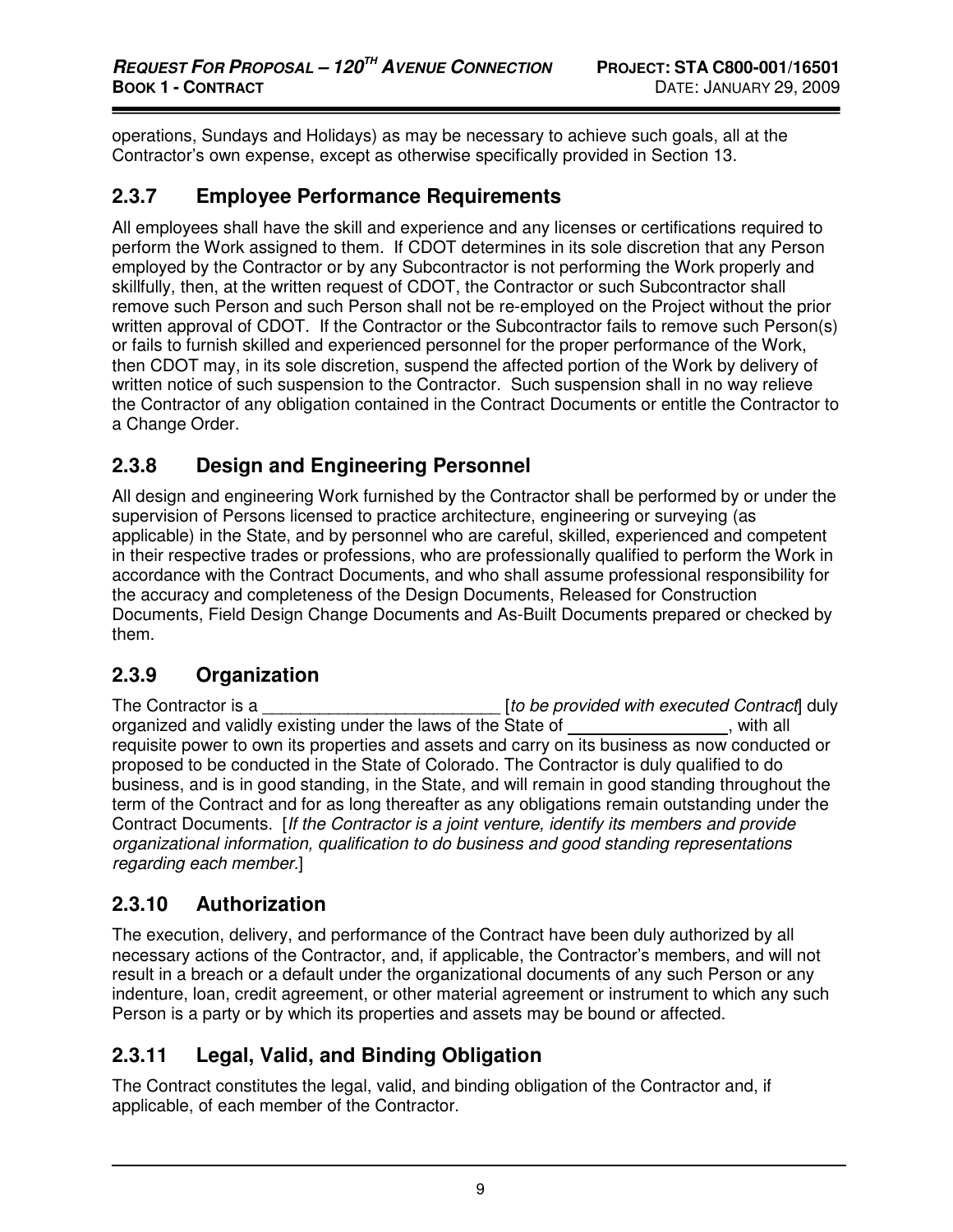# **2.3.12 False or Fraudulent Statements and Claims**

The Contractor recognizes that the requirements of the Program Fraud Civil Remedies Act of 1986, as amended, 31 U.S.C. § 3801 et seq. and the USDOT regulations, "Program Fraud Civil Remedies," 49 C.F.R. Part 31, apply to its actions hereunder. Accordingly, by signing the Contract, the Contractor certifies or affirms the truthfulness and accuracy of any statement it has made, it makes, or it may make pertaining to the Contract. In addition to other penalties that may be applicable, the Contractor also acknowledges that if it makes a false, fictitious, or fraudulent claim, statement, submission, or certification, the federal government reserves the right to impose the penalties of the Program Fraud Civil Remedies Act of 1986, as amended, on the Contractor to the extent the federal government deems appropriate.

#### **2.4 Requirements Regarding Basic Configuration and Contract Drawings**

#### **2.4.1 Obligation to Review Contract Drawings**

Before commencing any design or construction Work in an area, the Contractor shall review the design contained in the Contract Drawings for constructability and shall notify CDOT in writing of any errors, omissions, inconsistencies or other defects in such design affecting constructability. If, after the start of any design or construction Work, the Contractor becomes aware of any such error, omission, inconsistency or other defect in the Contract Drawings, the Contractor shall immediately notify CDOT of the same.

# **2.4.2 Required Approvals**

If it is necessary to modify the Basic Configuration, any Contract Drawings/ROW Plans in order to correct any errors, omissions, inconsistencies or other defects, the Contractor shall first obtain CDOT's and any third party's written Approvals prior to commencing any related Work.

# **2.4.3 Necessary Design Change**

If it is necessary, in CDOT's sole determination to modify the Basic Configuration, any Contract Drawings/ROW Plans in order to correct an error, omission, inconsistency or other defect therein, and such modification increases the cost and/or time to perform the Work, the Contractor shall be entitled to an increase in the Contract Price and/or an extension of the Completion Deadlines, excluding any costs and/or time that could have been avoided by the Contractor and subject to the requirements and limitations of Section 13; provided, however, the Contractor shall not be entitled to an increase in the Contract Price or an extension of the Completion Deadlines in connection with errors, omissions, inconsistencies or other defects related to modifications of the Contract Drawings/ROW Plans as the result of Approved ACCs. If it is necessary to modify the Basic Configuration, the Contract Drawings/ROW Plans in order to correct an error, omission, inconsistency or other defect therein, and such modification decreases the cost and/or time to perform the Work, the Contract Price and/or Completion Deadlines shall be decreased accordingly. Any such change described in this Section 2.4.3, as Approved under Section 2.4.2, shall be referred to herein as a "Necessary Design Change" (with the understanding that a change shall be deemed "necessary" only if the error, omission, inconsistency or other defect creates a problem which cannot reasonably be corrected without a change in the Basic Configuration, the Contract Drawings/ROW Plans, as appropriate).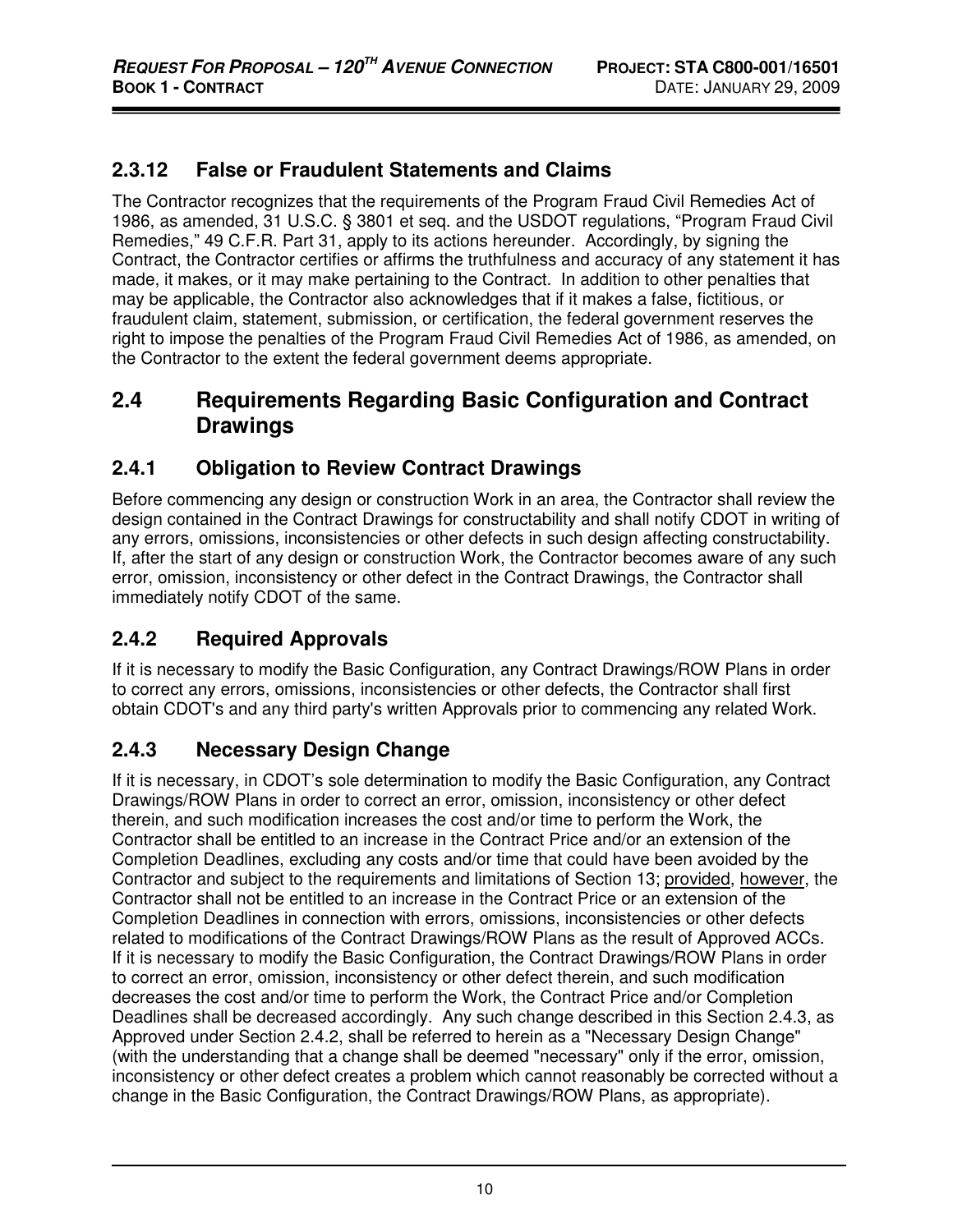# **2.5 Design Documents**

The Contractor shall furnish the Design Documents to CDOT and shall obtain CDOT's Acceptance of the Final Design Documents as specified in Book 2, Section 3 The Contractor shall construct the Project in accordance with the Final Design Documents. The Final Design Documents may be changed only with CDOT Approval of Field Design Change Documents or through CDOT-Directed Changes. Such Approval(s) shall be timely considered and shall not be unreasonably withheld.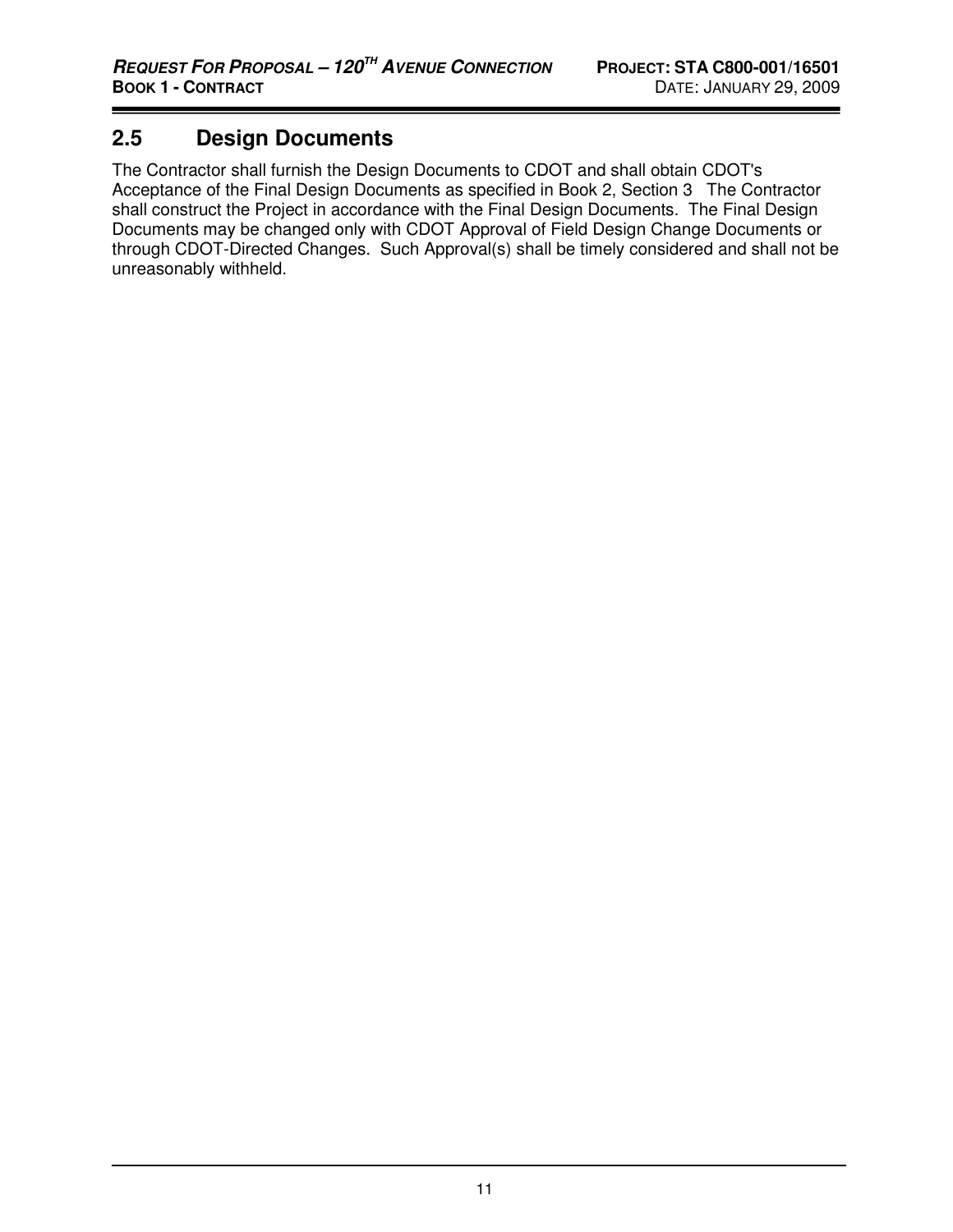# **3.0 INFORMATION SUPPLIED TO CONTRACTOR; RESPONSIBILITY FOR DESIGN; DISCLAIMER**

# **3.1 Information Supplied**

CDOT has made available to the Contractor information, which is described in the Contract Documents and certain Reference Documents regarding the Project, and has allowed the Contractor access to the Site for purposes of inspection and testing.

# **3.2 Responsibility for Design**

The Contractor agrees that it has full responsibility for the design of the Project and that the Contractor shall furnish the design of the Project, regardless of the fact that certain conceptual design work occurred and was provided to the Contractor prior to the date of execution of the Contract. The Contractor specifically acknowledges and agrees that:

- 1. AREs included in Contractor's Proposal and Approved ACC's (including conditions specified by CDOT in its Approval) are incorporated into and are a part of the Basic Configuration.
- 2. The Basic Configuration is preliminary and conceptual in nature.
- 3. The Contractor is not entitled to rely on and has not relied on: (i) the Reference Documents; or (ii) any other documents or information provided by CDOT, except to the extent specifically permitted in the Contract Documents.
- 4. The Contractor is responsible for correcting any Errors in the Basic Configuration through the design and/or construction process as set forth in Book 2 without any increase in the Contract Price or extension of a Completion Deadline, subject only to the right to a Change Order for a Necessary Design Change.
- 5. The Contractor's Warranties and indemnities hereunder cover Errors in the Project even though they may be related to Errors in the Basic Configuration or Reference Documents.

# **3.3 Disclaimer**

# **3.3.1 No Liability Regarding Reference Documents**

The Contractor understands and agrees that CDOT shall not be responsible or liable in any respect for any loss, damage, injury, liability, cost or cause of action whatsoever suffered by any Contractor-Related Entity by reason of any use of any information contained in the Reference Documents or any action or forbearance in reliance thereon, except to the extent that CDOT has specifically provided in the Contract Documents that the Contractor shall be entitled to an increase in the Contract Price and/or extension of a Completion Deadline with respect to such matter. The Contractor further acknowledges and agrees that: (i) if and to the extent the Contractor or anyone on the Contractor's behalf uses any of said information in any way, such use is made on the basis that the Contractor, not CDOT, has approved and is responsible for said information; and (ii) the Contractor is capable of conducting and obligated hereunder to conduct any and all studies, analyses and investigations as it deems advisable to change, recreate, verify or supplement said information, and that any use of said information is entirely at the Contractor's own risk and at its own discretion.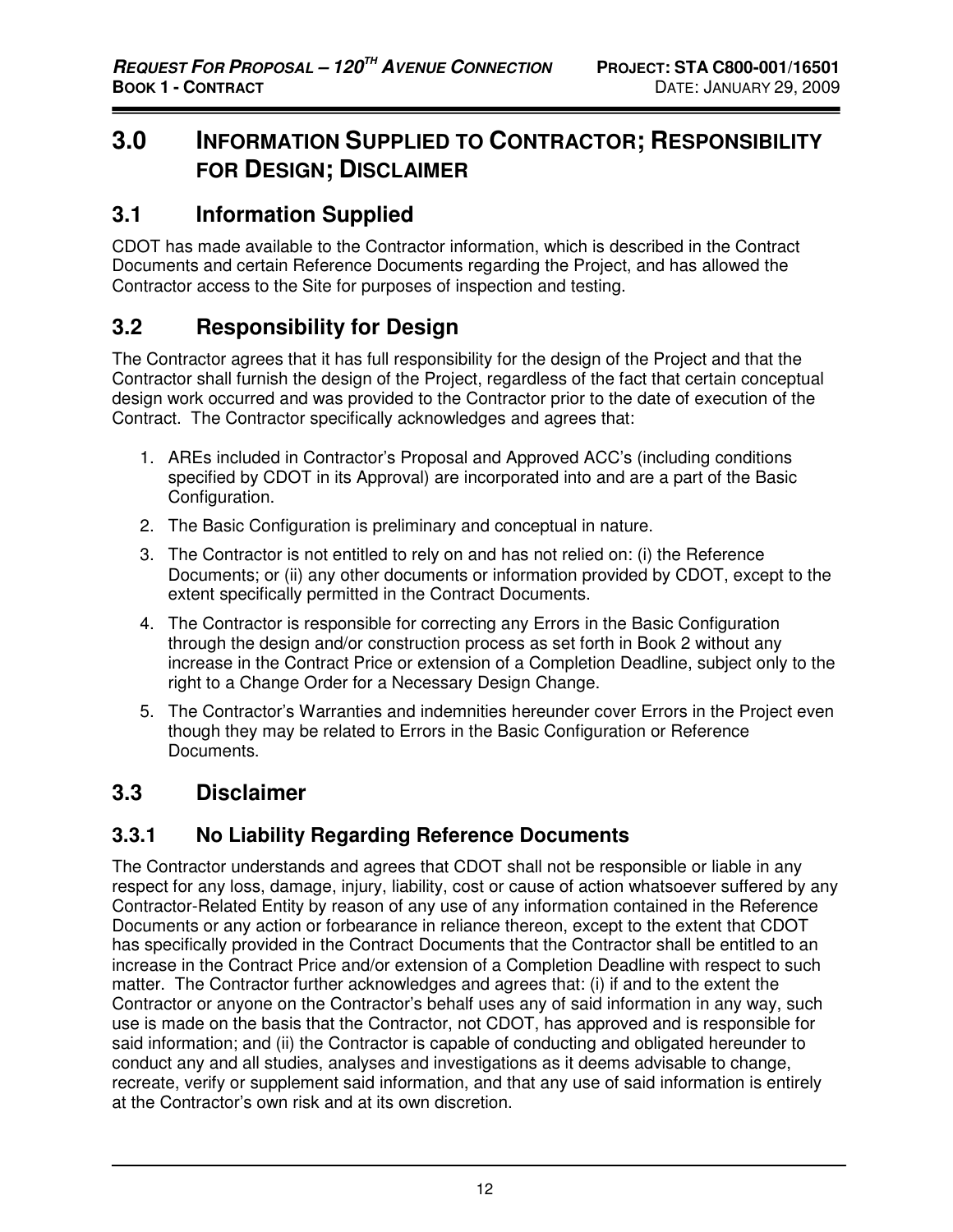#### **3.3.2 No Representation or Warranty Regarding Basic Configuration and Reference Documents**

CDOT DOES NOT REPRESENT OR WARRANT THAT THE INFORMATION CONTAINED IN THE BASIC CONFIGURATION AND REFERENCE DOCUMENTS IS EITHER COMPLETE OR ACCURATE OR THAT SUCH INFORMATION CONFORMS TO THE REQUIREMENTS OF THE CONTRACT DOCUMENTS. THE FOREGOING SHALL IN NO WAY AFFECT CDOT'S AGREEMENT HEREIN TO ISSUE CHANGE ORDERS IN ACCORDANCE WITH SECTION 13.

# **3.4 Professional Licensing Laws**

CDOT does not intend to contract for, pay for, or receive any design services that are in violation of any professional licensing laws, and by execution of the Contract, the Contractor acknowledges that CDOT has no such intent. It is the intent of the parties that the Contractor is fully responsible for furnishing the design of the Project, although the fully licensed design firm(s) or individuals designated herein will perform the design services required by the Contract Documents. Any references in the Contract Documents to the Contractor's responsibilities or obligations to "perform" the design portions of the Work shall be deemed to mean that the Contractor shall "furnish" the design for the Project. The terms and provisions of this Section 3.4 shall control and supersede every other provision of the Contract Documents.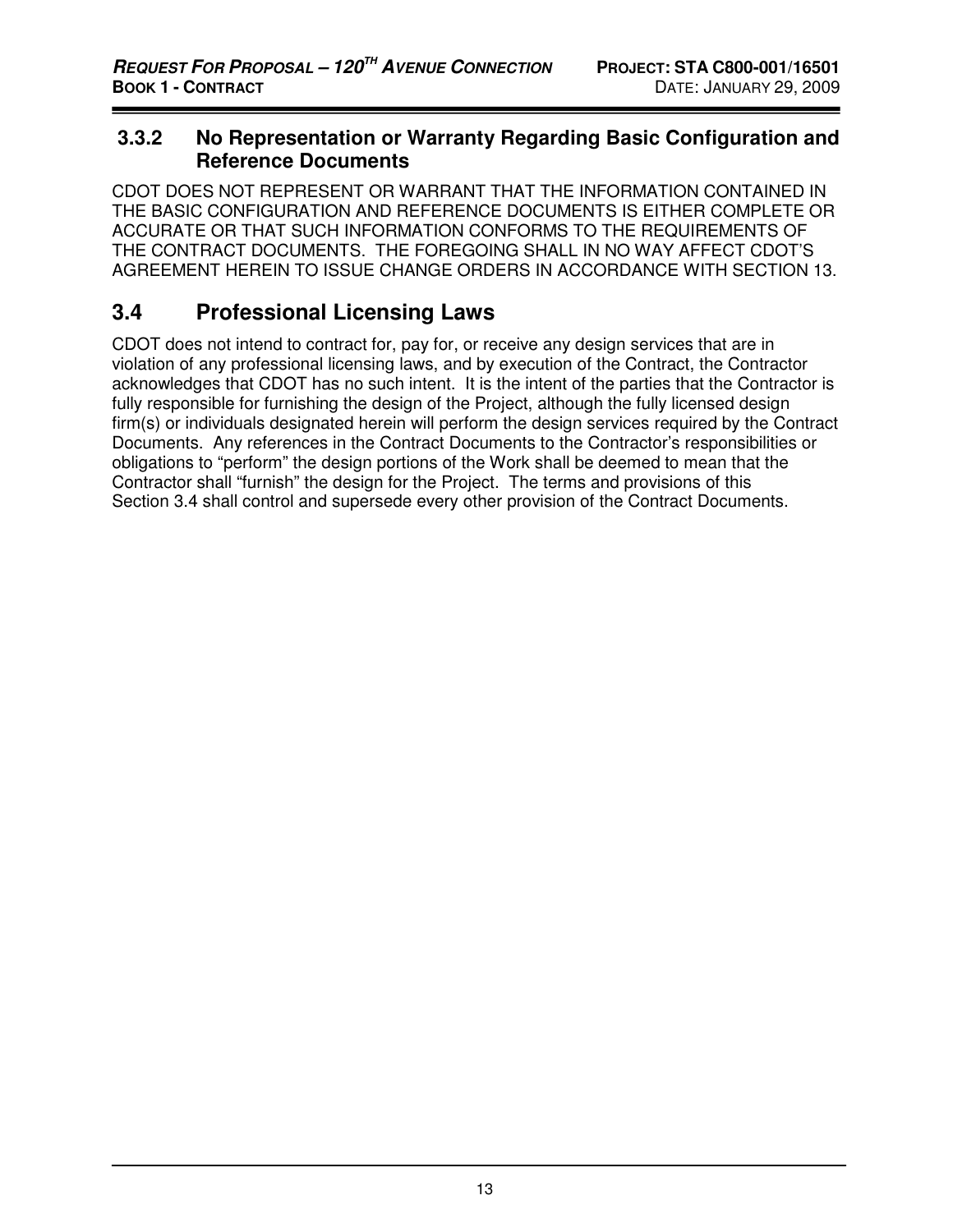# **4.0 TIME WITHIN WHICH PROJECT SHALL BE COMPLETED; SCHEDULING**

#### **4.1 Time of Essence**

Time is of the essence of the Contract.

# **4.2 Notices to Proceed**

#### **4.2.1 Issuance of Notice-to-Proceed 1**

The Contractor shall begin performance of certain limited Work as directed and described in Notice-to-Proceed 1 (NTP1) issued by CDOT. NTP1 Work that may be performed includes all Work excluding Construction, Utility Construction and Maintenance of Traffic Activities. The amount to be paid to the Contractor for Work performed pursuant to NTP1 shall not exceed the NTP1 Payment Cap. If CDOT issues NTP1 after 30 days from selection through no fault, negligence, act or failure to act of Contractor, Contractor shall be entitled to an extension of the Completion Deadlines to the extent of the delay between 30 days after selection and the date CDOT issues NTP1.

#### **4.2.2 Issuance of Notice-to-Proceed 2**

The Contractor shall begin performance of the remainder of the Work as directed and described in Notice-to-Proceed 2 (NTP2) issued by CDOT. CDOT shall issue NTP2 upon Acceptance of the Initial Schedule in accordance with Book 2, Section 2 and Approved Quality Management Plan. Within five Working Days after Contractor's submittal of the Initial Schedule to CDOT, CDOT shall either Accept the Initial Schedule and issue NTP2 or provide Contractor with reasons why it is unable to Accept the Initial Schedule. In the event that CDOT fails to either Accept the Initial Schedule and issue NTP2 or provide reasons why it is unable to Accept the Initial Schedule within five Working Days after Contractor's submittal of the Initial Schedule to CDOT, such delay thereafter shall constitute a CDOT-Caused Delay.

# **4.3 Completion Deadlines**

# **4.3.1 Project Completion Deadline**

The Contractor shall achieve Project Completion within the deadline therefore set on Exhibit B. Said Deadline, as it may be extended hereunder, is referred to as the "Project Completion Deadline."

#### **4.3.2 Final Acceptance Deadline**

The Contractor shall achieve Final Acceptance within 90 days after Project Completion Deadline. Said deadline for Final Acceptance, as it may be extended hereunder, is referred to as the "Final Acceptance Deadline."

#### **4.3.3 No Time Extensions**

Except as otherwise specifically provided in this Section and Section 13, CDOT shall have no obligation to extend the Completion Deadline and the Contractor shall not be relieved of its obligation to comply with the Contract Schedule and Final Acceptance Deadline by the applicable Completion Deadline for any reason.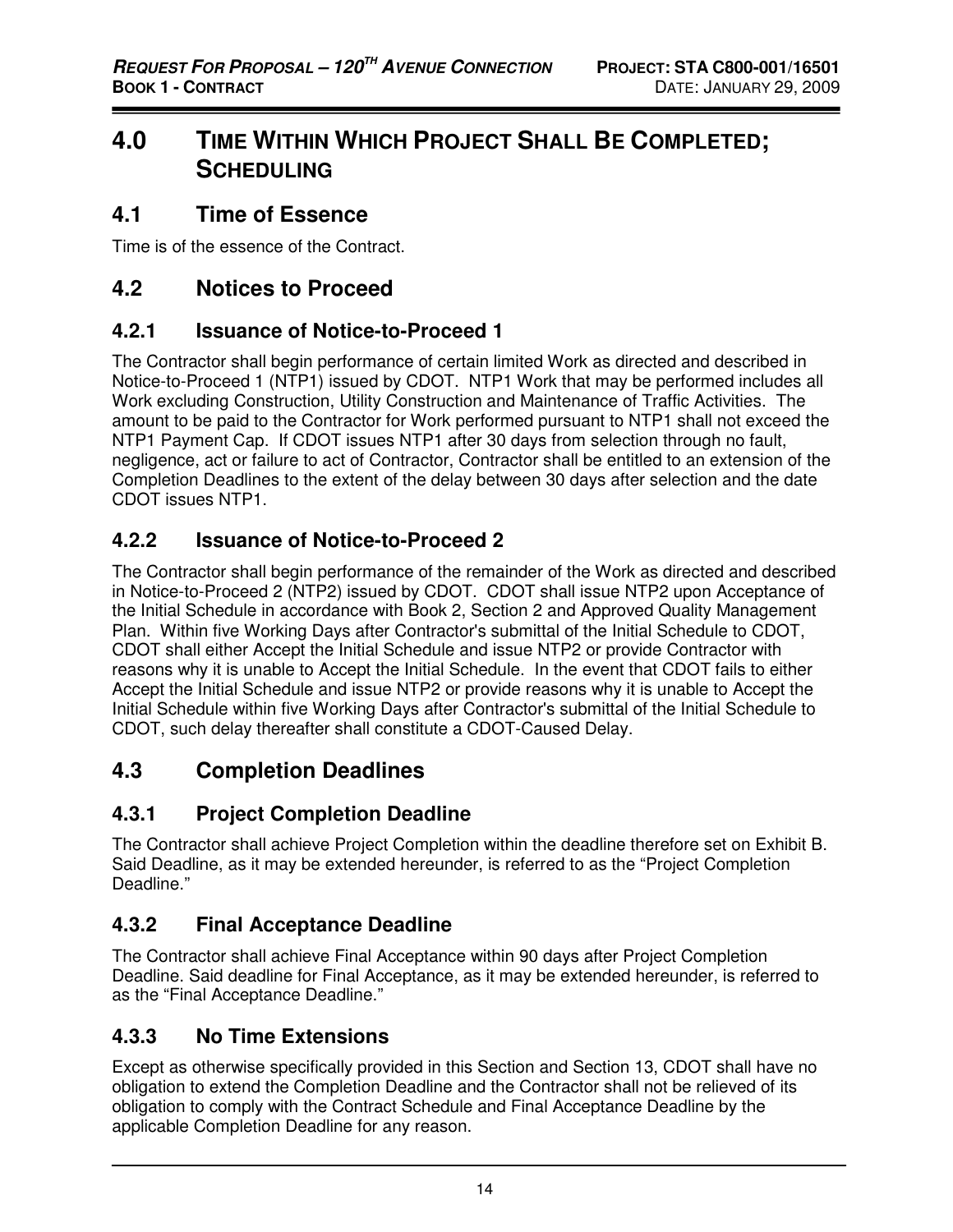# **4.4 Contract Schedules**

The Contractor shall deliver the Work in accordance with the Contract Schedules, as described in Book 2, Section 2. Such schedules shall also be the basis for determining the amount of monthly progress payments to be made to the Contractor.

# **4.5 Recovery Schedule**

The Contractor shall submit a Recovery Schedule in accordance with Book 2, Section 2. All costs incurred by Contractor in preparing and achieving the Recovery Schedule shall be borne by Contractor and shall not result in a change to the Contract Price, except to the extent that a change in the Contract Price is permitted in accordance with Section 13.

If a Recovery Schedule would be required in order to meet a Completion Deadline due to an event which is CDOT's responsibility as described in Section 13.3.1.1, CDOT shall have the right in its sole discretion to decide whether to allow a time extension (with no extended overhead or other delay or disruption damages payable except as provided in Section 13.5.2) or to require implementation of the Recovery Schedule without such time extension. In such event Contractor shall submit to CDOT at least two alternative Change Order forms, one of which shall include a Recovery Schedule and show the proposed Acceleration Costs associated with the Recovery Schedule, and the other of which shall provide for an extension of the Completion Deadline without any increase in the Contract Price except as provided in Sections 13.3.1.1 and 13.5.2. If CDOT elects to implement the Recovery Schedule in lieu of a time extension, CDOT shall issue a Change Order increasing the Contract Price to account for additional Acceleration Costs, if any. If it is not feasible to recover to the original Completion Deadline or if Contractor believes that the costs associated with such a recovery are prohibitive, then the Contractor shall recommend a date to be shown in the alternative Change Order form.

In the event that the Contractor fails to provide an Approved Recovery Schedule within 30 days from the Contractor's receipt of a notice to do so, the Contractor shall have no right to receive progress payments until such time as Contractor has prepared and CDOT has Approved such Recovery Schedule.

# **4.6 Prerequisites for Start of Construction**

The Contractor shall not start construction (or recommence construction following any suspension) of any portion of the Project until all the following events have been fully satisfied with respect to the Work proposed to be constructed.

- 1. CDOT has issued NTP1 and NTP2.
- 2. All Governmental Approvals necessary for construction of such portion of the Project have been obtained and all conditions of such Governmental Approvals that are a prerequisite to commencement of such construction have been performed.
- 3. All insurance policies and bonds required to be delivered to CDOT hereunder have been received and Accepted or Approved by CDOT as applicable and remain in full force and effect.
- 4. All necessary rights of access for such portion of the Project have been obtained.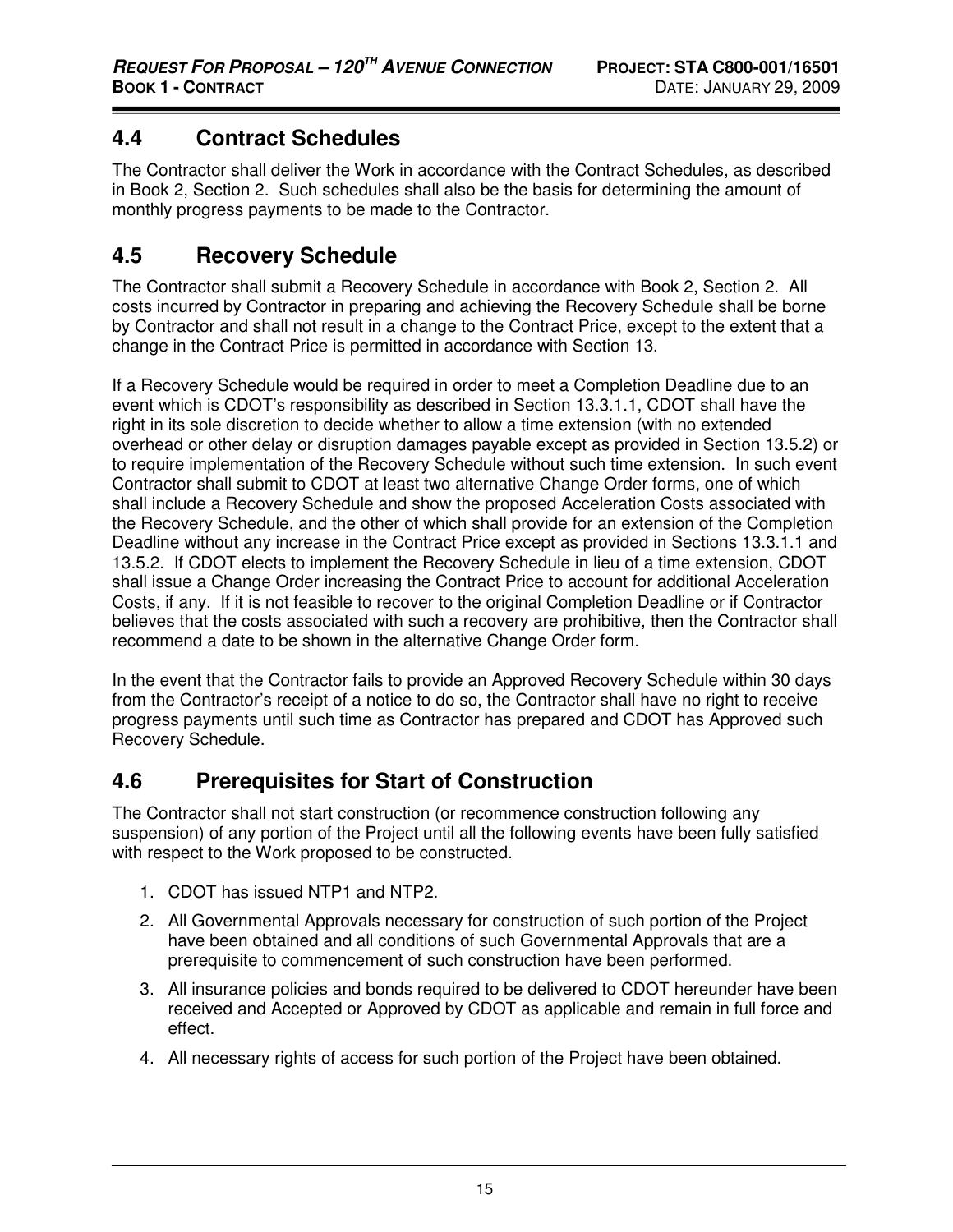# **5.0 CONTROL OF WORK**

# **5.1 Control and Coordination of Work**

The Contractor shall be solely responsible for and have control over the construction means, methods, techniques, sequences, procedures, and Site safety, and shall be solely responsible for coordinating all portions of the Work under the Contract Documents, subject, however, to all requirements contained in the Contract Documents.

# **5.2 Safety**

The Contractor shall take all reasonable precautions and be solely responsible for the safety of, and shall provide protection to prevent damage, injury, or loss to, all persons on the Site or who would reasonably be expected to be affected by the Work, including individuals performing Work, employees of CDOT and its consultants, visitors to the Site and members of the public who may be affected by the Work. The Contractor shall at all times comply with its Safety Program. The Contractor shall immediately notify CDOT if the Contractor believes that any Contract requirement creates a safety risk.

# **5.3 Process to be Followed for Discovery of Certain Site Conditions**

# **5.3.1 Notification to CDOT**

If the Contractor becomes aware of: (i) any on-Site material that the Contractor believes may contain Hazardous Substances that is required to be removed or treated; (ii) any paleontological, cultural or biological resources; or (iii) any Differing Site Conditions, as a condition precedent to the Contractor's right to a Change Order, the Contractor shall immediately notify CDOT thereof by telephone or in person, to be followed by written notification as soon as practicable. The Contractor shall immediately stop Work in and secure the area. In such event, CDOT will view the location within two Working Days of receipt of notification, and will advise the Contractor at that time whether to resume Work or whether further investigation is required. Any delay resulting from CDOT viewing the location up to two Working Days shall not be considered a CDOT-Caused Delay.

# **5.3.2 Further Investigation**

The Contractor shall promptly conduct such further investigations as CDOT deems appropriate. Within five Working Days after its initial notice to CDOT, the Contractor shall advise CDOT of any action recommended to be taken regarding the situation. If Hazardous Substances are involved, the notice shall describe the type of Remediation Work, if any, which the Contractor proposes to undertake with respect thereto. If paleontological, cultural, or biological resources are present, the notice shall advise CDOT what course of action the Contractor intends to take with respect thereto and whether the location should be fenced off or whether Work can resume. CDOT then will determine whether the Contractor's findings and proposed actions are acceptable and either Approve, or require modification of, the Contractor's proposed actions.

# **5.3.3 Recommence Work**

CDOT shall have the right to require the Contractor to recommence Work in the area at any time, even though an investigation may still be ongoing (so long as such Work is not in violation of any Legal Requirements or Governmental Approvals). The Contractor shall promptly recommence Work in the area upon receipt of notification from CDOT to do so. On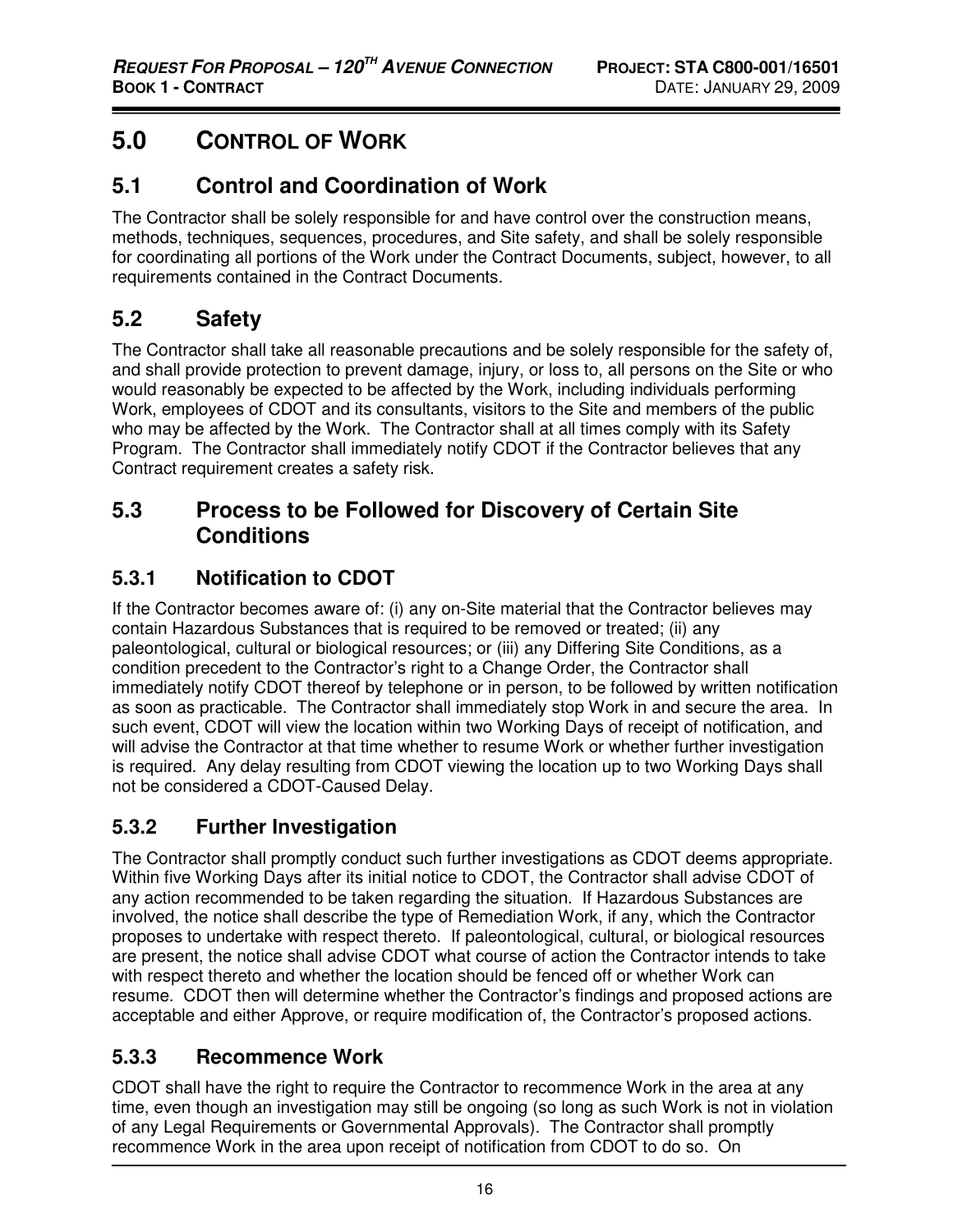recommencing Work, the Contractor shall follow all applicable procedures contained in the Contract Documents and all other Legal Requirements with respect to such Work, consistent with CDOT's determination or preliminary determination regarding the nature of the material, resources, species or condition.

# **5.4 Obligation to Minimize Impacts**

The Contractor shall ensure that all of its Activities and the Activities of all Contractor-Related Entities are undertaken in a manner that will minimize the effect on surrounding property and the public to the maximum extent practicable.

# **5.5 Quality Management**

#### **5.5.1 Contractor Quality Management**

The Contractor shall perform the quality management necessary for the Contractor to comply with its obligations under the Contract Documents.

#### **5.5.2 Oversight, Verification, Inspection, and Testing by CDOT and Others**

All materials and each part or detail of the Work shall also be subject to oversight, verification and testing by CDOT and other Persons designated by CDOT. Contractor shall not be relieved of obligations to perform the Work in accordance with the Contract Documents, or any of its Warranty obligations, by oversight, spot checks, audits, verifications, reviews, tests, inspections, acceptances or approvals performed by any Persons, or by any failure of any Person to take such action. The Contractor hereby consents to such oversight, inspection and testing. Upon request from CDOT, the Contractor shall furnish information to such Persons as are designated in such request and shall permit such Persons access to the Site and all parts of the Work. Oversight, verification, audit, inspection and/or testing do not make any Person who performs such oversight, verification, audit, inspection and/or testing a party to the Contract nor will it change the rights of the parties hereto.

When any Utility Owner is to accept or pay for a portion of the cost of the Work, its respective representatives have the right to oversee, verify, audit, inspect and test the Work.

# **5.5.3 Obligation to Uncover Finished Work**

At all times before Final Acceptance, the Contractor shall remove or uncover such portions of the finished construction Work as directed by CDOT. After examination by CDOT, the Contractor shall restore the Work to the standard required by the Contract Documents. If the Work exposed or examined is not in conformance with the requirements of the Contract Documents, then the cost of uncovering, removing and restoring the Work and recovery of any delay to the Critical Path occasioned thereby shall be at the Contractor's expense and the Contract Price shall not be increased as a result. If Work exposed or examined under this Section 5.5.3 is in conformance with the requirements of the Contract Documents, then any delay in the Critical Path from uncovering, removing and restoring Work shall be considered a CDOT-Caused Delay, and the Contractor shall be entitled to a Change Order for the cost of such efforts and recovery of any delay to the Critical Path occasioned thereby, subject to the provisions of Section 13. Refer to Section 5.7 for provisions regarding payments owing by the Contractor to CDOT, if CDOT agrees (in its sole discretion) to Accept certain Nonconforming Work.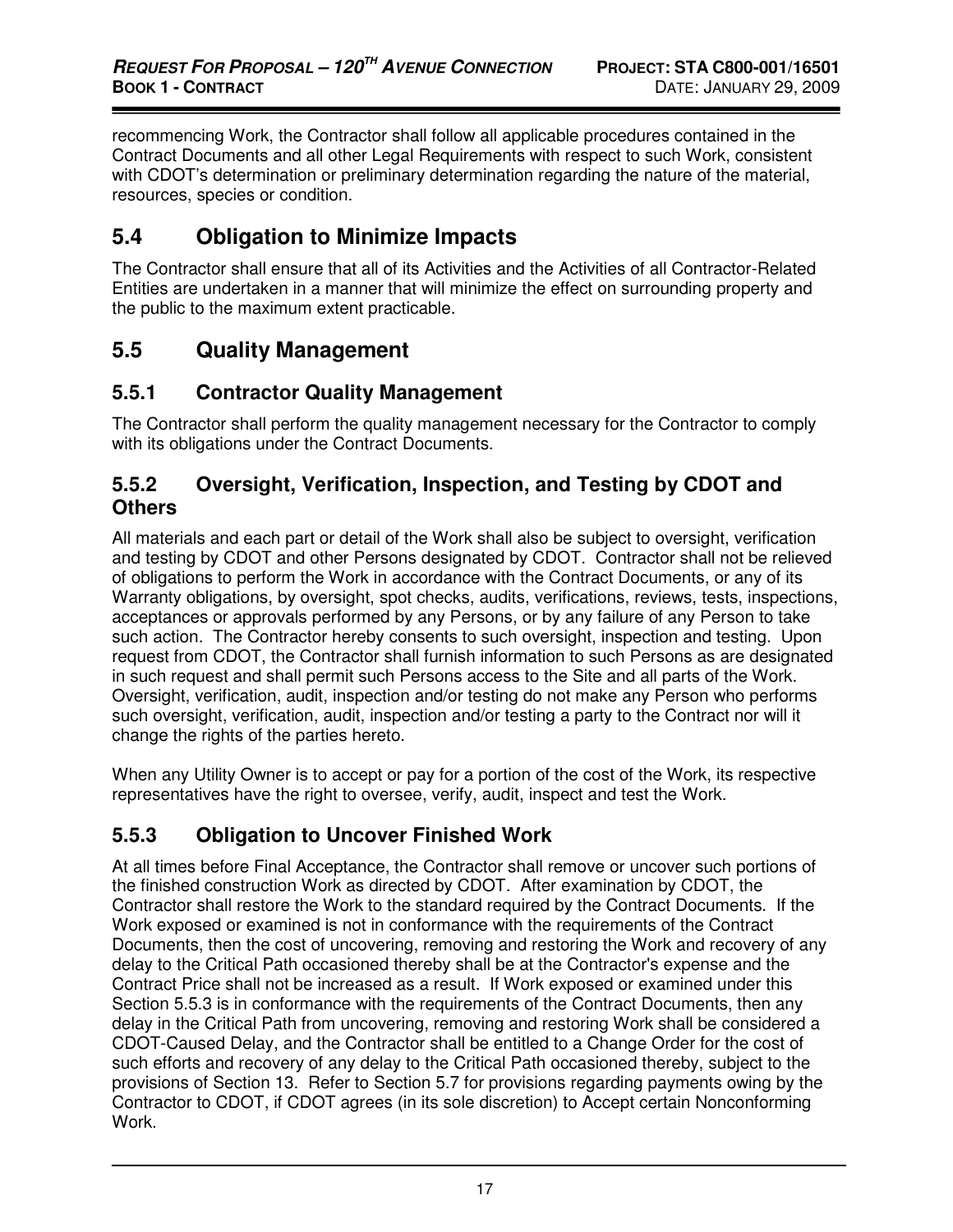# **5.6 Effect of Oversight, Spot Checks, Verifications, Tests, Acceptances, and Approvals**

#### **5.6.1 Oversight and Acceptance**

The Contractor shall not be relieved of its obligation to perform the Work in accordance with the Contract Documents, or any of its other obligations under the Contract Documents, by oversight, spot checks, verifications, reviews, tests, inspections, Acceptances, or Approvals by any Persons, or by any failure of any Person to take such action. The oversight, spot checks, verifications, audits, reviews, tests, inspections, Acceptances, and Approvals by any Person do not constitute Final Acceptance of the particular material or Work, or waiver of any legal or equitable right with respect thereto. CDOT may reject or require the Contractor to remedy any Nonconforming Work and/or identify additional Work which must be done to bring the Project into compliance with Contract requirements at any time prior to Final Acceptance, whether or not previous oversight, spot checks, verifications, audits, reviews, tests, inspections, Acceptances, or Approvals were conducted by any Person.

# **5.6.2 No Estoppel**

CDOT shall not be precluded or estopped by any measurement, estimate, or certificate made either before or after Final Acceptance and payment therefor, from making a determination that any such measurement, estimate or certificate is incorrectly made or untrue, or from showing the true amount and character of the work performed and materials furnished by the Contractor, or from making a determination that the work or materials do not conform in fact to the requirements of the Contract Documents. Notwithstanding any such measurement, estimate or certificate, or payment made in accordance therewith, CDOT shall not be precluded or estopped from recovering from the Contractor and its Surety(ies) such damages as CDOT may sustain by reason of the Contractor's failure to comply or to have complied with the terms of the Contract Documents.

# **5.7 Nonconforming Work**

#### **5.7.1 Rejection, Removal, and Replacement of Work**

Subject to CDOT's right, in its sole discretion, to Accept or reject Nonconforming Work, the Contractor shall remove and replace rejected Nonconforming Work so as to conform with the requirements of the Contract Documents, at the Contractor's expense and without any time extension; and the Contractor shall promptly take all action necessary to prevent similar deficiencies from occurring in the future. The fact that CDOT may not have discovered the Nonconforming Work shall not constitute an Acceptance of such Nonconforming Work. If the Contractor fails to correct any Nonconforming Work within five days of receipt of notice from CDOT requesting correction (or, for Nonconforming Work which can not be corrected within five days, if the Contractor fails to provide to CDOT a schedule for correcting any such Nonconforming Work Approved by CDOT within such five-day period, begin correction within such five-day period and thereafter diligently prosecute such correction in accordance with such Approved schedule to completion), then CDOT may cause the Nonconforming Work to be remedied or removed and replaced, and may deduct the cost of doing so from any moneys due or to become due the Contractor and/or obtain reimbursement from the Contractor for such cost.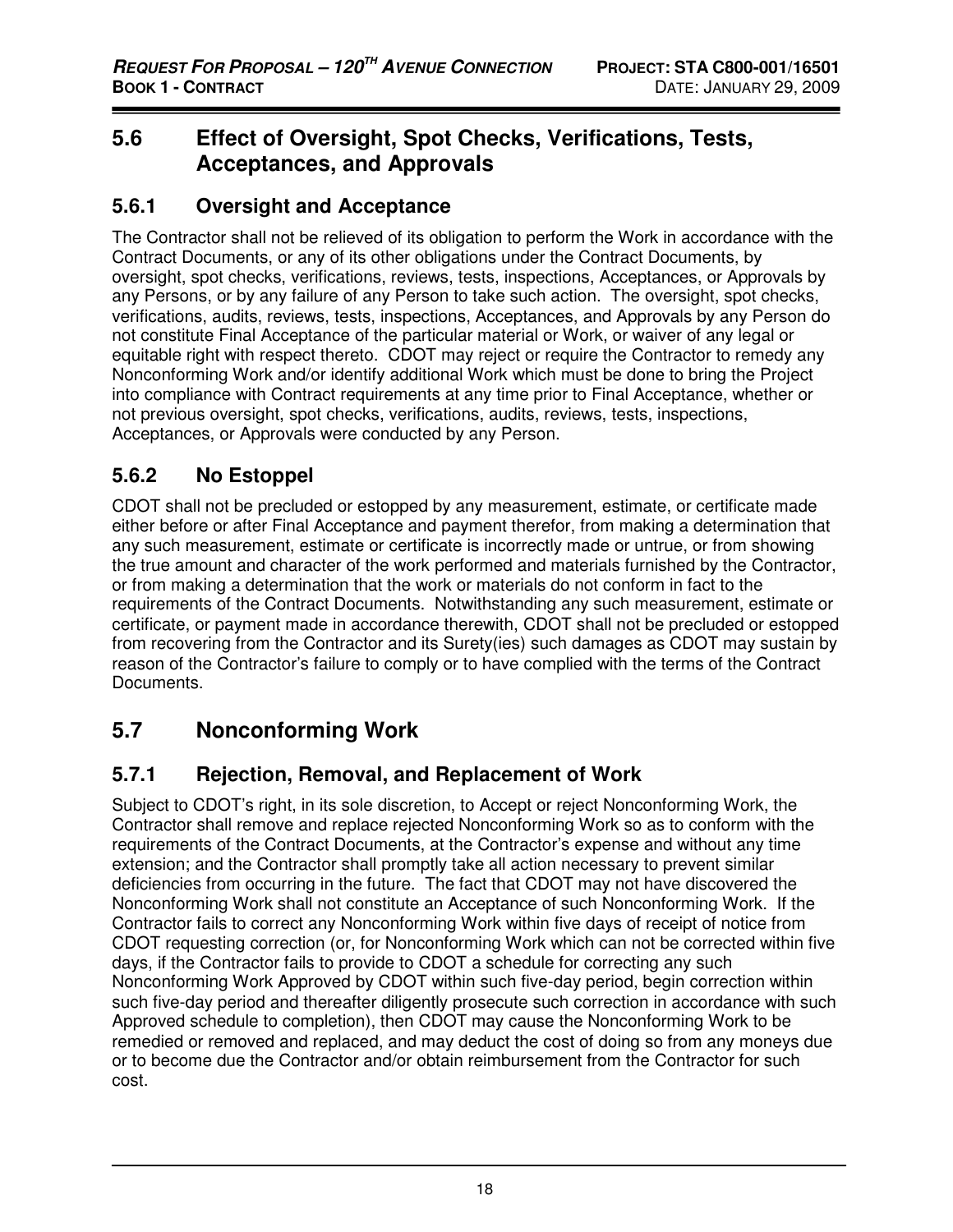#### **5.7.2 Nonconforming Work Pay Adjustment**

CDOT may, in its sole discretion, Accept any Nonconforming Work without requiring it to be fully corrected, and shall be entitled to a pay adjustment (or reimbursement of a portion of the Contract Price, if applicable). In such event, CDOT shall be entitled to reimbursement of a portion of the Contract Price as set forth in Book 2, Section 19, Section 105.03. In certain events, however, it may not be possible for the Nonconforming Work to be made to conform to the requirements of the Contract Documents, including, but not limited to, the Contractor's failure to perform required items during a required time period. In general, the pay adjustment (or reimbursement) shall equal, at CDOT's election: (i) the amount allocated to such Work in the Contract Schedule; (ii) the Contractor's cost savings associated with its failure to perform the Work in accordance with the Contract requirements; or (iii) the amount deemed appropriate by CDOT to provide compensation for impacts to affected parties such as future maintenance and/or other costs relating to the Nonconforming Work. In certain events, CDOT shall be entitled to a pay adjustment (or reimbursement) as expressly set forth elsewhere in the Contract Documents. Such reimbursement shall be deducted from future payments or, if future payments are insufficient to cover the amount owing, shall be payable to CDOT within 30 days after Contractor's receipt of an invoice therefor.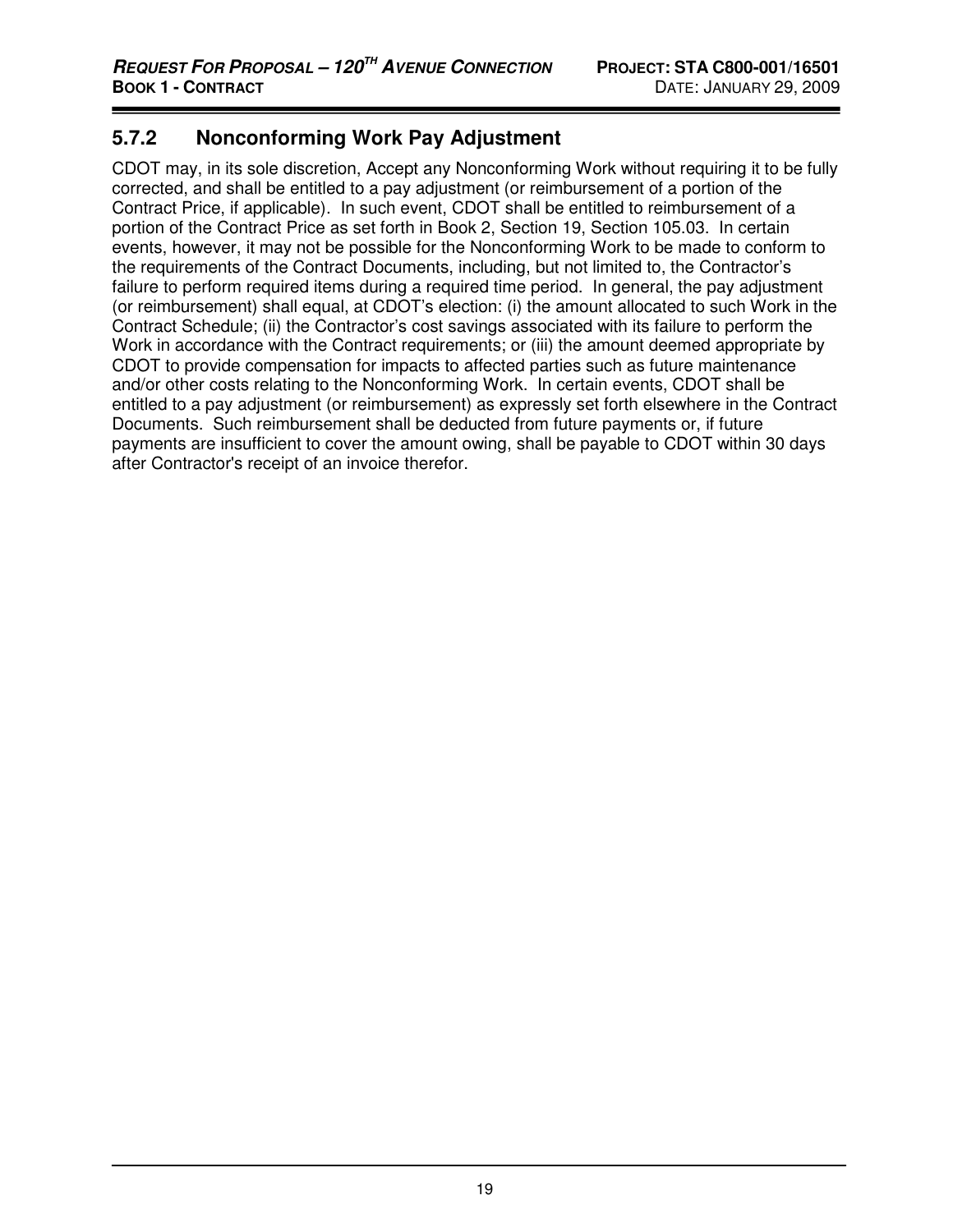# **6.0 ACCESS TO SITE, UTILITY RELOCATIONS, ENVIRONMENTAL MITIGATION**

# **6.1 Access to Site**

#### **6.1.1 Access to Right-of-Way Identified on Right-of-Way Plans**

#### **6.1.1.1 Obligation to Provide Access to Right-of-Way**

CDOT has identified certain ROW to be used for permanent improvements included in the Project (the "ROW Plans"), which are depicted in Book 4. CDOT will provide access to the ROW identified on the ROW Plans in accordance with Book 2, Section 8, Appendix A.

#### **6.1.1.2 Right-of-Way Access Requirements**

Concurrently with review of the Original Baseline Schedule, the Contractor and CDOT shall discuss the access requirements for the ROW identified on the ROW Plans associated with the scheduled Activities. The Contractor and CDOT may agree to revise the ROW schedule set forth in Book 2, Section 8, Appendix B in writing and enter into a no-cost Change Order. The Contractor shall be provided access to those parcels identified on the ROW Plans in accordance with the ROW schedule or as modified by the parties.

#### **6.1.1.3 Delay in Providing Access**

If CDOT at any time determines it will be unable to provide access to a particular parcel in accordance with the ROW schedule, CDOT shall notify the Contractor regarding the revised projected date for delivery of access. The Contractor shall take appropriate action to minimize any cost and time impact and shall work around such parcel until access can be provided, including rescheduling and re-sequencing Work so as to avoid any delay to the Project. Subject to Section 6.1.1.4, to the extent that a delay to the Critical Path cannot be avoided due to not providing access to a parcel(s) in accordance with the ROW schedule, such delay shall be considered a CDOT-Caused Delay.

#### **6.1.1.4 Obligation to Provide Written Notice**

In addition to the requirements of Section 6.1.1.3, and as a necessary condition for obtaining any increase in the Contract Price or extension of a Completion Deadline related to CDOT's delivery of access to the parcels identified on the ROW Plans, the Contractor shall provide CDOT written notice within three Working Days after receipt of a revised projected date if the lack of availability will result in an impact to the cost or schedule.

# **6.1.2 Access to Right-of-Way Not Identified on Right-of-Way Plans**

#### **6.1.2.1 Unidentified Right-of-Way as Result of a CDOT-Directed Change**

Any ROW not identified on the ROW Plans that is required as the result of a Necessary Design Change shall be the responsibility of CDOT and shall result in a CDOT-Directed Change.

#### **6.1.2.2 Right-of-Way Associated with Value Engineering Change Proposal**

The cost of obtaining any ROW not identified on the ROW Plans associated with a Value Engineering Change Proposal (VECP) will be included in determining the Contract Price adjustment under Section 12.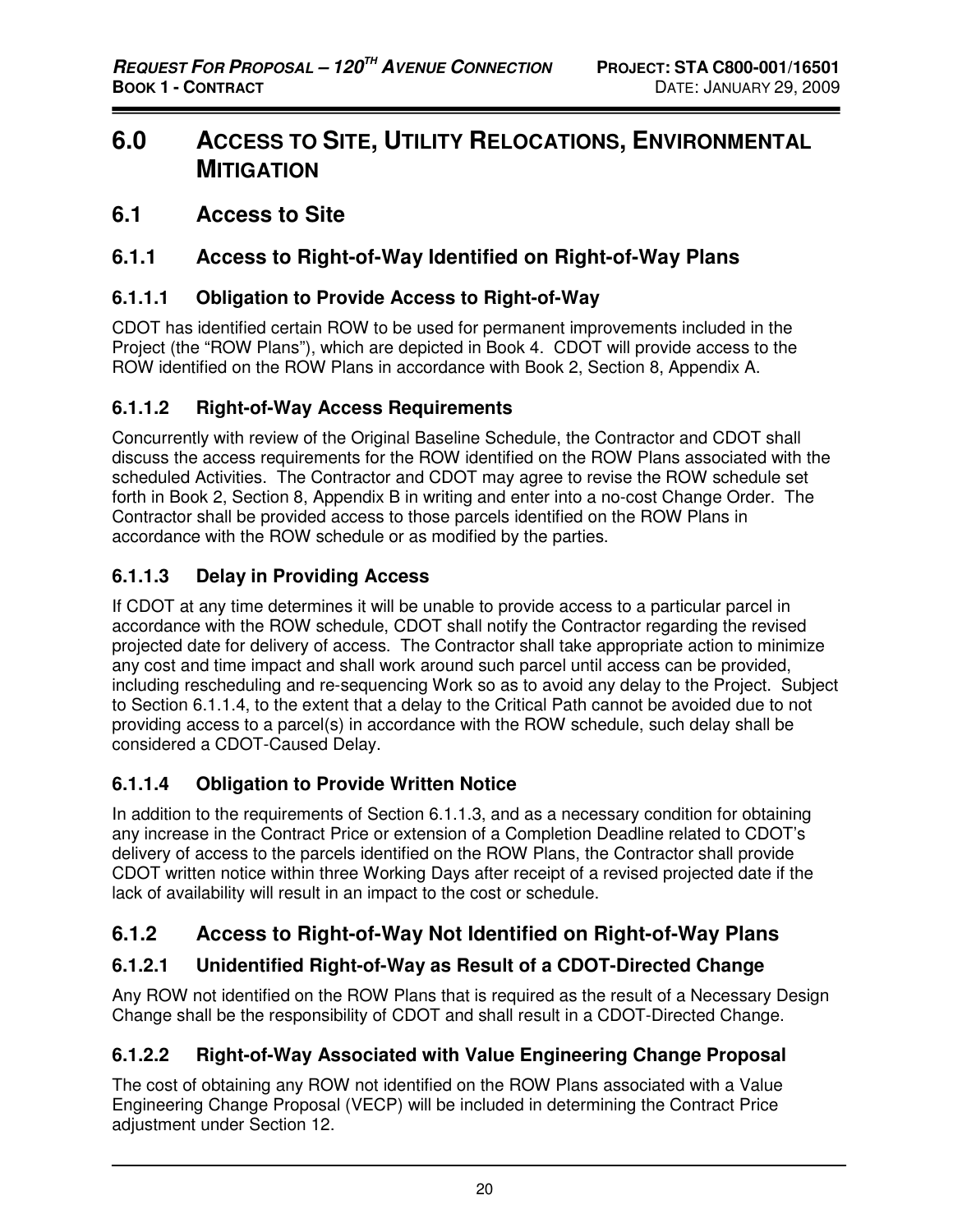#### **6.1.2.3 Preparation of Documents**

Contractor shall prepare all documents described in Book 2, Section 8 and shall deliver them to CDOT in sufficient time to allow review and Approval prior to the date the transfer is scheduled to occur. Additional requirements applicable to Contractor are set forth in Book 2, Section 8.

# **6.1.2.4 Reimbursement of CDOT Costs**

The Contractor shall reimburse CDOT for any costs (including reasonable attorneys', accountants' and expert witness fees and costs) of acquiring any real property that is not CDOT's responsibility under Sections 6.1.1.1, 6.1.2.1 or 6.1.2.2 which the Contractor determines is necessary or advisable in order to complete the Project, including obtaining any Temporary Easements. CDOT may deduct such amounts from payments otherwise owing hereunder, or may invoice the Contractor. The Contractor shall reimburse CDOT for any such amounts paid by CDOT within ten days after receipt of an invoice from CDOT therefor.

#### **6.1.2.5 Additional Requirements**

Additional requirements applicable to the Contractor are set forth in Section 8.0 of Book 2.

#### **6.1.3 Failure to Have Necessary Rights of Access**

If the Contractor enters any property in connection with the Project without having all necessary rights of access, CDOT may, in its sole discretion, obtain consent from the landowner. The Contractor shall be responsible for all costs incurred by CDOT as a result thereof, and for Liquidated Damages as described in Section 17.1.

# **6.2 Utility Relocations**

This Section 6.2 describes how the risk of increased costs and delays associated with the Utility Work is allocated between CDOT and the Contractor through the Change Order process, and contains certain additional terms relating to Utility Work to supplement those set forth in Book 2, Section 7.0. The Contractor agrees that: (i) the Contract Price covers all of the Utility Work to be furnished or performed by the Contractor described in Book 2, Section 7.0 and in this Section 6.2; and (ii) it is feasible to obtain and/or perform all necessary Utility Work (for both Public Utilities and Private Utilities) within the time deadlines of the Contract Documents. Accordingly, the Contractor shall be entitled to receive a Change Order for additional costs and delays associated with the Utility Work only as permitted by this Section 6.2 or in circumstances for which such a Change Order is otherwise permitted under Section 13 (such as for CDOT-Directed Changes which increase the Utility Work to be furnished or performed by the Contractor). A deductive Change Order for reductions in the Utility Work to be furnished or performed by the Contractor shall be issued only in circumstances for which a deductive Change Order is otherwise permitted under Section 13. Notwithstanding the foregoing, the Contractor's entitlement to any Change Orders pursuant to Section 13 relating to the Utility Work shall be subject to any applicable limitations and restrictions set forth in this Section 6.2, and the Contractor's entitlement to any Change Orders pursuant to this Section 6.2 shall be subject to the limitations, restrictions and procedures set forth in Section 13, except as otherwise set forth in Section 6.2.5.

# **6.2.1 Betterments**

Utility Betterments may be added to the Work pursuant to this Section 6.2.1 and Book 2, Section 7.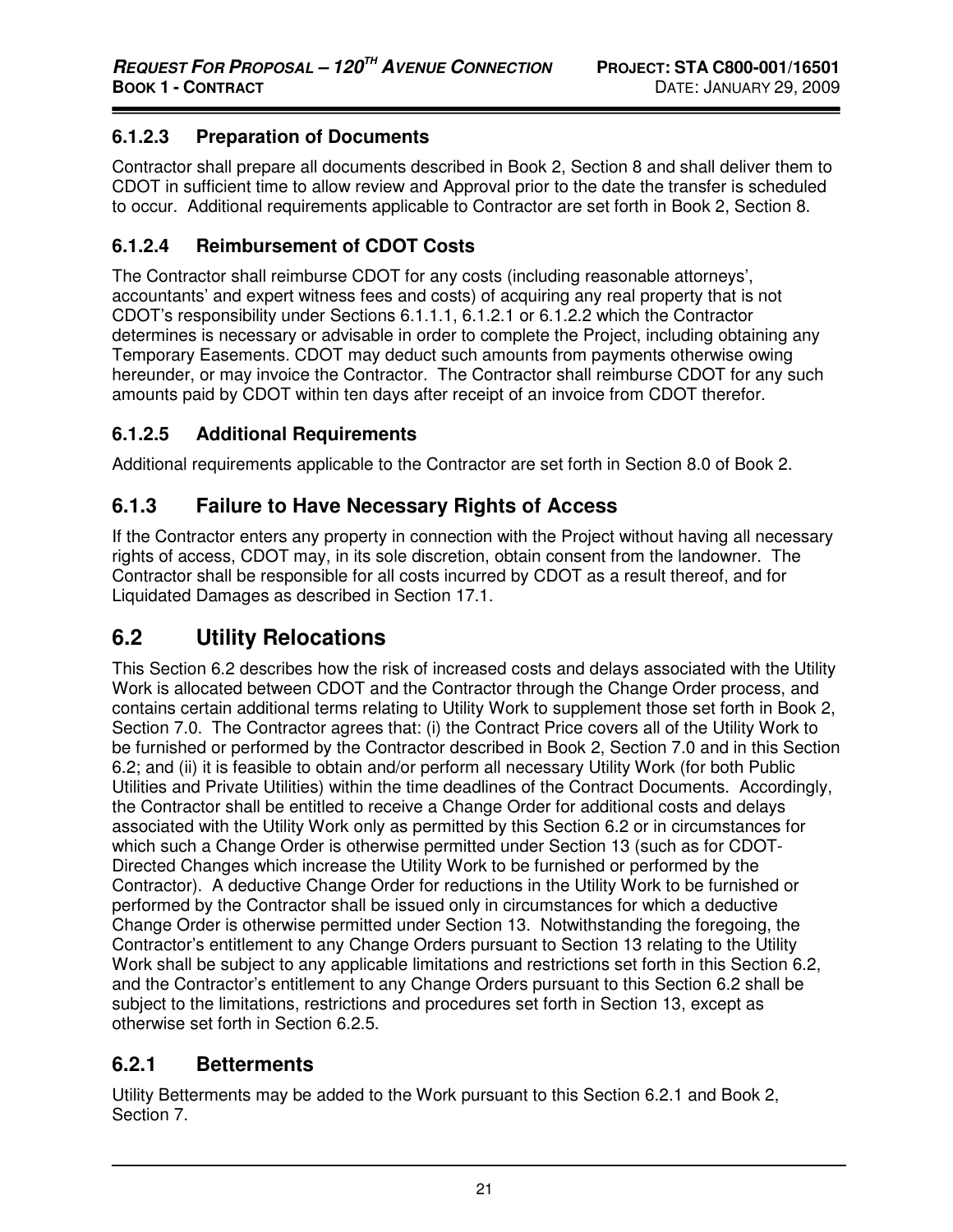#### **6.2.1.1 Procedure**

Any Utility Owners may request CDOT to permit the Contractor to perform work relating to Betterments as a part of the Work, at the Utility Owner's expense. If CDOT Approves any such request, the Contractor will have the obligation to perform such work, with the right to receive additional payment and, if applicable, an extension of the Completion Deadline as provided in Section 6.2.2. The price charged by the Contractor for such Betterment shall be either a lump sum amount negotiated with the Utility Owner or determined on a time and materials cost basis as specified below. Any extension of the Completion Deadline or Contract Price increase requested for any Betterment shall be subject to the requirements of Sections 6 and 13, as applicable.

CDOT will Approve the addition of a Betterment to the scope of the Work under this Section 6 only if: (i) the Utility Owner has agreed to the addition of such Betterment to the Work; (ii) such Betterment is compatible with the Project; (iii) the Utility Owner has agreed to reimburse CDOT for all the costs thereof; (iv) the Utility Owner has agreed as to the method (negotiated lump sum amount, or time and materials cost basis) of pricing such Work; and (v) it is feasible to separate the cost/pricing of the Betterment work from that for any related Utility Work being furnished or performed by the Contractor. The Contractor shall provide CDOT with such information, analyses and certificates as may be requested by CDOT in connection with its Approval.

If any Betterment has been added to the Work and the Contract Price has been increased accordingly by Change Order, but subsequently for any reason the Betterment is deleted from the Work, or the scope of the Contractor's Work with regard to such Betterment is materially reduced, then CDOT shall be entitled to issue a Change Order reducing the Contract Price to reflect the value of any reduction in the costs of the Work that is directly attributable to such deletion or reduction. Such Change Order shall be equal to the lump sum amount added to the Contract Price, if applicable and if the entire Betterment has been deleted from the Work; otherwise, the amount of such Change Order shall be determined in accordance with Section 13.6.3.

Any change in the scope of the Work pursuant to this Section 6.2 shall not be considered a CDOT-Directed Change.

# **6.2.3 Utility Delays**

#### **6.2.3.1 Allocation of Risk**

If aggregate Utility Delays caused by a particular Utility Owner exceed 5 days, and the Completion Deadline is affected thereby the Contractor shall be entitled to an extension of one day for every day of Utility Delay caused solely by such Utility Owner. The Contractor shall not be entitled to any extension of any Completion Deadline on account of any Utility Delay except as provided in this Section 6.2.3

#### **6.2.3.2 Conditions to Extensions for Utility Delays**

With respect to each Utility Delay claimed by the Contractor, the Contractor shall not be entitled to any extension of the Completion Deadline unless all of the following conditions are satisfied:

1. The Contractor has provided evidence reasonably satisfactory to CDOT that: (i) the Contractor has fulfilled its obligation under the applicable Utility Agreement(s) to coordinate with the Utility Owner to prevent or reduce such delays; and (ii) the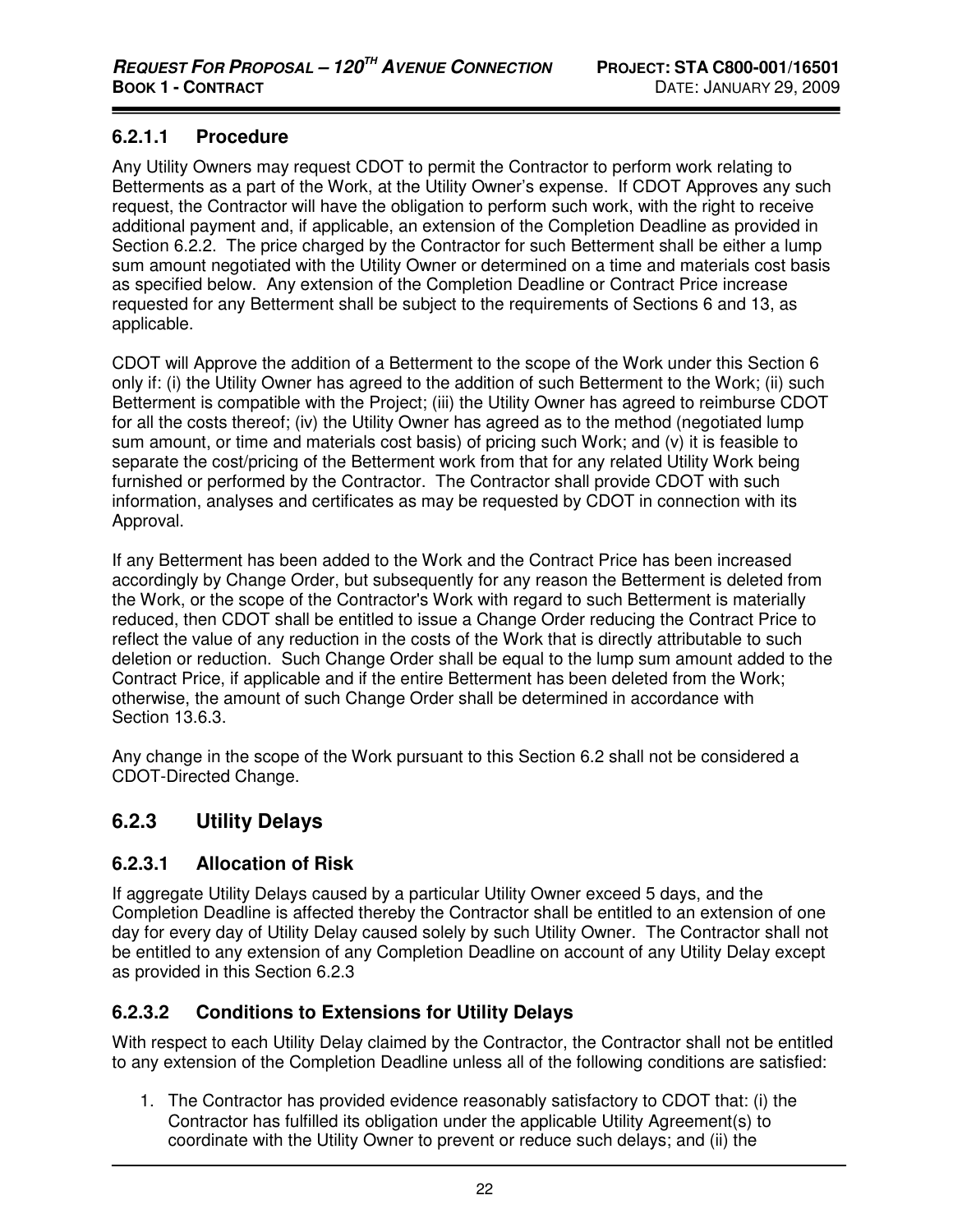Contractor has otherwise made diligent efforts to obtain the timely cooperation of the Utility Owner but has been unable to obtain such timely cooperation.

- 2. If the Contractor is responsible for the Relocation, the Contractor has provided a reasonable Relocation plan to the Utility Owner and the Contractor has obtained, or is in a position to timely obtain, all applicable approvals, authorizations, certifications, consents, exemptions, filings, leases, licenses, permits, registrations, options, and/or rulings required by or with any Governmental Person in order to design and construct such Relocations.
- 3. No circumstances exist which have delayed or are delaying the affected Relocation, other than those which fit within the definition of a Utility Delay.

#### **6.2.3.2.1 Delay Damages**

The Contractor shall be entitled to delay and/or disruption damages for Utility Delays only in the circumstances described in, and to the extent provided, in Section 13.5.2.

#### **6.2.4 Certain Obligations of Contractor; Utility-Related Right-of-Way Costs**

#### **6.2.4.1 Multiple Relocations of the Same Private Utility**

The Contractor shall endeavor to avoid multiple relocations of the same Utility, whether by the Utility Owner or by the Contractor. Accordingly, after a Utility has been relocated once in order to accommodate the Project based on the Contractor's design, the Contractor shall be responsible for all costs incurred by either the Contractor or the Utility Owner in order to subsequently relocate such Utility to accommodate the Project. If the Utility Owner performs such subsequent Relocation at CDOT's expense, then the Contractor shall reimburse CDOT for all amounts paid by CDOT to such Utility Owner in reimbursement for such subsequent relocation. If the Contractor performs such subsequent Relocation, then the Contractor shall not receive any extension of the Completion Deadline or increase in the Contract Price on account of the performance of such subsequent Relocation.

#### **6.2.4.2 Minimizing CDOT's Reimbursement Obligation**

In designing and constructing the Project, the Contractor shall take all reasonable steps to minimize costs to the Utility Owners which will be subject to reimbursement by CDOT under the Utility Agreements, to the extent practicable and otherwise consistent with other requirements of the Contract Documents.

#### **6.2.5 Additional Restrictions on Change Orders**

In addition to all of the other requirements and limitations contained in Section 13, the entitlement of the Contractor to any Change Order under this Section 6.2 shall be subject to the restrictions and limitations set forth in this Section 6.2.

#### **6.2.5.1 Burden of Proof**

For Relocations, the Contractor shall bear the burden of proving that the Relocation cannot reasonably be avoided.

#### **6.2.5.2 Coordination Costs**

The Contractor shall not be entitled to an increase in the Contract Price for any costs of coordinating with Utility Owners or for assisting CDOT in coordinating with Utility Owners.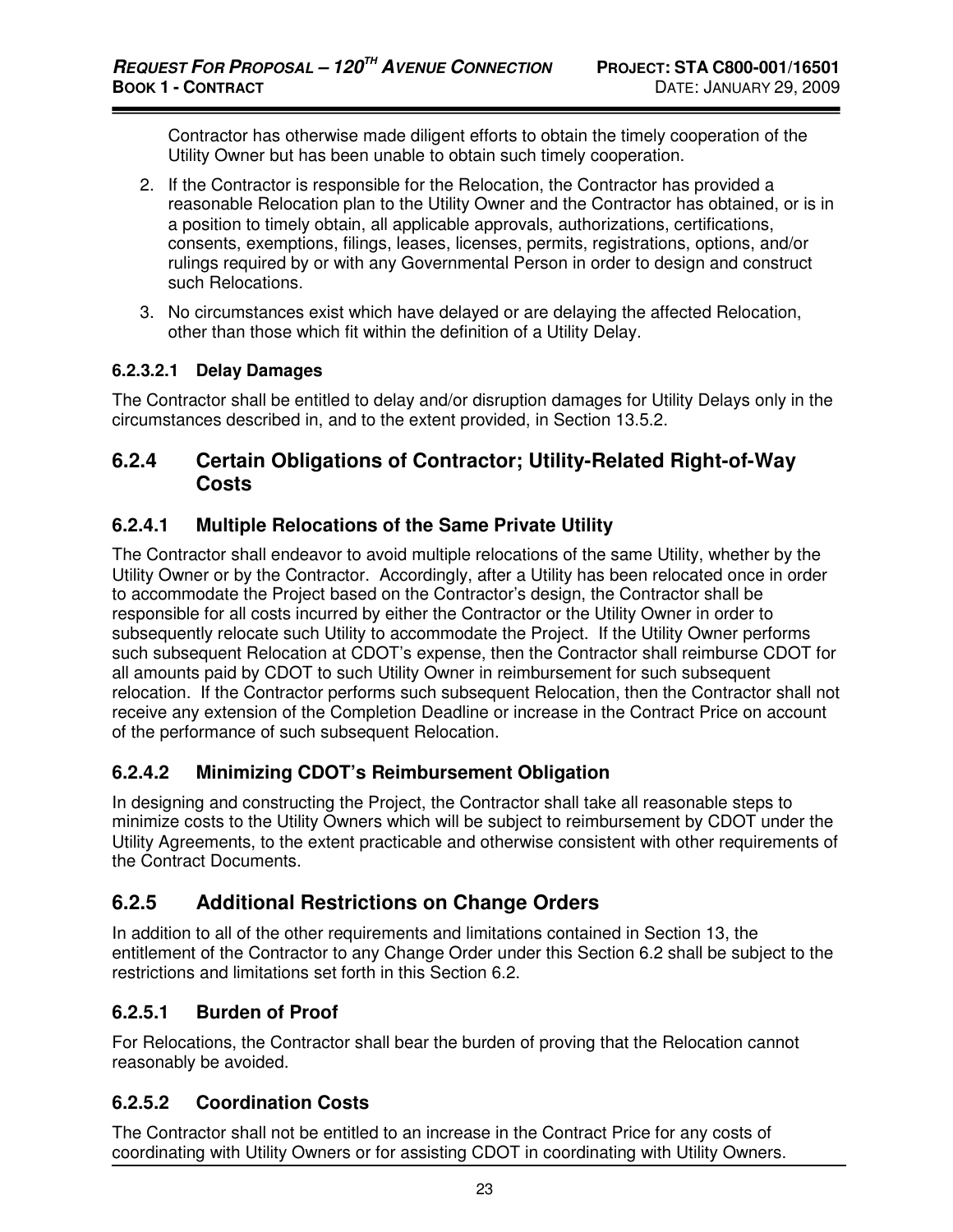#### **6.2.5.3 Voluntary Action by Contractor**

If the Contractor elects to make payments to Utility Owners or to undertake any other efforts which are not required by the terms of the Contract Documents, the Contractor shall not be entitled to a Change Order in connection therewith. The Contractor shall promptly notify CDOT of the terms of any such arrangements.

# **6.3 Environmental Compliance**

In performance of the Work, the Contractor shall comply with all requirements of all applicable Environmental Laws and Governmental Approvals issued there under, whether obtained by CDOT or the Contractor. The Contractor acknowledges and agrees that it will be responsible for all fines and penalties that may be assessed in connection with any failure to comply with such requirements.

#### **6.3.1 Mitigation Requirements**

The Contractor shall perform all environmental mitigation measures (which term shall be deemed to include all requirements of the Environmental Approvals and similar Governmental Approvals, regardless of whether such requirements would be considered to fall within a strict definition of the term) for the Project. The Contract Price includes compensation for the Contractor's performance of all such mitigation measures and for performance of all mitigation measures arising from New Environmental Approvals which Section 6.3 designates as the Contractor's responsibility as well as the cost of all Activities to be performed by the Contractor as described in Section 5.0 of Book 2.

#### **6.3.2 New Environmental Approvals**

#### **6.3.2.1 Approvals to be Obtained by CDOT**

CDOT shall be responsible for obtaining any New Environmental Approvals necessitated by a Necessary Design Change or Force Majeure event. The Contractor shall provide support services to CDOT with respect to obtaining any such New Environmental Approval. Any Change Order covering a Necessary Design Change shall include compensation to the Contractor for any changes in the Work (including performance of additional mitigation measures but excluding performance of such support services) resulting from such New Environmental Approvals, as well as any time extension necessitated by the Necessary Design Change, subject to the conditions and limitations contained in Section 13.

#### **6.3.2.2 Approvals to be Obtained by Contractor**

If a New Environmental Approval becomes necessary for any reason other than those specified in Section 6.3.2.1, the Contractor shall be fully responsible for obtaining the New Environmental Approval and any other environmental approvals that may be necessary, and for all requirements resulting there from, as well as for any litigation arising in connection therewith. CDOT will reasonably assist the Contractor in obtaining any New Environmental Approvals. If the New Environmental Approval is associated with a VECP or Negotiated Change, the costs of obtaining and complying with the terms of the New Environmental Approval shall be considered in determining the Contract Price adjustment under Section 12.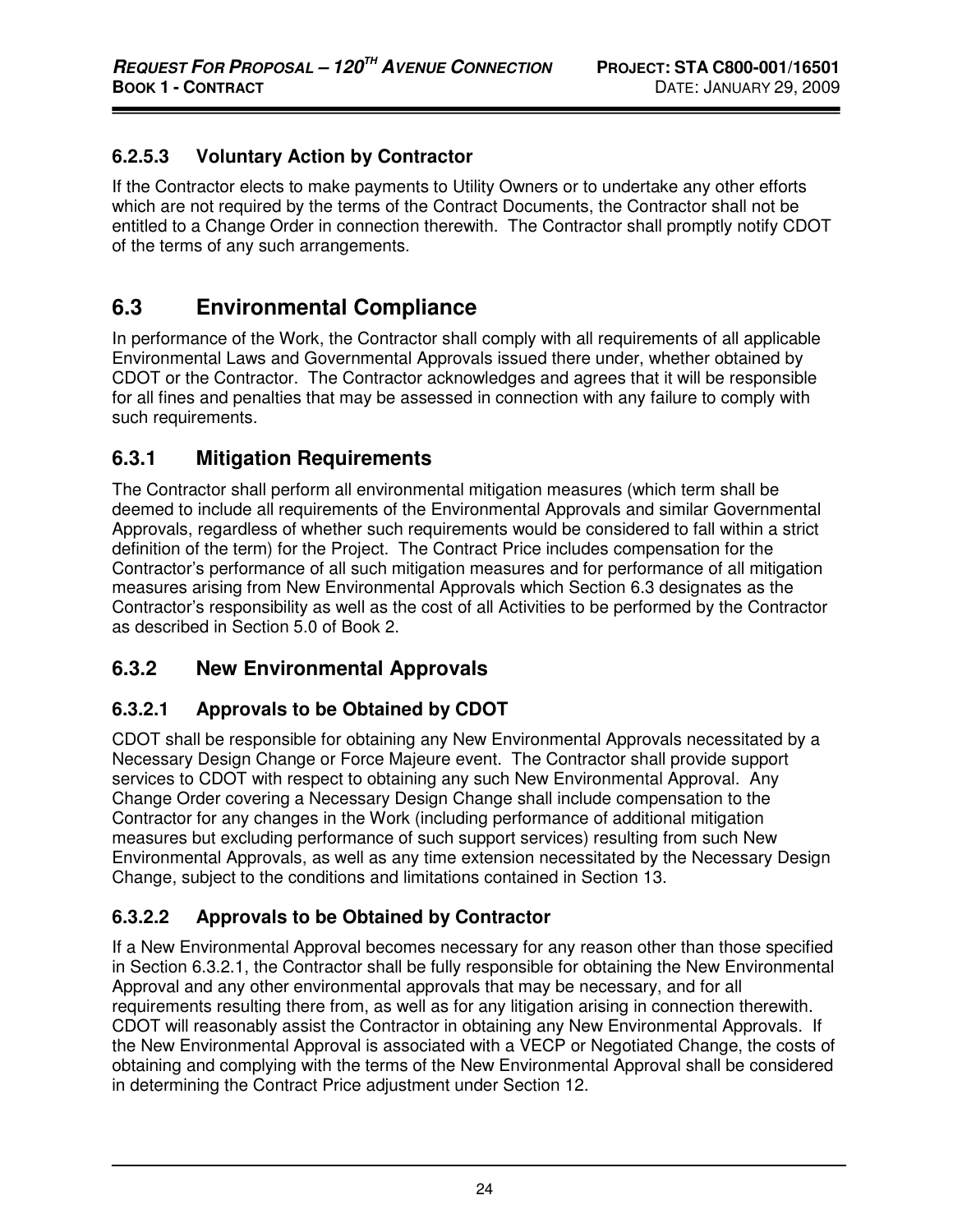# **7.0 EQUAL EMPLOYMENT OPPORTUNITY; SUBCONTRACTS; LABOR**

# **7.1 Equal Employment Opportunity**

# **7.1.1 Equal Employment Opportunity Policy**

The Contractor confirms that it has an equal employment opportunity policy ensuring equal employment opportunity without regard to race, color, national origin, sex, age, religion or handicap; and that it maintains no employee facilities segregated on the basis of race, color, religion or national origin. The Contractor shall comply with CDOT's Equal Employment Opportunity Policy and the requirements set forth in the Affirmative Action Requirements – Equal Employment Opportunity, Minimum Wages, Colorado, current U.S. DOL Decision and Special Provision, On the Job Training Special Provision, and FHWA Form 1273, all in Exhibit C, Federal Requirements.

# **7.1.2 Non-Discrimination**

The Contractor shall comply with all applicable Legal Requirements that enumerate unlawful employment practices including discrimination because of race, religion, color, gender, age, disability, or national origin, and that define actions required for affirmative action and minority/disadvantaged business programs. The Contractor shall not discriminate against any employee or applicant for employment because of race, color, national origin, religion, sex, age or handicap. The Contractor shall take affirmative action to ensure that applicants are employed, and that employees are treated during employment without regard to their race, color, national origin, religion, gender, age or handicap. Such action shall include the following: employment, upgrading, demotion or transfer; recruitment or recruitment advertising; layoff or termination; rates of pay or other forms of compensation; and selection for training, including apprenticeship. The Contractor agrees to post in conspicuous places, available to employees and applicants for employment, notices to be provided setting forth the provisions of this nondiscrimination clause.

# **7.1.3 Inclusion in Subcontracts**

The Contractor shall include Sections 7.1.1 and 7.1.2 in every Subcontract over \$10,000 (including purchase orders), and shall require that they be included in all Subcontracts over \$10,000 at lower tiers, so that such provisions will be binding upon each Subcontractor.

# **7.2 Disadvantaged Business Enterprises (DBE) and Emerging Small Businesses (ESB)**

#### **7.2.1 Disadvantaged Business Enterprises and Emerging Small Business Policies**

The Contractor shall comply with CDOT's Design-Build Disadvantaged Business Enterprises (DBE) Special Provision in Book 2, Section 19 and Emerging Small Business (ESB) Special Provision and Consultant Information, both in Book 2, Section 19, ensuring that DBEs and ESBs shall have an equal opportunity to participate in the performance of contracts financed in whole or in part with Federal funds. The Contractor shall comply with the requirements of the DBE and ESB Special Provisions and Consultant Information set forth in Book 2, Section 19. The Contractor shall either meet DBE goal of 10 percent established for the Project, or shall make a good faith effort to meet the DBE goal. The Contractor is encouraged to use small DBE firms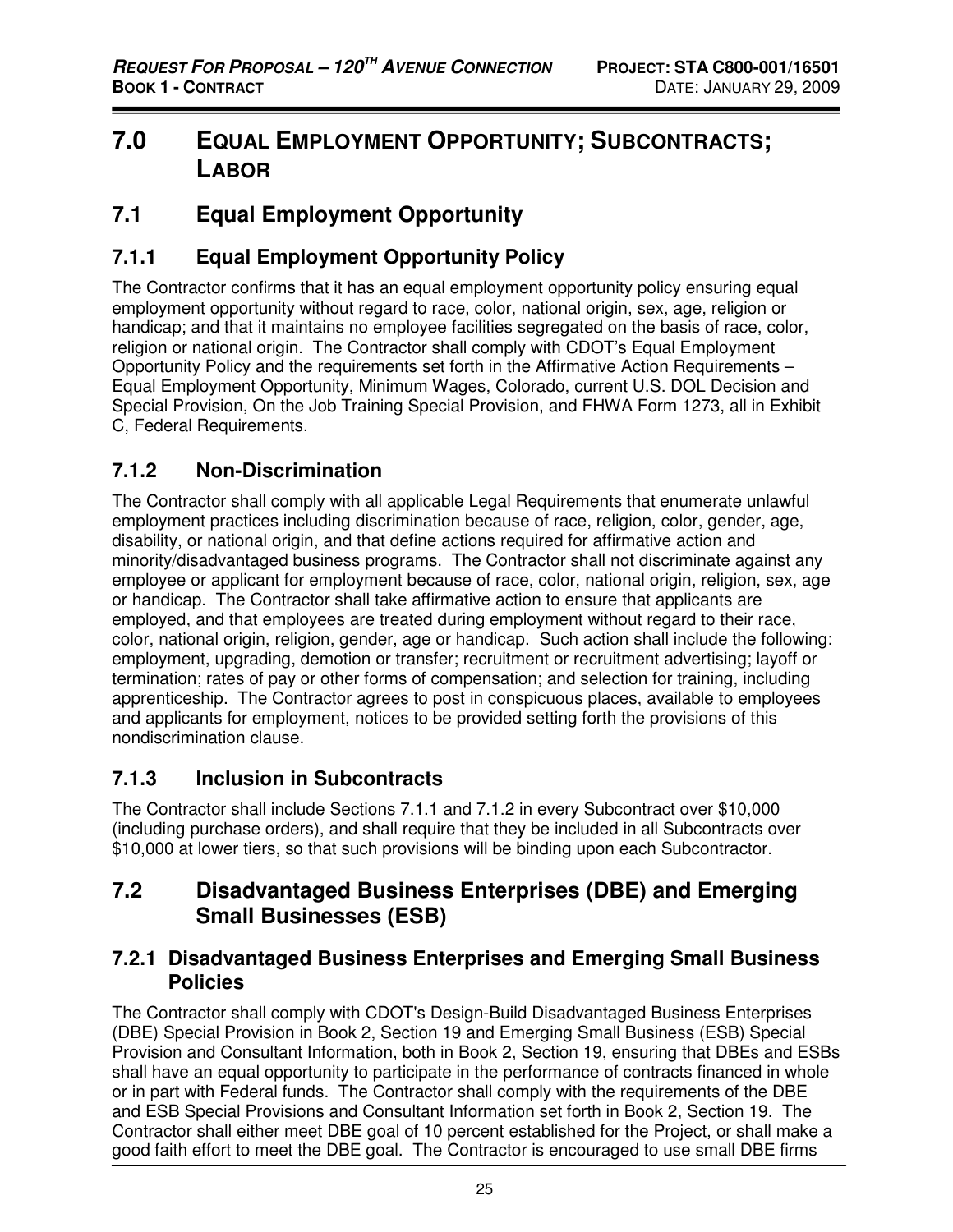and to package areas for subcontracting and sub-consulting in small packages to meet its DBE participation goal. The only DBE participation that will be counted toward the 10 percent goal includes: (1) DBE sub-consultants for which the Contractor has attached actual executed subcontracts **with its Proposal**; and (2) DBE subcontractors that are included in the Form 715 submitted at the **Proposal Due Date**.

### **7.2.2 Inclusion in Subcontracts**

The Contractor shall include Section 7.2.1 and the DBE Special Provision in every Subcontract (including purchase orders), and shall require that they be included in all Subcontracts at lower tiers, so that such provisions will be binding upon each Subcontractor.

## **7.3 Limitation on Subcontracted Work**

The Contractor shall sublet no more than 30 percent of the construction Work, and the Major Participant responsible for design shall sublet no more than 30 percent of the design Work. The percentage of construction Work sublet shall be determined by dividing the total dollar value of the Subcontracts for construction Work, excluding any Subcontracts with Major Participants but including any lower tier Subcontracts through Major Participants, by the portion of the Contract Price allocable to construction Work (as determined by CDOT). The percentage of design Work sublet shall be determined by dividing the total dollar value of the lower tier design Subcontracts by the total dollar value of the prime design Subcontract(s); (i.e. the Subcontract(s) between the Contractor and the Major Participant(s) responsible for design).

## **7.4 Subcontracting Requirements**

The Contractor shall comply with all applicable requirements of the Contract Documents relating to Subcontracts, and shall ensure that its Subcontractors (at all tiers) comply with all applicable requirements of the Contract Documents relating to subcontracting. The Contractor shall not add, delete, or change the role of, any Major Participant without the prior written Approval of CDOT.

## **7.5 Assignment of Subcontract Rights**

Each Subcontract shall provide that, pursuant to terms in form and substance satisfactory to CDOT: (i) CDOT is a third party beneficiary of the Subcontract and shall have the right to enforce all terms of the Subcontract for its own benefit; and (ii) all guarantees and warranties, express and implied, shall inure to the benefit of CDOT as well as the Contractor. Any acceptance of assignment of a Subcontract from CDOT, its successor(s), or assign(s) shall not operate to make the assignee(s) responsible or liable for any breach of the Subcontract by the Contractor or for any amounts due and owning under the Subcontract included in an invoice paid by CDOT.

## **7.6 Subcontract Terms**

Each Subcontract shall include terms and conditions sufficient to ensure compliance by the Subcontractor with all applicable requirements of the Contract Documents, and shall include provisions addressing the following requirements as well as any other terms that are specifically required by the Contract Documents to be included therein:

1. The Subcontract shall provide for retainage to be withheld and released in accordance with Book 2, Section 19, Revision of Section 109 – Partial Payments.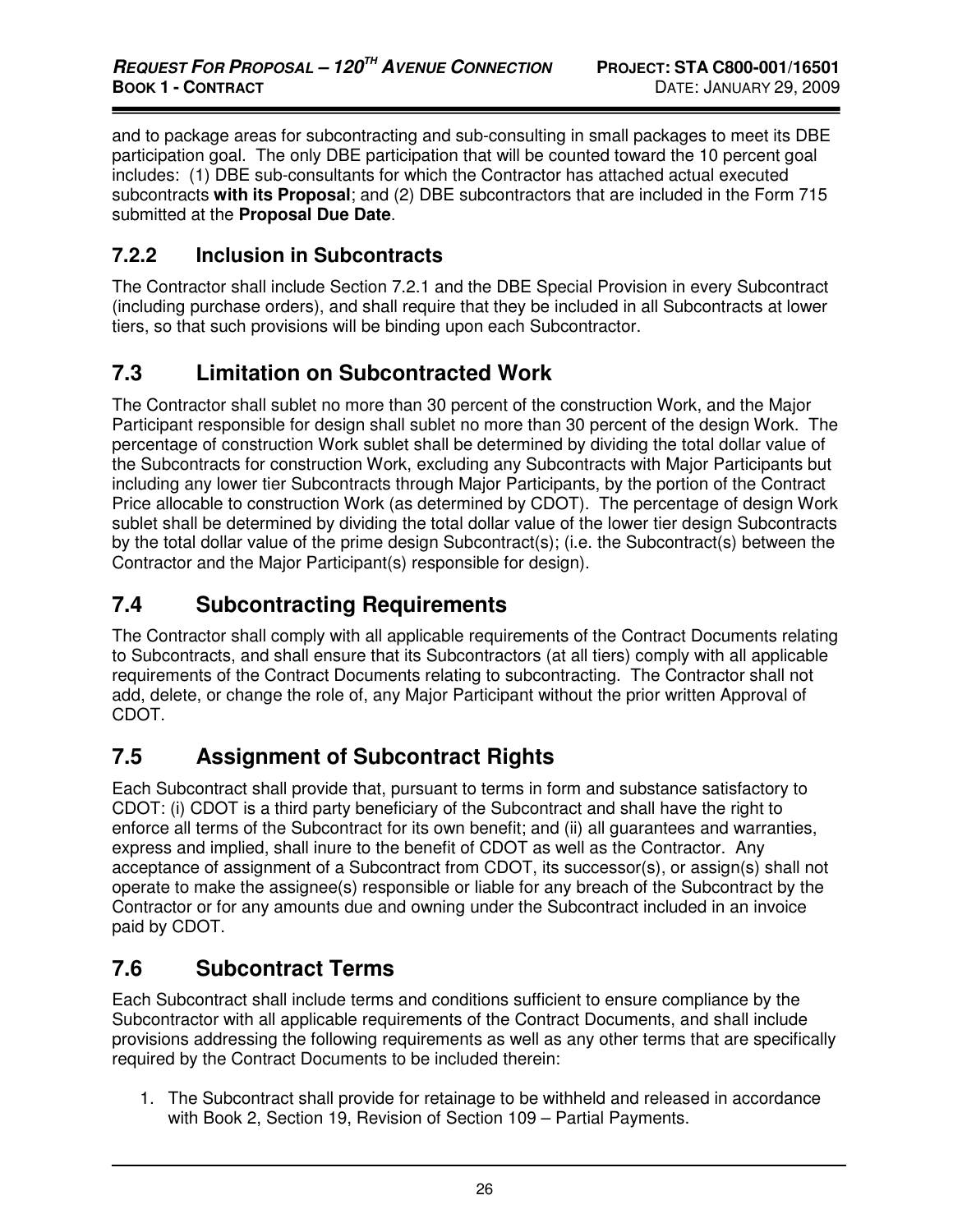2. Each Subcontract shall include terms that are substantially similar to those terms required by Sections 5.1, 5.2, 5.3, 5.4, 7.1, 7.2, 7.4, 9.2.1, 13.7, 14, 15, 19, 22, 23, 24.6, and the DBE and ESB Special Provisions, specifically including an agreement by the Subcontractor to be joined in any dispute resolution proceeding pursuant to Section 19 if such joiner is reasonably necessary to resolve the dispute; and each Subcontract other than Subcontracts with Suppliers shall include terms that are substantially similar to those contained in Sections 2.2(5), 2.2(6), 2.2(9), 10.4, 21.2 (as appropriate), 21.3, 21.4, and 23.

## **7.7 Subcontract Data**

The Contractor shall notify CDOT, in writing, of the name and address of, and licenses held by, each Subcontractor (excluding Suppliers), as soon as the potential Subcontractor has been identified by Contractor, but in no event less than 14 days prior to the scheduled initiation of Work by such proposed Subcontractor. The Contractor shall provide CDOT with a list of its Subcontractors (including Suppliers) from time to time upon request by CDOT; shall allow CDOT access to all Subcontracts and records regarding Subcontracts; and shall deliver to CDOT, within ten days after execution, copies of all Subcontracts with Major Subcontractors and, within ten days after receipt of a request from CDOT, copies of all other Subcontracts.

## **7.8 Responsibility for Work by Subcontractors**

Notwithstanding any Subcontract or agreement with any Subcontractor, the Contractor shall be fully responsible for all of the Work. CDOT shall not be bound by any Subcontract, and no Subcontract shall include a provision purporting to bind CDOT.

## **7.9 Key Personnel**

## **7.9.1 Key Personnel**

Exhibit D hereto identifies certain key positions for the Project. CDOT may, with the Contractor's approval, add key positions at no cost to CDOT. CDOT shall have the right to review the qualifications and character of each individual to be assigned to a key position (including personnel employed by Subcontractors) and to Approve or disapprove use of such key person in such key position prior to the commencement of any Work by such individual or during the prosecution of the Work. The Contractor shall notify CDOT in writing of any proposed changes in any Key Personnel, and shall include a resume of proposed Key Personnel. The Contractor shall not change any Key Personnel without the prior written Approval of CDOT.

## **7.9.2 Representations, Warranties, and Covenants**

The Contractor acknowledges and agrees that the award of the Contract by CDOT to the Contractor was based, in large part, on the qualifications and experience of the personnel listed in the Statement of Qualifications and the Proposal, and the Contractor's commitment that such individuals would be available to undertake and perform the Work. The Contractor represents, warrants and covenants that such individuals are available for and will fulfill the roles identified for them in the Statement of Qualifications and the Proposal in connection with the Work. Unless otherwise agreed to by CDOT in writing, individuals filling Key Personnel roles shall devote a sufficient amount of their time for the applicable role with respect to the prosecution and performance of the Work and the Contractor shall document such commitment to CDOT's satisfaction upon CDOT's request.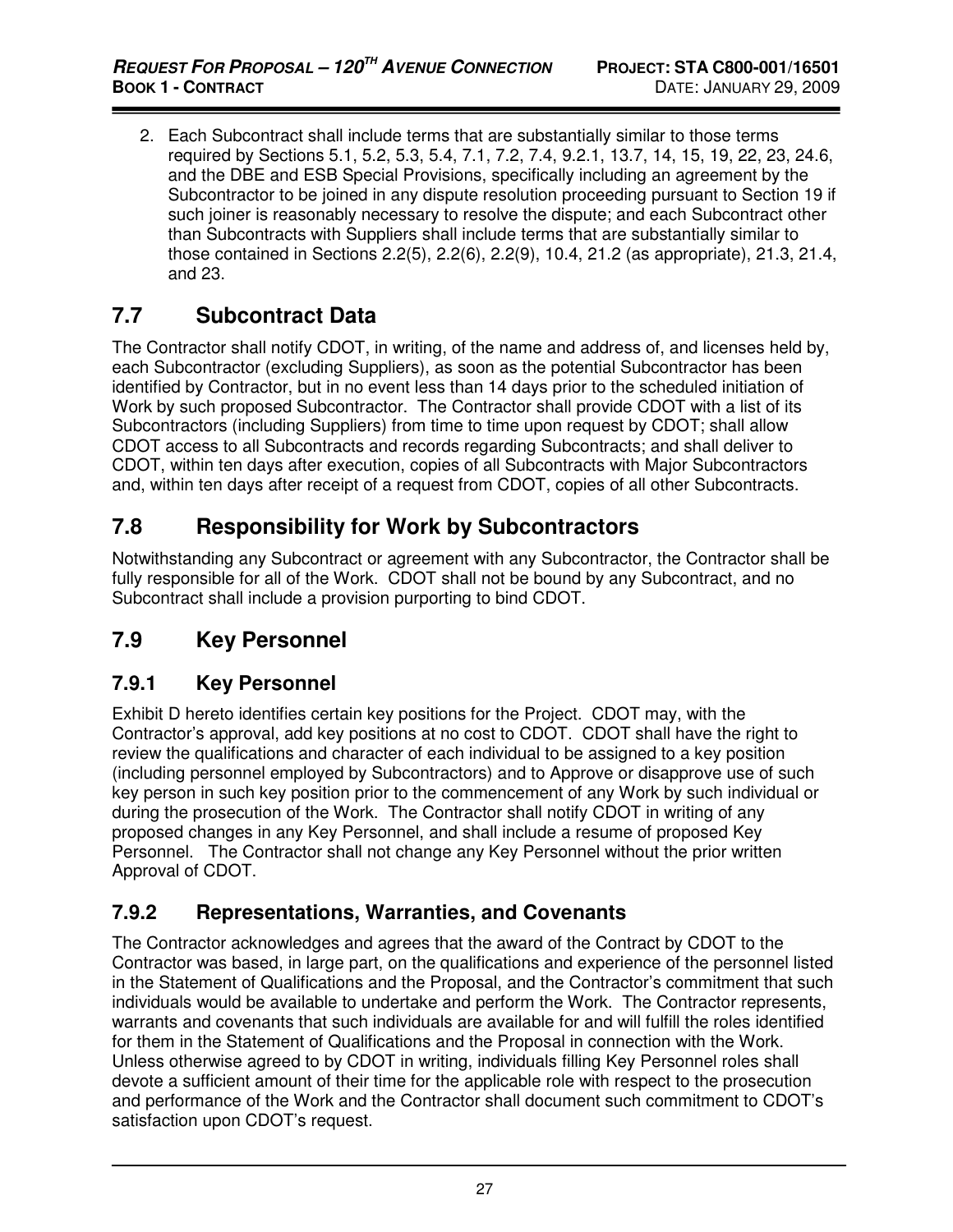## **7.10 Character of Workers**

All individuals performing the Work shall have the skill and experience and any licenses or certifications required to perform the Work assigned to them. If CDOT determines in its sole discretion that any Person employed by the Contractor or by any Subcontractor is not performing the Work properly and skillfully, or who is intemperate or disorderly, then, at the written request of CDOT, the Contractor or such Subcontractor shall remove such Person from the Project and such Person shall not be re-employed on the Project without the prior Approval of CDOT in its sole discretion. If the Contractor or the Subcontractor fails to remove such Person(s) or fails to furnish skilled and experienced personnel for the proper performance of the Work, then CDOT may, in its sole discretion, suspend the affected portion of the Work by delivery of written notice of such suspension to the Contractor. Such suspension shall in no way relieve the Contractor of any obligation contained in the Contract Documents or entitle the Contractor to a Change Order. Once compliance is achieved, the Contractor shall be entitled to and shall promptly resume the Work.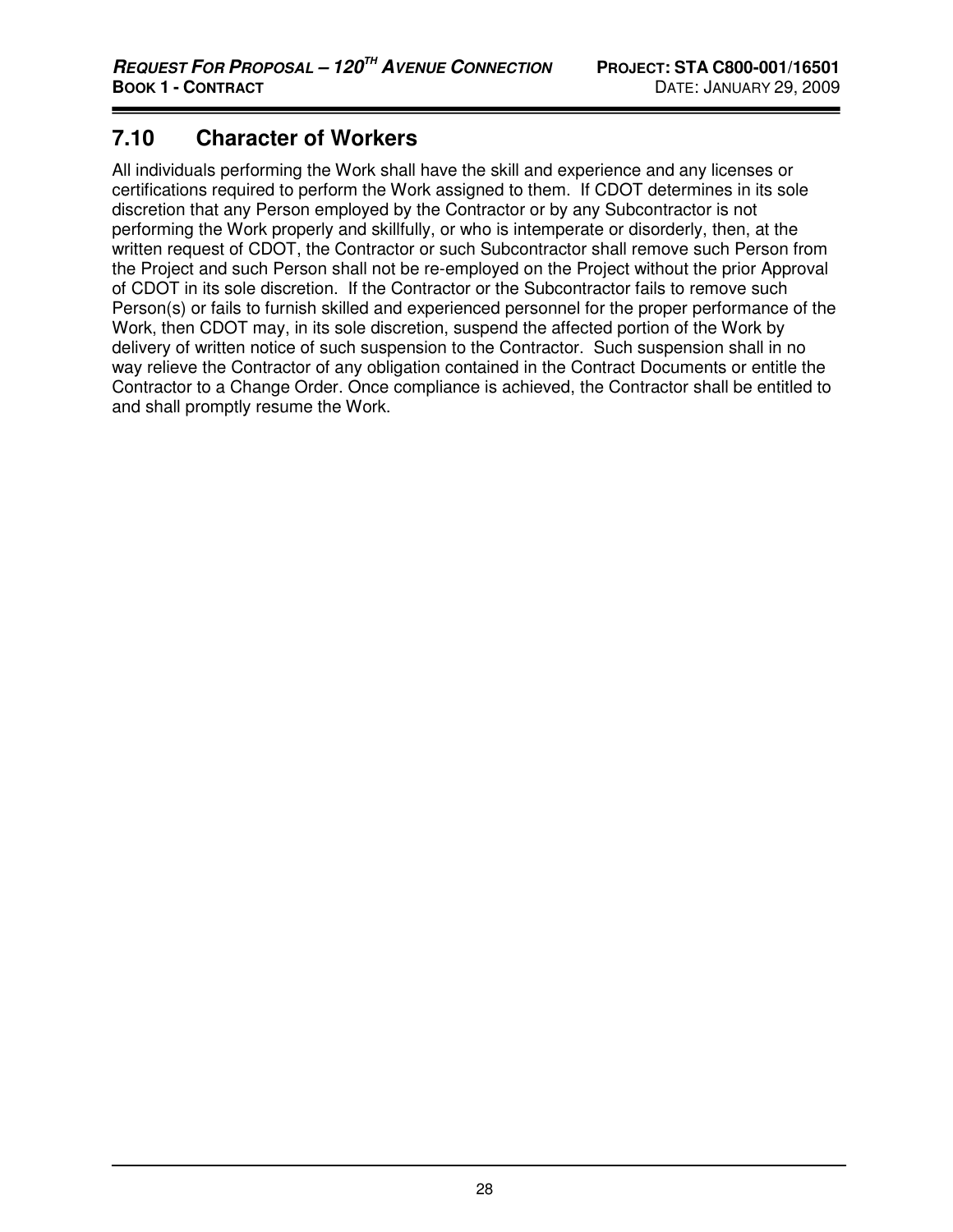# **8.0 SURETY BONDS**

The Contractor shall provide to CDOT and maintain at all times during the term of the Contract Security for performance of the Work as described below (or other assurance satisfactory to CDOT in its sole discretion). Each bond required hereunder shall be provided by a Surety licensed as surety and qualified to do business in the State. The Surety shall have a "Best's Rating" of A- or better and Financial Size Category of VIII or better by A.M. Best Co.

## **8.1 Performance Bond**

The Contractor has provided the Performance Bond in the form attached to the ITP as Form O in the amount of \$32,000,000.00**.** 

## **8.2 Payment Bond**

The Contractor has provided the Payment Bond in the form attached to the ITP as Form N in the amount of \$32,000,000.00. The Payment Bond shall be released one year after the later to occur of Final Acceptance or CDOT's receipt of satisfactory evidence that all Persons performing any of the Work of the type described in C.R.S. § 38-26-105 and § 38-26-106 have been fully paid.

## **8.3 Utility Work**

The Payment and Performance Bonds and any replacement performance bond or other Security to be provided by the Contractor pursuant to Section 20 shall cover the Utility Work furnished or performed by the Contractor hereunder. Utility Owners whose Utilities are being Relocated by the Contractor shall be added as additional obligees to the Payment and Performance Bonds, as well as to such replacement performance bond or other Security, to the limited extent of the amount of the Utility Work required by the Contract Documents on behalf of the Utility Owner. The Performance and Payment Bonds shall be provided in their full amount, however, on behalf of CDOT, with no riders that reduce CDOT's potential of recovery based on the Utility Owners' limited obligee amounts. The Contractor shall provide all information necessary for such coverage to the surety(ies) providing such bonds. All cost estimates required to be provided under the Contract Documents with respect to Utility Work furnished or performed by the Contractor shall include the cost of bond premiums.

## **8.4 No Relief of Liability**

Notwithstanding any other requirements of the Contract Documents, performance by a Surety of any of the obligations of the Contractor shall not relieve the Contractor of any of its obligations hereunder.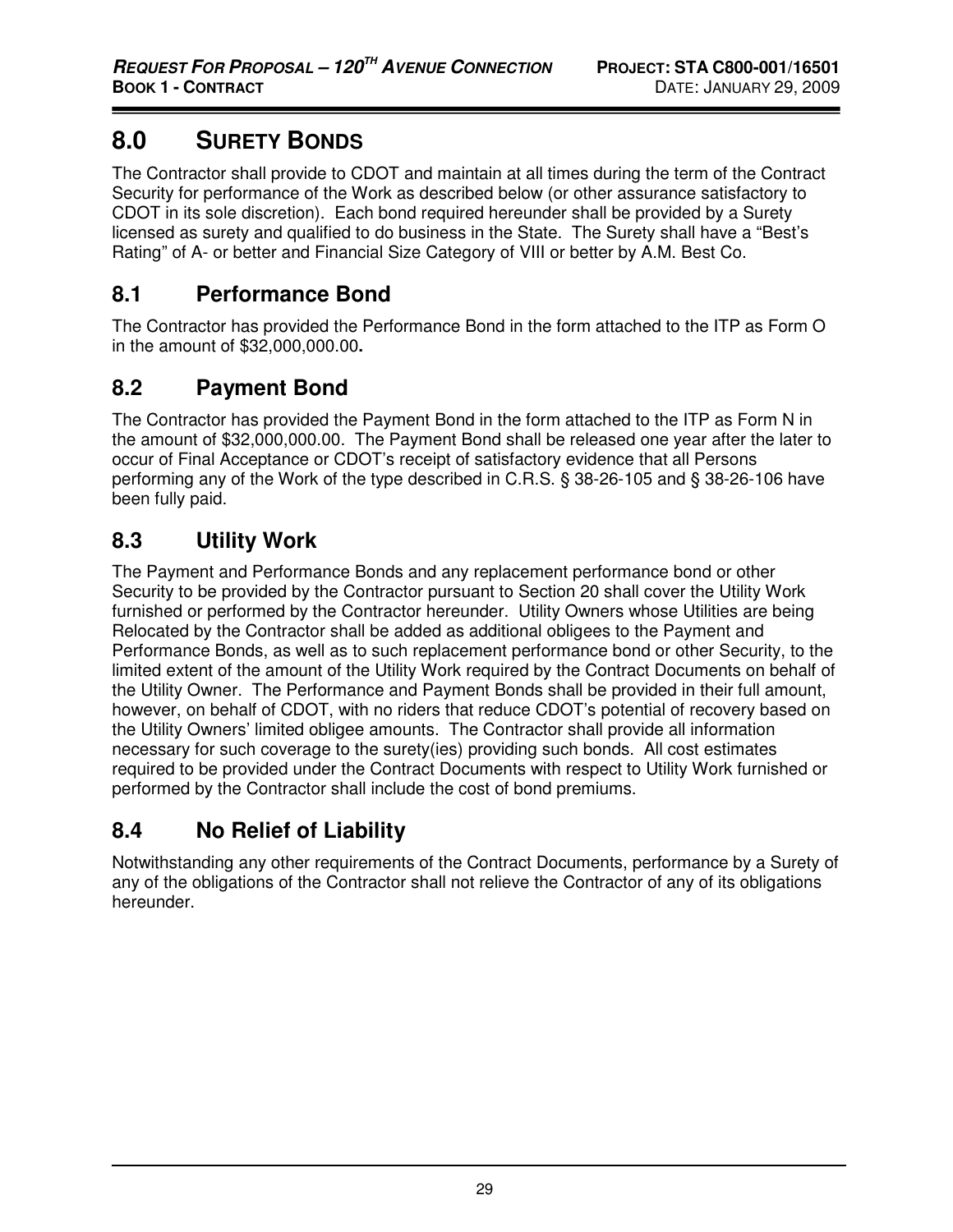# **9.0 INSURANCE**

## **9.1 General Insurance Requirements [Insurance amounts are under review].**

## **9.1.1 Evidence of Insurance**

The Contractor shall provide evidence of insurance in a form acceptable to CDOT as proof of compliance for all insurance requirements contained in this Section 9. For all Work that occurs on the Regional Transportation District (RTD)-owned property, RTD shall be named as an additional insured on the insurance policies. These insurance requirements are applicable to the Contractor only. When the Contractor requires a Subcontractor to obtain insurance coverage, the types and minimum limits of coverage may be different than those required in this Section 9. The evidence of insurance shall provide for ten Days' written notice of cancellation for nonpayment of premiums, or 45 days' written notice of cancellation for any other reason, including nonrenewal. Evidence of the insurance that contains the phrase "will endeavor to" preceding all references to provisions of notice by the insurance company shall be unacceptable. A Certificate of Insurance indicating certain specified amendments and attachments shall be acceptable, but CDOT reserves the right to request a complete certified copy of the policy, at CDOT's sole discretion. Contractor shall not commence any Work until it has complied with these insurance requirements and CDOT has Approved the evidence of insurance.

## **9.1.2 A.M. Best Rating**

All insurance companies providing policies obtained to satisfy the insurance requirements must have an A.M. Best rating of A- VII or better.

## **9.1.3 Full Force and Effect**

The commercial general liability, excess (umbrella) liability, contractor's pollution liability and professional liability insurance coverage requirements will remain in full force and effect throughout the term of all warranties or as otherwise required by the Contract Documents, whichever is greater.

## **9.1.4 No Recourse**

There shall be no recourse against the State for payment of premiums or other amounts with respect to the insurance provided by the Contractor, or for deductibles under these policies. This provision does not affect any rights the Contractor is entitled to pursuant to Section 13.

## **9.1.5 Indemnification**

The insurance coverage provided hereunder shall support, but is not intended to limit, the Contractor's indemnification obligations under Section 18.

## **9.2 Contractor Provided Insurance**

The Contractor shall procure, at its own expense, insurance acceptable to CDOT, as described herein, and shall maintain such insurance, as specified herein, in accordance with the requirements stated in Section 9.1, or as otherwise Approved by CDOT at its sole discretion.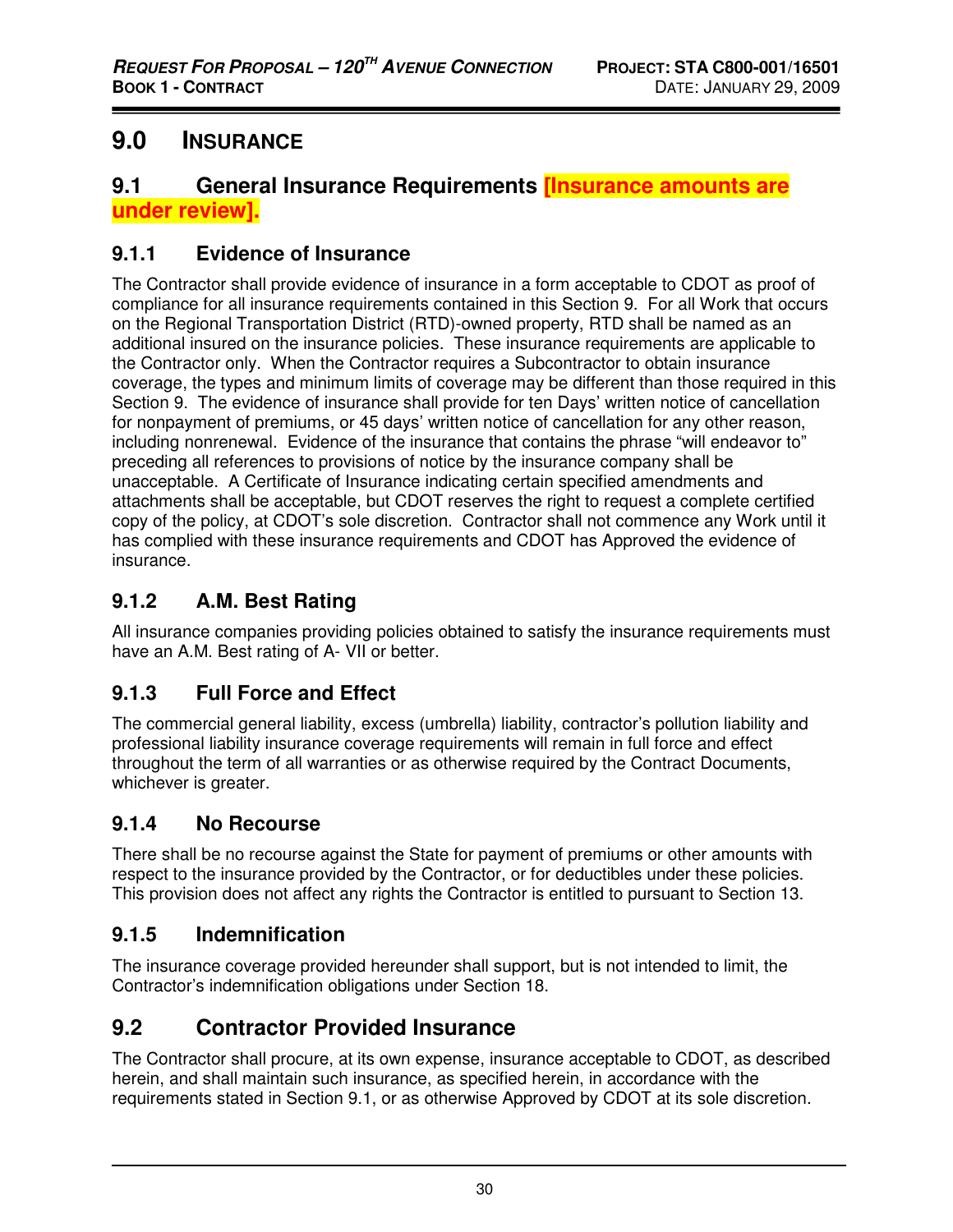#### **9.2.1 Workers' Compensation and Employer's Liability Coverage**

The Contractor shall provide Workers' Compensation coverage that is in compliance with all Legal Requirements (including C.R.S. § 8-44-101, et seq.) and Employer's Liability with minimum limits of \$500,000 by disease each person, \$500,000 by disease aggregate, and \$500,000 each person by accident.

#### **9.2.2 Commercial General Liability Insurance**

The Contractor shall provide Commercial General Liability broad form coverage for Bodily Injury, Property Damage, Personal Injury and Advertising Liability written on an occurrence form that shall be no less comprehensive or more restrictive than the coverage provided by Insurance Services Office (IS0) for CG 00 01 10 01.

- 1. Limits of liability. General liability:
	- A. \$2 million each occurrence.
	- B. \$5 million general aggregate (annually). The general aggregate limit shall not be diminished by claims on other projects.
	- C. \$1 million personal injury/advertising liability.
	- D. \$5 million products/completed operations liability.
- 2. Such insurance shall include, by its terms or appropriate endorsements, Bodily Injury, Property Damage, Legal liability, Personal Injury, Blanket Contractural, Independent Contractors, Premises, Operations and Products and Completed Operations.Such insurance shall also include blanket coverage for Explosion, Collapse, and Underground (XCU) hazards.
- 3. Products and Completed Operations coverage shall be continued for a minimum of five years from Project Completion.
- 4. CDOT shall be an additional insured with respect to liability arising out of acts or omissions of the Contractor or its Subcontractors, whether on or off the Site.

#### **9.2.3 Automobile Liability Insurance**

The Contractor shall provide commercial automobile liability insurance covering all owned/leased, non-owned and hired vehicles used in the performance of Work, both on and off the Site, including loading and unloading.

The following limits of liability and other requirements shall apply:

- 1. \$2 million combined single limit for bodily injury and property damage liability.
- 2. Coverage shall be provided on ISO form number CA 00 01 10 01 or equivalent.
- 3. The policy will include uninsured and underinsured, in compliance with Colorado law.
- 4. The policy shall be endorsed to include Motor Carrier Act endorsement Hazardous Materials Cleanup (MCS-90), if applicable.

### **9.2.4 Excess (Umbrella) Liability Insurance**

The Contractor shall provide Umbrella or Excess Liability insurance with limits of not less than \$25 million per occurrence and \$25 million annual aggregate which will provide bodily injury, personal injury and property damage liability at least as broad as the primary coverages set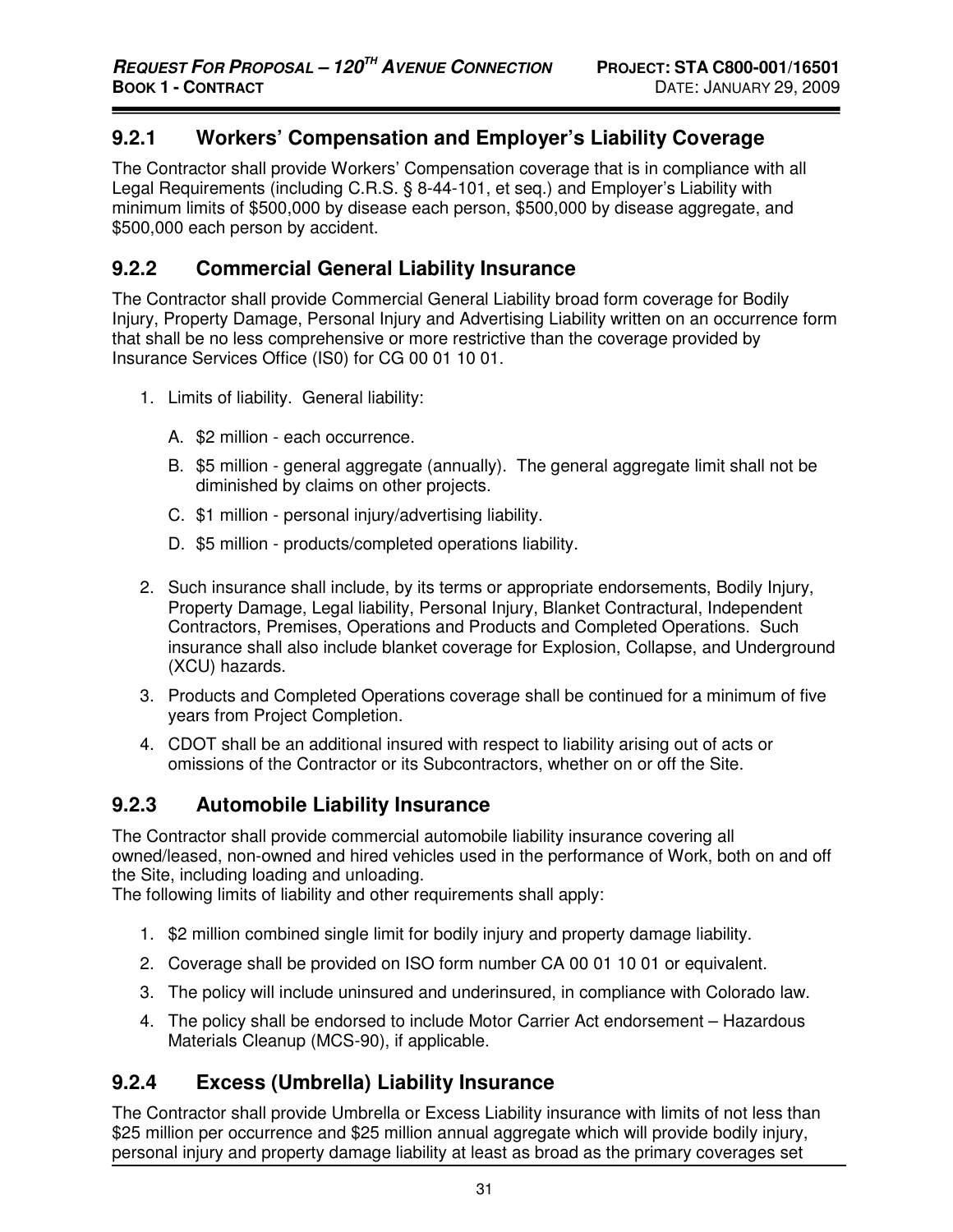forth above, including Employer's Liability, Commercial General Liability and Commercial Automobile Liability, as set forth in Sections 9.2.1, 9.2.2, and 9.2.3.

### **9.2.5 Contractor's Pollution Legal Liability Coverage**

The Contractor shall provide pollution legal liability coverage for the Project. The following limits and conditions shall apply:

- 1. The limit of liability per occurrence shall be at least \$2 million and the total Project aggregate shall be at least \$5 million.
- 2. CDOT shall be named as an additional insured (to the extent commercially available as determined by CDOT).
- 3. The policy form shall be written on an occurrence-based form. The extended reporting period must be at least 24 months following completion of the Work.
- 4. CDOT reserves the right to purchase a Project-specific policy in lieu of the Contractor's pollution legal liability policy.

### **9.2.6 Professional Liability Insurance**

The Contractor shall provide Project Professional Liability Coverage for the protection of all design professionals associated with the Project as follows:

- 1. Limits of Liability will be at least \$5 million per claim and an aggregate of at least \$5 million.
- 2. The policy will have a five-year extended reporting period from the Final Acceptance Date with respect to all events that occurred, but were not reported, during the term of the policy.
- 3. The policy shall protect against any negligent act, error or omission arising out of design or engineering and construction management Activities including environmental design or consulting with respect to the Project.
- 4. The policy shall have a retroactive date of no later than the date the first design and/or engineering Activities have been conducted by the design professionals and contractors associated with the Project.

### **9.2.7 Railroad Protective Insurance**

The Contractor shall provide Railroad Protective Liability Insurance if required by a railroad agreement.

### **9.2.8 Builder's Risk**

The Contractor shall purchase and maintain Builder's Risk Insurance. The Contractor shall be responsible for all Builder's Risk claims.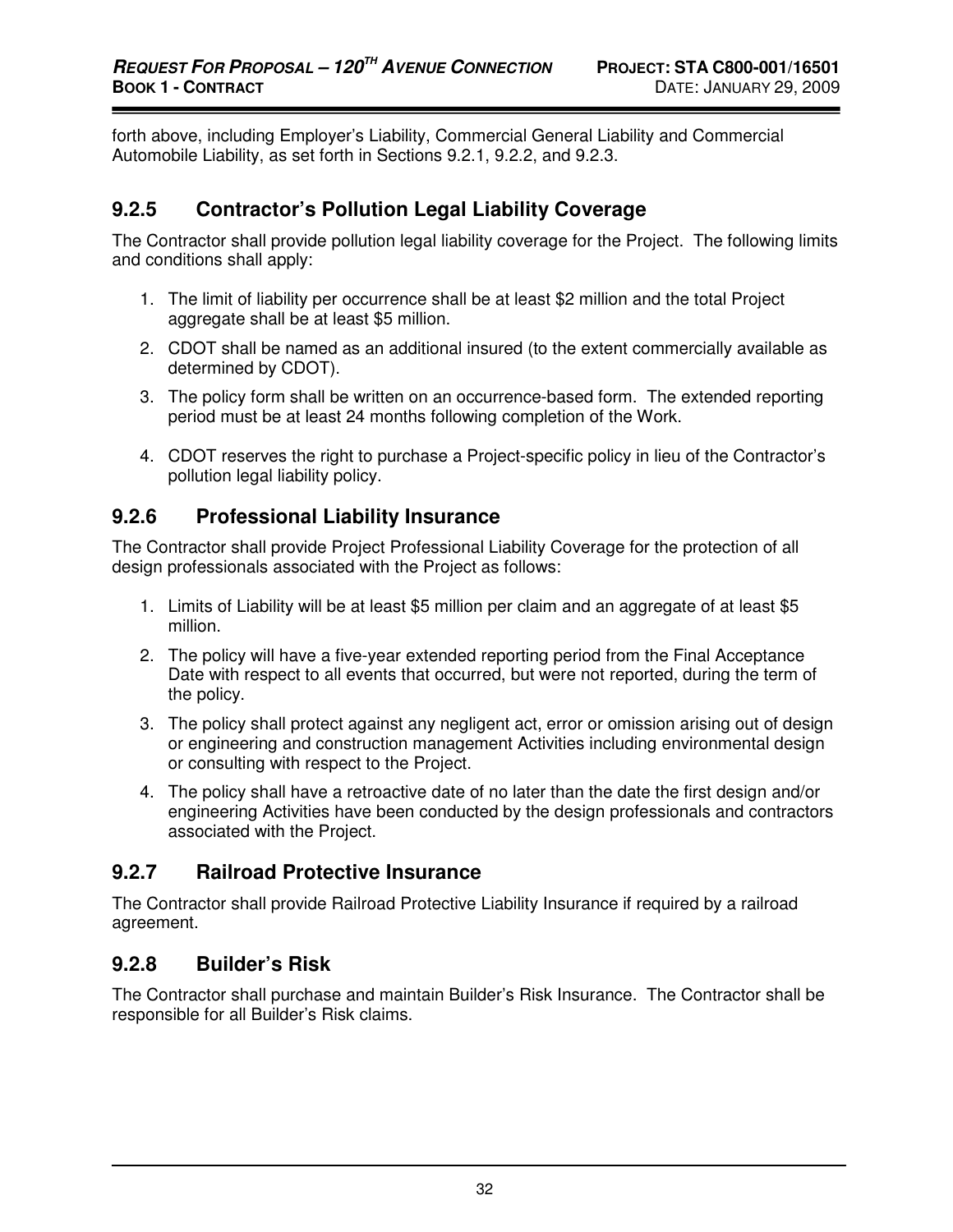# **10.0 RISK OF LOSS**

## **10.1 Site Security**

The Contractor shall provide appropriate Security for the Site, including securing any buildings from entry, and shall take all reasonable precautions and provide protection to prevent damage, injury or loss to the Work and materials and equipment to be incorporated therein, as well as all other property at the Site, whether owned by the Contractor, CDOT, or any other Person. The Contractor shall at all times keep the Site in a neat and clean condition, including performing litter removal, removal of graffiti, and weed control.

## **10.2 Maintenance and Repair of Work and On-Site Property**

## **10.2.1 Responsibility of Contractor**

The Contractor shall maintain, rebuild, repair, restore, or replace all Work (including Design Documents, Released for Construction Documents, As-Built Documents, materials, equipment, supplies, and maintenance equipment which are purchased for permanent installation in, or for use during construction of, the Project, regardless of whether CDOT has title thereto under the Contract Documents) that is injured or damaged prior to the date of acceptance of maintenance liability by CDOT or third parties as specified in Section 10.2.2. All such work shall be at no additional cost to CDOT except to the extent that CDOT is responsible for such costs as provided in Section 13. The Contractor shall also have full responsibility during such period for rebuilding, repairing and restoring all other property at the Site, whether owned by the Contractor, CDOT or any other Person. Additional requirements regarding maintenance of highways during construction are set forth in Section 18, Book 2.

## **10.2.2 Relief from Liability for Maintenance**

Effective as of the date on which Project Completion occurs, CDOT shall be considered to have Accepted maintenance liability for all elements of the Project, which have been Accepted. All remaining elements of the Project shall be considered Accepted for maintenance purposes as of the date on which Final Acceptance occurs. Notwithstanding the foregoing, all elements of the Work, which will be owned by Persons other than CDOT (such as Utility facilities) will be considered accepted for purposes of maintenance responsibility only as of the date of acceptance of maintenance responsibilities by such Persons.

## **10.3 Damage to Off-Site Property**

The Contractor shall take all reasonable precautions and provide protection to prevent damage, injury, or loss to property adjacent to the Site or likely to be affected by the Work. The Contractor shall restore damaged, injured or lost property caused by an act or omission of any Contractor-Related Entity to a condition similar or equal to that existing before the damage, injury or loss occurred.

## **10.4 Third Party Agreements [Under Review]**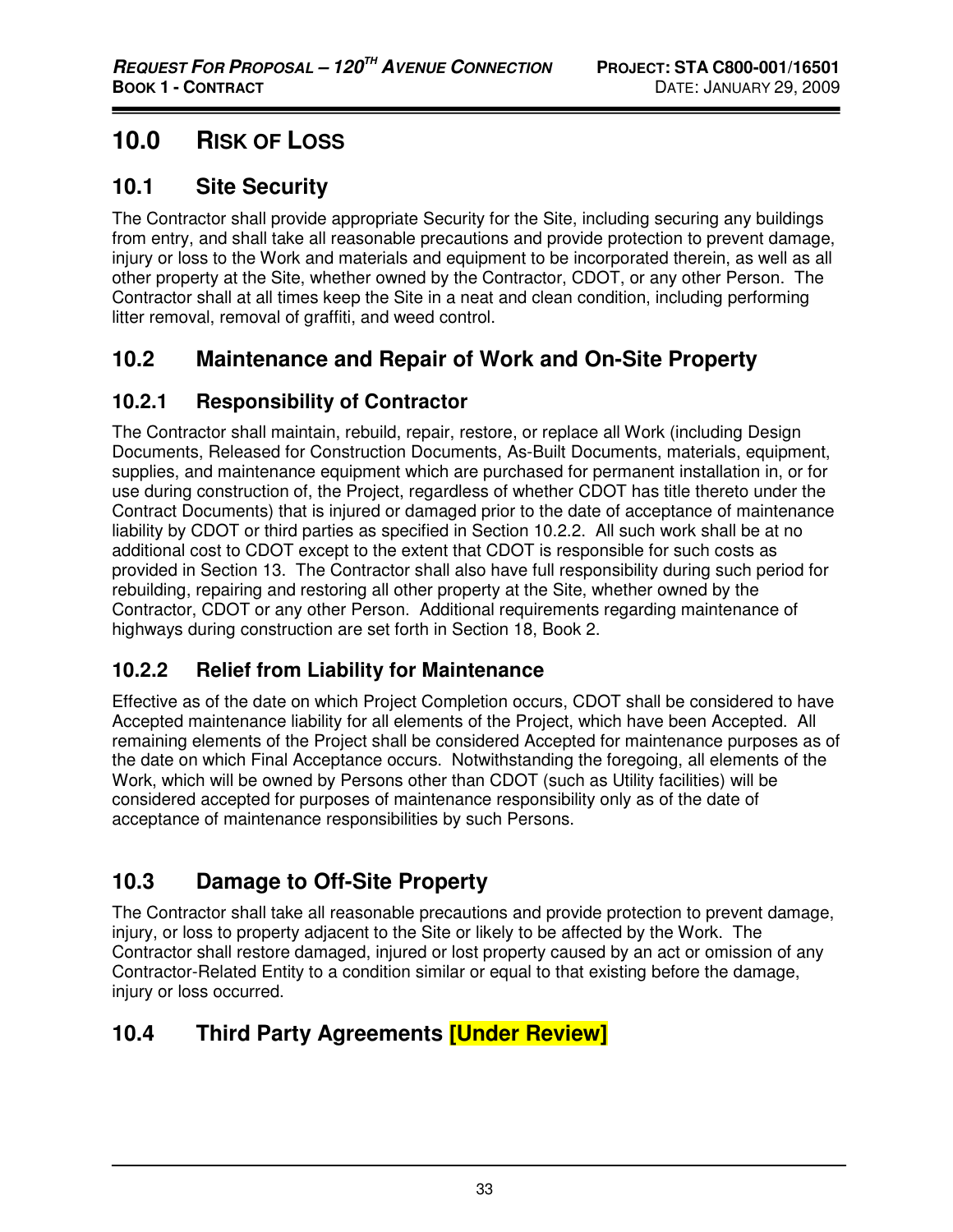## **10.5 Title**

The Contractor warrants that it owns, or will own, and has, or will have, good and marketable title to all materials, equipment, tools and supplies furnished, or to be furnished, by it and its Subcontractors that become part of the Project or are purchased for CDOT for the operation, maintenance, or repair thereof, free and clear of all Liens. Title to all of such materials, equipment, tools and supplies which shall have been delivered to the Site shall pass to CDOT, free and clear of all Liens, upon the sooner of: (i) incorporation into the Project; or (ii) payment by CDOT to the Contractor of invoiced amounts pertaining thereto. Notwithstanding any such passage of title, and subject to Section 10.1, the Contractor shall retain sole care, custody and control of such materials, equipment, tools and supplies, and shall exercise due care with respect thereto as part of the Work until Final Acceptance or until the Contractor is removed from the Project.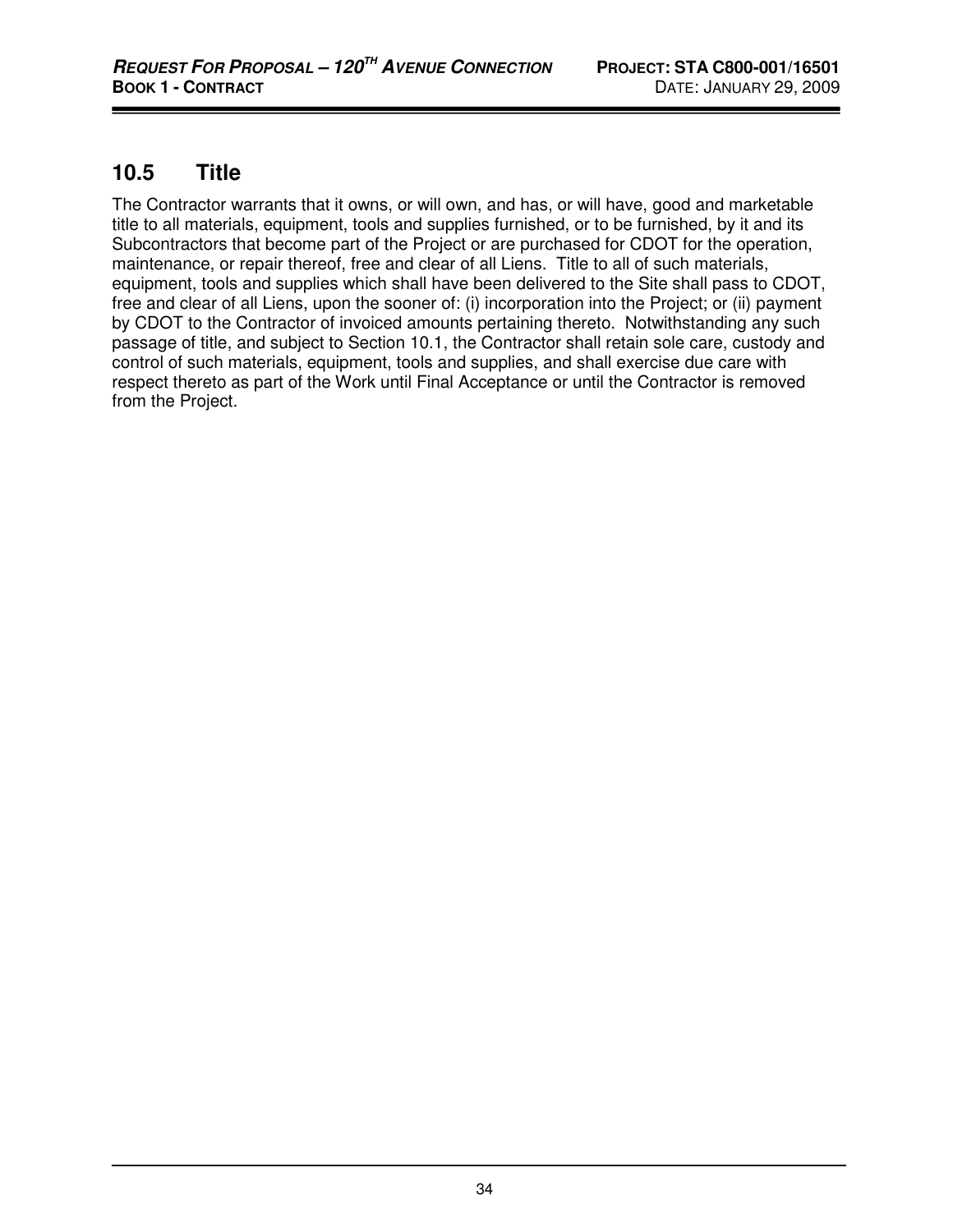# **11.0 PAYMENT**

## **11.1 Contract Price**

### **11.1.1 Contract Price**

As full compensation for the Work and all other obligations to be performed by the Contractor under the Contract Documents, CDOT shall pay to the Contractor the Guaranteed Maximum Price of \$32,000,000.00 or the Proposer's Price (herein referred to as the "Contract Price"). The Contract Price may be increased or decreased only by a Change Order issued in accordance with Section 13 or by a Contract amendment.

## **11.1.2 Items Included in Contract Price**

The Contractor acknowledges and agrees that, subject only to the Contractor's rights under Section 13, the Contract Price includes:

- 1. Performance of each and every portion of the Work, including all Additional Requested Elements and portions thereof included as part of the Contractor's Proposal.
- 2. All designs, equipment, materials, labor, insurance and bond premiums, home office, jobsite and other overhead, profit and services relating to the Contractor's performance of its obligations under the Contract Documents (including all Work, Warranties, equipment, materials, labor and services provided by Subcontractors and intellectual property rights necessary to perform the Work).
- 3. The cost of obtaining all Governmental Approvals (except for approvals which are the responsibility of CDOT, as specifically provided elsewhere in the Contract Documents).
- 4. All costs of compliance with and maintenance of the Governmental Approvals and compliance with Legal Requirements.
- 5. Payment of any taxes, duties, and permit and other fees and/or royalties imposed with respect to the Work and any equipment, materials, labor, or services included therein.
- 6. All Utility Work associated with Public and Private Utilities as required by Section 6.2 and Book 2, Section 7.0.
- 7. All fines, penalties and damage payments to others as Contractor is obligated to pay herein.

### **11.1.3 Delay in Issuance of Notice-to-Proceed 1**

CDOT anticipates that it will issue NTP1 concurrently with or shortly after execution and delivery of the Contract. If CDOT has not issued NTP1 as described in Section 4.2.1, the Contractor may seek to negotiate a Change Order including an extension in the time allowed to CDOT for issuance of NTP1 and an increase in the Contract Price mutually acceptable to the Contractor and CDOT. If the Contractor does not wish to seek a Change Order as provided above or CDOT fails to issue a Change Order acceptable to the Contractor, then the Contractor's sole remedy shall be to terminate the Contract by delivery of notice of termination to CDOT, with the right to receive payment as specified in Section 15. The Contractor is not obligated to perform any work that would result in payments exceeding the NTP1 payment cap.

Any price increase under this Section 11.1.3 shall be amortized proportionally over all Work remaining to be performed, and shall be evidenced by a Change Order.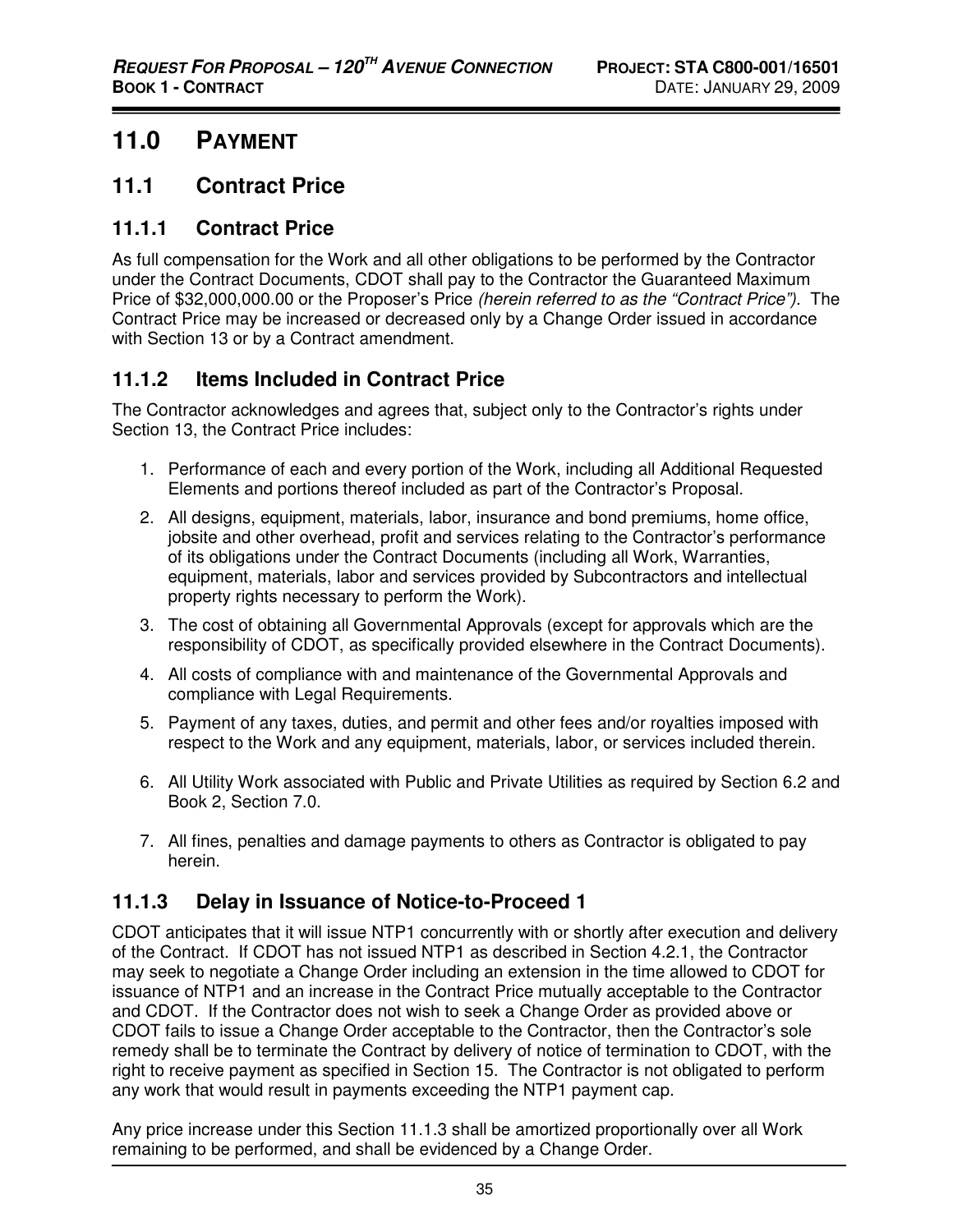## **11.2 Invoices and Payment**

Requirements relating to invoicing are set forth in Section 2 of Book 2. Within seven days after receipt by CDOT of each final invoice, CDOT shall pay the Contractor the amount of the invoice Approved for payment less any amounts that CDOT is entitled to withhold.

# **11.3 Limitations on Payment**

In no event shall CDOT have any obligation to pay the Contractor any amount which would result in: (i) payment for any Activity in excess of the value of the Activity times the completion percentage of such Activity; or (ii) aggregate payments hereunder in excess of: (i) the overall completion percentage for the Project times the Contract Price; or (ii) the payment caps described herein. CDOT does not have the obligation to pay the Contractor for any Nonconforming Work.

## **11.3.1 Requirement to Provide Corrected Monthly Update**

After Approval of the Original Baseline Schedule, no payment will be processed or owing to the Contractor for Work performed during any period not covered by the Accepted current Monthly Progress Schedule.

## **11.3.2 Notice-to-Proceed 1 Payment Cap**

The amount of funds available to pay the Contractor prior to issuance of NTP2 is limited to the amount of the NTP1 Payment Cap. CDOT has no obligation to make any payment to the Contractor in excess of this amount until such time (if any) as NTP2 is issued. If the Contractor performs any Work in excess of the NTP1 Payment Cap, it does so at its own risk. The NTP1 Payment Cap does not apply to termination costs under Section 15.5.1.

## **11.3.3 Unincorporated Materials**

CDOT will not pay for materials associated with a progressed WBS Activity prior to their incorporation into the Project, except under the circumstances described in Section 11.3.3.

#### **11.3.3.1 Exeptions-Stockpiled Structural Steel/Delivery to Site/ Materials Produced for Project**

Materials eligible for payment are: bridge girders, overhead sign structures, retaining wall panels, sound wall panels and structural steel; provided that such girders, sign structures, wall panels and structural steel are delivered to the Site or delivered to the Contractor and promptly stored by the Contractor in storage Approved by CDOT. In addition, payment for stockpiled structural steel is subject to the provisions of Book 2, Section 19, Modifications to and Cross References for the CDOT Standard Specifications for Road and Bridge Construction, No. 109.07. Girders, sign structures, wall panels and structural steel that have not been delivered to or adjacent to the Site will be eligible for payment only if they were specifically manufactured or produced for the Project, and then only after being irrevocably assigned to CDOT. As a condition to inclusion of such girders, sign structures, wall panels and structural steel in any invoice, the Contractor shall submit certified bills using the form attached hereto as Exhibit H, and proof of payment for such materials with its invoice. Payment will not be made when the invoice value of such materials, as determined by CDOT, amounts to less than \$2,000 or if materials are to be stored less than 30 days.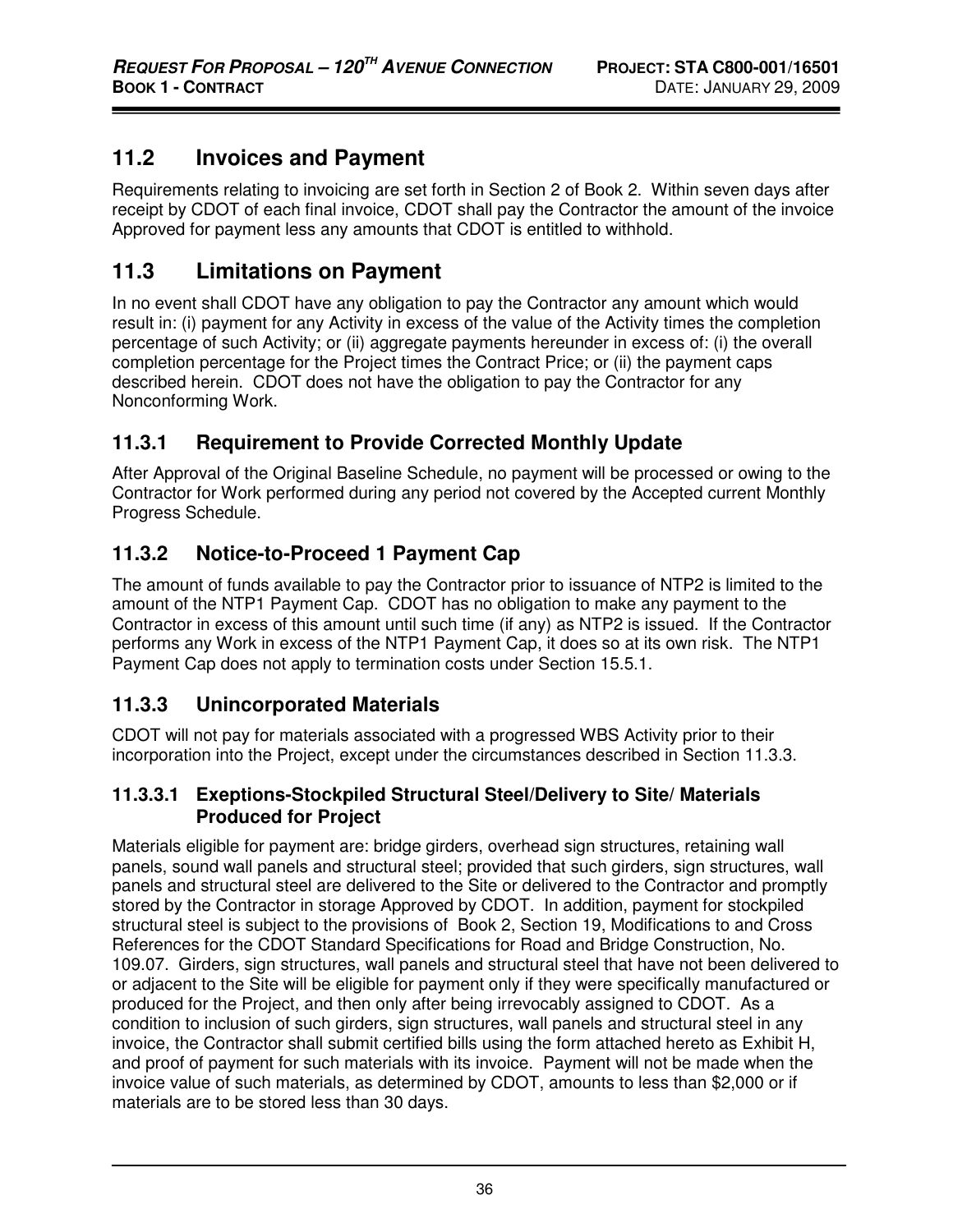### **11.3.3.2 Title to Materials**

Girders, sign structures, wall panels and structural steel that meet the requirements in Section 11.3.4.1 and for which payment is made shall become the property of CDOT upon CDOT making payment therefor. Payment for such materials will not constitute final acceptance of such materials. The Contractor shall submit with its invoice for such materials a letter of vested interest in the form attached hereto as Exhibit I. At CDOT's request, the Contractor at its own expense shall promptly execute, acknowledge and deliver to CDOT actual bills of sale or other instruments in a form acceptable to CDOT, conveying and assuring to CDOT title to such materials included in any invoice, free and clear of all Liens. The Contractor at its own expense shall conspicuously mark such materials as the property of CDOT, shall not permit such materials to become commingled with non-CDOT-owned property and shall take such other steps, if any, as CDOT may require or regard as necessary to vest title to such materials in CDOT free and clear of Liens. The required invoice, billing, title, or assignment documents, furnished by the Contractor, shall contain complete material description and identification data.

### **11.3.3.3 Deductions**

The amount shown in an invoice for material, which is subsequently lost, damaged or unsatisfactory will be deducted from succeeding invoices until the material is repaired or replaced (at the Contractor's expense). In case any Supplier claims against the Contractor remain (for materials so paid for) unsatisfied for more than 30 days following issuance of payment to the Contractor, the applicable payment may be canceled on the next invoice.

#### **11.3.3.4 Not to Exceed Amount**

Payment for material furnished and delivered as indicated in this Section 11.3.3 will not exceed the amount paid by the Contractor as evidenced by a bill of sale supported by paid invoice, or 75 percent of the in-place price, whichever is less.

### **11.3.4 Materials Ineligible for Payment**

#### **11.3.4.1 Equipment**

CDOT will not pay directly for equipment costs. Payment for equipment, whether new, used or rented, and to the extent not included in the mobilization payments under Section 11.4, will be allocated to and paid for as part of the Activities with which the equipment is associated, in a manner which is consistent with the requirements of Section 13.7.

#### **11.3.4.2 Perishable Materials**

CDOT will make no partial payment on living or perishable materials until incorporated as specified in the Contract.

#### **11.3.4.3 Contractor Election**

CDOT will make no payment for materials brought onto the Site at the Contractor's election that may be incorporated into the Project such as fuels, supplies, metal decking forms, ties or supplies used to improve efficiency of operations.

## **11.3.5 Nonconforming Work**

CDOT will make no payment for Nonconforming Work, except as provided under Section 5.7.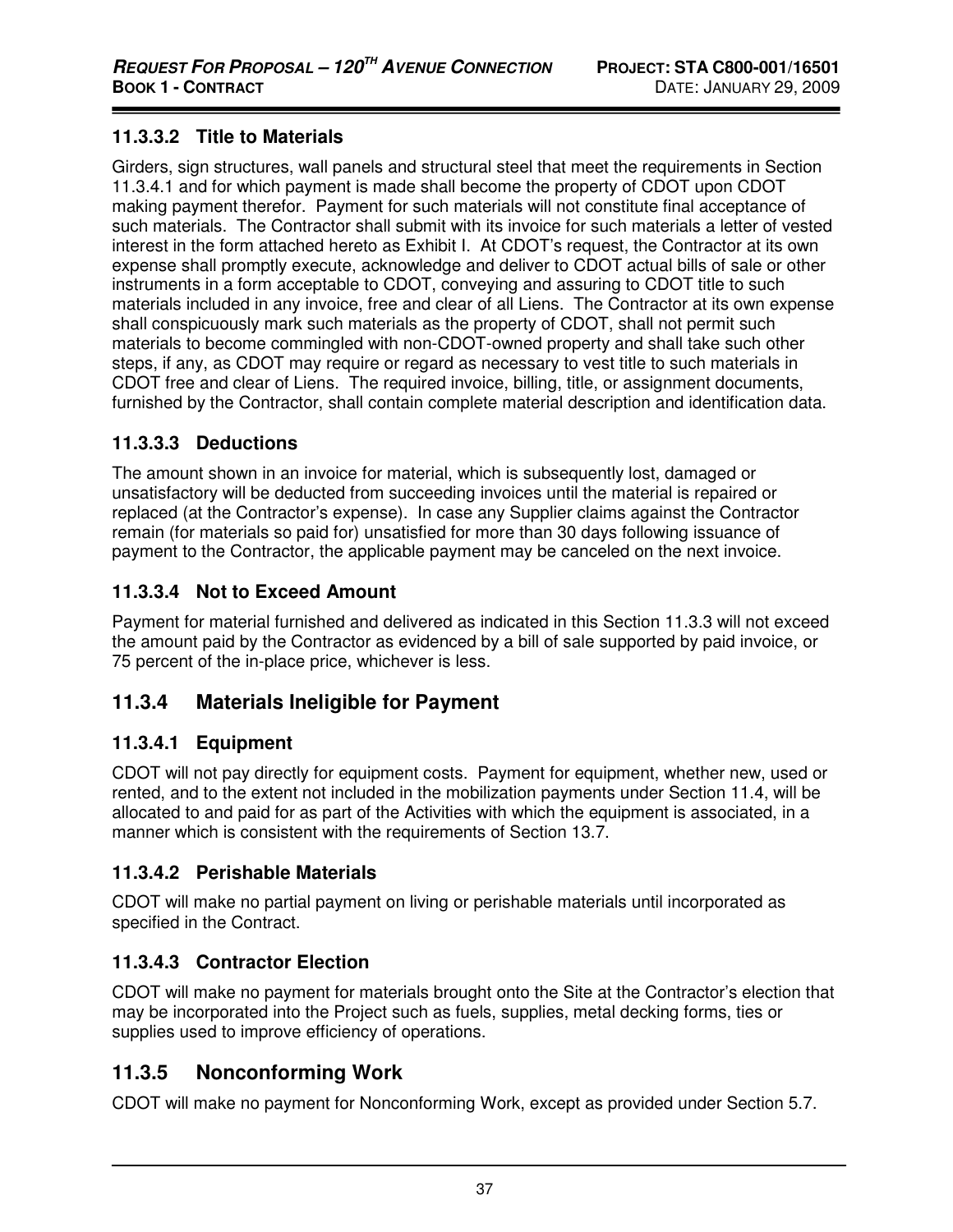## **11.4 Mobilization**

#### **11.4.1 Mobilization Amount**

The actual amount of premiums paid by the Contractor for the Payment and Performance Bonds and for insurance required to be provided by the Contractor under Section 9 may be invoiced at any time after issuance of NTP1. In addition, the Contractor shall be entitled to mobilization payments in accordance with Book 2, Section 19.

## **11.5 Retainage; Deductions**

#### **11.5.1 Retainage**

CDOT shall withhold funds (the "Retainage") from each payment to be made to the Contractor under this Section 11 in accordance with Book 2, Section 19.1. The amount retained will be in effect until such time as Final Acceptance is made by CDOT.

### **11.5.2 Substitution of Acceptable Securities**

The Contractor shall have the right to substitute acceptable securities pursuant to C.R.S. § 24- 91-105 for the Retainage, provided that no such substitution shall be accepted until the form of such securities and the surety therefore have been Approved by CDOT.

### **11.5.3 Deductions**

In addition to the Retainage, CDOT may deduct from any amounts otherwise owing to Contractor, including each monthly progress payment and the final payment, the following:

- 1. Any accrued losses, liability, Liquidated Damages or other damages for which Contractor is responsible hereunder.
- 2. The estimated cost of remedying any Nonconforming Work or otherwise remedying any breach of contract by Contractor.
- 3. The amount of any outstanding claim under C.R.S. § 38-26-107 or 24-91-103 relating to the Work.
- 4. The estimated value of the amount for Work that the Contractor is obligated to perform under the Contract, which the Contractor has failed to perform.
- 5. Any other sums which CDOT is entitled to recover from the Contractor under the terms of the Contract.

CDOT's failure to deduct from a progress payment any amount, which CDOT is entitled to recover from the Contractor under the Contract, shall not constitute a waiver of CDOT's right to such amounts.

## **11.6 Final Payment**

Final payment will be made in accordance with this Section 11.6.

## **11.6.1 Application for Final Payment**

On or about the date of delivery of its Affidavit of Final Completion, the Contractor shall prepare and submit a proposed Application for Final Payment to CDOT showing the proposed total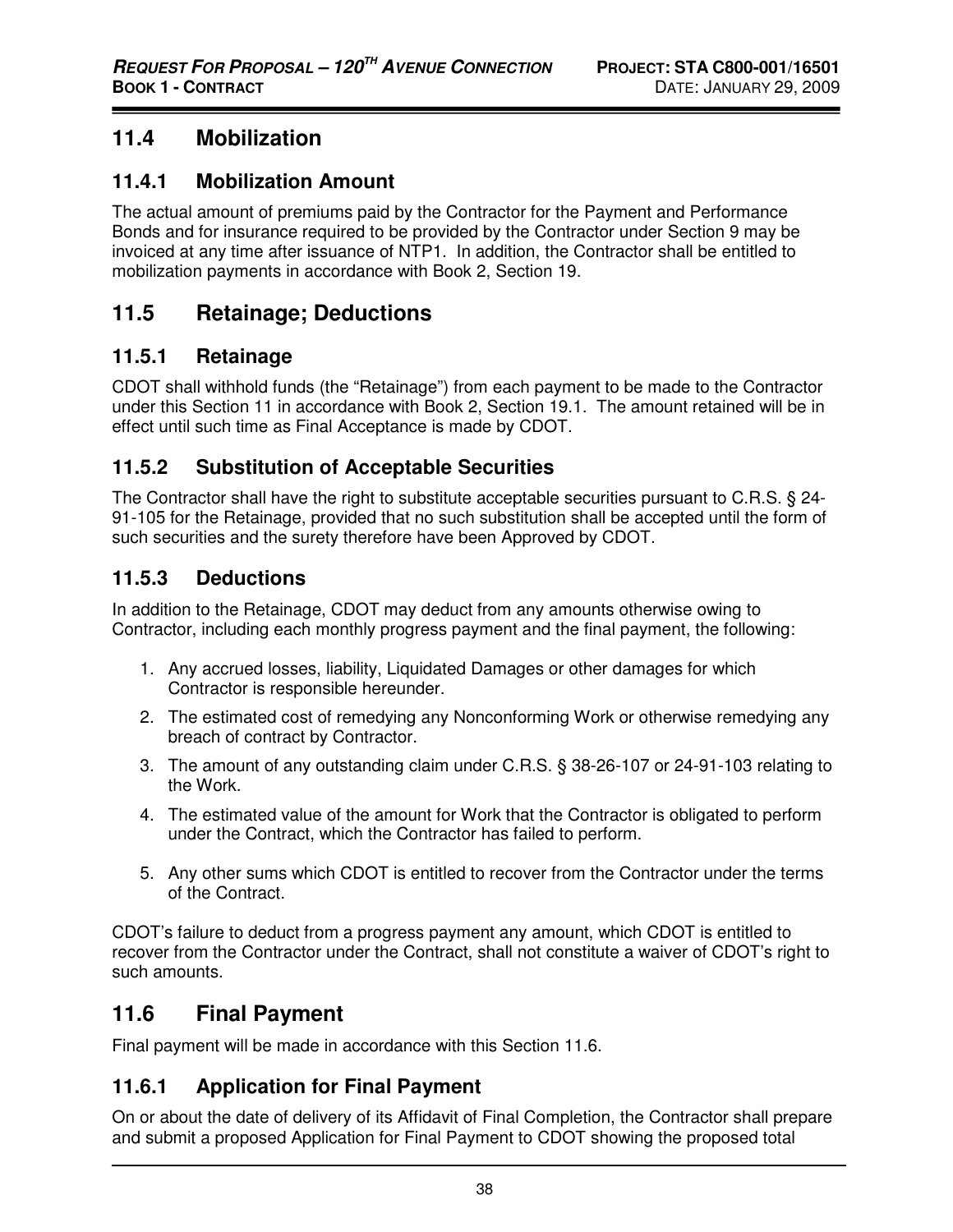amount due the Contractor. In addition to meeting all other requirements for invoices hereunder, the Application for Final Payment shall list all outstanding or pending PCO Notices and all existing or threatened claims by CDOT, Subcontractors, laborers, Suppliers, Utility Owners or other third parties relating to the Project, including any notices filed or to be filed with the Affidavit of Final Completion, stating the amount at issue associated with each such notice. The Application for Final Payment shall be accompanied by: (i) complete and legally effective releases or waivers of Liens and stop notices satisfactory to CDOT, from all Persons legally eligible to file Liens and stop notices in connection with the Work; (ii) consent of Surety(ies) to final payment; (iii) the release and affidavit required by Section 11.6.2; and (iv) such other documentation as CDOT may reasonably require. Prior applications and payments shall be subject to correction in the proposed Application for Final Payment. PCO Notices filed concurrently with the Application for Final Payment must be otherwise timely and meet all requirements under Sections 13 and 19. If a Subcontractor or Supplier refuses to furnish a release or waiver required by CDOT, the Contractor may furnish a bond satisfactory to CDOT to indemnify CDOT against such claim. If such claim remains unsatisfied after payments are made, and is not bonded over as provided in the previous sentence, Contractor shall promptly pay to CDOT all money that CDOT may be compelled to pay in discharging such claim, including all costs and attorneys' fees.

CDOT will review the Contractor's proposed Application for Final Payment, and changes or corrections will be forwarded to the Contractor for correction. If no changes or corrections are required, CDOT will Approve the Application for Final Payment.

### **11.6.2 Payment**

#### **11.6.2.1 Release and Affidavit as Condition to Final Payment**

As a condition to its obligation to make payment to the Contractor based on the Application for Final Payment, CDOT shall have received an executed release from the Contractor for any and all claims arising from the Work, releasing and waiving any claims against the Indemnified Parties, excluding only the retention amounts set forth in Section 11.5, and those matters identified in any PCO Notices listed as outstanding in the Application for Final Payment, and otherwise satisfactory in form and content to CDOT.

The release shall be accompanied by an affidavit from the Contractor certifying:

- 1. That it has resolved any claims made by Subcontractors, Utility Owners, and others against the Contractor or the Project.
- 2. That it has no reason to believe that any Person has a valid claim against the Contractor or the Project which has not been communicated in writing by the Contractor to CDOT as of the date of the certificate.
- 3. That all guarantees and warranties are in full force and effect.

The release and the affidavit shall survive final payment. The payment amount will be reduced by any amounts deductible under Section 11.5.

#### **11.6.2.2 Partial Estimates and Payments Subject to Correction**

All prior partial estimates and payments shall be subject to correction in the final payment.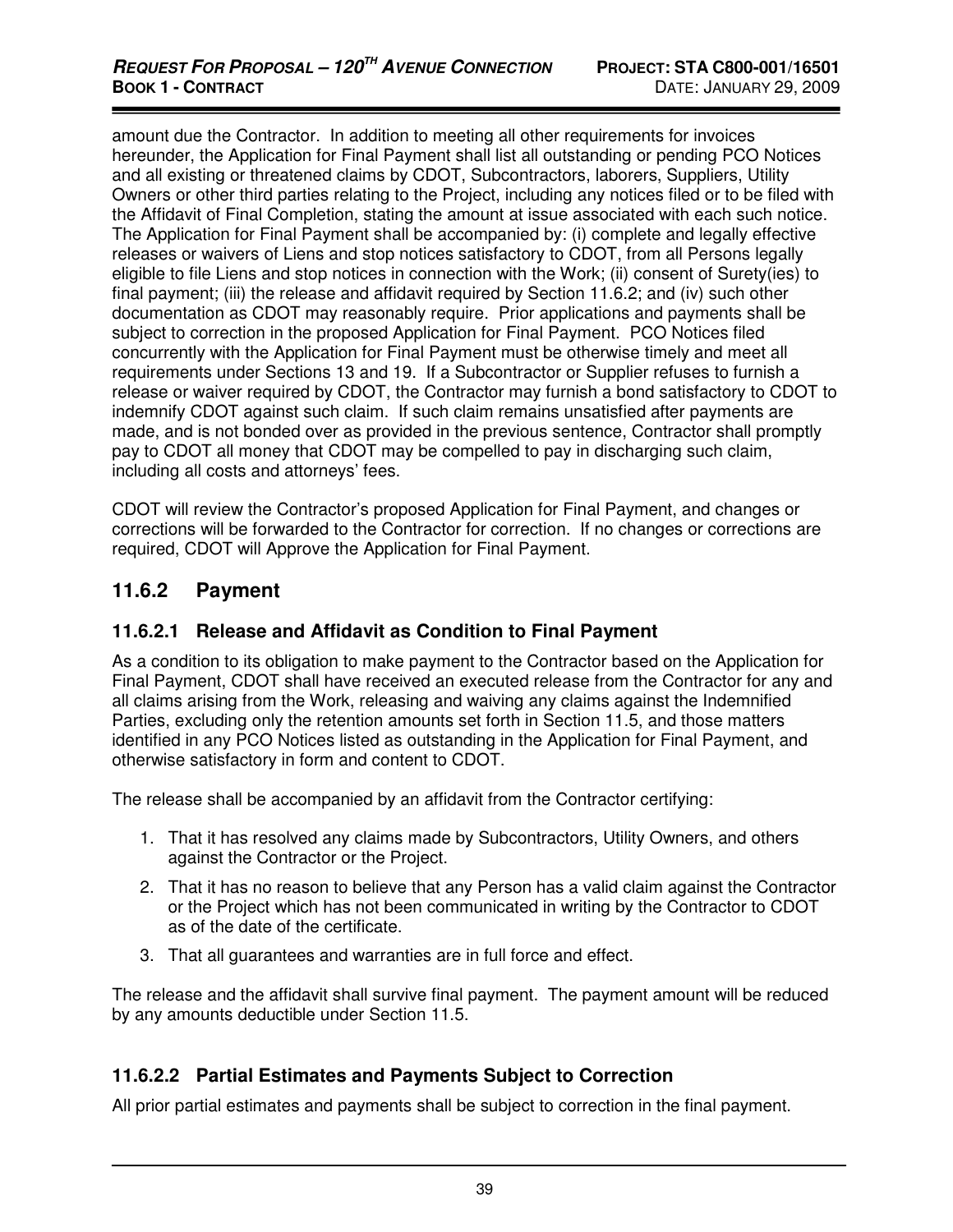### **11.6.2.3 Waiver of Claims**

Contractor's acceptance of final payment shall constitute a waiver of affirmative Claims by Contractor except those previously made in writing and identified by Contractor in accordance with Section 11.6.1 as unsettled at the time of final payment.

## **11.7 Payments to Subcontractors**

### **11.7.1 Prompt Payment**

The Contractor is responsible to ensure that all Subcontractors and suppliers at every tier are promptly paid. Within seven days after receipt of payment from CDOT, the Contractor shall pay each Subcontractor, out of the amount paid to the Contractor on account of such Subcontractor, all undisputed amounts (less any retainage and any other offsets and deductions provided in the Subcontract or by law) due and owing for satisfactory Work completed by said Subcontractor or supplies delivered by said supplier. For the purposes of this Section 11.7.1 only, Work shall be satisfactorily complete when CDOT has made payment for the Work performed (by the Subcontractor), or when CDOT has made payment for the materials supplied by the supplier. The Contractor shall include in all subcontracts a provision that this requirement for prompt payment to the Subcontractors and suppliers must be included in all subcontracts at every tier. If the Contractor fails to comply with this requirement, CDOT may withhold the amount due from any monthly progress payment until the required payment(s) have been made.

## **11.7.2 Release of Retainage**

#### **11.7.2.1 Release of Retainage**

The Contractor shall release retainage in accordance with Book 2, Section 19, Revision of Section 109 – Partial Payments.

### **11.7.2.2 Good Cause Exception**

If the Contractor has "good cause" to delay or withhold a Subcontractor's progress payment, the Contractor shall notify CDOT and the Subcontractor in writing within seven days after receiving payment from CDOT. The notification shall specify the amount being withheld and provide adequate justification for withholding the payment. The notice shall also clearly state what conditions the Subcontractor must meet to receive payment. "Good cause" shall include but not be limited to the failure of the Subcontractor to make timely submission of required paperwork.

## **11.8 Disputes**

Subject to CDOT's right to withhold from progress payments any amounts in dispute, and except as expressly stated otherwise in this Section, any disagreement between CDOT and the Contractor relating to this Section 11 shall be subject to Section 19. Failure by CDOT to pay any amount in dispute shall not alleviate, diminish, or modify in any respect the Contractor's obligation to perform under the Contract Documents, including the Contractor's obligation to achieve Final Acceptance in accordance with the Contract Documents, and the Contractor shall not cease or slow down performance under the Contract Documents on account of any such amount in dispute. The Contractor shall proceed as directed by CDOT pending resolution of the dispute. Upon resolution of such dispute, each party shall promptly pay to the other any amount owing. Nothing in this Section is intended to affect the Contractor's rights pursuant to Section 15.16.1.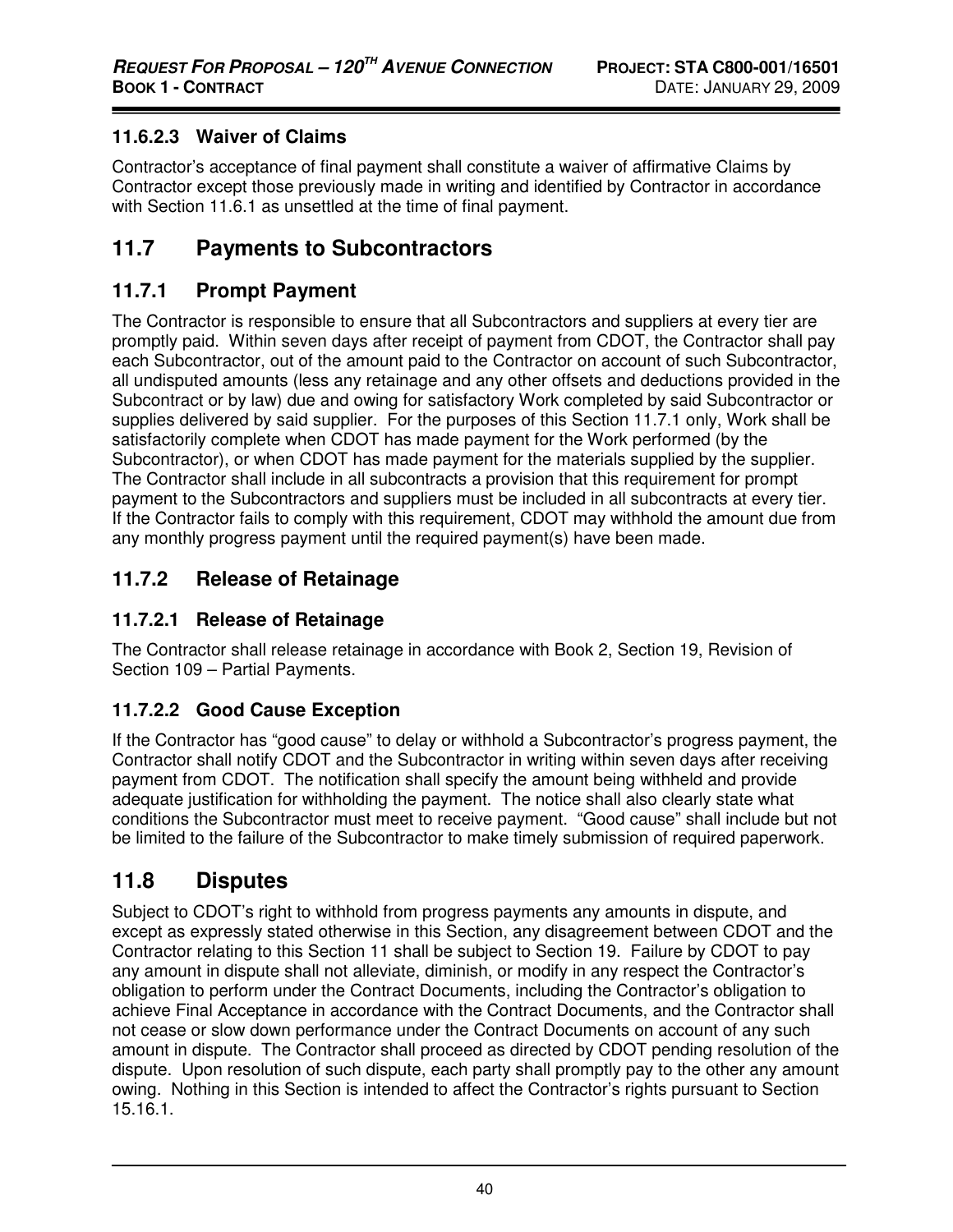# **12.0 VALUE ENGINEERING AND NEGOTIATED CHANGES**

The parties desire for the Contractor to have significant flexibility in determining how best to deliver the Project within the parameters established by the Contract Documents. Notwithstanding the foregoing, CDOT's Approval is required with respect to any proposed changes in the Contract Requirements. This Section 12 sets forth the requirements applicable to requests for modifications in Contract Requirements submitted by the Contractor. Changes in Contract Requirements may be submitted as VECPs provided the request qualifies as a VECP as provided herein. The parties may agree upon the use of a Negotiated Change Order, however, whether the proposed change is a VECP or other change..

## **12.1 Value Engineering Change Proposals**

The Contractor is encouraged to submit VECPs whenever it identifies potential savings. CDOT may also request the Contractor to develop and submit a specific VECP. The Contractor has the right to refuse to consider such CDOT-initiated VECPs.

## **12.1.1 Definition of Value Engineering Change Proposal**

A VECP is a proposal developed and documented by the Contractor which:

- 1. Would modify or require a change in any of the Contract Requirements in order to be implemented (including any changes to the Basic Configuration); and
- 2. Reduces the cost of the Project without impairing essential functions or characteristics of the Project (including service life, economy of operation, ease of maintenance, desirability and safety) as determined by CDOT in its sole discretion, and provided that it is not based solely upon a change in quantities, performance or reliability or a relaxation of the Contract requirements.

## **12.1.2 Required Information**

At a minimum, the following information shall be submitted by the Contractor with each VECP:

- 1. A statement that the submission is a VECP, a narrative description of the proposed change, the advantages and disadvantages of the proposed change and the justification for changes in function or characteristics and the effect the proposed change has on performance.
- 2. Description of the existing Contract requirements, which are involved in the proposed change.
- 3. Identification of the Contract requirements (with reference to specific Sections), which must be changed if the VECP is Approved.
- 4. A description of any previous use or tests of the proposal and the conditions and results. If the proposal was previously submitted on another CDOT project, indicate the date, contract number and the action taken by CDOT.
- 5. Date or time by which a Change Order adopting the VECP must be issued in order to obtain the maximum cost reduction, noting any effect on the Contract Schedule.
- 6. A complete cost analysis including current pricing for the existing Contract requirements compared to the Contractor's cost estimate of the proposed changes.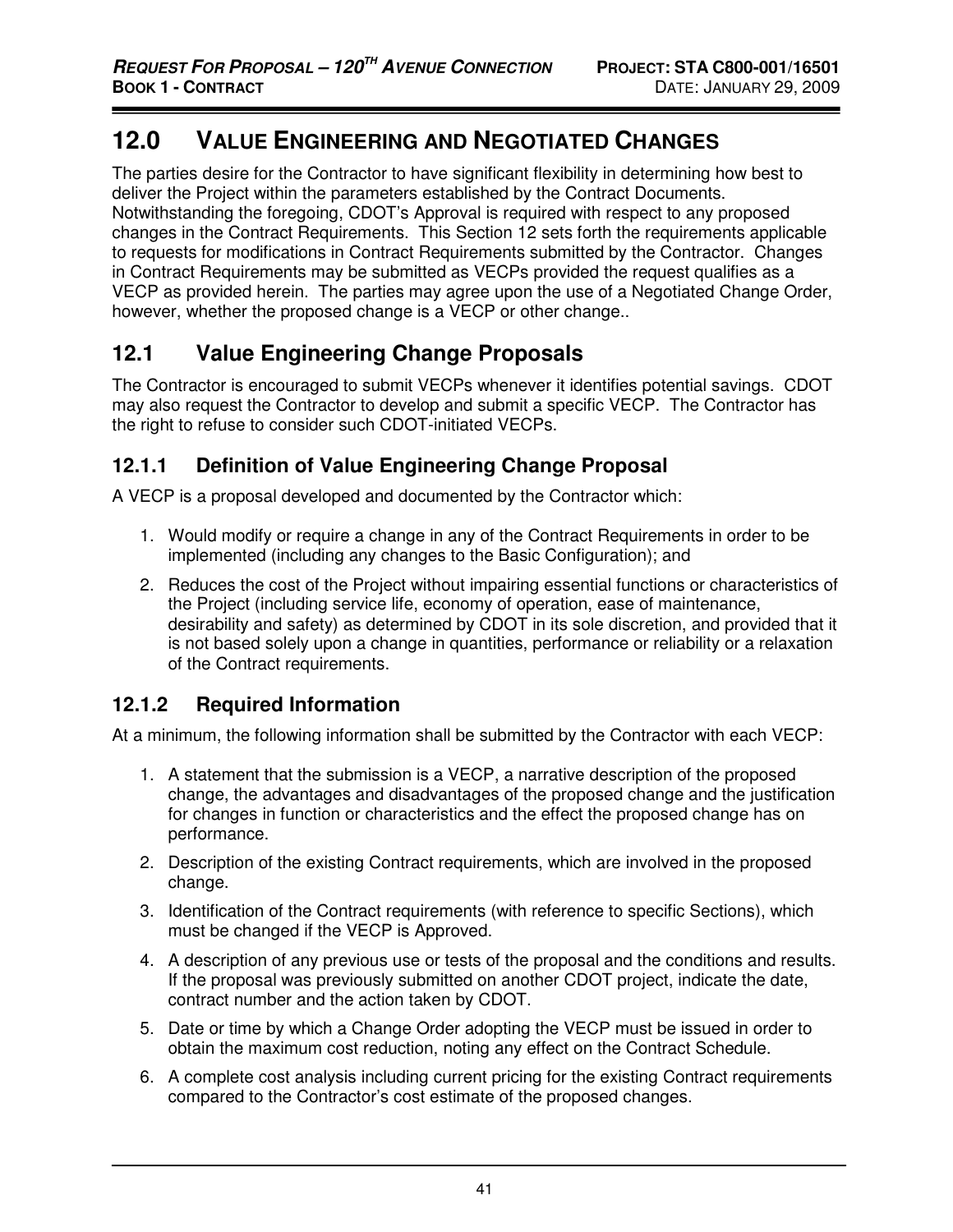The Contractor shall provide any additional information requested by CDOT in a timely manner. Additional information could include results of field investigations and surveys, design computations, and field change sheets.

### **12.1.3 CDOT Review and Approval or Rejection**

#### **12.1.3.1 Review of Value Engineering Change Proposals**

Upon receipt of a VECP, CDOT will process it, but will not be liable for any delay in acting upon any proposal submitted pursuant to this Section 12.1. The Contractor may withdraw all or part of any VECP at any time prior to Approval by CDOT.

### **12.1.3.2 Approval/Rejection of Value Engineering Change Proposals**

CDOT may Approve, in its sole discretion, in whole or in part, by Change Order, any VECP submitted. Until a Change Order is issued on a VECP, the Contractor shall remain obligated to perform in accordance with the Contract Documents. The decision of CDOT as to rejection or Approval of any VECP shall be at the sole discretion of CDOT and shall be final and not subject to partnering, dispute resolution, or appeal. The Contractor shall have no claim for any additional costs or delays resulting from the delayed processing or rejection of a VECP, including development costs, loss of anticipated profits, or increased material or labor costs.

#### **12.1.4 Disputes Regarding Applicability of Value Engineering Change Proposals**

Within 30 days following a request from CDOT for a VECP regarding any Work that CDOT believes should have properly been submitted as a VECP, the Contractor shall deliver a VECP to CDOT meeting all of the requirements of this Section 12.1, but may specify that the VECP is delivered under protest. In such case, either party shall have the right to submit the question of the Contractor's entitlement to proceed without an Approved VECP to dispute resolution. If a determination is ultimately made that the Contractor is not entitled to proceed without an Approved VECP, CDOT shall be entitled to a credit against the Contract Price as provided in Section 12.1.5. If a determination is ultimately made that the Contractor is entitled to proceed without an Approved VECP, the VECP shall be deemed withdrawn and have no effect.

### **12.1.5 Contract Price Adjustment**

If CDOT Approves a VECP submitted by the Contractor pursuant to this Section 12, the Contract Price shall be adjusted in accordance with the following:

#### **12.1.5.1 Estimated Net Savings**

The term "estimated net savings", as used in this Section 12.1, shall mean: (i) the difference between the cost of performing the Work according to the Contract Documents using current estimates and the actual cost to perform it according to the proposed change; less (ii) the costs of studying and preparing the VECP as proven by the Contractor and Approved by CDOT in accordance with the Change Order procedures set forth herein; less (iii) any additional costs incurred by CDOT (including costs relating to any Relocations and ROW and implementation costs) resulting from the VECP. The Contractor's profit shall not be considered part of the cost.

### **12.1.5.2 Collateral and Future Savings**

Except as specified in Section 12.1.5.4, the Contractor is not entitled to share in either collateral or future contract savings. The term "collateral savings" means those measurable net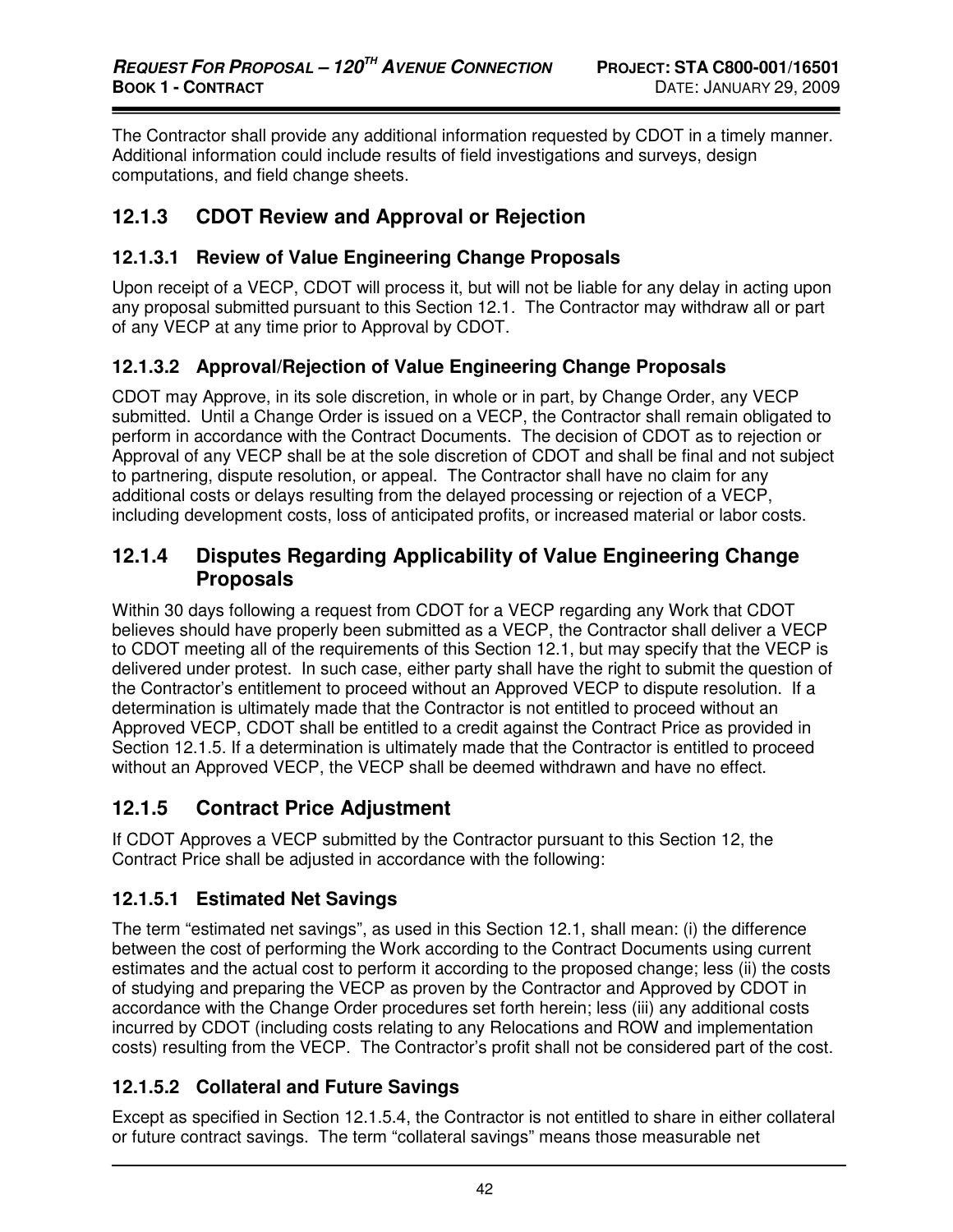reductions in CDOT's costs resulting from the VECP, including costs of maintenance by CDOT, logistics, and CDOT-furnished property. The term "future contract savings" shall mean reductions in the cost of performance of future construction contracts resulting from a VECP submitted by the Contractor.

#### **12.1.5.3 Price Adjustment**

Subject to Sections 12.1.5.4 and 12.1.5.5, the Contract Price shall be reduced by an amount equal to the sum of: (i) 100 percent of any additional costs incurred by CDOT resulting from the VECP; plus (ii) 50 percent of the estimated net savings.

#### **12.1.5.4 Value Engineering Change Proposals Affecting Right-of-Way Plans**

In a case where a VECP involves an adjustment to the ROW Plans (such as a proposal that additional real property be purchased to reduce construction costs), the VECP shall compare:

- 1. The incremental reduction in costs (such as for not designing and building a wall); and
- 2. The costs involved in adjusting the ROW Plans or environmental approvals (which shall be based on the Contractor's additional costs, such as for providing real property acquisition support services, including profit, plus CDOT's additional costs, including land acquisition, appraisals, negotiation, relocation, condemnation, closing, property management, and environmental permitting, specifically including allocated costs of CDOT personnel involved in the acquisition);

or (as appropriate) shall compare:

- 3. The incremental reduction in costs (if any) for not acquiring the unnecessary real property; and
- 4. The additional construction costs to be incurred.

The estimated net savings shall be shared 50-50 between CDOT and the Contractor. The Contractor shall include in its VECP an analysis of any impacts on Utility Owners for consideration by CDOT.

Refer to Exhibit E for a sample calculation.

### **12.2 Negotiated Changes**

CDOT may, in its sole discretion, Approve any changes in the Contract Requirements that do not qualify as VECPs. Such changes shall be referred to as "Negotiated Changes." CDOT may agree to any share of the cost savings in the Contract Price for Negotiated Changes.

### **12.3 Use of Value Engineering Change Proposals and Negotiated Changes by CDOT**

All Approved or disapproved VECPs and Negotiated Changes will become the property of CDOT, and shall contain no restrictions imposed by the Contractor on their use or disclosure. CDOT retains the right to use, duplicate, and disclose in whole or in part any data necessary for the utilization of the proposal on any other or subsequent projects without any obligation to the Contractor. This provision is not intended to deny rights provided by law with respect to patented materials or processes.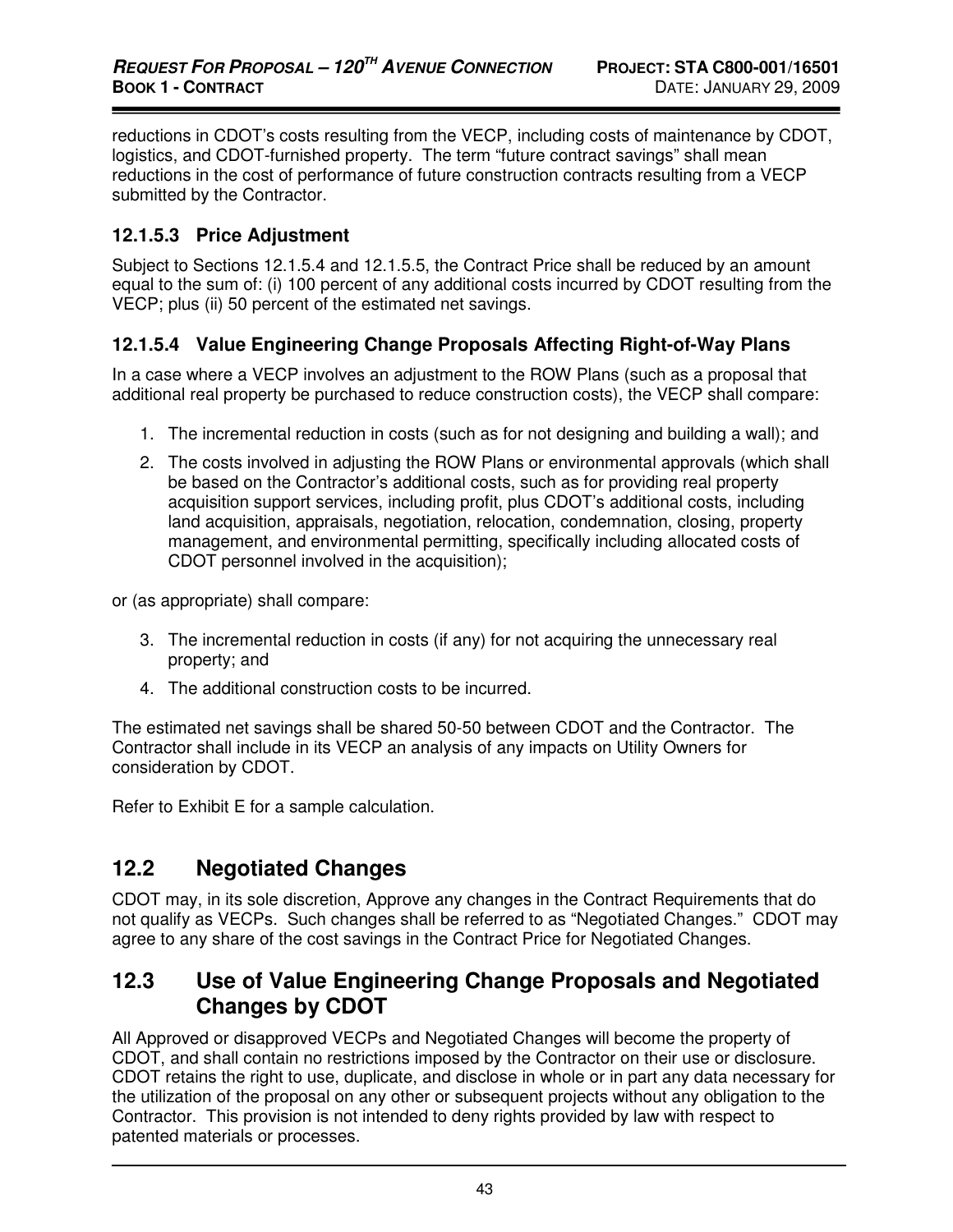# **13.0 CHANGES IN THE WORK**

This Section 13 sets forth the requirements for obtaining all Change Orders under the Contract. The Contractor hereby acknowledges and agrees that the Contract Price constitutes full compensation for performance of all of the Work, subject only to those exceptions specified in this Section 13, and that CDOT is subject to constraints which limit its ability to increase the Contract Price or extend the Completion Deadlines. Contractor hereby waives the right to make any claim for a time extension or for any monetary compensation in addition to the Contract Price and other compensation specified in the Contract, except as set forth in this Section 13.

## **13.1 Circumstances Under Which Change Orders may be Issued**

### **13.1.1 Definition of and Requirements Relating to Change Orders**

#### **13.1.1.1 Change Orders**

The term "Change Order" shall mean a written amendment to the terms and conditions of the Contract Documents issued in accordance with this Section 13. CDOT may issue unilateral Change Orders as specified in Section 13.2. A Change Order shall not be effective for any purpose unless executed by CDOT. Execution of a Change Order by CDOT shall mean that the Change Order has been fully executed by CDOT and any other necessary parties of the State. The term "Change Order" shall also include any Work Order that has been completed by CDOT to also function as a Change Order, as described in Section 6.2. Except for Work Orders functioning as Change Orders, Change Orders may be requested by the Contractor only pursuant to Section 13.3 and to adopt a VECP or Negotiated Change under Section 12. Change Orders may be issued for the following purposes (or combination thereof):

- 1. To modify the Work.
- 2. To revise a Completion Deadline.
- 3. To revise the Contract Price.
- 4. To revise other terms and conditions of the Contract Documents.

Upon CDOT's Approval of the Change Order form, CDOT will execute the Change Order form indicating Approval thereof. A Change Order may, at the sole discretion of CDOT, direct the Contractor to proceed with the Work with the amount of any adjustment of a Completion Deadline or the Contract Price to be determined in the future.

#### **13.1.1.2 Issuance of Directive Letter**

CDOT may at any time issue a Directive Letter to the Contractor in the event of any desired change in the Work or of any Dispute regarding the Work. The Directive Letter will state that it is issued under this Section 13.1.1.2, will describe the Work in question and will state the basis for determining compensation, if any. The Contractor shall proceed immediately with the Work as directed in the letter, pending the execution of a formal Change Order (or, if the letter states that the Work is within the original scope of the Work, the Contractor shall proceed with the Work as directed but shall have the right pursuant to Section 13.3 to request that CDOT issue a Change Order with respect thereto).

### **13.1.1.3 Performance of Changed or Extra Work**

As a condition precedent to the Contractor's right to receive additional payment or an extension of a Completion Deadline for changed or extra work, the Contractor shall have received either a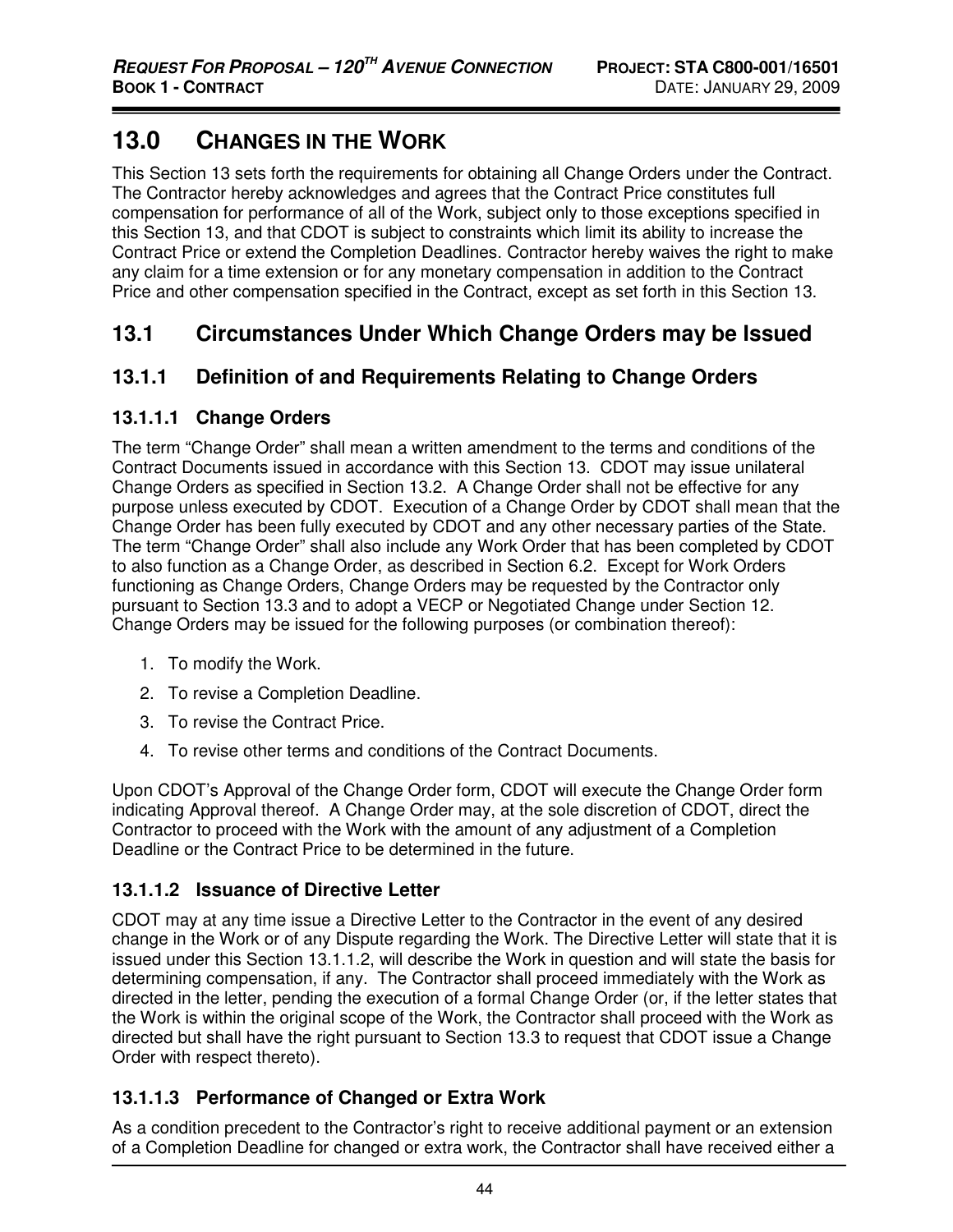Directive Letter from CDOT stating that it is issued pursuant to Section 13.1.1.2 or a Change Order for such work executed by CDOT. To the extent that the Contractor undertakes any such work without receiving a Directive Letter or Change Order executed by CDOT, the Contractor shall be deemed to have performed such work voluntarily and shall not be entitled to a Change Order in connection therewith. In addition, the Contractor may be required to remove or otherwise undo any such work, at its sole cost.

### **13.1.2 Directive Letter as Condition Precedent to Claim that CDOT-Directed Change Occurred**

In addition to provision of a PCO Notice and subsequent Change Order request pursuant to Section 13.3, receipt of a Directive Letter from CDOT is a condition precedent to the Contractor's right to claim that a CDOT-Directed Change has occurred, provided that no Directive Letter shall be required for alleged CDOT-Directed Changes directly attributable to delays caused by bad faith actions, active interference, gross negligence or comparable tortious conduct by CDOT. The fact that a Directive Letter was issued by CDOT shall not be considered evidence that in fact a CDOT-Directed Change occurred. The determination whether a CDOT-Directed Change in fact occurred shall be based on an analysis of the original Contract Document requirements and a determination whether the Directive Letter in fact constituted a change in those requirements. The foregoing requirements shall not imply that a Directive Letter would be required in order for the Contractor to have the right to receive compensation for Work within its original scope for which additional compensation is specifically allowed under this Section 13 (such as for Relocation of previously misidentified underground Utilities, if a Change Order is allowed therefore pursuant to Section 6.2).

### **13.1.3 Changes in Law**

Contractor shall be entitled to an increase in the Contract Price for any change in a Legal Requirement, change in the judicial interpretation of a Legal Requirement, or adoption of any new Legal Requirement, which is materially inconsistent with Legal Requirements in effect on the Proposal Due Date (excluding any such change or new Legal Requirement which was passed or adopted but not yet effective as of the Proposal Due Date), and which: (i) requires a material modification in the Work; (ii) requires the Contractor to obtain a major State or federal environmental approval not previously required for the Project; (iii) eliminates existing tax exemptions or increases applicable sales taxes; or (iv) specifically targets the Project or the Contractor. CDOT shall be entitled to a decrease in the Contract Price for any change in Legal Requirements that reduces the cost of the Work, if and to the extent that the change: (i) allows a material modification in the design of the Project resulting in a net cost savings; or (ii) reduces the requirements of complying with environmental approvals.

## **13.2 Procedure for CDOT Initiated Change Orders**

This Section 13.2 concerns Change Orders issued by CDOT following a Request for Change Proposal and Change Orders unilaterally issued by CDOT.

## **13.2.1 Request for Change Proposal (RCP)**

### **13.2.1.1 Issuance of Request**

If CDOT desires to issue a CDOT-Directed Change or to evaluate whether to initiate such a change, then CDOT may, at its discretion, issue a Request for Change Proposal (RCP).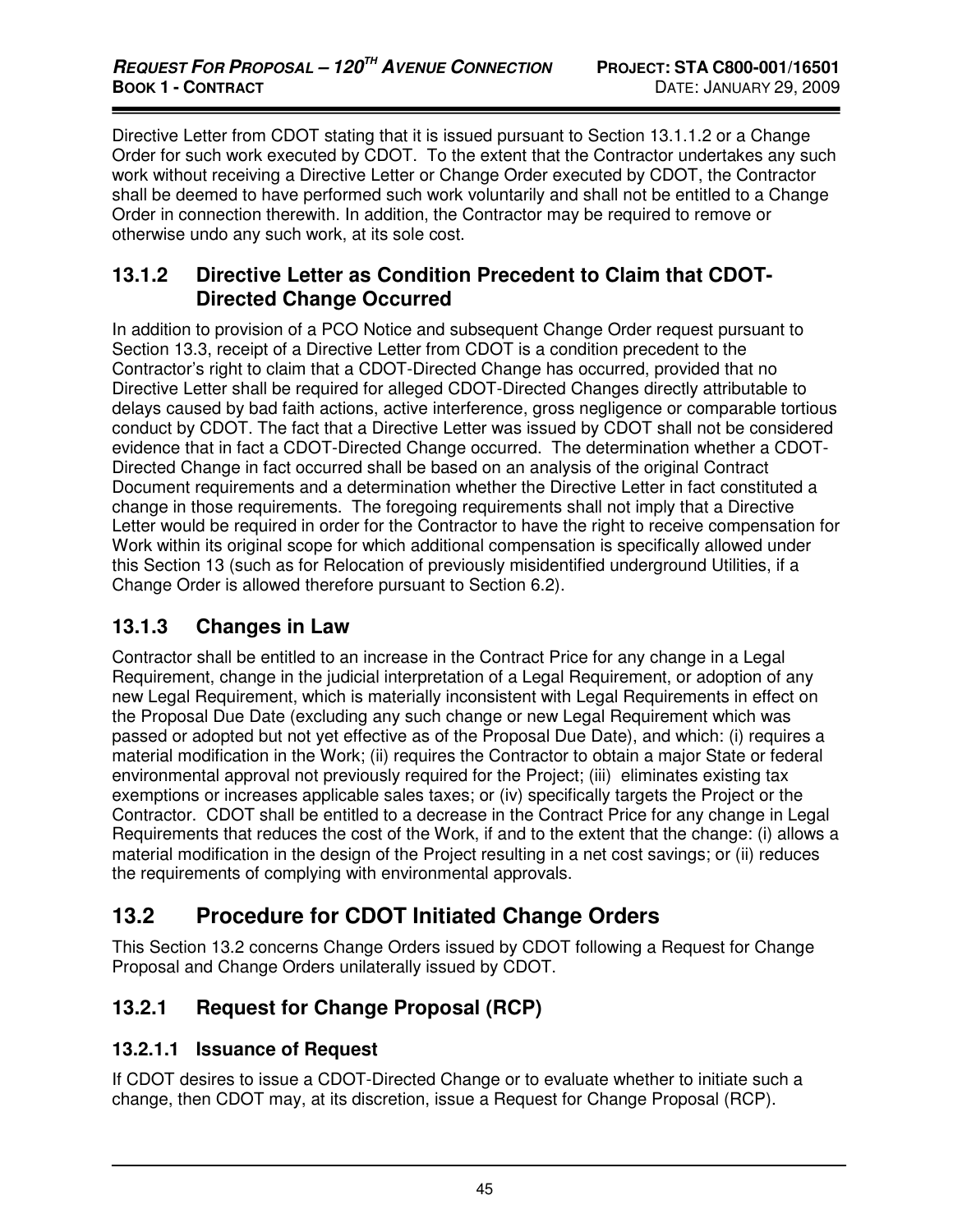#### **13.2.1.2 Initial Consultation**

Within seven days after the Contractor's receipt of an RCP, CDOT and the Contractor shall consult to define the proposed scope of the change. Within seven days after the initial consultation, CDOT and the Contractor shall consult concerning an estimated rough order of magnitude cost (ROM) cost and time impacts, if any. The Contractor shall provide data regarding such matters as requested by CDOT.

#### **13.2.1.3 Notification by CDOT**

Within seven days after the ROM consultation meeting and provision of any data as described in Section 13.2.1.2, CDOT shall notify the Contractor whether CDOT:

- 1. Wishes to issue a Change Order.
- 2. Wishes to request the Contractor to prepare a Change Order form as discussed at the meeting.
- 3. No longer wishes to issue a Change Order.

CDOT may at any time, in its sole discretion, require the Contractor to provide two alternative Change Order forms, one of which shall provide for a time extension if applicable and any additional costs permitted hereunder, and the other of which shall show all Acceleration Costs associated with meeting the original Completion Deadlines, as well as any additional costs permitted hereunder.

#### **13.2.1.4 Submittal of Change Order Form**

If requested by CDOT, the Contractor shall, within 21 days after receipt of the notification described in Section 13.2.1.3, prepare and submit to CDOT for Approval a Change Order form for the requested change, complying with all applicable requirements of Section 13.4, and incorporating all requests made by CDOT. The Contractor shall bear the cost of developing the Change Order form, including any modifications thereto requested by CDOT, except that costs of design and engineering work required for preparation of plans or exhibits necessary to the Change Order form and pre-authorized by CDOT shall be included in the Change Order as reimbursable items. If the Change Order is Approved, the design and engineering costs will be included within the Change Order, otherwise, they shall be separately reimbursed through a separate Change Order.

#### **13.2.1.5 Order To Proceed**

If CDOT and the Contractor agree that a change in the requirements relating to the Work has occurred but disagree as to whether the change justifies additional compensation or time or disagree as to the amount of any change to be made to the Contract Price or a Completion Deadline, CDOT may, in its sole discretion, order the Contractor to proceed with the performance of the Work in question notwithstanding such disagreement. Such order may, at CDOT's option, be in the form of:

- 1. Time and Materials Change Order as provided in Section 13.7; or
- 2. Directive Letter as described in Section 13.1.1.2.

### **13.2.2 Unilateral Change Orders**

CDOT may issue a Change Order at any time, regardless of whether it has issued a Request for Change Proposal. Any such Change Order shall state that the Contractor shall be entitled to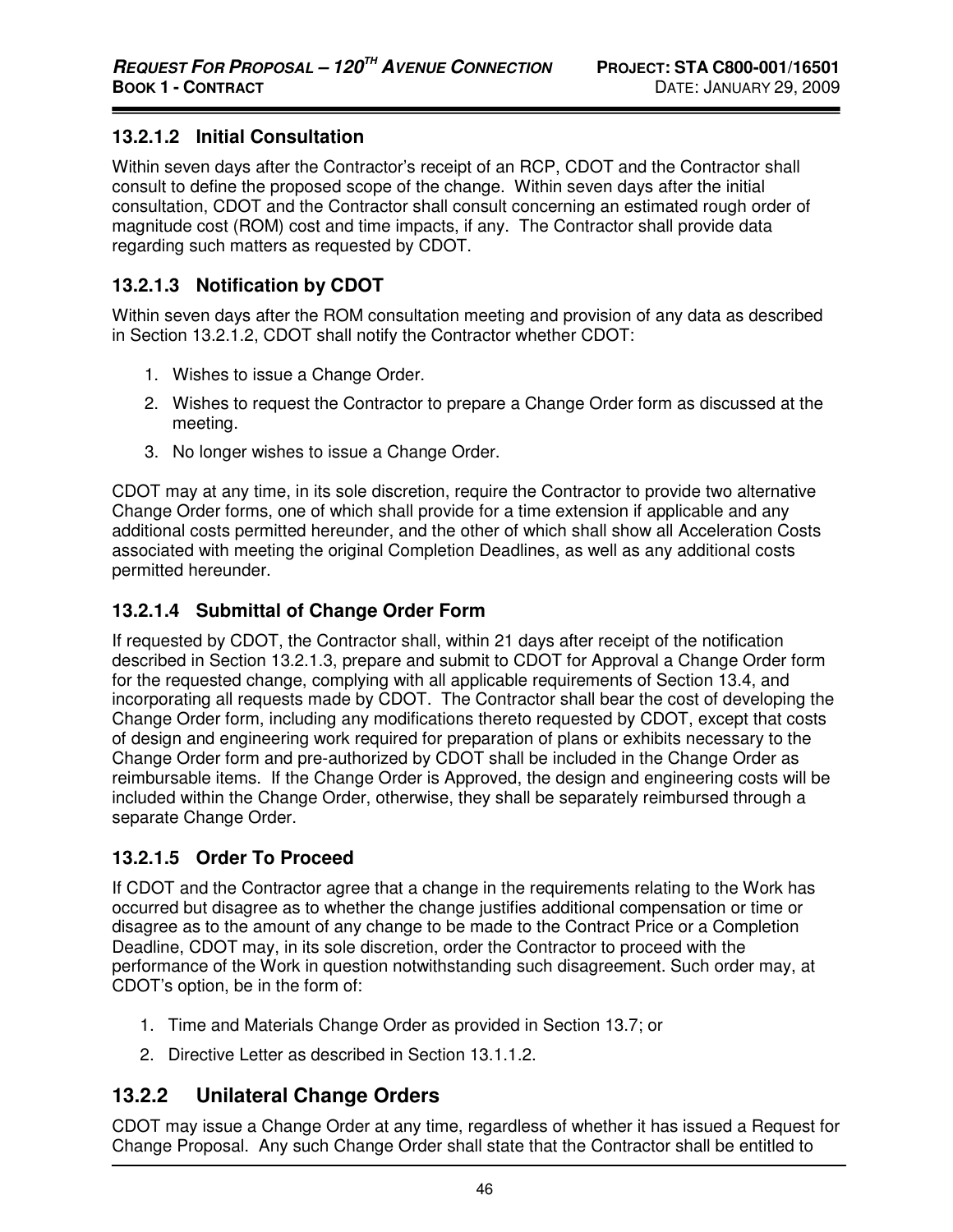compensation in accordance with Section 13.7 for the additional Work required thereby. For deductive unilateral Change Orders, the Change Order may contain a price deduction deemed appropriate by CDOT, and the Contractor shall have the right to dispute the amount of such price deduction in accordance with Section 19.

#### **13.2.3 Options**

CDOT's issuance of a Notice-to-Proceed with any Option by 60 Days after NTP 1 shall be considered direction to Contractor to prepare a Change Order which shall add the Option work to the scope of the Work for the Option price set forth in Exhibit F (the Contractor's Option Price Form submitted by the Contractor as Form K).

### **13.3 Procedure for Contractor Requested Change Orders**

#### **13.3.1 Eligible Changes**

The Contractor's entitlement to a Change Order for eligible changes is subject to the restrictions and limitations contained in this Section 13.

#### **13.3.1.1 Contract Price Increase**

The Contractor may request a Change Order to increase the Contract Price, subject to certain limitations with respect to delay and disruption damages as specified in Section 13.5.2, only for increased costs in the Work as follows:

- 1. Additional costs directly attributable to additional Work resulting from CDOT-Directed Changes.
- 2. Additional costs directly attributable to CDOT-Caused Delays.
- 3. Additional costs directly attributable to Necessary Design Changes, to the extent permitted in Section 13.8.
- 4. Additional costs directly attributable to Differing Site Conditions, to the extent provided in Section 13.9.
- 5. Certain additional costs relating to Hazardous Substances, as described in Section 13.11, to the extent provided therein.
- 6. Certain additional costs relating to Utility Work, as described in Section 6.2, to the extent provided therein.
- 7. Certain additional costs relating to material errors in the ROW Plans, as described in Section 13.12, to the extent provided therein.
- 8. Additional costs directly attributable to uncovering, removing, and restoring Work, to the extent provided in Section 5.5.3.
- 9(a). Additional costs directly attributable to Force Majeure events, to the extent provided in Section 13.10. For purposes of Contractor's entitlement to costs directly attributable to Force Majeure events, the term "Force Majeure" shall mean any of the following events (provided such events are beyond the control of Contractor and are not due to an act or omission of Contractor or Contractor-Related Entity) which materially and adversely affects Contractor's obligations hereunder and which event (or the effects of which event) could not have been avoided or prevented by due diligence and use of reasonable efforts by Contractor:
	- (i) A tornado or an earthquake;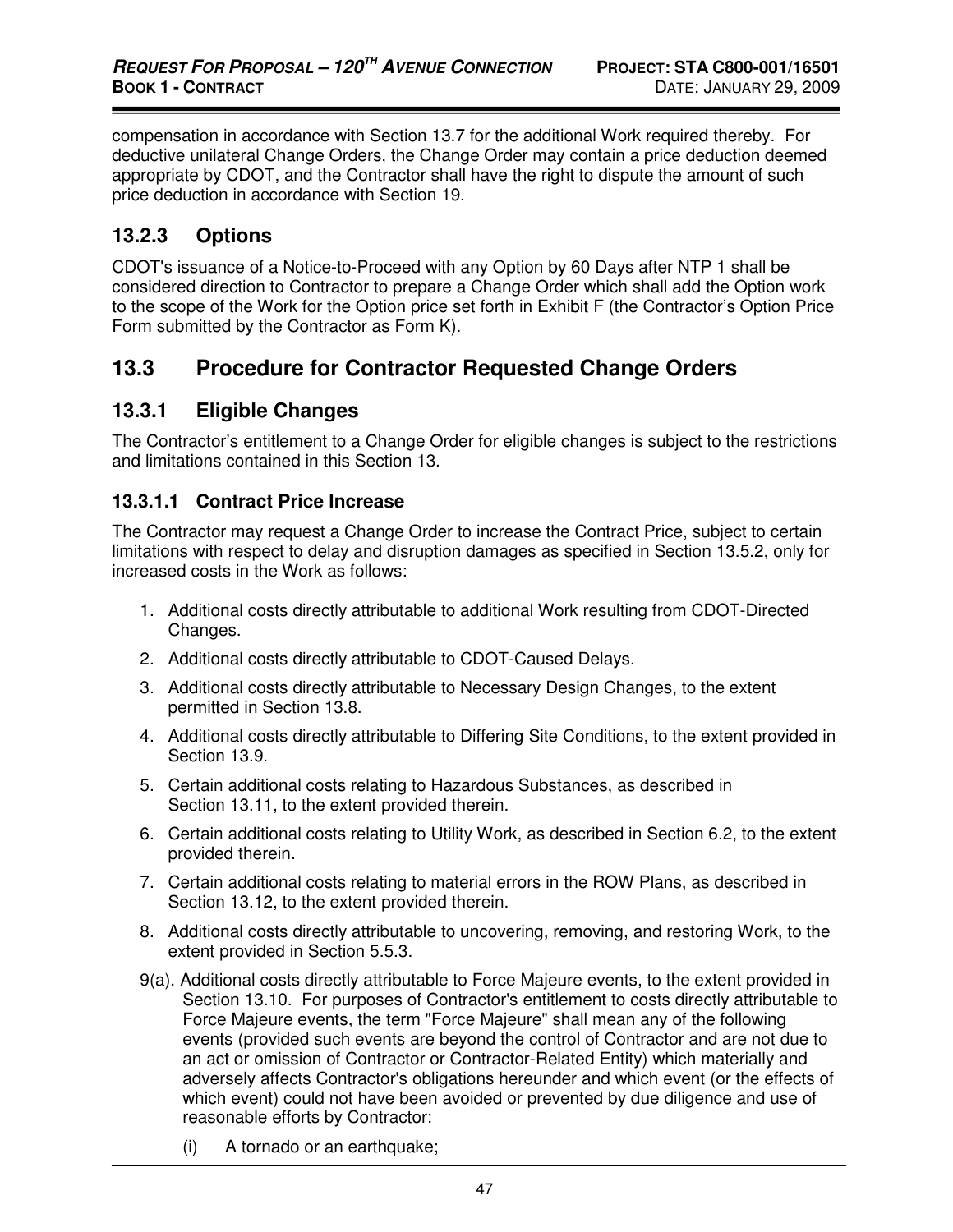- (ii) Any rebellion, war, riot, act of sabotage, terrorism, or civil commotion;
- (iii) The discovery at, near, or on the Site of any archaeological, paleontological or cultural resources or any biological resources (which term shall be deemed to mean any threatened or endangered species, raptors or eagles), provided that the existence of such resources was not disclosed in the RFP Documents;
- (iv) The suspension, termination, interruption, denial, failure to obtain, nonrenewal or amendment of any Environmental Approval, except as otherwise provided in Section 6.3;
- (v) Any change in a Legal Requirement, change in the judicial interpretation of a Legal Requirement, or adoption of any new Legal Requirement, which is materially inconsistent with Legal Requirements in effect on the Proposal Due Date (excluding any such change or new Legal Requirement which was passed or adopted but not yet effective as of the Proposal Due Date), and which: (i) requires a material modification in the Project Work; (ii) requires the Contractor to obtain a major State or federal environmental approval not previously required for the Project; or (iii) specifically targets the Project or the Contractor; and
- (vi) Any lawsuit seeking to restrain, enjoin, challenge, or delay construction of the Project or the granting or renewal of any Governmental Approval of the Project, except to the extent that: (i) the risk of such lawsuit has been assumed by Contractor under Section 6.3; or (ii) the lawsuit otherwise arises out of any act, omission or breach of obligation of Contractor, a Subcontractor or any person for whom Contractor is contractually or legally liable.
- 9(b).For purposes of Contractor's entitlement to costs directly attributable to Force Majeure events, the term "Force Majeure" specifically excludes from its definition the following matters, which might otherwise be considered Force Majeure:
	- (i) Fire or other physical destruction or damage, including lightning, explosion, drought, rain, flood not caused by the above-described events, hurricane, storm or action of the elements, or other acts of God;
	- (ii) Except as provided in Subsection 9(a) above, explosion or malicious or other acts by Contractor or a Contractor-Related Entity intended to cause loss or damage or other similar occurrence;
	- (iii) Strike, labor dispute, work slowdown, work stoppage, secondary boycott, walkout, or other similar occurrence;
	- (iv) The suspension, termination, interruption, denial or failure to obtain, or nonrenewal of any Governmental Approval other than an Environmental Approval, unless such event is the result of a lawsuit as described in Section 11(a)(v) above;
	- (v) The adoption or repeal of, or change in, a Legal Requirement which was passed but not yet effective as of the Proposal Due Date or which increases Contractor's costs but does not change the obligations to be performed by Contractor (except to the extent provided in Section 13.1.3);
	- (vi) Any lawsuit relating to any New Environmental Approval, which is Contractor's risk under Section 6.3;
	- (vii) Any Force Majeure event under a Utility Agreement unless the claimed Force Majeure event also constitutes Force Majeure as provided in Subsection 11(a) above;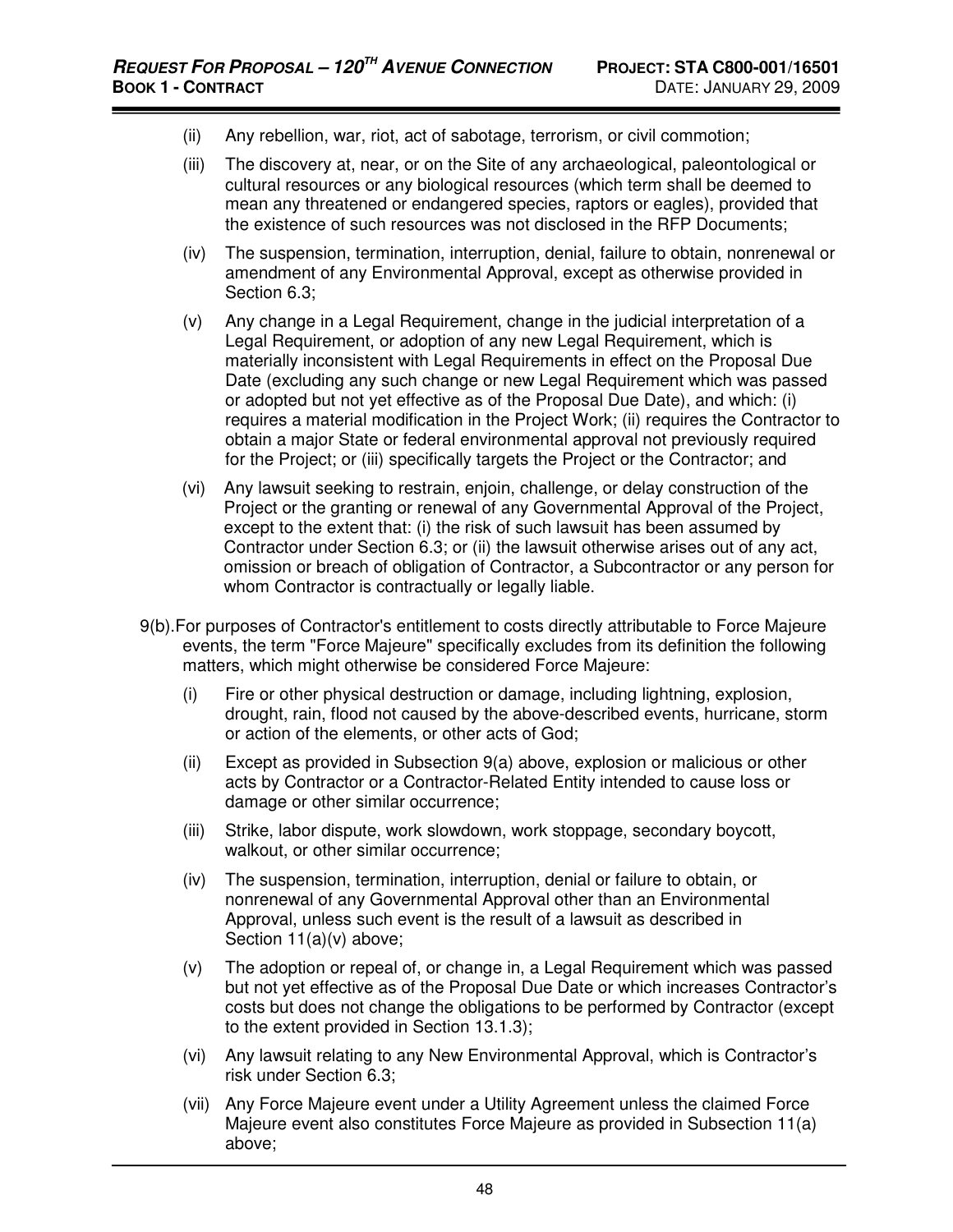- (viii) Any Utility Delays; and
- (ix) All other matters not caused by CDOT or beyond the control of CDOT and not listed in Section 11(a) above.

#### **13.3.1.2 Time Extension**

The Contractor may request a Change Order to extend a Completion Deadline only for the following delays in the Critical Path:

- 1. CDOT-Caused Delays.
- 2. Delays directly attributable to Necessary Design Changes, to the extent permitted by Section 13.8.
- 3. Delays directly attributable to Differing Site Conditions, to the extent permitted by Section 13.9.
- 4. Certain delays relating to Utility Work, as described in Section 6.2, to the extent permitted therein.
- 5. Certain delays relating to Hazardous Substances, as described in Section 13.11, to the extent permitted therein.
- 6. Certain delays relating to material errors in the ROW Plans, to the extent permitted by Section 13.12.
- 7. Delays directly attributable to Force Majeure events, to the extent permitted by Section 13.10. For purposes of Contractor's entitlement to a time extension hereunder, the term "Force Majeure" shall mean a loss, injury, or damage to the Work due to unforeseeable causes beyond the control of the Contractor or Contractor-Related Entities, including but not limited to acts of God, such as earthquake, flood, tornado, high winds, or other cataclysmic phenomenon of nature, or acts of the public enemy or of governmental authorities.

### **13.3.2 Conditions Precedent**

The requirements set forth in this Section 13.3.2 constitute conditions precedent to the Contractor's entitlement to request and receive a Change Order in all circumstances except those involving a request for a price increase under Section 11.1.3. The Contractor agrees that the filing of PCO Notices and subsequent filing of requests for Change Orders with CDOT pursuant to this Section 13.3.2 are necessary in order to begin the administrative process for Contractor-requested Change Orders. The Contractor understands that it shall be forever barred from recovering against CDOT under this Section 13 if it fails to give notice of any act, or failure to act, by CDOT or any of its representatives or the happening of any event, thing or occurrence pursuant to a proper PCO Notice, and thereafter complies with the remaining requirements of this Section 13.3.

### **13.3.2.1 Delivery of Potential Change Order (PCO) Notice**

The Contractor shall deliver to CDOT written notice ("PCO Notice") stating that an event or situation has occurred within the scope of Section 13.3.1.2 and/or 13.3.1.3 and shall state which subsection thereof is applicable. The first notice shall be labeled "PCO No. 1" and subsequent notices shall be numbered sequentially. Any notice regarding a situation involving a Necessary Design Change shall specifically state that it involves such a change.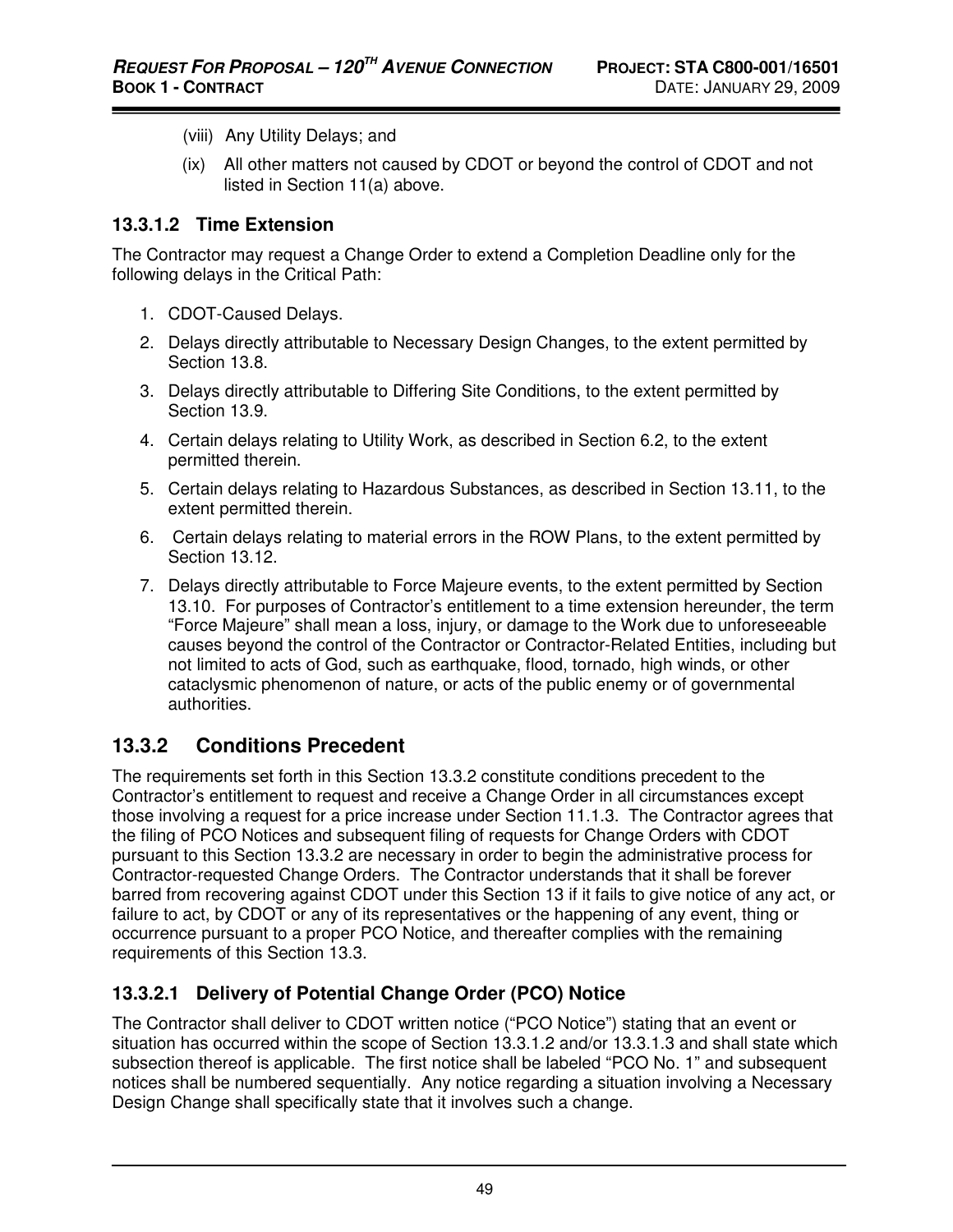#### **13.3.2.1.1 Importance of Prompt Delivery**

Each PCO Notice shall be delivered as promptly as possible after the occurrence of such event or situation. If any PCO Notice is delivered later than ten days after the Contractor first discovered (or should have discovered in the exercise of reasonable prudence) the occurrence which is described therein, the Contractor shall be deemed to have waived the right to collect any and all costs incurred prior to the date of delivery of the PCO Notice, and shall be deemed to have waived the right to seek an extension of any Completion Deadline with respect to any delay in the Critical Path which accrued prior to the date of delivery of the written notice. Furthermore, if any PCO Notice concerns any condition or material described in Section 5.3, the Contractor shall be deemed to have waived the right to collect any and all costs incurred in connection therewith to the extent that CDOT is not afforded the opportunity to inspect such material or condition before it is disturbed. The Contractor's failure to provide a PCO Notice within 30 days after the Contractor first discovered (or should have discovered in the exercise of reasonable prudence) the occurrence of a given event or situation shall preclude the Contractor from any relief, unless the Contractor can show, based on a preponderance of the evidence that: (i) CDOT was not materially prejudiced by the lack of notice; or (ii) CDOT's designated representative specified in accordance with Section 24.10 had actual knowledge (including all items (i) through (v) of Section 13.3.2.1.2), prior to the expiration of the 30-Day period, of the event or situation and that the Contractor believed it was entitled to a Change Order with respect thereto. A PCO Notice shall be deemed delivered only if it fully conforms to the requirements of Section 13.3.2.1.2.

#### **13.3.2.1.2 Contents of PCO Notice**

The PCO Notice shall: (i) state in detail the facts underlying the potential Change Order, the reasons why the Contractor believes additional compensation or time will or may be due and the date of occurrence; (ii) state in detail the basis that the work is not required by the Contract, if applicable; (iii) identify particular elements of Contract performance for which additional compensation may be sought under this Section 13; (vi) identify any potential Critical Path impacts; and (v) provide an estimate of the time within which a response to the notice is required to minimize cost, delay, or disruption of performance.

#### **13.3.2.1.3 Notices Under Other Contract Provisions**

The written notification under Section 5.3 may also serve as a PCO Notice provided it meets the requirements for PCO Notices.

#### **13.3.2.1.4 Failure to Provide Information**

Any adjustments made to the Contract shall not include increased costs or time extensions for delay resulting from the Contractor's failure to provide requested additional information under this Section 13.3.2.1.

#### **13.3.2.2 Delivery of Requests for Change Orders (RCO)**

The Contractor shall deliver all requests for Change Orders under this Section 13.3 to CDOT within 30 days after delivery of the PCO Notice. CDOT may require design and construction costs to be covered by separate Change Order requests. If the Contractor requests a time extension, then CDOT, in its sole discretion, may require the Contractor to provide two alternative Change Order requests, one of which shall provide for a time extension and any additional costs permitted hereunder, and the other of which shall show all Acceleration Costs associated with meeting the original Completion Deadlines, as well as any additional costs permitted hereunder.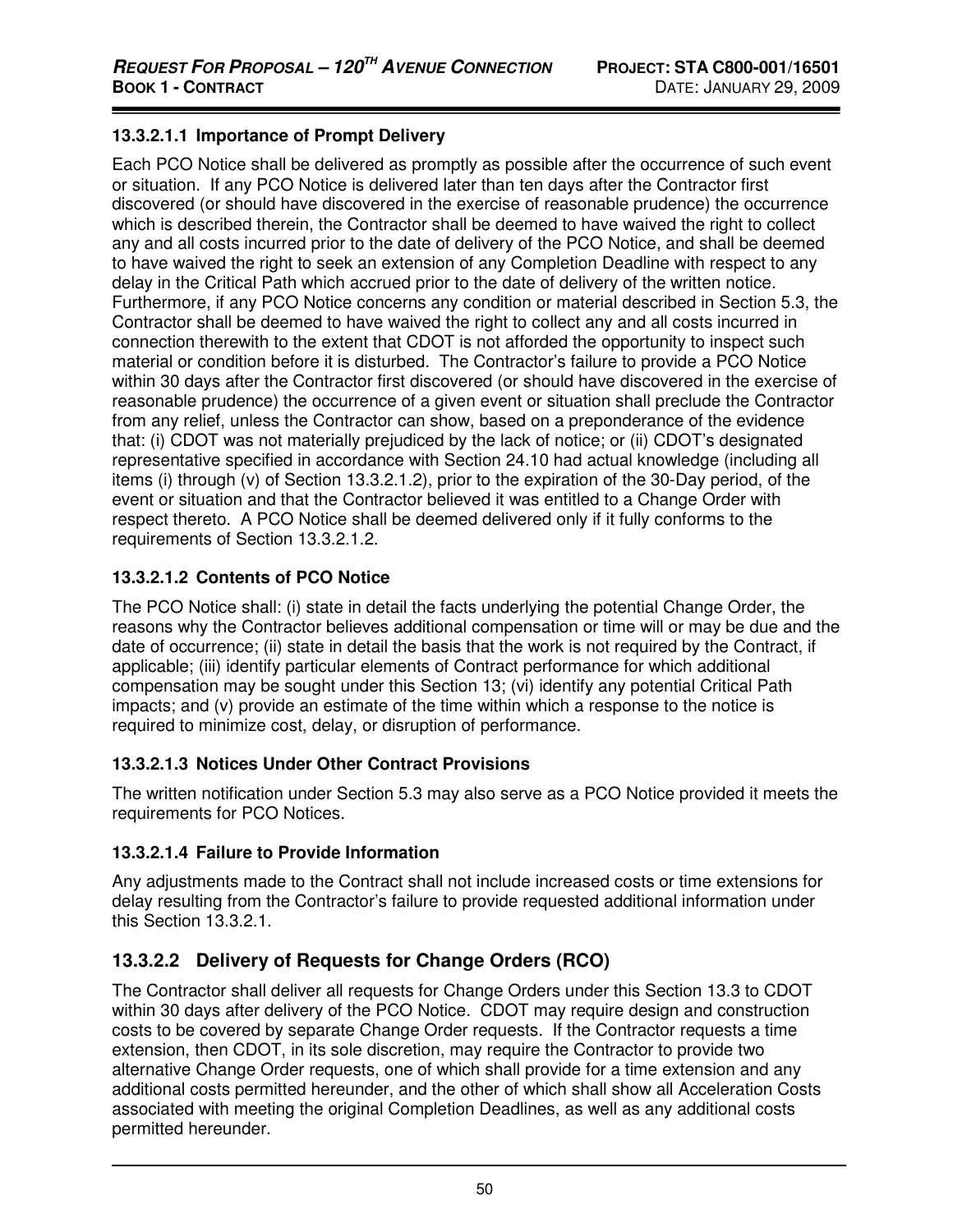#### **13.3.2.3 Importance of Timely Delivery**

The Contractor acknowledges and agrees that, due to the limited availability of funds for the Project, timely delivery of notification of such events and situations and requests for Change Orders and updates thereto are of vital importance to CDOT. CDOT is relying on the Contractor to evaluate, promptly upon the occurrence of any event or situation, whether the event or situation will affect schedule or costs and, if so, whether the Contractor believes a time extension and/or price increase is required hereunder. If an event or situation occurs which may affect the Contract Price or a Completion Deadline, CDOT will evaluate the situation and determine whether it wishes to make any changes to the definition of the Project so as to bring it within CDOT's funding and time restraints.

The following matters (among others) shall be considered in determining whether CDOT has been prejudiced by the Contractor's failure to provide timely notice:

- 1. The effect of the delay on alternatives available to CDOT (that is, a comparison of alternatives which are available at the time notice was actually given and alternatives which would have been available had notice been given within ten days after occurrence of the event or when such occurrence should have been discovered in the exercise of reasonable prudence).
- 2. The impact of the delay on CDOT's ability to obtain and review objective information contemporaneously with the event.

#### **13.3.2.4 Subcontractor Claims**

Prior to submission by the Contractor of any request for a Change Order to CDOT which is based in whole or in part on a request by a Subcontractor to the Contractor for a price increase or time extension under its Subcontract, the Contractor shall have reviewed all claims by the Subcontractor which constitute the basis for the request for Change Order and determined in good faith that each such claim is justified hereunder and that the Contractor is justified in requesting an increase in the Contract Price and/or change in Completion Deadlines in the amounts specified in the request for Change Order. Each request for Change Order involving Subcontractor Work shall include a sworn certification in form acceptable to CDOT signed by the Contractor's Project Manager stating that the Contractor has investigated the basis for the Subcontractor's claims and has determined that all such claims are justified as to entitlement and amount of money and/or time requested and has no reason to believe and does not believe that the factual basis for the Subcontractor's claim is falsely represented. Any request for Change Order involving Subcontractor Work shall be considered incomplete if it is not accompanied by such certification.

## **13.3.3 Performance of Disputed Work**

If CDOT refuses to issue a Change Order based on the Contractor's request, the Contractor shall nevertheless perform all work as specified in an appropriate Directive Letter, with the right to submit the issue of entitlement to a Change Order to dispute resolution in accordance with Section 19. The Contractor shall maintain and deliver to CDOT, upon request, contemporaneous records, meeting the requirements of Section 13.7.7, for all work performed which the Contractor believes constitutes extra work, until all Disputes regarding entitlement or cost of such work are resolved.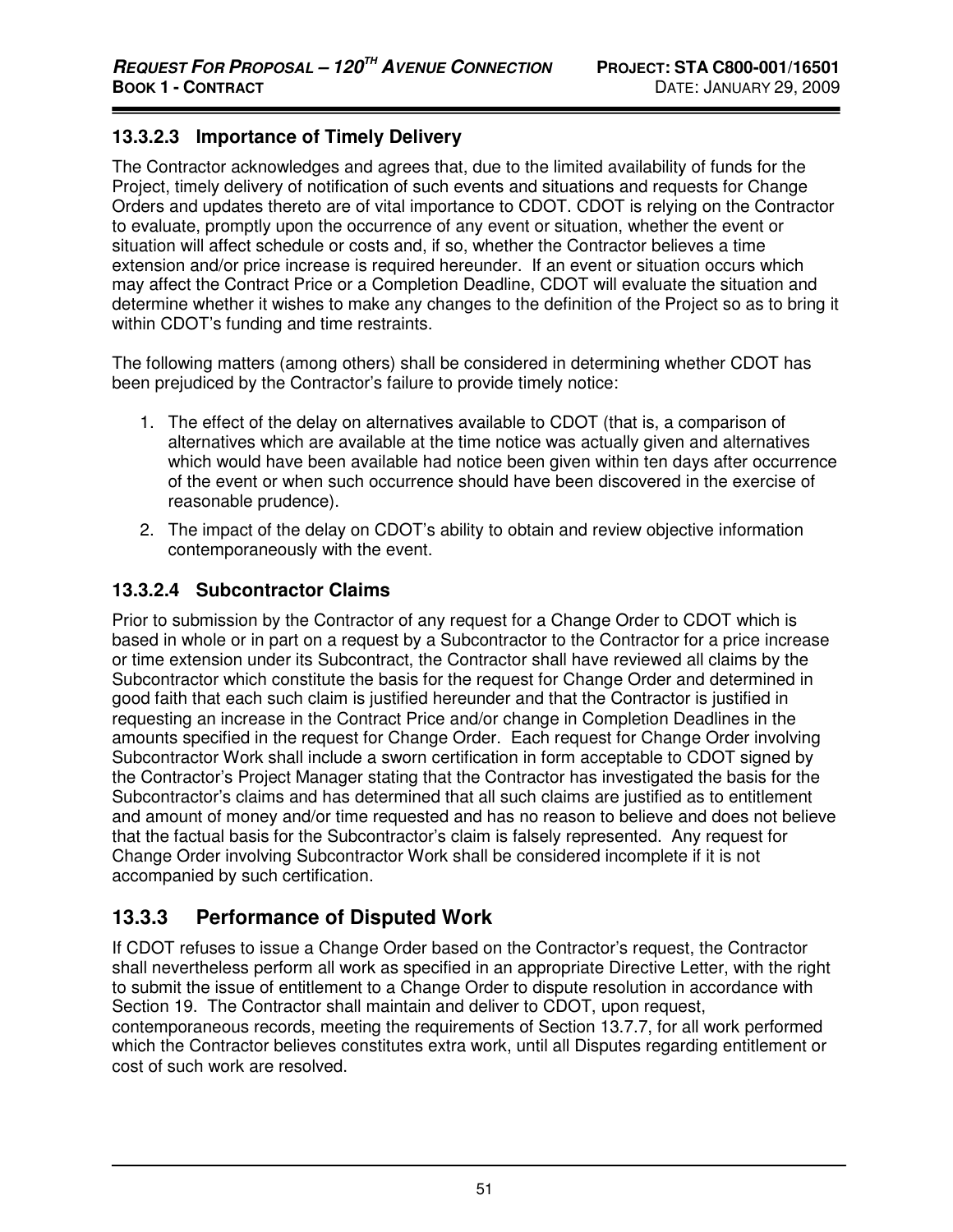## **13.4 Contents of Change Orders**

### **13.4.1 Form of Change Order**

Each Change Order form and request for Change Order shall meet all applicable requirements of this Section 13 and shall include a Cost Analysis to be prepared in the form attached as Exhibit G. The completed and/or modified Work Order Form described in Section 6.2 shall be considered an appropriate form, where applicable.

### **13.4.2 Scope of Work, Cost Estimate, Delay Analysis, and Information Regarding Change**

The Contractor shall prepare a scope of work, cost estimate, impacted delay analysis, if any and other information as required by this Section 13.4.2 for each Change Order form and request for Change Order.

### **13.4.2.1 Scope of Work**

The scope of work shall describe in detail satisfactory to CDOT all Activities associated with the Change Order, including a description of additions, deletions and modifications to the existing Contract requirements.

### **13.4.2.2 Cost Estimate**

The cost estimate shall set out the estimated costs in such a way that a fair evaluation can be made. It shall include a breakdown for labor, materials, equipment, overhead (which includes all indirect costs) and profit, unless CDOT agrees otherwise. The estimate shall include costs allowable under Section 13.5.2, if any. If the work is to be performed by Subcontractors and if the work is sufficiently defined to obtain Subcontractor quotes, the Contractor shall obtain quotes (with breakdowns showing cost of labor, materials, equipment, overhead and profit) on the Subcontractor's stationery and shall include such quotes as back-up for the Contractor's estimate. No mark-up shall be allowed in excess of the amounts allowed under Sections 13.5.2 and 13.7.

### **13.4.2.3 Impacted Delay Analysis**

If the Contractor claims that such event, situation or change affects the Critical Path, it shall provide an impacted delay analysis indicating all Activities represented or affected by the change, with Activity numbers, durations, predecessor and successor Activities, resources and cost, and with a narrative report, in form satisfactory to CDOT, which compares the proposed new schedule to the Original Baseline Schedule, Current Baseline Schedule or Revised Baseline Schedule, as appropriate. Except as otherwise provided in this Section, the impacted delay analysis shall only modify the Activities, which have been impacted by the event which justifies the extension. The Contractor may reschedule Activities not otherwise affected by the event, in order to take advantage of additional Float available as a result of the requested time extension. Any such rescheduling shall be reflected in the impacted delay analysis.

### **13.4.2.4 Other Supporting Documentation**

The Contractor shall provide such other supporting documentation as may be required by CDOT.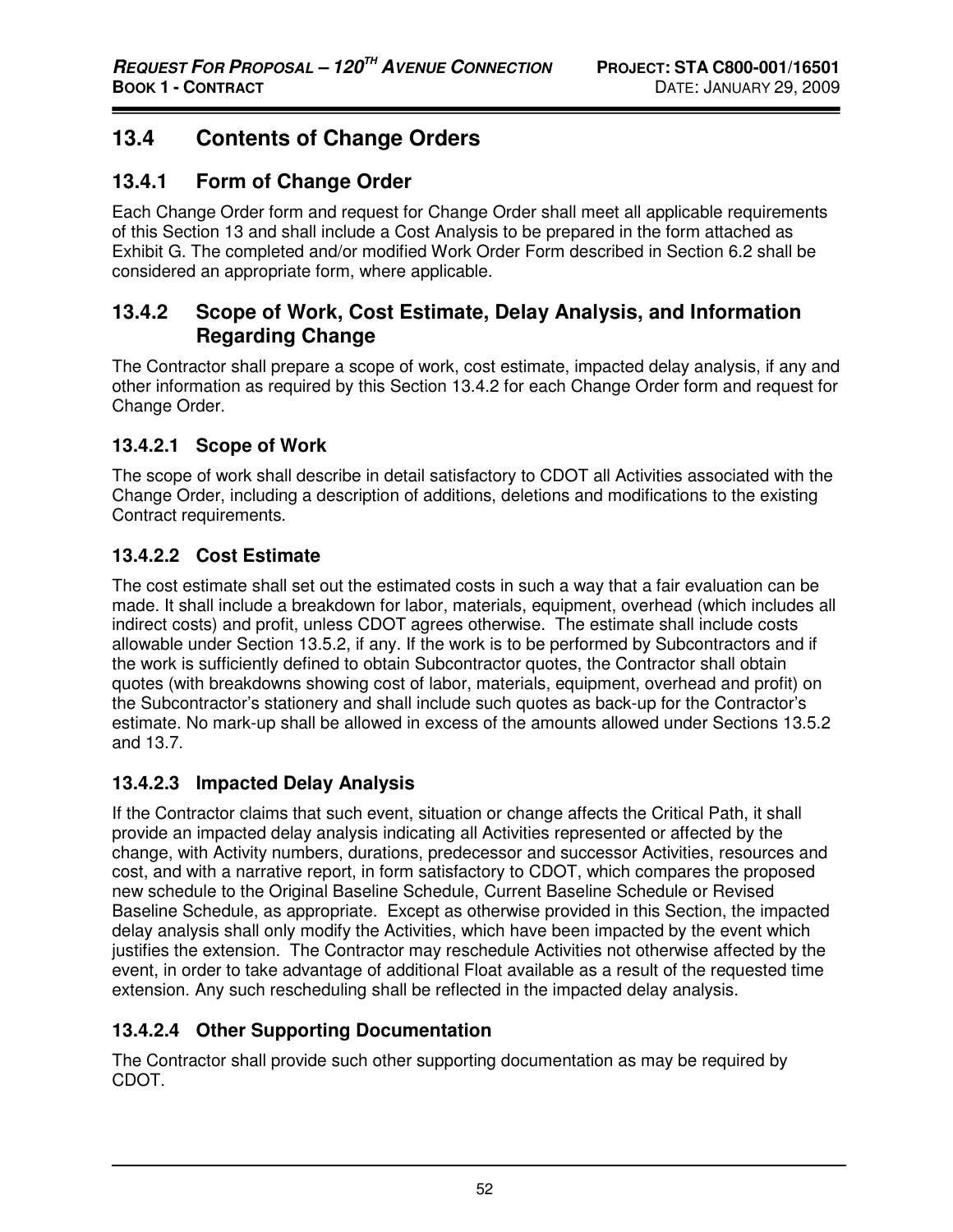### **13.4.3 Justification**

All requests for Change Orders shall include a narrative justification therefore, detailing all causes of the proposed change, making specific reference to the applicable provisions of this Section 13 which permit a Change Order to be issued, and describing the data and documents which establish the necessity of such proposed change.

## **13.4.4 Contractor Representation**

Each Change Order (other than Change Orders issued unilaterally by CDOT) shall contain a sworn certification in form acceptable to CDOT by the Contractor that the amount of time and/or compensation requested includes all known and anticipated impacts or amounts, direct, indirect and consequential, which may be incurred as a result of the event or matter giving rise to such proposed change and that the Contractor has no reason to believe and does not believe that the factual basis for the Change Order is falsely represented.

### **13.4.5 Incomplete Change Orders**

Each request for Change Order provided under Section 13.3 shall meet all requirements set forth in this Section 13.4; provided that if any such requirements cannot be met due to the nature of the occurrence, the Contractor shall provide an incomplete request for Change Order, which shall:

- 1. Comply with all requirements capable of being met.
- 2. Include a list of requirements, which are not fulfilled together with an explanation reasonably satisfactory to CDOT stating why such requirements cannot be met.
- 3. Provide such information regarding projected impact on the Critical Path as is requested by CDOT.
- 4. In all events include sufficient detail to ascertain the basis for the proposed Change Order and for any price increase associated therewith, to the extent such amount is then ascertainable.

The Contractor shall furnish, when requested by CDOT, such further information and details as may be required to determine the facts or contentions involved. The Contractor agrees that it shall give CDOT access to any and all of the Contractor's books, records, and other materials relating to the Work, and shall cause its Subcontractors to do the same, so that CDOT can investigate the basis for such proposed Change Order. The Contractor shall provide CDOT with a monthly update to all outstanding incomplete requests for Change Order, describing the status of all previously unfulfilled requirements and stating any changes in projections previously delivered to CDOT, time expenditures to date and time anticipated for completion of the Activities for which the time extension is claimed. CDOT may reject the Contractor's claim at any point in the process. Once a complete request for Change Order is provided, CDOT's failure to respond thereto within 14 days of delivery of the request shall be deemed a rejection of such request. Although CDOT intends to review incomplete Change Orders for the purposes described in Section 13.3, CDOT shall have no obligation to review the back up associated with any request for Change Order until a complete request for Change Order is provided.

## **13.5 Certain Limitations**

### **13.5.1 Limitation on Contract Price Increases**

Any increase in the Contract Price allowed hereunder shall exclude: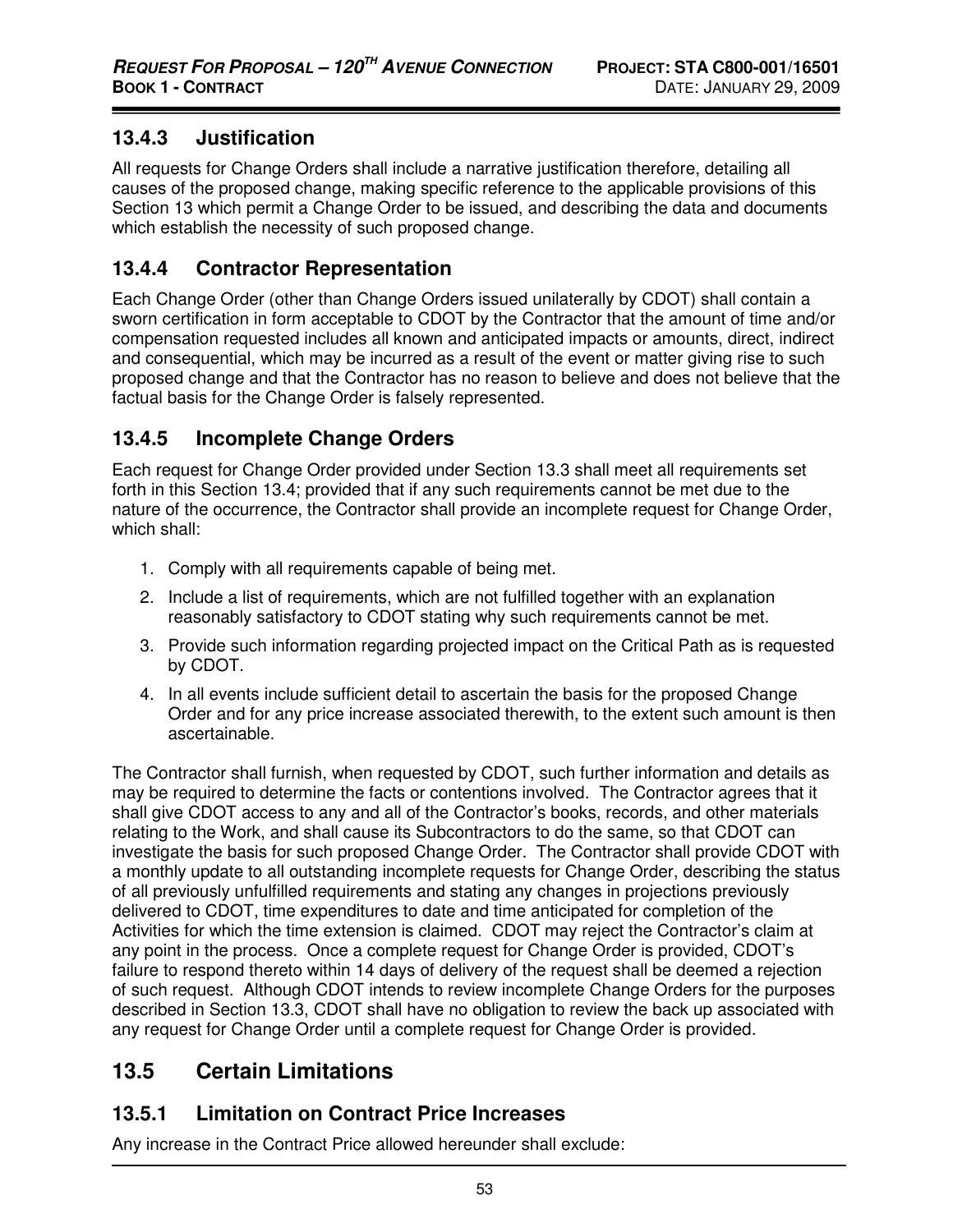- 1. Costs caused by the breach of contract or fault or negligence, or act or failure to act of any Contractor-Related Entity.
- 2. Costs, which could reasonably have been avoided by the Contractor-Related Entity, including by resequencing, reallocating, or redeploying its forces to other portions of the Work or to other activities unrelated to the Work (including any additional costs reasonably incurred in connection with such reallocation or redeployment).
- 3. Costs for any rejected Work which failed to meet the requirements of the Contract Documents and any necessary remedial Work.

### **13.5.2 Limitation on Acceleration Costs; Delay and Disruption Damages**

#### **13.5.2.1 Acceleration Costs; Delay, and Disruption Damages**

Acceleration Costs shall be compensable hereunder only with respect to Change Orders issued by CDOT as an alternative to allowing an extension of a Completion Deadline as contemplated by Sections 13.2 and 13.3.2.2. Delay and disruption damages shall be compensable hereunder only in the case of a delay which qualifies as a CDOT-Caused Delay to the extent that it entitles the Contractor to an extension of a Completion Deadline. Costs of rearranging the Contractor's work plan not associated with an extension of a Completion Deadline shall not be compensable hereunder.

#### **13.5.2.2 Other Limitations**

Delay and disruption damages shall be limited to direct costs directly attributable to the delays described in Section 13.5.2.1 and mark-ups thereon in accordance with Section 13.7 and any additional field office and jobsite overhead costs incurred by the Contractor directly attributable to such delays. In addition, before the Contractor may obtain any increase in the Contract Price to compensate for any delay and disruption damages or Acceleration Costs, the Contractor shall have demonstrated to CDOT's satisfaction that:

- 1. Its schedule, which defines the affected Critical Path in fact sets forth a reasonable method for completion of the Work.
- 2. The change in the Work or other event or situation, which is the subject of the requested Change Order, has caused or will result in an identifiable and measurable disruption of the Work, which impacted the Critical Path Activity.
- 3. The delay or disruption damage was not due to any breach of contract or fault or negligence, or act or failure to act of any Contractor-Related Entity, and could not reasonably have been avoided by the Contractor, including by resequencing, reallocating or redeploying its forces to other portions of the Work or other activities unrelated to the Work (subject to reimbursement for additional costs reasonably incurred in connection with such reallocation or redeployment).
- 4. The delay for which compensation is sought is not concurrent with any other delay excluding CDOT-Caused Delays.
- 5. The Contractor has suffered or will suffer actual costs due to such delay, each of which costs shall be documented in a manner satisfactory to CDOT.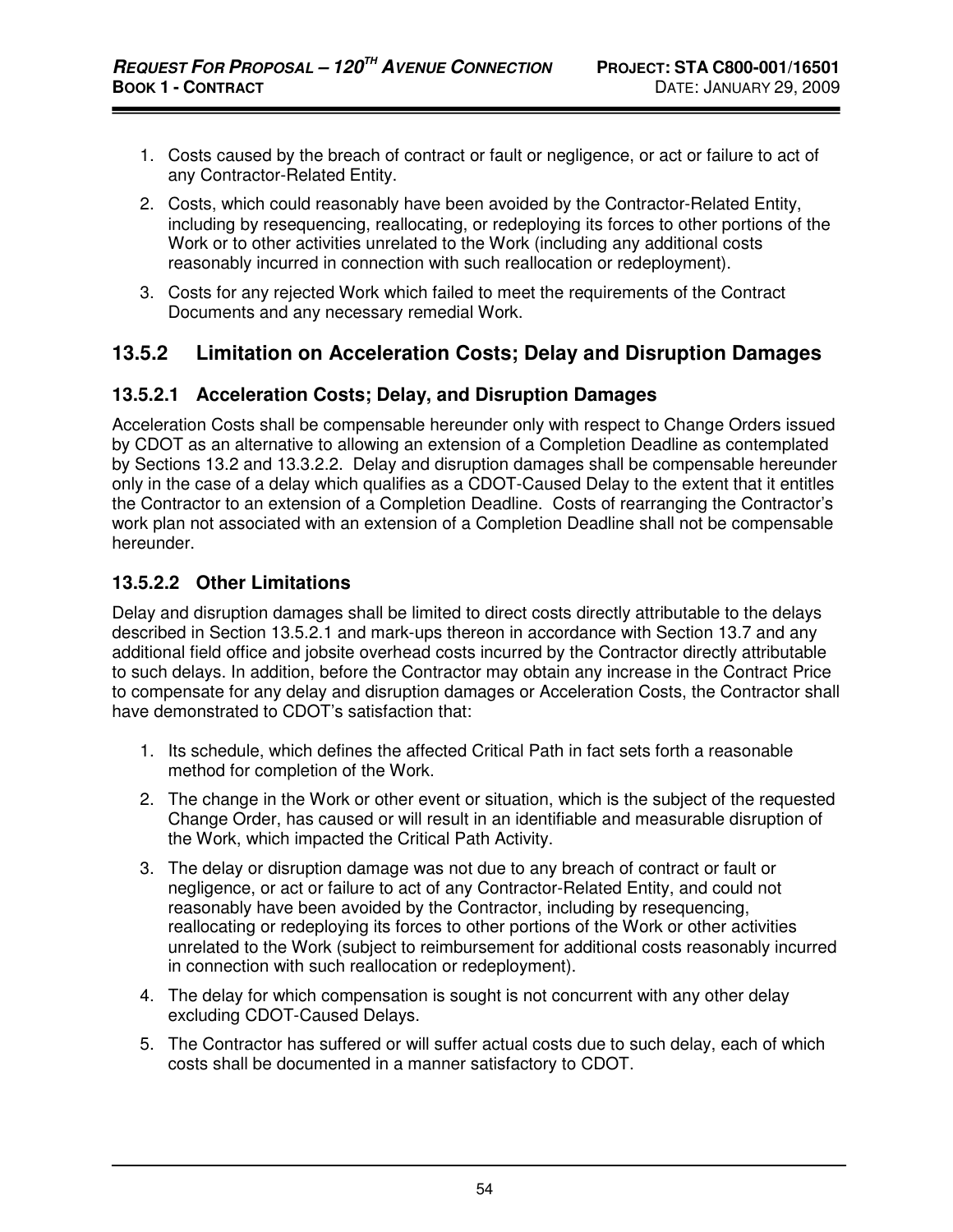### **13.5.3 Limitation on Time Extensions**

Any extension of a Completion Deadline allowed hereunder shall exclude any delay to the extent that it:

- 1. Did not impact the Critical Path affecting a Completion Deadline.
- 2. Was due to the fault or negligence, or act or failure to act of any Contractor-Related Entity.
- 3. Could reasonably have been avoided by the Contractor, including by resequencing, reallocating or redeploying its forces to other portions of the Work (provided that if the request for extension involves a CDOT-Caused Delay, CDOT shall have agreed, if requested to do so, to reimburse the Contractor for its costs incurred, if any, in resequencing, reallocating, or redeploying its forces).

The Contractor shall be required to demonstrate to CDOT's satisfaction that the change in the Work or other event or situation which is the subject of the request for Change Order seeking a change in a Completion Deadline has caused or will result in an identifiable and measurable disruption of the Work which has impacted the Critical Path Activity affecting a Completion Deadline.

## **13.6 Pricing of Change Orders**

CDOT and the Contractor (on its own behalf and on behalf of its Subcontractors) shall endeavor to negotiate, in good faith, a reasonable cost for each Change Order, provided that Change Orders issued under Section 13.2.2 are not subject to negotiations. Subject to the foregoing exceptions, in general the price of a Change Order shall be negotiated in accordance with this Section 13.6 or shall be based on Time and Materials records pursuant to Section 13.7.

## **13.6.1 Contents**

A negotiated Change Order shall specify, as applicable, scheduling requirements, time extensions, if any, and all costs of any nature arising out of the Work covered by the Change Order. Notwithstanding the foregoing, the parties may mutually agree to use a multiple-step process involving issuance of a Change Order which includes an estimated design cost and which provides for another Change Order modifying the first Change Order to be issued after a certain design level has been reached, thus allowing a refinement and definition of the estimated construction cost.

## **13.6.2 Unit Price Change Orders**

CDOT and the Contractor may agree to negotiate unit prices for changed Work. Measurement of unit-priced quantities will be as specified in the Change Order. Unit prices shall be deemed to include all costs for labor, material, overhead and profit, and shall not be subject to change regardless of any change in the estimated quantities. Unit-priced Change Orders shall initially include an estimated increase in the Contract Price based on estimated quantities. Upon final determination of the quantities, CDOT will issue a modified Change Order setting forth the final adjustment to the Contract Price.

## **13.6.3 Added, Deleted, or Both Added and Deleted Work**

When the Change Order adds Work to the Contractor's scope, deletes Work from the Contractor's scope (including deletion of any Work contained in the Contract that is found to be unnecessary), or both adds and deletes Work, the increase or decrease in the Contract Price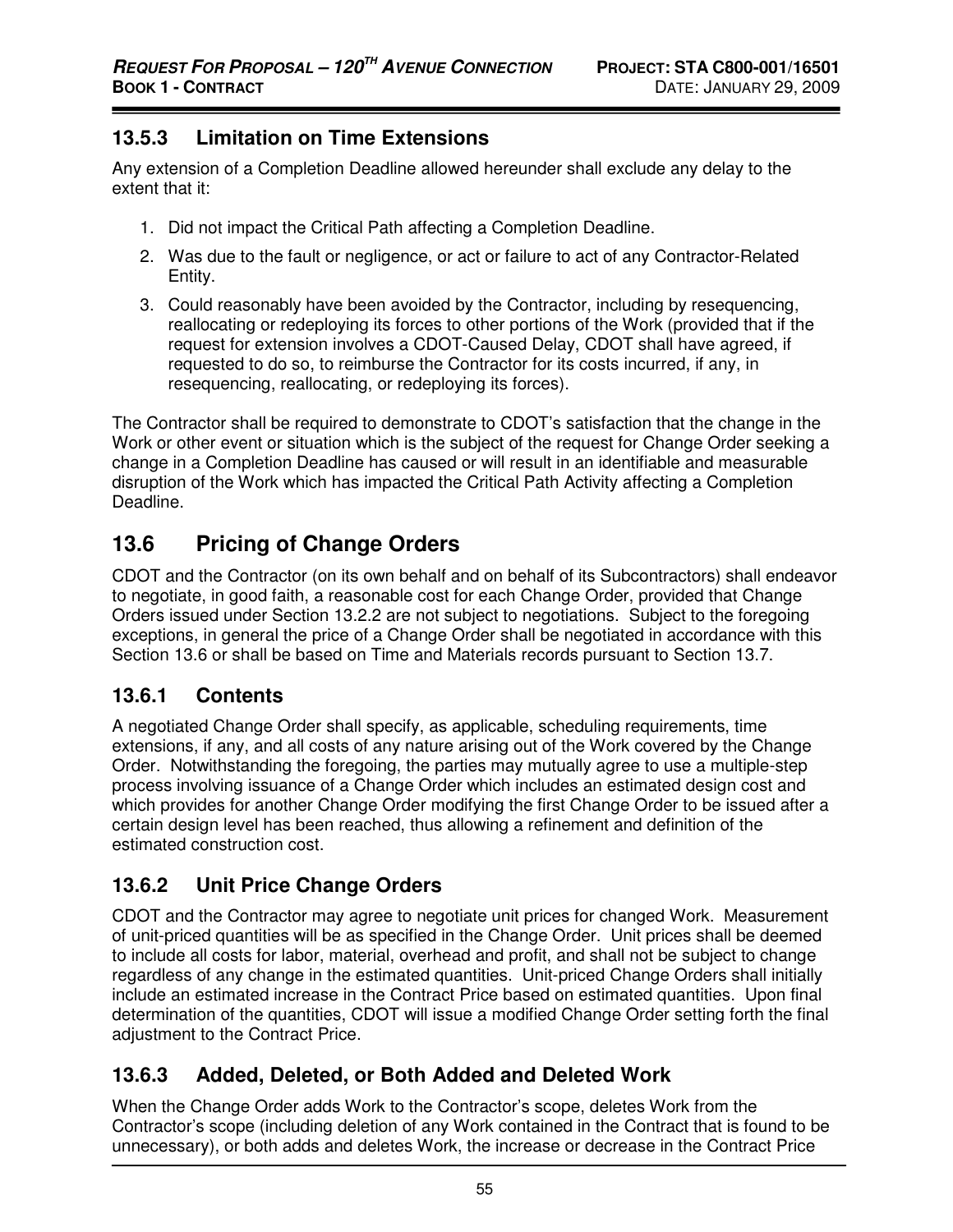shall be negotiated based on estimated costs of labor, material and equipment, or shall be based on actual costs in accordance with Section 13.7. For negotiated Change Orders, markups for profit and overhead shall be as provided in Section 13.7, and risk associated with the Work described in the Change Order shall be addressed through an additional amount agreed to by CDOT and the Contractor.

## **13.7 Time and Materials Change Orders**

CDOT may at its discretion issue a Time and Materials Change Order whenever CDOT determines that a Time and Materials Change Order is advisable. The Time and Materials Change Order shall instruct the Contractor to perform the Work, indicating expressly the intention to treat the items as changes in the Work, and setting forth the kind, character, and limits of the Work as far as they can be ascertained, the terms under which changes to the Contract Price will be determined and the estimated total change in the Contract Price anticipated there under. Upon final determination of the allowable costs, CDOT shall issue another Change Order modifying the prior Change Order setting forth the final adjustment to the Contract Price. The following costs and mark-ups (and no others) shall be used for calculating the change in the Contract Price. No direct compensation will be allowed for other miscellaneous costs for which no specific allowance is provided in this Section 13.7.

### **13.7.1 Labor Costs**

The cost of labor shall be separated into construction-related Work and non-construction-related Work as described below. The use of a labor classification that would increase the extra work cost will not be permitted unless the Contractor establishes the necessity for such additional costs. The cost of labor shall be calculated based on straight time for all hours worked, unless the Contractor obtains CDOT's prior Approval for overtime.

#### **13.7.1.1 Construction Labor**

The cost of labor for workers used in the actual and direct performance of construction-related Work, whether provided by the Contractor or a Subcontractor, will equal the sum of the following: (i) Actual unburdened wages (i.e. the base wage paid to the employee exclusive of any fringe benefits); plus (ii) a labor surcharge of 67 percent of actual unburdened wages, which shall constitute full compensation for all state and federal payroll, unemployment and other taxes, insurance, fringe benefits (including health insurance, retirement plans, vacation, sick leave, and bonuses) and all other payments made to, or on behalf of, the workers, in excess of actual wages, as well as for overhead.

#### **13.7.1.2 Non-Construction Labor**

The cost of labor for non-construction-related Work, whether provided by the Contractor or a Subcontractor, will equal the sum of the following: (i) Actual wages (i.e. the base wage paid to the employee exclusive of any fringe benefits); plus (ii) Actual direct costs paid to, or on behalf of, workers (subject to audit under Section 22.3), including all state and federal payroll, unemployment and other taxes, insurance, fringe benefits (including health insurance, retirement plans, vacation, sick leave and bonuses) and overhead, but not to exceed 140 percent.

### **13.7.2 Material Costs**

Material costs shall be the actual cost of all materials to be used in the performance of construction Work including normal wastage allowance as per industry standards, subject to the requirements set forth in this Section 13.7.2. The material prices shall be supported by valid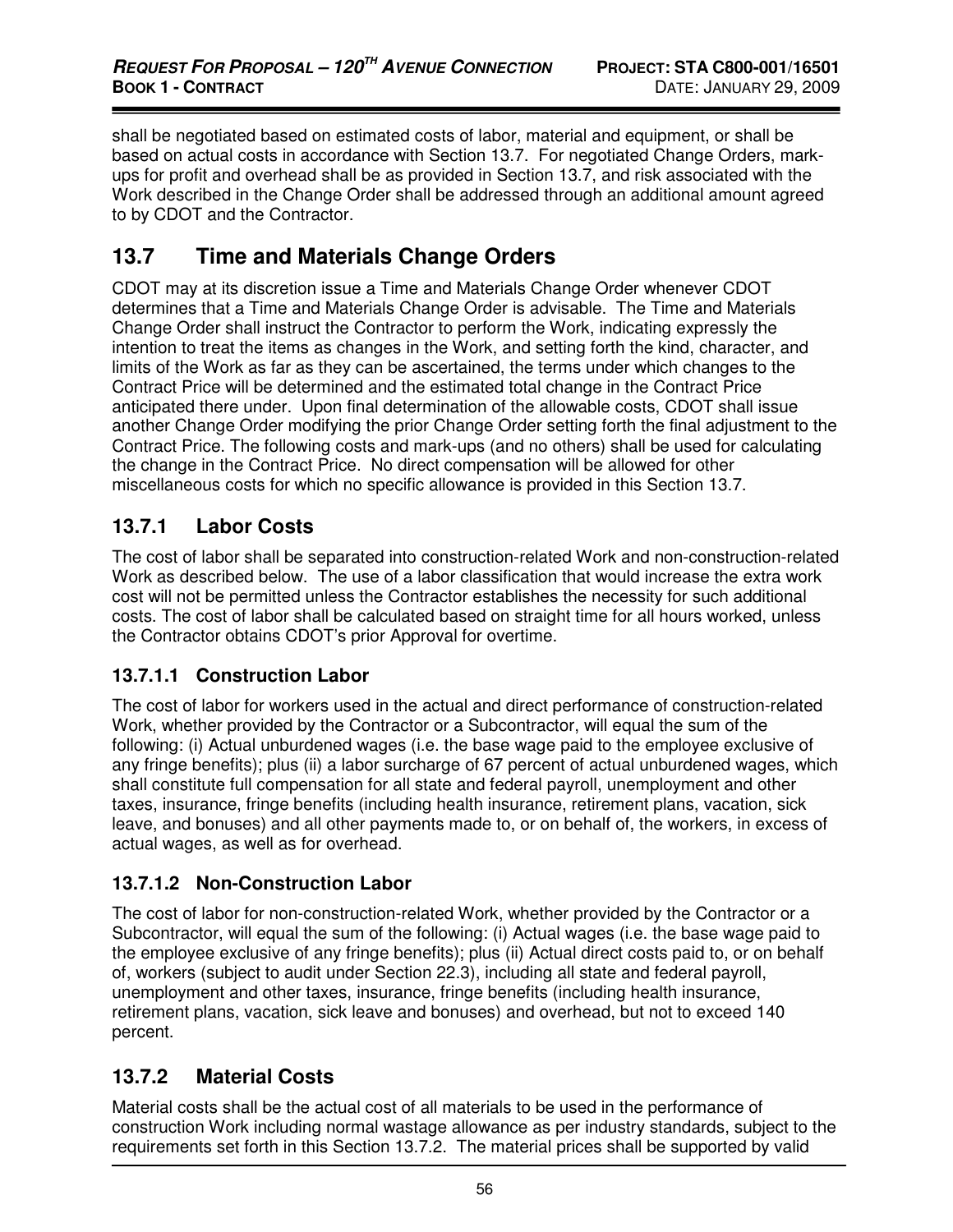quotes and invoices from the Suppliers. The cost shall include applicable sales taxes, freight and delivery charges and any allowable discounts (exclusive of machinery rentals). CDOT reserves the right to Approve materials and sources of supply of materials to be furnished by the Contractor or Subcontractors, and shall have the right to furnish such materials as it deems advisable. The price allowed for materials shall be adjusted as follows:

#### **13.7.2.1 Affiliated Source of Supply**

If the materials are obtained from a supply or source owned in whole or in part by the Contractor or a Subcontractor, the cost of such materials shall not exceed the lesser of the lowest price charged by the Contractor or such Subcontractor (as applicable) for similar materials furnished to other jobs or the current wholesale price for such materials delivered to the Site.

#### **13.7.2.2 Excessive Cost**

If the cost of such materials is, in the opinion of CDOT, excessive, then the cost allowed for such materials shall be the lowest current wholesale price at which such materials were available, in the quantities needed and delivered to the Site.

#### **13.7.2.3 Evidence of Cost**

If the Contractor or any Subcontractor (as applicable) does not furnish satisfactory evidence of the cost of such materials from the actual supplier thereof within 60 days after the date of delivery of the material, CDOT reserves the right to establish the cost of such materials at the lowest current wholesale prices at which such materials were available, in the quantities needed and delivered to the Site.

### **13.7.3 Equipment**

#### **13.7.3.1 Blue Book**

Contractor will be paid for the use of equipment owned or rented by Contractor or any Subcontractor for actual use in construction of the Project at an hourly rate derived from the most recently published Rental Rate Blue Book for Construction Equipment by Dataquest, Inc., San Jose, California which is in effect at the time of commencement of the changed Work (the "Blue Book").

The total hourly rates derived from the above publication are computed from equipment costs currently in effect. The rates derived do not include costs for operating personnel. The rates require adjustment by a Regional Factor and a Depreciation Factor found in the front of each chapter in the Blue Book.

#### **13.7.3.2 Rate Categories**

Equipment use rates fall in the following two categories:

- (a) Operating Rate: This rate applies to those hours the equipment is actually in use, includes ownership and operating costs, and shall equal the Blue Book monthly rate adjusted for year of manufacture divided by 176 times the Regional Factor of 1.06 plus the estimated hourly operating costs from the Blue Book.
- (b) Standby Rate: This rate applies to equipment required to be at the Site but not operating, includes ownership costs only, and shall equal the Blue Book monthly rate adjusted for year of manufacture divided by 176 times the Regional Factor of 1.06 times 0.5. The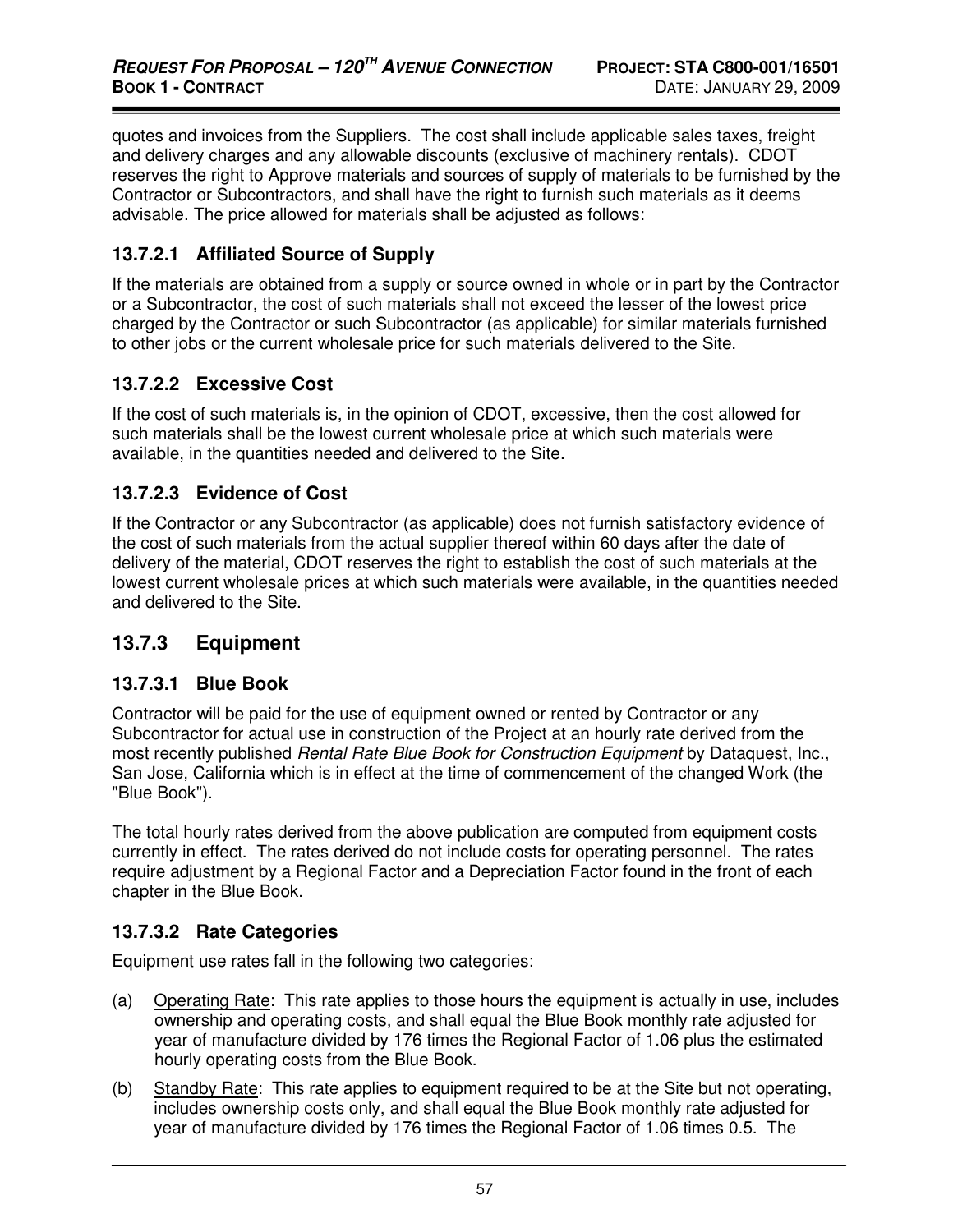duration of allowable standby time is to be Approved in writing by CDOT with a maximum of eight hours per day or 40 hours in a normal week.

When the "manufacturer's rated capacity" falls between those shown in the Blue Book, the closest rated capacity will be used, without interpolation. All rates shall be agreed upon in writing before work is begun. Payment will not be made for pickup trucks used solely for transportation.

#### **13.7.3.3 Specialized Equipment**

In cases where the equipment to be used is specialized in nature and is not available in Contractor's inventory and is rented or leased from an outside agency a 10 percent allowance will be added on the first \$5,000 plus 5 percent of the balance in excess of \$5,000 for overhead for all rented or leased equipment paid for by invoices. Where the rate charged by the agency exceeds the rate determined by the Blue Book, the rental or lease agreement shall be submitted to CDOT for Approval. The equipment operating costs from the Blue Book will be paid for rented or leased equipment for each hour the equipment was actually used.

#### **13.7.3.4 Rented Equipment**

In those cases where the required equipment is in Contractor's or Subcontractor's available inventory but not on the Site, the equipment may be rented from a local source. CDOT may Approve rental rates for equipment obtained from local sources when such rates are within 10 percent of rates in the Blue Book. When the equipment use is of short duration (less than a week) "move-in" and "move-out" costs for equipment owned by Contractor or Subcontractors may be considered when comparing rental costs of equipment obtained from local sources. This option will only be allowed when the cost of locally rented equipment would be less than using owned equipment, including "move-in" and "move-out" charges. Such rentals must be supported by a cost analysis indicating the method used was the least expensive. Should equipment be rented even though it is of a type that is in Contractor's or Subcontractor's inventory and the rental costs exceed that allowed by this paragraph, Contractor will be reimbursed for such equipment based on the rates in the Blue Book.

### **13.7.3.5 Small Tools**

The rates paid as above provided shall be deemed to include compensation for the cost of fuel, oil, lubricants, supplies, small tools, necessary attachments, repairs and maintenance of all kinds, depreciation, storage, insurance and all incidentals. Individual pieces of equipment or tools not listed in the Blue Book and having an individual replacement value of \$1,000 or less, whether or not consumed by use, shall be considered to be small tools. Equipment rental rates not provided by the Blue Book must be Approved by CDOT before the start of any Change Order Work.

#### **13.7.3.6 Equipment Operators**

Equipment operators will be paid for as stipulated in Section 13.7.1.

#### **13.7.3.7 Condition of Equipment**

All equipment shall be in good working condition and suitable for the purpose for which the equipment is to be used.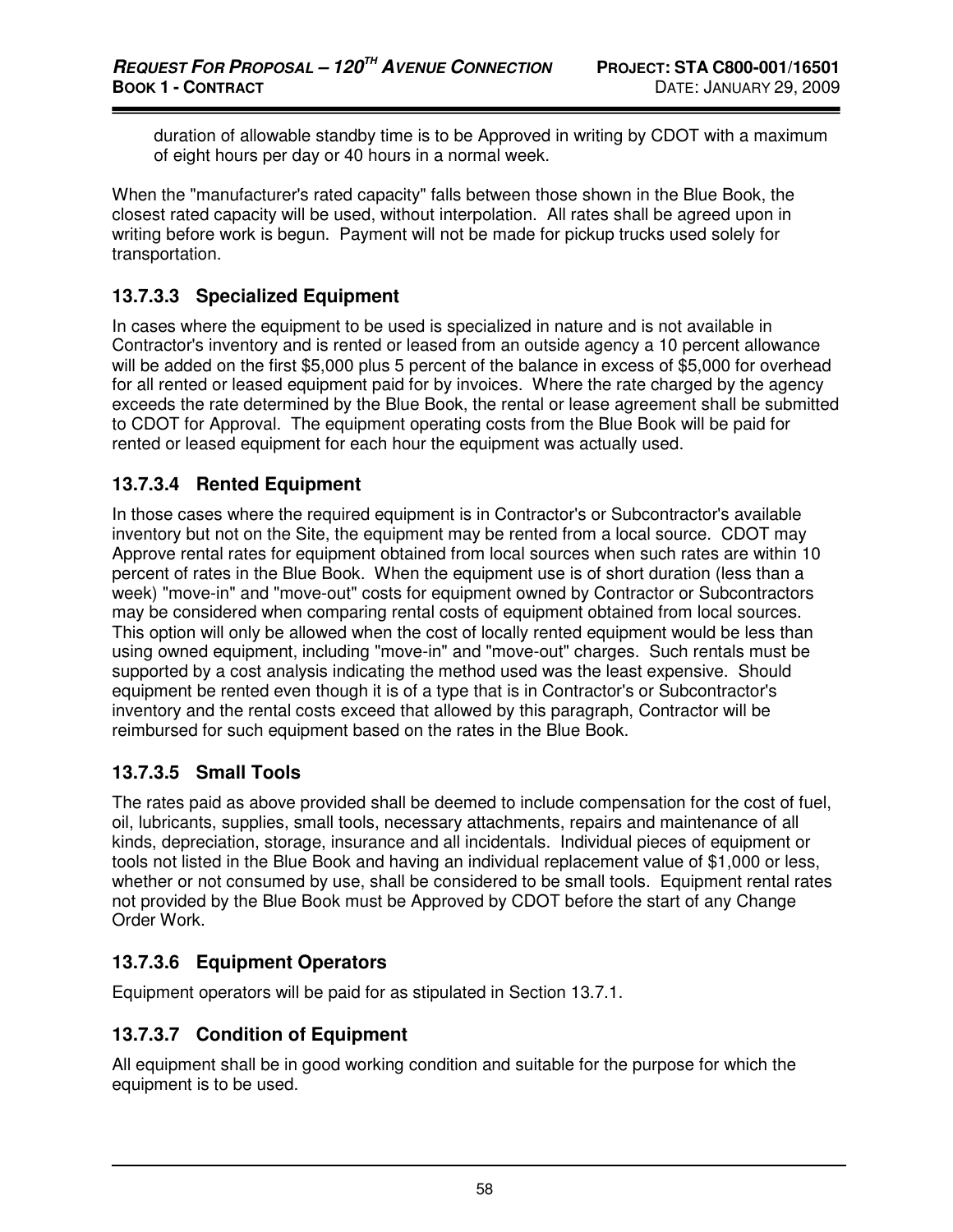### **13.7.3.8 Classification of Equipment**

Unless otherwise specified, manufacturer's ratings and manufacturer-approved modifications shall be used to classify equipment for the determination of applicable rental rates.

### **13.7.3.9 Computation of Time**

The time to be paid for use of equipment on the Site shall be the time the equipment is in operation on the Time and Materials Change Order Work being performed. The time shall include the reasonable time required to move the equipment to the location of the Time and Materials Change Order Work and return it to the original location or to another location requiring no more time than that required to return it to its original location. Moving time will not be paid for if the equipment is also used at the Site other than for Time and Materials Change Order Work. Loading and transporting costs will be allowed, in lieu of moving time, when the equipment is moved by means other than its own power. No payment for loading and transporting will be made if the equipment is also used at the Site other than for Time and Materials Change Order Work. Time will be computed in half and full hours. In computing the time for use of equipment, less than 30 minutes shall be considered one-half hour.

## **13.7.4 Permit Fees**

The Contractor will be reimbursed for the cost of any additional permit fees payable as the result of the change in the Work. Back-up documentation supporting each cost item for this category shall be provided by the Contractor and Approved by CDOT prior to any payment authorization being granted.

### **13.7.5 Subcontracted Work**

CDOT will pay the Contractor one, and only one, mark-up on Subcontracted Work equal to five percent of the cost of the subcontracted Work, notwithstanding the actual number of intervening Subcontractors, provided that the Contractor may allocate all or any part of such mark-up among intervening Subcontractors. This mark-up shall fully compensate the Contractor (and all Subcontractors) for administration, general superintendence, overhead, profit and expenses not otherwise recoverable with respect to subcontracted Work. No mark-up shall be allowed for: (i) Subcontracts with Affiliates; or (ii) Subcontracts with Suppliers.

### **13.7.6 Mark-Ups**

In addition to the added costs as determined above, Contractor will be paid mark-ups in accordance with Book 2, Section 19 (Specification 109.04).

### **13.7.7 Time and Materials Records**

#### **13.7.7.1 Collection and Maintenance of Data**

The Contractor shall maintain its records in such a manner as to provide a clear distinction between: (i) the direct cost of Work for which it is entitled (or for which it believes it is entitled) to an increase in the Contract Price; and (ii) the costs of other operations. The Contractor shall contemporaneously collect, record in writing, segregate, and preserve: (i) all data necessary to determine the costs described in this Section 13.7 with respect to all Work which is the subject of a Change Order or a requested Change Order, specifically including costs associated with design Work as well as Utility Relocations, but specifically excluding all negotiated Change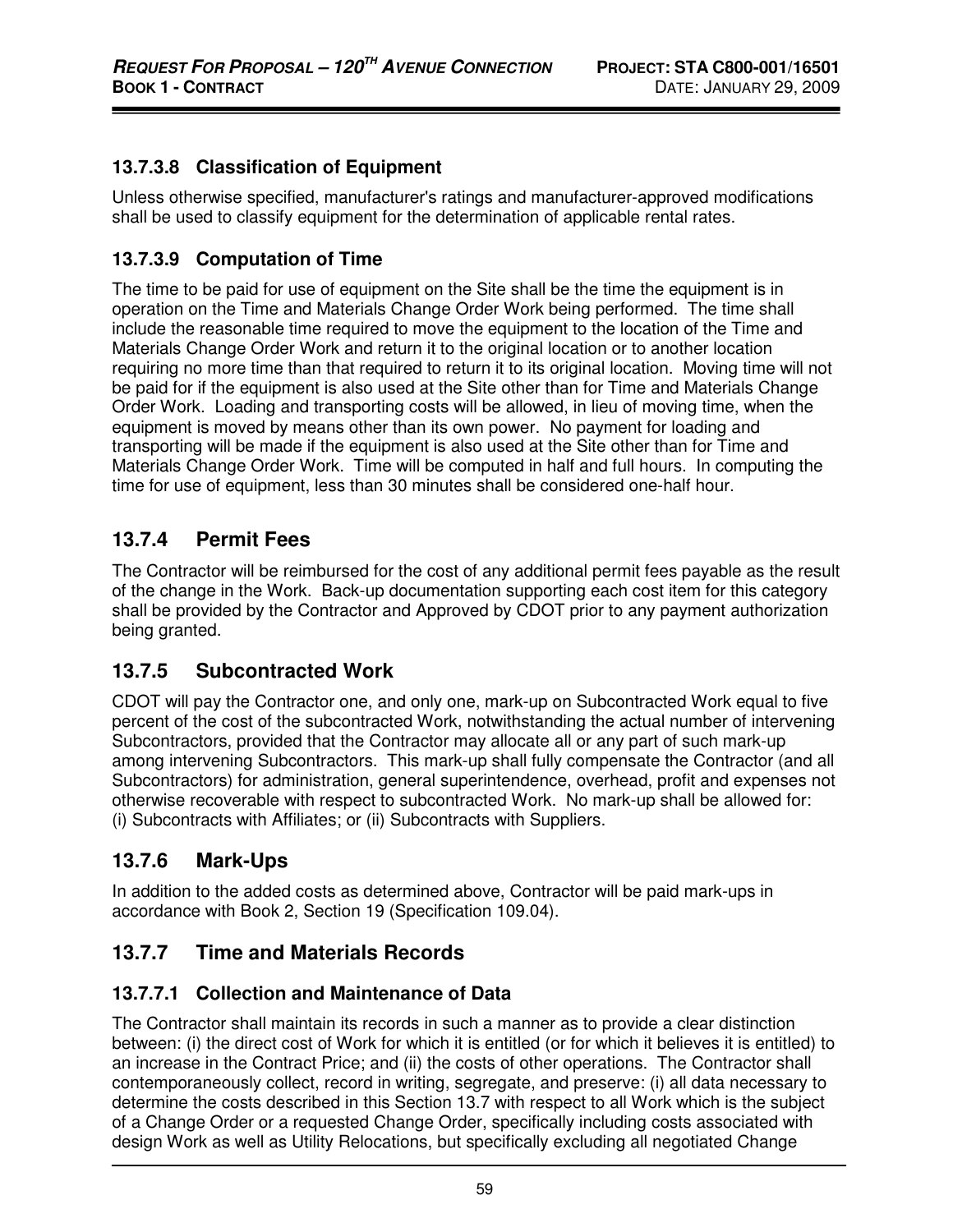Orders (except for lump sum Work Orders that are also Change Orders as described in Section 13.1.1.1); and (ii) all data necessary to show the actual impact (if any) of the change on the Critical Path affecting a Completion Deadline with respect to all Work which is the subject of a Change Order or a proposed Change Order, if the impact on the Critical Path affecting a Completion Deadline is in dispute. Such data shall be provided pursuant to Section 19, on forms Approved by CDOT. The cost of furnishing such reports is included in the Contractor's predetermined overhead and profit mark-ups.

#### **13.7.7.2 Daily Reports**

The Contractor shall furnish daily, on forms Approved by CDOT, reports of Time and Materials Change Order Work. The cost of furnishing such reports shall be included in the Contractor's overhead and profit percentages. The reports shall include:

- 1. Name, classification, date, daily hours, total hours, rate, and extension for each worker (including both construction and non-construction personnel) and foreman.
- 2. Designation, dates, daily hours, total hours, rental rate, and extension for each unit of machinery and equipment.
- 3. Quantities of materials, prices and extensions.
- 4. Transportation costs of materials, machinery, and equipment.
- 5. Invoices for materials used and for transportation charges.

The reports shall also state the total costs to date for the Time and Materials Change Order Work.

#### **13.7.7.3 Materials**

If materials used on the Time and Materials Change Order Work are not specifically purchased for the Work but are taken from the Contractor's stock, the Contractor shall furnish an affidavit certifying that such materials were taken from the Contractor's stock, that the quantity claimed was actually used, and that the price and transportation costs claimed represent actual costs to the Contractor.

#### **13.7.7.4 Reports as Basis for Payment**

All Time and Materials Change Order reports shall be signed by the Contractor's Project Manager. CDOT will compare its records with the Contractor's reports, make the necessary adjustments and compile the costs of Time and Materials Change Order Work. When such reports are agreed upon and signed by both parties, they will become the basis of payment, but shall not preclude subsequent adjustment based on a later audit. The Contractor's (and each Subcontractor's) cost records pertaining to Work paid for on a time and materials basis shall be open, during all regular business hours, to inspection or audit by representatives of CDOT during the life of the Contract and for a period of not less than seven years after Final Acceptance, and the Contractor (and each Subcontractor) shall retain such records for that period. If an audit is to be commenced more than 60 days after Final Acceptance, the Contractor will be given a 20-day notice of the time when such audit is to begin.

### **13.7.8 Compliance with Federal Acquisition Regulation**

Reimbursable expenses shall be limited to and comply with the Federal Acquisition Regulation (FAR). Expenses excluded by the FAR shall not be reimbursed. If FHWA asserts that any claimed reimbursable expenses are not reimbursable under FAR, CDOT will allow the Contractor the opportunity to respond to FHWA and defend the allowability of the expenses.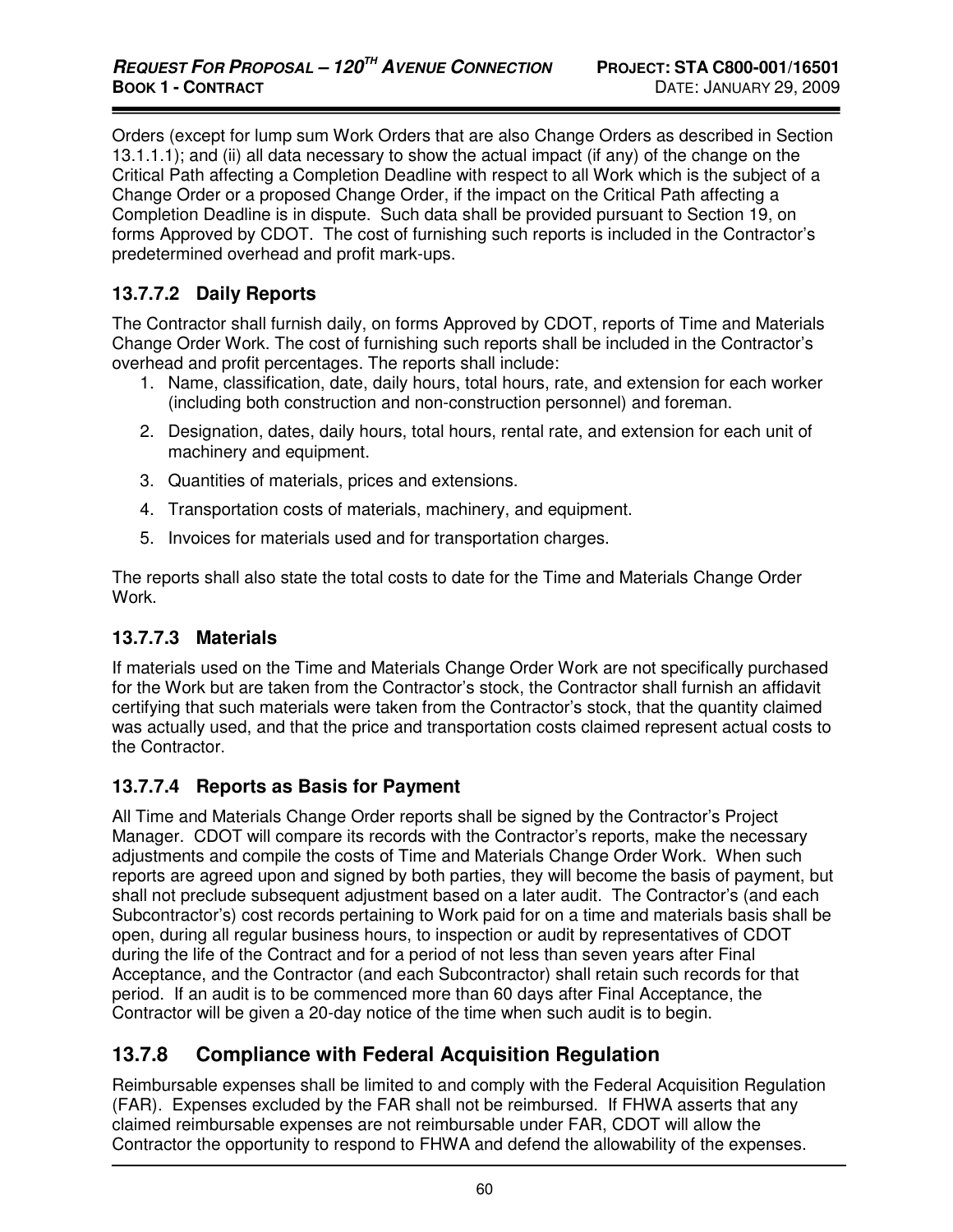## **13.8 Necessary Design Changes**

#### **13.8.1 Increase in Contract Price and/or Extension of Completion Deadlines**

Upon the Contractor's fulfillment of all applicable requirements of Section 13, and subject to the limitations contained therein, if a Necessary Design Change increases the cost and/or time to perform the Work, the Contractor shall be entitled to an increase in the Contract Price and/or an extension of the Completion Deadlines, excluding any costs and/or time that could have been avoided by the Contractor; provided, however, the Contractor shall not be entitled to an increase in the Contract Price or an extension of the Completion Deadlines in connection with Errors resulting from Approved ACCs incorporated in the Contract Documents.

#### **13.8.2 Decrease in Contract Price and/or Extension of Completion Deadlines**

If a Necessary Design Change decreases the cost and/or time to perform the Work, the Contract Price and/or Completion Deadlines shall be decreased accordingly.

## **13.8.3 Change in Basic Configuration or Temporary Configuration Resulting from Value Engineering Change Proposal**

If a VECP results in a material change in Basic Configuration or Temporary Configuration, any cost savings from such VECP shall be shared in accordance with Section 12.

# **13.9 Differing Site Conditions**

## **13.9.1 Responsibilities of CDOT**

Upon the Contractor's fulfillment of all applicable requirements of Sections 5.3 and 13, and subject to the limitations contained therein, CDOT shall be responsible for, and agrees to issue Change Orders to: (i) compensate the Contractor for additional costs directly attributable to changes in the Work arising from Differing Site Conditions; and (ii) extend the Completion Deadlines as the result of any delay in the Critical Path caused by any such conditions.

## **13.9.2 Burden of Proof**

The Contractor shall bear the burden of proving that a Differing Site Condition exists and that it could not reasonably have worked around the Differing Site Condition so as to avoid additional cost. Each request for a Change Order relating to a Differing Site Condition shall be accompanied by a statement signed by a qualified professional setting forth all relevant assumptions made by the Contractor with respect to the condition of the Site, justifying the basis for such assumptions, explaining exactly how the existing conditions are eligible for a Change Order under the terms of this Book 1, and stating the efforts undertaken by the Contractor to find alternative design or construction solutions to eliminate or minimize the problem and the associated costs.

## **13.10 Certain Events**

Upon the Contractor's fulfillment of all applicable requirements of Section 13, and subject to the limitations contained therein, CDOT shall be responsible for, and agrees to issue Change Orders: (i) to compensate the Contractor for additional costs directly attributable to the events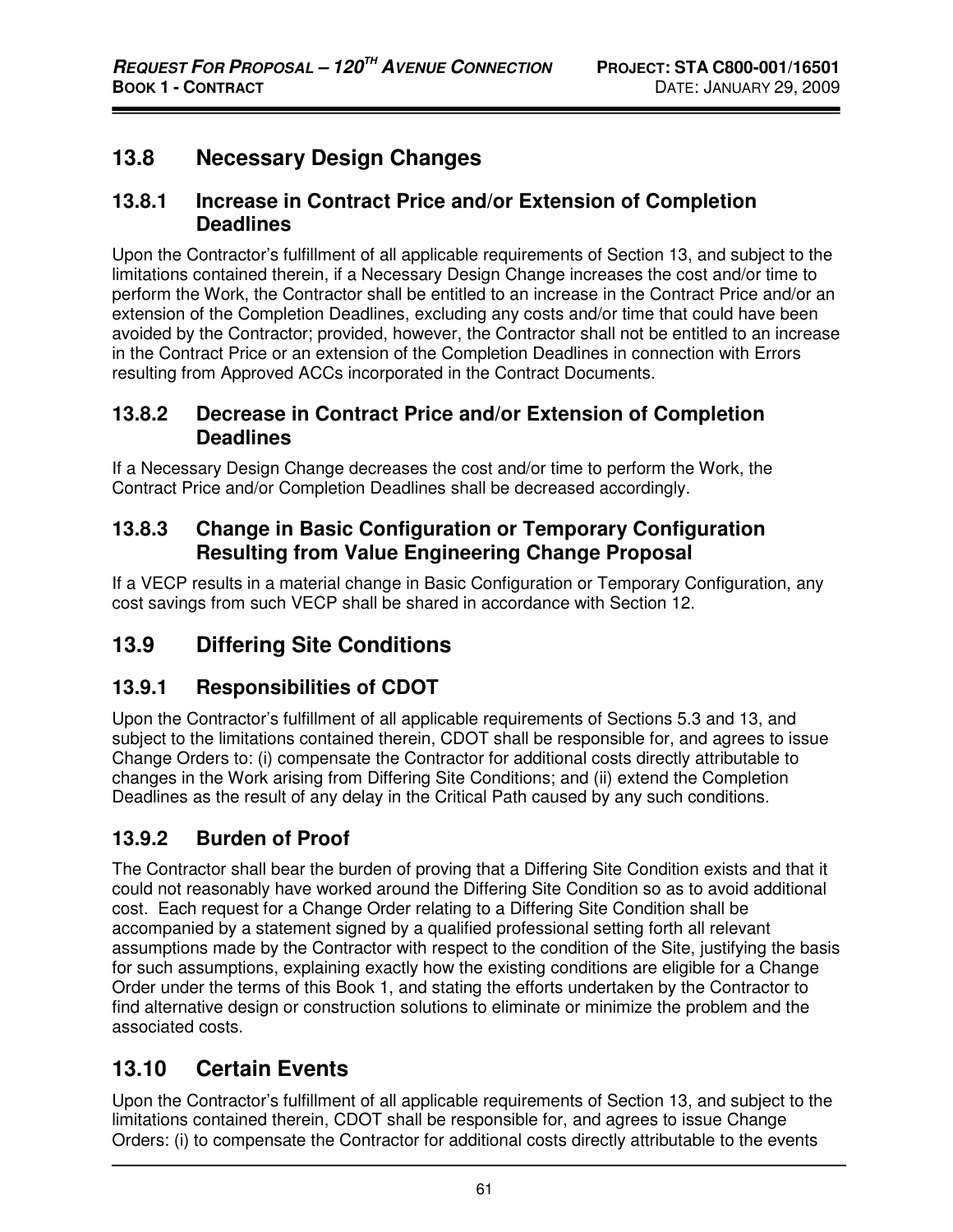set forth in Section 13.3.1.1; and/or (ii) extend the applicable Completion Deadlines as the result of any delay in the Critical Path affecting a Completion Deadline caused by a Force Majeure event as defined in 13.3.1.2.

#### **13.11 Hazardous Substances Management**

Except as expressly provided in this Section 13.11, the Contract Price includes the cost of all Activities to be performed by the Contractor as described in Section 5.0 Book 2. (Accordingly, compensation for certain Activities required under Section 5.0 of Book 2, including investigating, monitoring, characterizing and testing, are included in the Contract Price and the Contractor shall not be entitled to additional payment under Section 13.11.1 therefore.)

#### **13.11.1 Price Increase**

Subject to Section 13.11.3, the Contractor shall be entitled to payment for Remediation Work (excluding those conditions for which the Contractor has agreed to be responsible as described in Section 18.1.1(7)) through a Change Order priced in accordance with Section 13.6 or 13.7.

#### **13.11.2 Time Extension**

The Contractor shall be entitled to an extension of the Completion Deadlines to the extent that any delay in the Critical Path affecting a Completion Deadline is directly attributable to Remediation Work compensable under Section 13.11.1.

#### **13.11.3 Limitations on Change Orders**

All Change Orders authorized by this Section 13.11 shall be subject to the restrictions, limitations and procedures set forth in Section 13. Allowable costs shall be limited to the incremental costs associated with the fact that Hazardous Substances subject to Remediation Work compensable under Section 13.11.1 are present (deducting any avoided costs such as reuse and/or disposal of Non-Hazardous Substances) after completion of the testing process to determine whether Hazardous Substances are present. The Contractor shall take all reasonable steps to minimize any such costs. In addition, compensation for Remediation Work compensable under Section 13.11.1 will not be allowed unless the Contractor demonstrates to CDOT's satisfaction that: (i) the Remediation Work could not have been avoided by reasonable design modifications or construction techniques; and (ii) the Contractor's plan for the Remediation Work represents the approach which is most beneficial to the Project and the public. The Contractor shall provide CDOT with such information, analyses and certificates as may be requested by CDOT in order to enable a determination regarding eligibility for payment.

# **13.12 Material Errors in Right-of-Way Plans**

Upon the Contractor's fulfillment of all applicable requirements of this Section 13, and subject to the limitations contained therein, CDOT shall be responsible for, and agrees to issue Change Orders: (i) to compensate the Contractor for additional costs directly attributable to material errors in the right-of-way limits indicated in the ROW Plans; and (ii) to extend the Completion Deadlines as the result of any delay in the Critical Path caused by any such errors. The Contractor shall provide written notice to CDOT immediately upon discovery of any such material error. CDOT, in CDOT's sole discretion, shall have the right to cure any such error such as by acquiring additional property.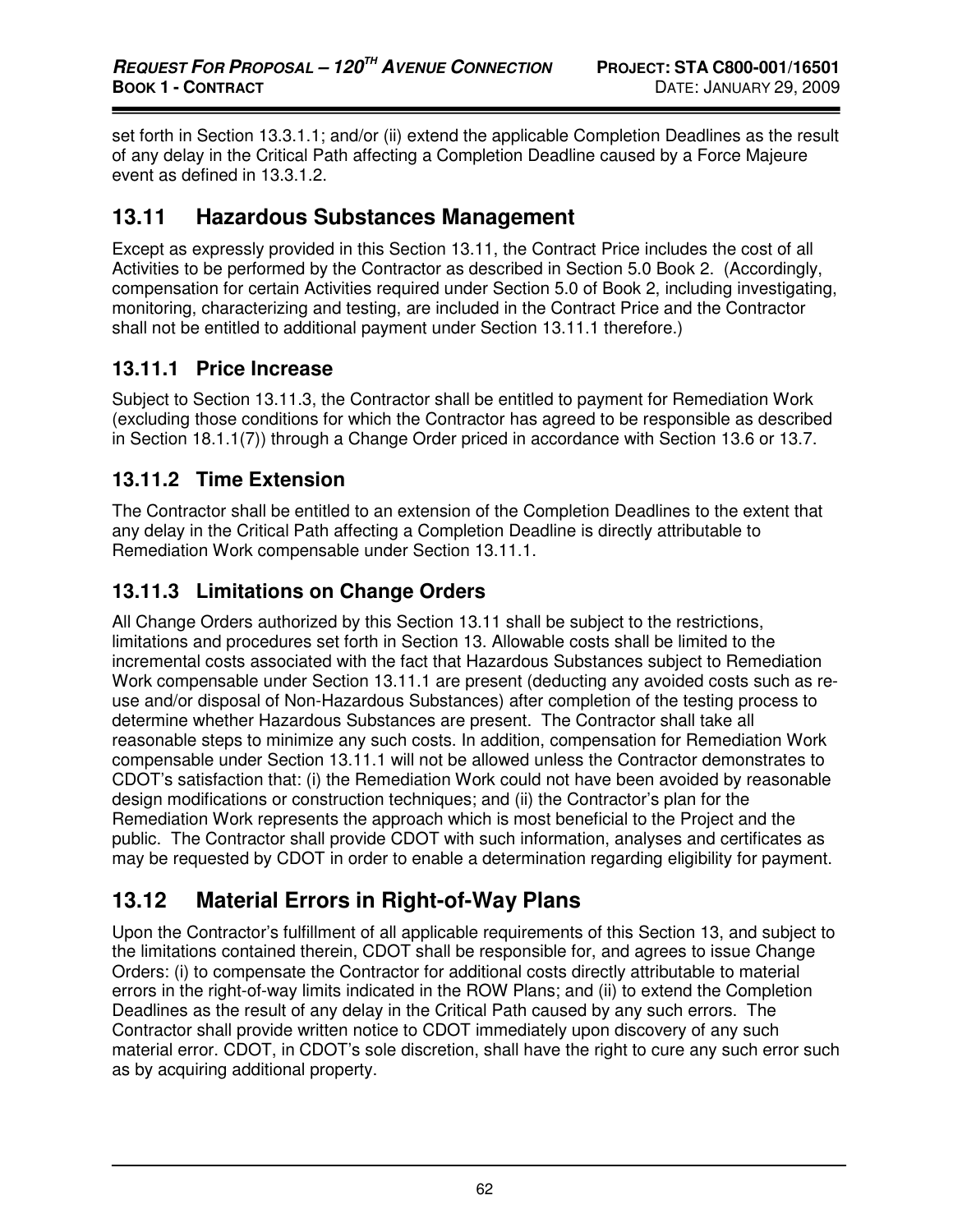## **13.13 Waiver**

THE CONTRACTOR HEREBY EXPRESSLY WAIVES ALL RIGHTS TO ASSERT ANY AND ALL CLAIMS BASED ON ANY CHANGE IN THE WORK, DELAY OR ACCELERATION (INCLUDING ANY CHANGE, DELAY, SUSPENSION OR ACCELERATION WHICH, BUT FOR THE EXPRESS TERMS OF THE CONTRACT DOCUMENTS, COULD BE INFERRED OR IMPLIED AT LAW) FOR WHICH THE CONTRACTOR FAILED TO PROVIDE PROPER AND TIMELY NOTICE OR FAILED TO PROVIDE A TIMELY CHANGE REQUEST FOR CHANGE ORDER, AND AGREES THAT THE CONTRACTOR SHALL BE ENTITLED TO NO COMPENSATION OR DAMAGES WHATSOEVER IN CONNECTION WITH THE WORK EXCEPT TO THE EXTENT THAT THE CONTRACT DOCUMENTS EXPRESSLY SPECIFY THAT THE CONTRACTOR IS ENTITLED TO A CHANGE ORDER OR OTHER COMPENSATION OR DAMAGES.

# **13.14 Disputes**

If CDOT and the Contractor agree that a request to increase the Contract Price and/or extend any Completion Deadline by the Contractor has merit, but are unable to agree as to the amount of such price increase and/or time extension, CDOT agrees to mark up the Change Order request or Change Order form, as applicable, provided by the Contractor to reduce the amount of the price increase and/or time extension as deemed appropriate by CDOT. In such event, CDOT will execute and deliver the marked-up Change Order to the Contractor within a reasonable period after receipt of a request by the Contractor to do so, and thereafter will make payment and/or grant a time extension based on such marked-up Change Order. The failure of CDOT and the Contractor to agree to any Change Order under this Section 13 (including agreement as to the amount of compensation allowed under a Time and Materials Change Order and the disputed amount of the increase in the Contract Price and/or extension of a Completion Deadline in connection with a Change Order as described above) shall be a Dispute to be resolved pursuant to Section 19. Except as otherwise specified in the Change Order, execution of a Change Order by both parties shall be deemed accord and satisfaction of all claims by the Contractor of any nature arising from or relating to the Work covered by the Change Order. The Contractor's Claim and any award by the dispute resolver shall be limited to the incremental costs incurred by the Contractor with respect to the disputed matter (crediting CDOT for any corresponding reduction in the Contractor's other costs) and shall in no event exceed the amounts allowed by Section 13.7 with respect thereto.

# **13.15 No Release or Waiver**

# **13.15.1 Extension of Time for Performance**

No extension of time granted hereunder shall release the Contractor's Surety from its obligations. CDOT shall not be deemed to have waived any rights under the Contract (including its right to abrogate the Contract for abandonment or for failure to complete within the time specified, or to impose and deduct damages as may be provided herein) as the result of any grant of an extension of time beyond the date fixed for the completion of any part of the Work, any acceptance of performance of any part of the Work after a Completion Deadline, or the making of any payments to the Contractor after such date.

#### **13.15.2 No Change Order Based on Course of Conduct or Order by Unauthorized Person**

No course of conduct or dealings between the parties, or express or implied acceptance of alterations or additions to the Work, and no claim that CDOT has been unjustly enriched shall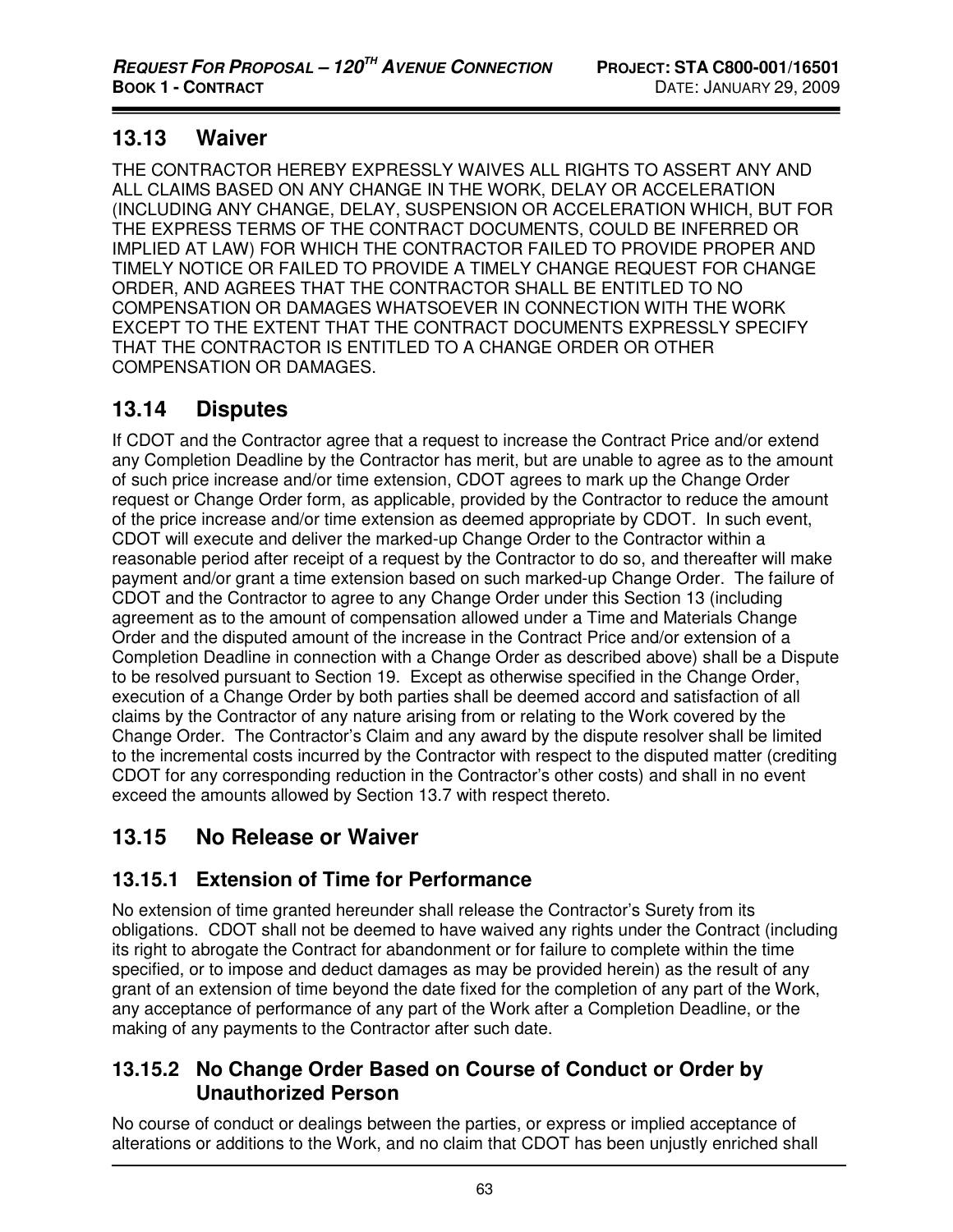be the basis for any claim, request for additional compensation or extension of a Completion Deadline. Further, the Contractor shall undertake, at its risk, work included in any request, order or other authorization issued by a person in excess of that person's authority as provided herein, or included in any oral request. The Contractor shall be deemed to have performed such work as a volunteer and at its sole cost. In addition, CDOT may require the Contractor to remove or otherwise undo any such work, at the Contractor's sole cost.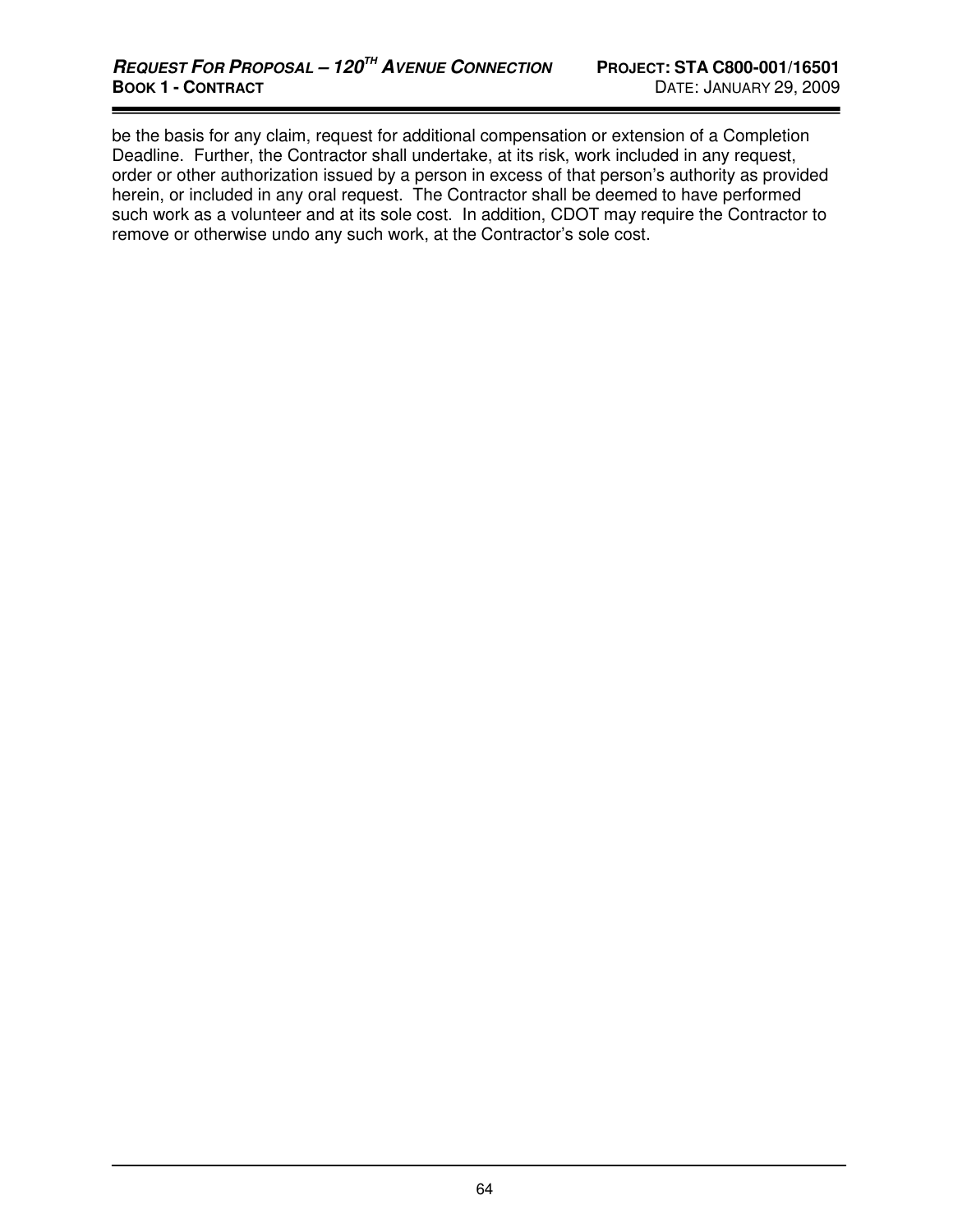# **14.0 SUSPENSION OF WORK**

## **14.1 Suspension for Convenience**

CDOT may, at any time and for any reason, by written notice, order the Contractor to suspend all or any part of the Work required under the Contract Documents for the period of time that CDOT deems appropriate for the convenience of CDOT. The Contractor shall promptly comply with any such written suspension order. The Contractor shall promptly recommence the Work upon receipt of written notice from CDOT directing the Contractor to resume Work. Suspensions related to seasonal or climatic conditions, or Force Majeure events shall not be considered a CDOT-Caused Delay.

# **14.2 Suspension for Cause**

CDOT has the authority by written order to suspend the Work without liability to CDOT wholly or in part for the Contractor's failure to:

- 1. Correct conditions unsafe for the Project personnel or general public.
- 2. Comply with any Governmental Approval, Legal Requirement, or otherwise carry out the requirements of the Contract.
- 3. Carry out orders of CDOT.
- 4. Comply with environmental requirements or requirements for developing and implementing the Quality Program Manual.

The Contractor shall promptly comply with any such written suspension order. The Contractor shall promptly recommence the Work upon receipt of written notice from CDOT directing the Contractor to resume Work.

# **14.3 Contractor Responsibilities During Suspension**

During periods that Work is suspended, the Contractor shall continue to be responsible for the Work and shall prevent damage or injury to the Project and other facilities in the Project vicinity, provide for drainage, obtain and maintain compliance with all Governmental Approvals, maintain all Contractor-provided insurance and bonds and erect necessary temporary structures, signs or other facilities required to maintain the Project and other facilities in the Project vicinity. During any suspension period, unless otherwise directed by CDOT, the Contractor shall continue to be responsible for maintenance of traffic in accordance with the Traffic Management Plan and Section 16 of Book 2, for plant and landscape maintenance in accordance with Section 17 of Book 2 and for maintenance during construction in accordance with Section 18 of Book 2. If the suspension is for CDOT's convenience, the additional work performed by the Contractor during the suspension period shall be considered CDOT-Directed Changes.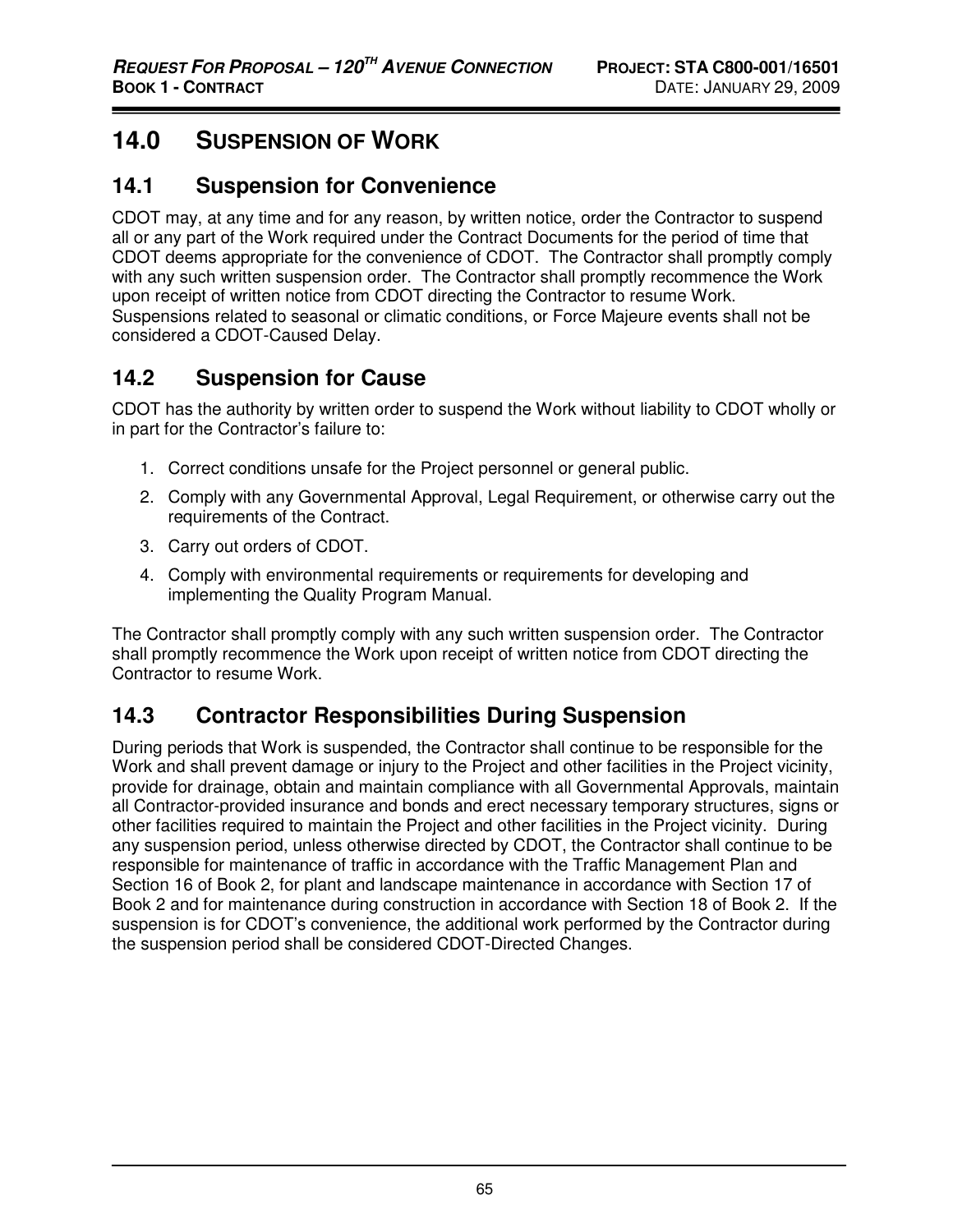# **15.0 TERMINATION FOR CONVENIENCE**

## **15.1 Notice of Termination**

CDOT may terminate the Contract and the performance of the Work by the Contractor in whole or, from time to time, in part, if CDOT determines, in its sole discretion, that a termination is in the best public, State or national interest to do so. CDOT shall notify the Contractor of its decision to terminate by delivering to the Contractor a written Notice of Termination specifying the extent of termination and its effective date. Termination (or partial termination) of the Contract shall not relieve any Surety of its obligation for any claims arising out of the Work performed.

# **15.2 Contractor Responsibilities Upon Termination**

After receipt of a Notice of Termination, and except as otherwise directed by CDOT, the Contractor shall immediately proceed as follows, regardless of any delay in determining or adjusting any amounts due under this Section 15.

- 1. Stop Work as specified in the notice.
- 2. Communicate such notice to all affected Subcontractors and that their Subcontracts are not to be further performed unless otherwise authorized in writing by CDOT.
- 3. Place no further Subcontracts or orders for materials, services or facilities, except as necessary to complete the continued portion of the Work, if any, or for mitigation of damages.
- 4. Terminate all Subcontracts to the extent that they relate to the Work terminated.
- 5. Assign to CDOT in the manner, at the times, and as and to the extent directed by CDOT, all of the right, title and interest of the Contractor under the Subcontracts so terminated, in which case CDOT will have the right, in its sole discretion, to accept performance, settle or pay any or all claims arising out of the termination of such Subcontracts.
- 6. Settle all outstanding liabilities and claims arising out of such termination of Subcontracts, with the Approval or ratification of CDOT, to the extent it may be required, which Approval or ratification shall be final.
- 7. Provide CDOT with an inventory list of all materials previously produced, purchased or ordered from Suppliers for use in the Work and not yet used in the Work, including its storage location, as well as any documentation or other property required to be delivered hereunder which is either in the process of development or previously completed but not yet delivered to CDOT, and such other information as CDOT may request; and transfer title and deliver to CDOT, in the manner, at the times, and as and to the extent, if any, directed by CDOT: (i) fabricated or unfabricated parts, the Work in process, completed Work, supplies and other material produced or acquired for the Work terminated; and (ii) the Design Documents, Construction Documents and all other completed or partially completed drawings (including plans, elevations, Sections, details and diagrams), specifications, records, samples, information and other property that would have been required to be furnished to CDOT if the Work had been completed.
- 8. Complete performance in accordance with the Contract Documents of all Work not terminated.
- 9. Take all action that may be necessary, or that CDOT may direct, for the safety, protection and preservation of: (i) the public, including public and private vehicular movement; (ii) the Work; and (iii) the equipment, machinery, materials and property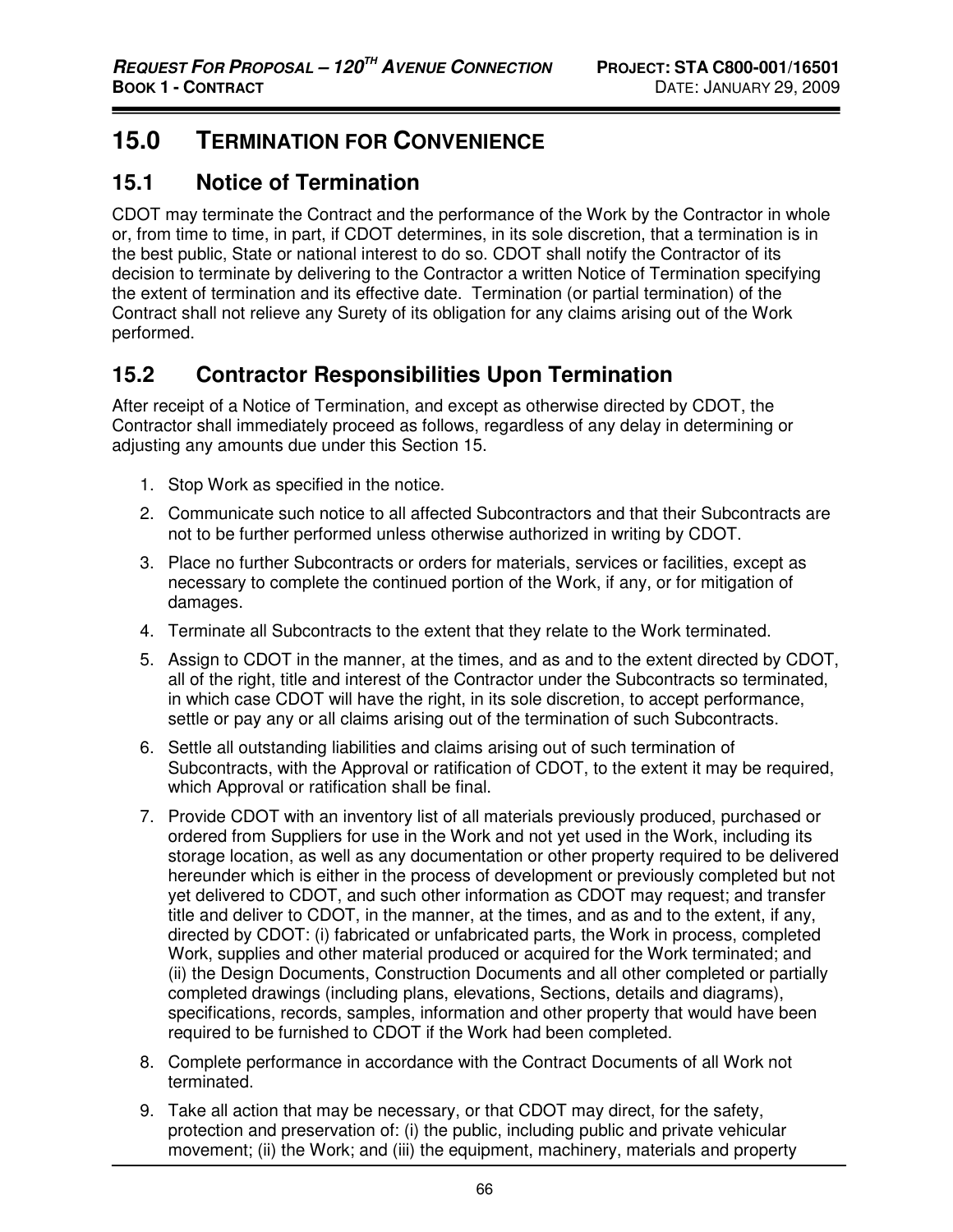related to the Contract Documents that is in the possession of the Contractor and in which CDOT has or may acquire an interest.

- 10. As authorized by CDOT in writing, use its best efforts to sell, in a manner, at the times, to the extent, and at the price or prices directed or authorized by CDOT, any property of the types referred to in Section 15.2(7); provided, however, that the Contractor: (i) is not required to extend credit to any purchaser; and (ii) may acquire the property under the conditions prescribed and at prices Approved by CDOT. The proceeds of any transfer or disposition will be applied to reduce any payments to be made by CDOT under the Contract Documents or paid in any other manner directed by CDOT.
- 11. If requested by CDOT, withdraw from the portions of the Site designated by CDOT and remove such materials, equipment, tools and instruments used by, and any debris or waste materials generated by, the Contractor and any Subcontractor in the performance of the Work as CDOT may direct.
- 12. Take other actions directed by CDOT.

## **15.3 Responsibility After Notice of Termination**

The Contractor shall continue to be responsible for damage to materials after issuance of the Notice of Termination, except as follows:

- 1. The Contractor's responsibility for damage to materials for which partial payment has been made as provided herein shall terminate when CDOT certifies that those materials have been stored in the manner and at the locations directed by CDOT.
- 2. The Contractor's responsibility for damage to materials purchased by CDOT subsequent to the issuance of Notice of Termination shall terminate when title and delivery of those materials has been taken by CDOT.

Immediately after CDOT determines that the Contractor has completed the Work directed to be completed prior to termination and such other work as may have been ordered to secure the Project for termination, the Contractor will not be required to provide for continuing safety, Security and maintenance at the Site.

## **15.4 Negotiated Termination Settlement**

#### **15.4.1 Settlement Proposal**

After receipt of a Notice of Termination, the Contractor shall submit a final termination settlement proposal to CDOT in the form and with the certification prescribed by CDOT. The Contractor shall submit the proposal promptly, but no later than 60 days from the effective date of termination, unless the Contractor has requested a time extension in writing within such 60- Day period and CDOT has agreed in writing to allow such an extension. CDOT will then review the Contractor's termination settlement proposal and will act upon it, return it with comments or reject it. If the Contractor fails to submit the proposal within the time allowed, CDOT may determine, on the basis of information available to it, the amount, if any, due the Contractor because of the termination and shall pay the Contractor the amount so determined.

## **15.4.2 Negotiated Settlement Amount**

The Contractor and CDOT may agree, as provided in Section 15.4.1, upon the whole or any part of the amount or amounts to be paid to the Contractor by reason of the total or partial termination of Work pursuant to this Section 15. Such negotiated settlement may include a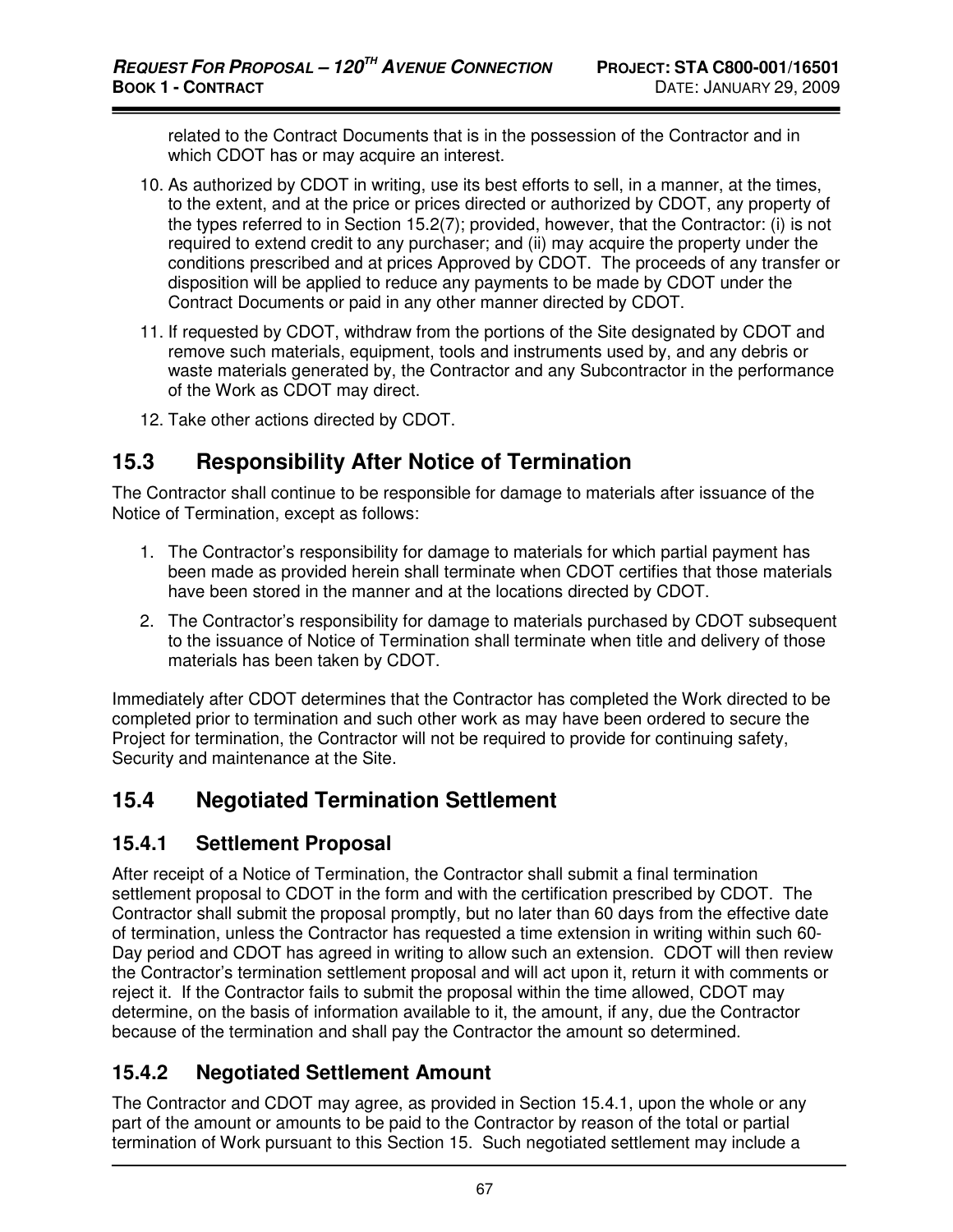reasonable allowance for profit solely on Work which has been completed as of the termination date and subsequently Accepted by CDOT. Such agreed amount(s), exclusive of settlement costs, shall not exceed the total Contract Price as reduced by the amount of payments otherwise made and as further reduced by the Contract Price of Work not terminated. Upon determination of the settlement amount the Contract will be amended accordingly, and the Contractor will be paid the agreed amount. Nothing in Section 15.5, prescribing the amount to be paid to the Contractor in the event that the Contractor and CDOT fail to agree upon the whole amount to be paid to the Contractor by reason of the termination of Work pursuant to this Section 15, shall be deemed to limit, restrict or otherwise determine or affect the amount(s) which may be agreed upon to be paid to the Contractor pursuant to this Section 15.4. Unless otherwise agreed to by the parties as a part of a negotiated settlement, CDOT's execution and delivery of any settlement agreement shall not affect any of its rights under the Contract Documents with respect to completed Work, relieve the Contractor from its obligations with respect thereto, including Warranties, or affect CDOT's rights under the Payment and Performance Bond as to such completed or non-terminated Work.

# **15.5 Determination of Settlement Amount if Negotiations Fail**

If the Contractor and CDOT fail to agree, as provided in Section 15.4.2, upon the whole amount to be paid to the Contractor by reason of the termination of Work pursuant to this Section 15, the amount payable (exclusive of interest charges) shall be determined by CDOT in accordance with the following, but without duplication of any amounts agreed upon in accordance with Section 15.4:

#### **15.5.1 Payment Amount**

CDOT will pay the Contractor the sum of the following amounts for Work performed prior to the effective date of the Notice of Termination, as such amounts are determined by CDOT:

- 1. The Contractor's actual reasonable out-of-pocket cost (without profit, and including equipment costs only to the extent permitted by Section 13) for all Work performed, including mobilization, demobilization and work done to secure the Project for termination, including reasonable overhead and accounting for any refunds payable with respect to insurance premiums, deposits or similar items, as established to CDOT's satisfaction. In determining the reasonable cost, deductions will be made for the cost of materials to be retained by the Contractor, amounts realized by the sale of materials and for other appropriate credits. Deductions will also be made for the cost of damaged materials. When, in the opinion of CDOT, the cost of an item of Work is excessively high due to costs incurred to remedy or replace defective or rejected Work, the reasonable cost to be allowed will be the estimated reasonable cost of performing that Work in compliance with the requirements of the Contract Documents and the excessive actual cost will be disallowed.
- 2. As profit on Clause 1 above, a sum determined by CDOT to be fair and reasonable; provided, however, that if it appears that the Contractor would have sustained a loss on the entire Contract had it been completed, no profit shall be included or allowed under this Section 15.5.1 and an appropriate adjustment shall be made by reducing the amount of the settlement to reflect the indicated rate of loss.
- 3. The cost of settling and paying claims arising out of the termination of Work under Subcontracts as provided in Section 15.2(6), exclusive of the amounts paid or payable on account of supplies or materials delivered or services furnished by the Subcontractor prior to the effective date of the Notice of Termination under the Contract, which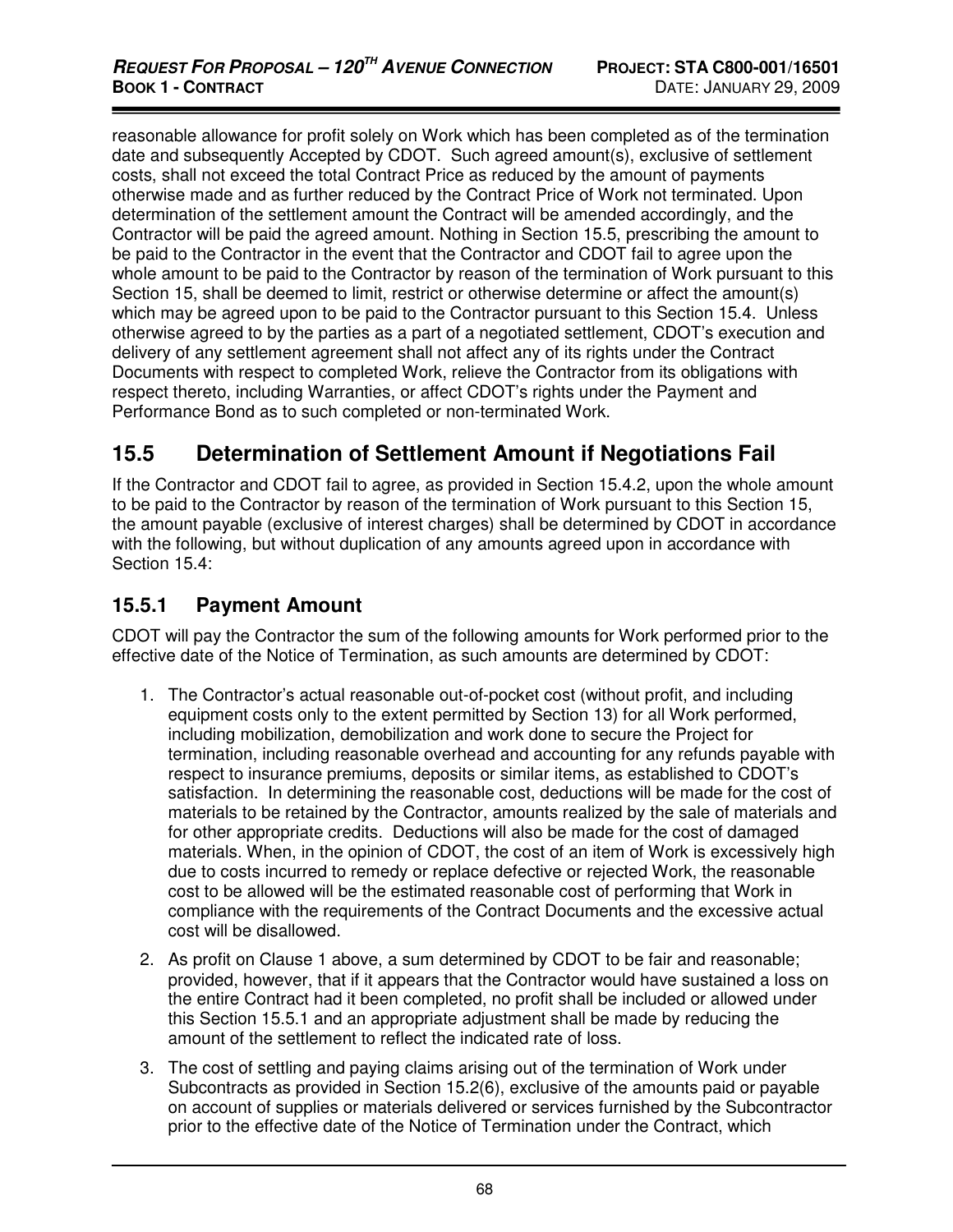amounts shall be included in the cost on account of which payment is made under clause 1 above.

- 4. The reasonable out-of-pocket cost (including reasonable overhead) of the preservation and protection of property incurred pursuant to Section 15.2(9) and any other reasonable out-of-pocket cost (including overhead) incidental to termination of Work under the Contract, including the reasonable cost to the Contractor of handling material returned to the vendor, delivered to CDOT or otherwise disposed of as directed by CDOT, and including a reasonable allowance for the Contractor's administrative costs in determining the amount due to the Contractor as the result of the termination of Work under the Contract.
- 5. If the termination occurs prior to issuance of NTP2, the stipend amount of \$200,000.

#### **15.5.2 Maximum Compensation**

The Contractor acknowledges and agrees that it shall not be entitled to any compensation in excess of the value of the Work performed (determined as provided in Section 15.5.1) plus its settlement costs, and that items such as lost or anticipated profits, unabsorbed overhead and opportunity costs shall not be recoverable by it upon termination of the Contract. However, the total amount to be paid to the Contractor, exclusive of costs described in Sections 15.5.1(3), (4) and (5), may not exceed the total Contract Price less the amount of payments previously made and less the Contract Price of any Work not terminated. Furthermore, if any refund is payable with respect to insurance or bond premiums, deposits or similar items which were previously passed through to CDOT by the Contractor, such refund shall be paid directly to CDOT or otherwise credited to CDOT. Notwithstanding anything to the contrary contained herein, if a termination occurs prior to issuance of NTP2, the total amount payable to the Contractor shall in no event exceed the NTP1 Payment Cap.

#### **15.5.3 Excluded Items**

Except for normal spoilage, and except to the extent that CDOT will have otherwise expressly assumed the risk of loss, there will be excluded from the amounts payable to the Contractor under Section 15.5.1, the fair value, as determined by CDOT, of equipment, machinery, materials and property which is destroyed, lost, stolen or damaged so as to become undeliverable to CDOT, or to a buyer pursuant to Section 15.2(10). The amount set forth in the Proposal by the Contractor for the Work terminated shall be a factor to be analyzed in determining the value of the Work terminated.

## **15.5.4 Payment of Termination Amount**

Upon determination of the amount of the termination payment, the Contract shall be amended to reflect the agreed termination payment, and the Contractor shall be paid the agreed amount.

# **15.6 Partial Termination**

If a termination hereunder is partial, the Contract Price for the remainder of the Work shall be adjusted as appropriate to account for the change in the overall scope of the Project.

# **15.7 Reduction in Amount of Claim**

The amount otherwise due the Contractor under this Section 15 shall be reduced by: (i) all unliquidated advance or other payments made to or on behalf of the Contractor applicable to the terminated portion of the Contract; (ii) the amount of any claim which CDOT may have against any Contractor-Related Entity in connection with the Contract; (iii) the agreed price for, or the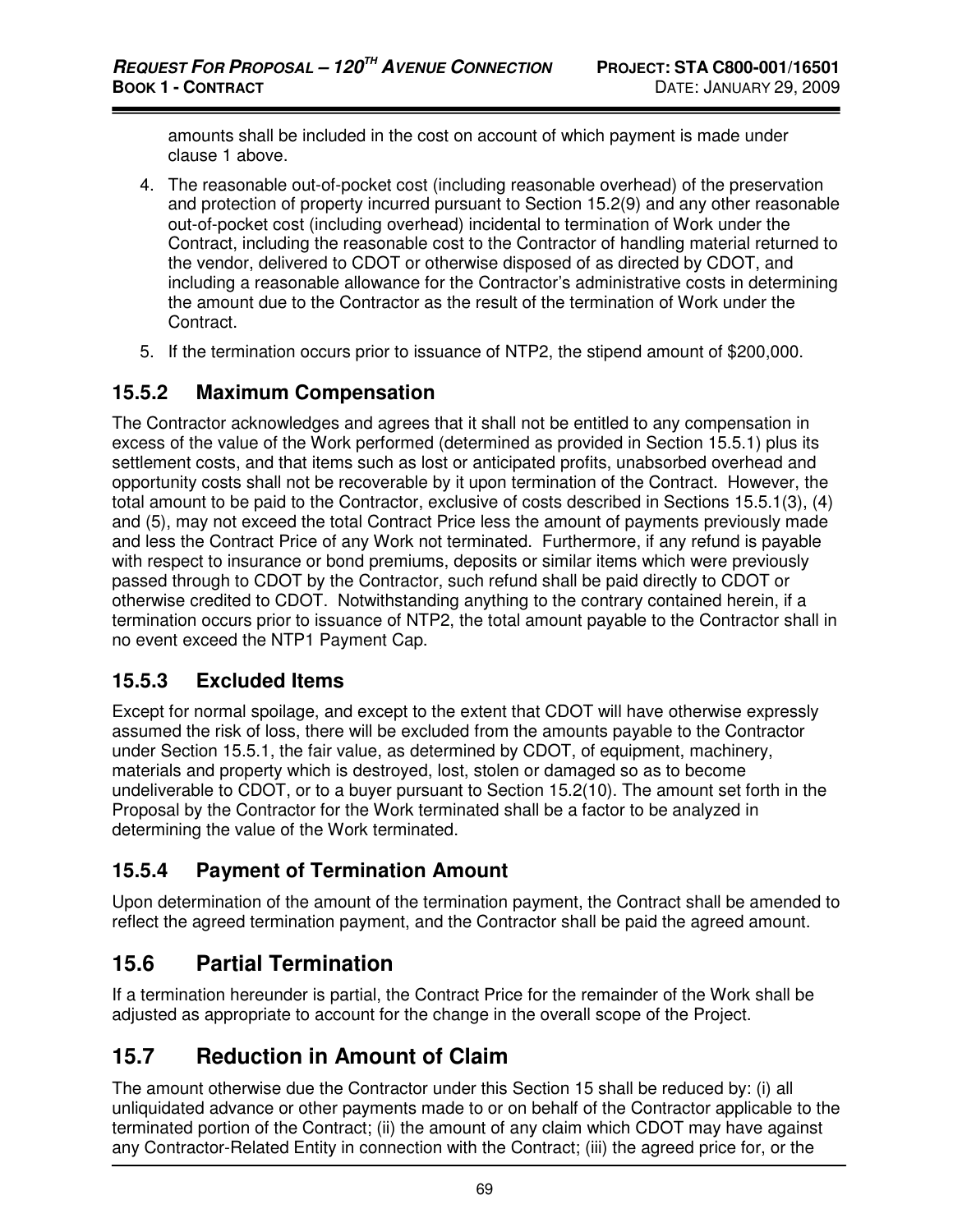proceeds of the sale of, any property, materials, supplies or other things acquired by the Contractor or sold, pursuant to the provisions of this Section 15, and not otherwise recovered by or credited to CDOT; (iv) amounts that CDOT deems advisable, in its sole discretion, to retain to cover any existing or threatened claims, Liens and stop notices relating to the Project, including claims by Utility Owners; (v) the cost of repairing any Nonconforming Work, and (vi) any amounts due or payable by the Contractor to CDOT.

# **15.8 Partial Payments**

CDOT may, from time to time, under such terms and conditions as it may prescribe and in its sole discretion, make partial payments on account against costs incurred by the Contractor in connection with the terminated portion of the Contract, whenever in the opinion of CDOT the aggregate of such payments shall be within the amount to which the Contractor will be entitled under this Section 15. If the total of such payments is in excess of the amount finally agreed or determined to be due under this Section 15, such excess shall be payable by the Contractor to CDOT upon demand together with interest at a rate equal to the average rate at the time being received from the investment of state funds, as determined by the State Treasurer, for the period from the date such excess payment is received by Contractor to the date on which such excess is repaid to CDOT. However, no interest will be charged with respect to any such excess payment attributable to a reduction in Contractor's claim by reason of retention or other disposition of termination inventory until ten days after the date of such retention or disposition, or such later date as determined by CDOT by reason of the circumstances.

# **15.9 Inclusion in Subcontracts**

The Contractor shall insert in all Subcontracts a requirement that the Subcontractor shall stop Work on the date and to the extent specified in a Notice of Termination from CDOT in accordance with this Section 15, and shall require Subcontractors to insert the same provision in each Subcontract at all tiers.

# **15.10 Limitation on Payments to Subcontractor**

For the purposes of Sections 15.4.2 and 15.5, upon termination under Section 15.2(4) of Work under any Subcontract, the Contractor will not be entitled to reimbursement for that portion of the termination settlement with any such Subcontractor which constitutes anticipatory or unearned profit on Work not performed, or which constitutes consequential damages on account of the termination or partial termination.

# **15.11 No Unearned Profits or Consequential Damages**

Under no circumstances shall the Contractor be entitled to anticipatory or unearned profits or consequential or other damages as a result of a termination or partial termination under this Section 15. The payment to the Contractor determined in accordance with this Section 15 constitutes the Contractor's sole and exclusive remedy for a termination under this Section 15.

# **15.12 No Waiver**

Anything contained in the Contract to the contrary notwithstanding, a termination under this Section 15 shall not waive any right or claim to damages, which CDOT may have, and CDOT may pursue any cause of action, which it may have at law or in equity or under the Contract.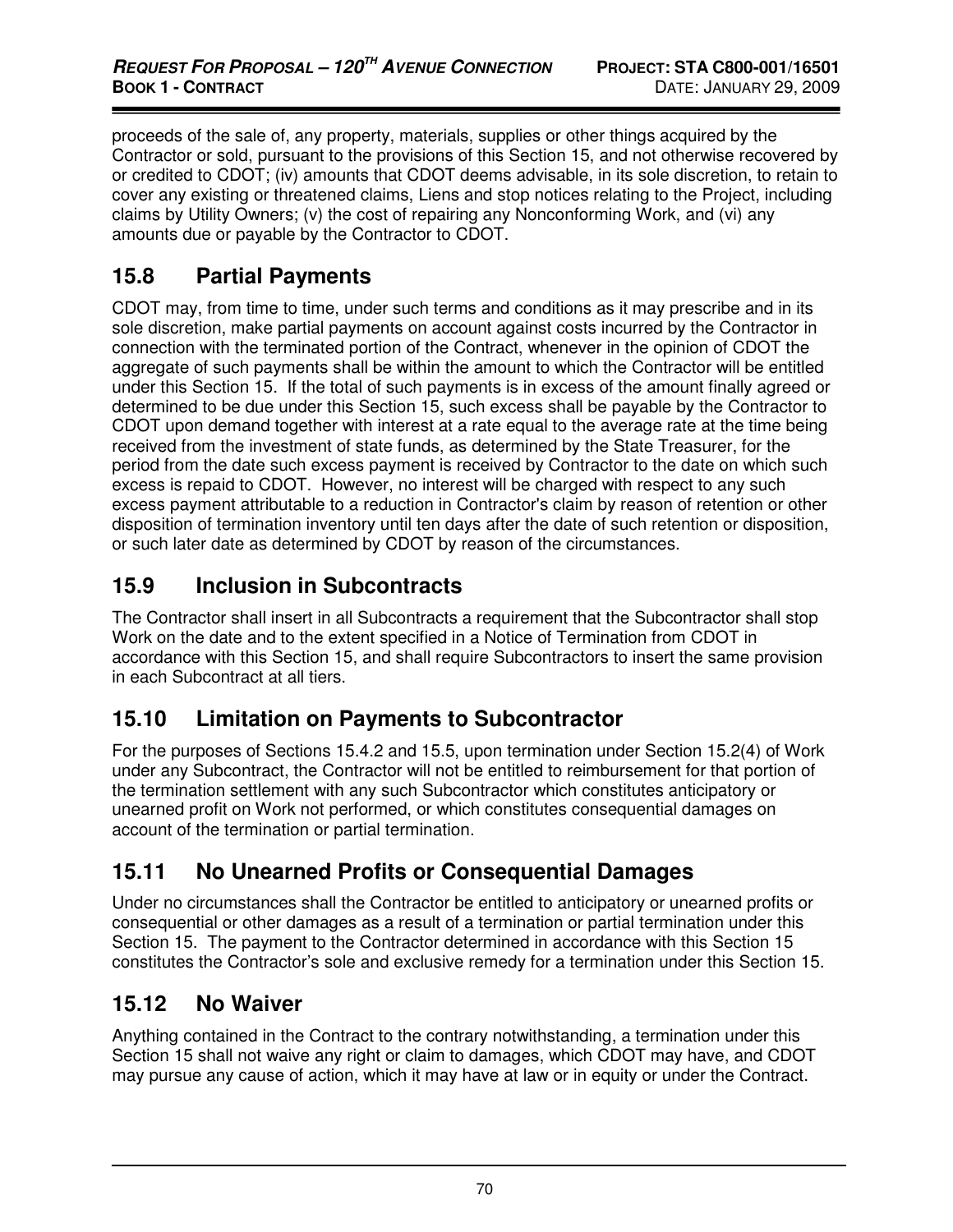# **15.13 Dispute Resolution**

The failure of the parties to agree on amounts due under this Section 15 shall be a Dispute to be resolved in accordance with Section 19.

# **15.14 Allowability of Costs**

All costs claimed by the Contractor under this Section 15 shall, at a minimum, be allowable, allocable and reasonable in accordance with the cost principles and procedures of 48 CFR Part 31.

# **15.15 Suspension of Work**

In the event of any suspension of Work by CDOT, after issuance of NTP1, for more than 180 consecutive days, the Contractor shall have the right to consider the Contract to have been terminated for convenience under this Section 15. The Contractor shall notify CDOT of such election by delivering to CDOT a written notice of termination due to such suspension specifying its effective date. Upon delivery by the Contractor to CDOT of a notice of termination due to suspension, the provisions of this Section 15 shall apply.

# **15.16 Termination Due to Non-Appropriation of Funds**

## **15.16.1 Availability of Funds**

The obligation of CDOT to make any payments to the Contractor hereunder is contingent upon funds being appropriated, budgeted, allocated and otherwise made available by CDOT in amounts to meet its funding obligations for the Contract. The Contractor is not obligated to perform Work, and correspondingly is not entitled to any compensation for Work performed, in any fiscal year beyond the amount, if any, appropriated and made available by CDOT in amounts to meet its funding obligations for the Contract.

# **15.16.2 Anticipated Appropriations**

CDOT anticipates that:

- 1. Prior to issuance of NTP1, an amount will be appropriated sufficient to allow CDOT to make estimated payments under the Contract for Work to be performed through the end of the fiscal year in which NTP1 is issued.
- 2. Prior to issuance of NTP2, an amount will be appropriated sufficient to allow CDOT to make estimated payments under the Contract for Work to be performed through the end of the fiscal year in which NTP2 is issued.
- 3. In each succeeding fiscal year during the life of the Contract, an amount will be appropriated sufficient to allow CDOT to make estimated payments under the Contract for Work to be performed through the end of such fiscal year.

# **15.16.3 Remedy for Failure to Appropriate**

If funds are not budgeted, allocated or otherwise made available by CDOT or the State or federal Legislature fails to make an appropriation, resulting in stoppage of Work, the Contractor agrees to resume performance of the Work without any modification to the terms and conditions hereof, provided that an appropriation therefore is approved or funds are made available within 60 days after the Contractor stops Work under Section 15.16.1. Any such Work stoppage shall be considered a suspension for convenience under Section 14.1. If funds are not appropriated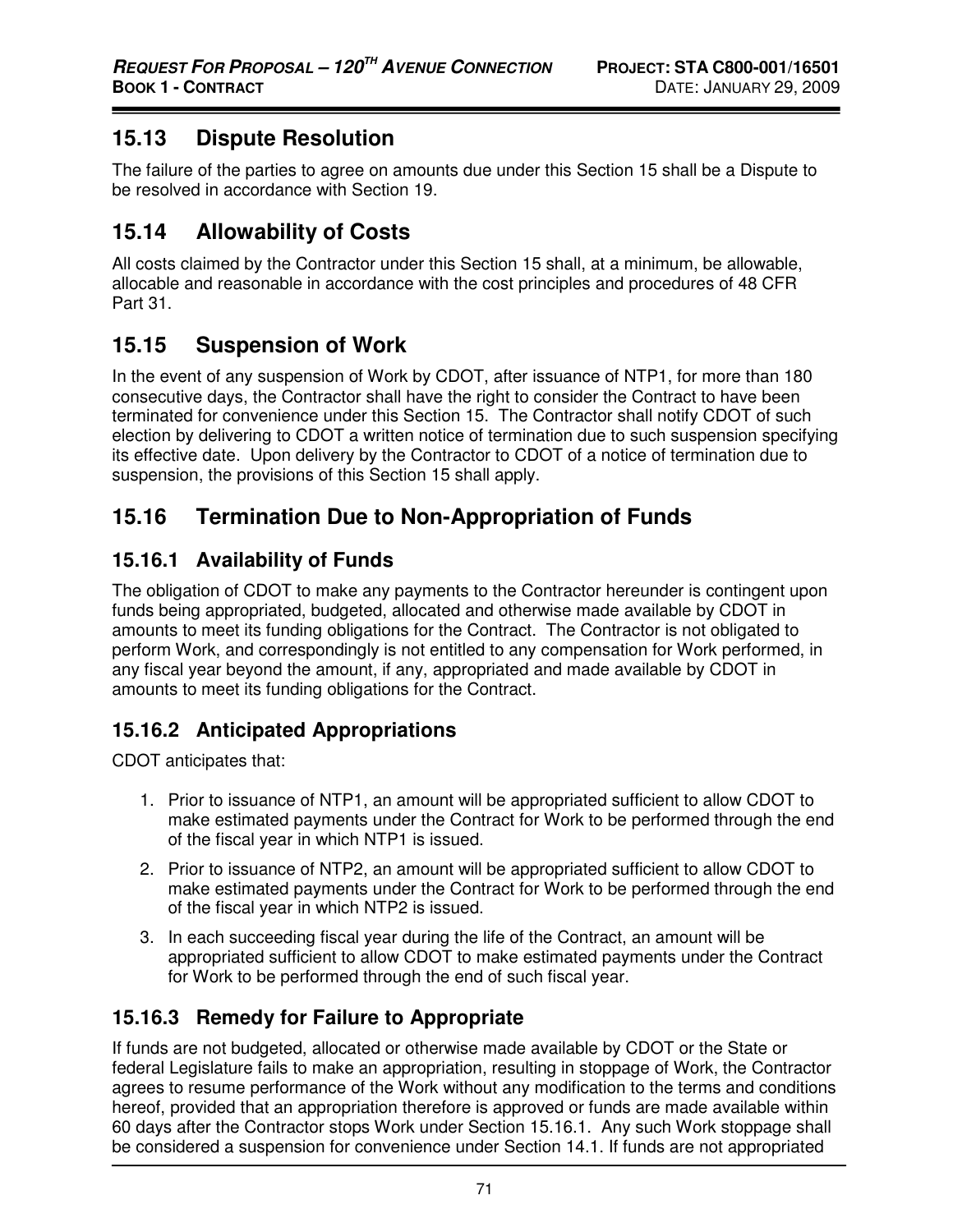or made available before expiration of such 60-Day period, either party may terminate the Contract.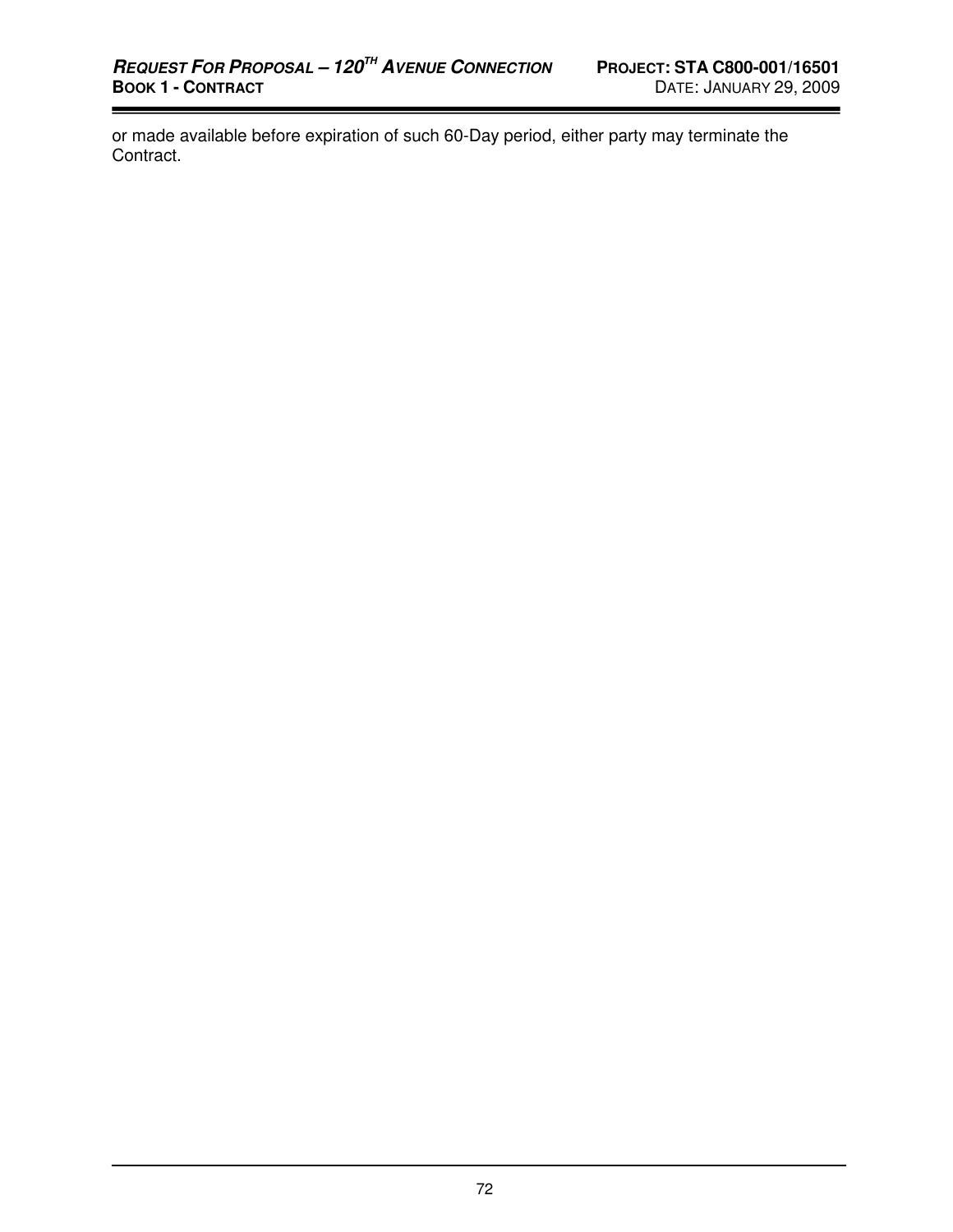# **16.0 DEFAULT**

#### **16.1 Default by Contractor**

#### **16.1.1 Events of Default**

The Contractor shall be in breach under the Contract upon the occurrence of any one or more of the following events or conditions:

- 1. The Contractor fails to promptly begin the Work under the Contract Documents following issuance of NTP1.
- 2. The Contractor fails to perform the Work with sufficient resources to ensure the prompt completion thereof; (i.e., the Contractor fails to execute remedial action in accordance with the Quality Program Manual and Book 2, Section 3.0).
- 3. The Contractor fails to perform the Work in accordance with the Contract Documents, refuses to remove and replace rejected materials or Nonconforming or unacceptable Work, or fails to remove and replace workers as directed by CDOT under Section 7.4.3.
- 4. The Contractor discontinues or suspends the prosecution of the Work (exclusive of Work stoppage due to: (i) termination by CDOT; (ii) a Force Majeure event or suspension by CDOT; or (iii) nonpayment by CDOT not related to a breach by the Contractor).
- 5. The Contractor fails to resume performance of Work, which has been suspended or stopped, within a reasonable time after receipt of notice from CDOT to do so or (if applicable) after cessation of the event preventing performance.
- 6. The Contractor breaches any other agreement, representation or warranty contained in the Contract Documents, or the Contractor fails to perform any other obligation under the Contract Documents, including EEO and DBE requirements.
- 7. The Contractor fails to provide and maintain the required insurance and payment and performance bond.
- 8. The Contractor assigns or transfers the Contract Documents or any right or interest therein, except as expressly permitted under Section 23.4.2.
- 9. The Contractor fails, absent a valid dispute, to make payment when due for labor, equipment or materials in accordance with its agreements with Subcontractors and applicable law, fails to comply with any Legal Requirement or Governmental Approval; or fails reasonably to comply with the instructions of CDOT consistent with the Contract Documents.
- 10. The Contractor fails to discharge or obtain a stay within ten days of any final judgment(s) or order for the payment of money against it in excess of \$100,000 in the aggregate arising out of the prosecution of the Work (provided that, for purposes hereof, posting of a bond in the amount of 125 percent of such judgment or order shall be deemed an effective stay).
- 11. The Contractor or any partner, joint venture member or other member of the Contractor shall have become insolvent, generally does not pay its debts as they become due, admits in writing its inability to pay its debts, or makes an assignment for the benefit of creditors.
- 12. Insolvency, receivership, reorganization or bankruptcy proceedings shall have been commenced by or against the Contractor or any partner, joint venture member or other member of the Contractor and not dismissed within 60 days.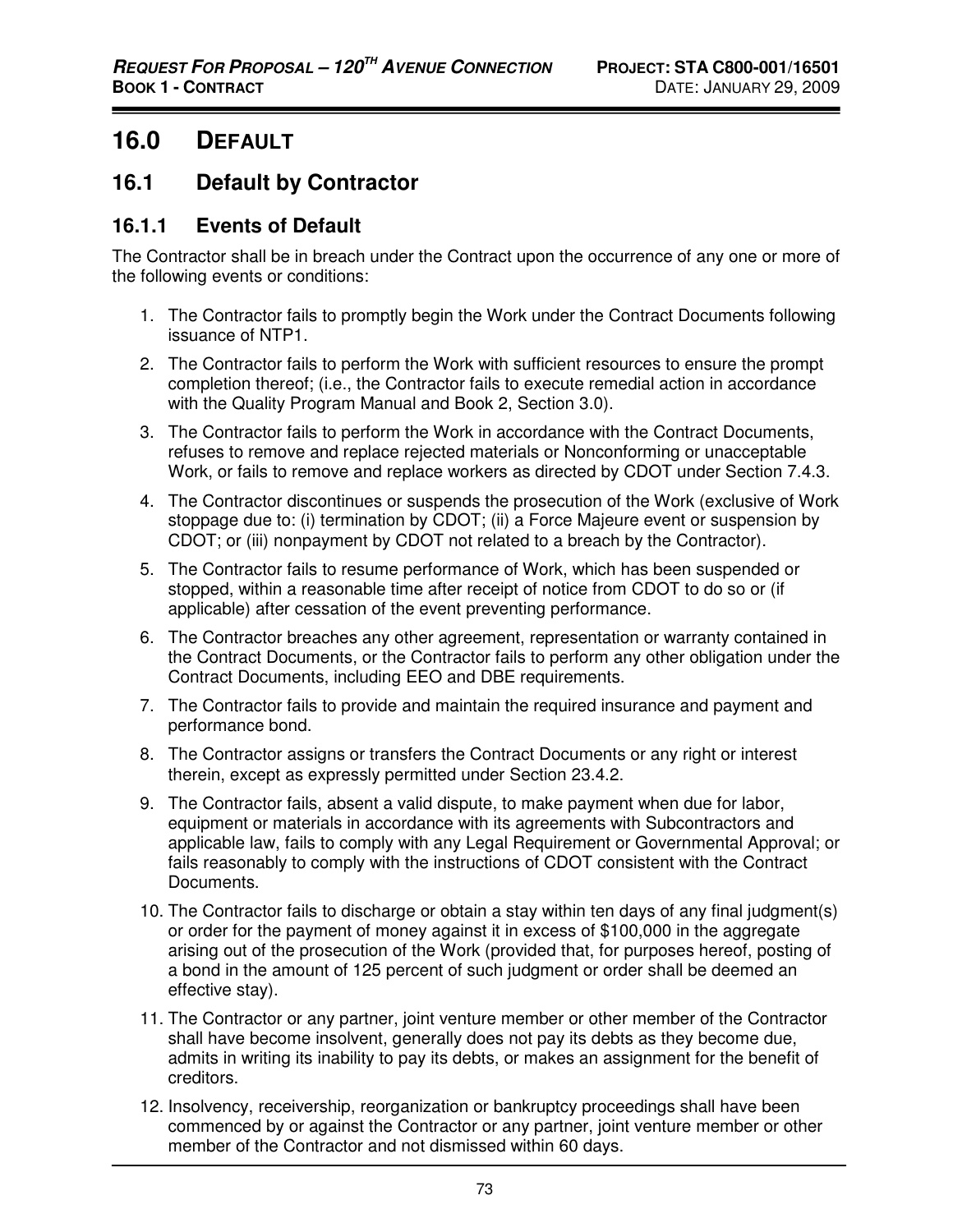- 13. Any representation or warranty made by the Contractor in the Contract Documents or in any certificate, schedule, instrument or other document delivered pursuant to the Contract Documents shall have been false or materially misleading when made.
- 14. The Contractor is a party to fraud.

#### **16.1.2 Right to Cure**

CDOT agrees to allow the Contractor and Surety 15 days notice and opportunity to cure any breach before declaring an Event of Default, provided that no such notice and opportunity to cure is required for any breach, which by its nature cannot be cured. If a breach is curable but by its nature cannot be cured within 15 days, as determined by CDOT, CDOT agrees not to declare an Event of Default provided that the Contractor commences such cure within such 15- Day period and thereafter diligently prosecutes such cure to completion; provided, however, that in no event will such cure period exceed 60 days in total. The Contractor hereby acknowledges and agrees that the events described in Section 16.1.1(7) through (8) and (11) through (14) are not curable. Notwithstanding the foregoing, if CDOT believes a condition affecting the Project poses an immediate and imminent danger to public health or safety, CDOT may, without notice and without awaiting lapse of any cure period, rectify the condition at the Contractor's cost, and so long as CDOT undertakes such action in good faith, even if under a mistaken belief in the occurrence of such default, such action shall not expose CDOT to liability to the Contractor and shall not entitle the Contractor to any other remedy, it being acknowledged that CDOT has a paramount public interest in providing and maintaining safe public use of and access to the Project. CDOT's good faith determination of the existence of such danger shall be deemed conclusive in the absence of clear and convincing evidence to the contrary.

## **16.2 Remedies**

#### **16.2.1 Rights of CDOT**

If an Event of Default occurs, then, in addition to all other rights and remedies provided by law or equity or available under the Contract or otherwise, including the rights to recover Liquidated Damages and to seek recourse against the surety bonds required hereby and/or other performance Security, CDOT shall have the following rights and remedies, without further notice, and without prejudice to any of its other rights or remedies and without waiving or releasing the Contractor from any obligations, and the Contractor shall have the following obligations (as applicable):

- 1. CDOT may order the Contractor to suspend or discontinue the Work or any portion of the Work.
- 2. CDOT may terminate the Contract or a portion thereof, in which case, the provisions of Sections 15.2 and 15.3 shall apply.
- 3. If and as directed by CDOT, the Contractor shall withdraw from the Site; and shall remove such materials, equipment, tools and instruments used by, and any debris or waste materials generated by, any Contractor-Related Entity in the performance of the Work.
- 4. The Contractor shall deliver to CDOT possession of any or all facilities of the Contractor located on the Site as well as any or all Design Documents, Construction Documents and all other completed or partially completed drawings (including plans, elevations, details and diagrams), specifications, records, information, schedules, samples, Shop Drawings and other documents, that CDOT deems necessary for completion of the Work.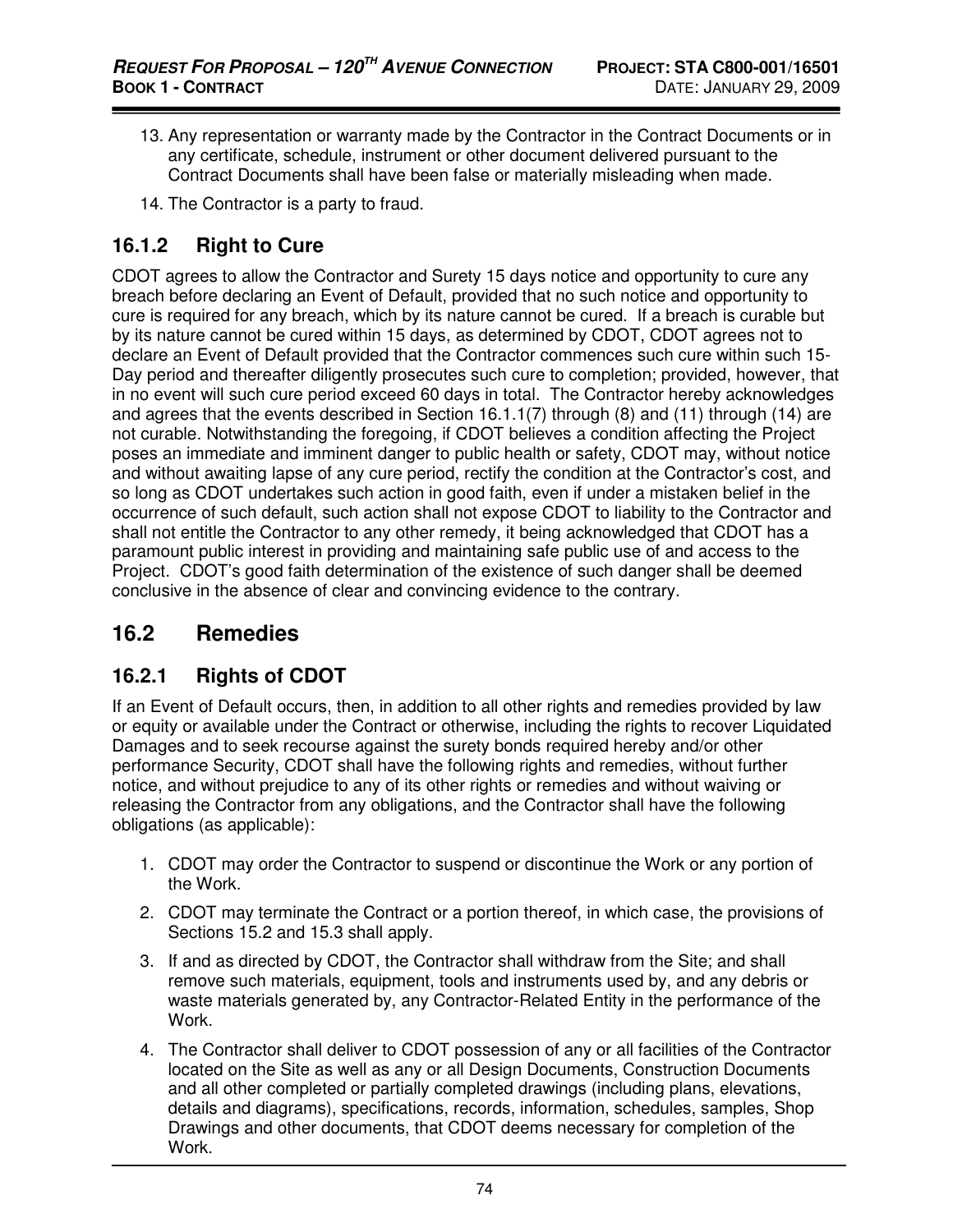- 5. The Contractor shall confirm the assignment to CDOT of the Subcontracts requested by CDOT, and the Contractor shall terminate, at its cost, all other Subcontracts.
- 6. CDOT may deduct from any amounts payable by CDOT to the Contractor such amounts payable by the Contractor to CDOT, including Liquidated Damages or other damages payable to CDOT under the Contract Documents.
- 7. CDOT shall have the right, but not the obligation, to pay such amount and/or perform such act as may then be required.
- 8. CDOT, without incurring any liability to the Contractor, shall have the rights to: (i) take the performance of all or a portion of the Work from the Contractor (either with or without the use of the Contractor's materials, equipment, tools and instruments) and enter into an agreement with another Person for the completion of such Work; or (ii) use such other methods, as in the opinion of CDOT, will be required for the completion of the Project.
- 9. If CDOT exercises any right to perform any obligations of the Contractor, in the exercise of such right CDOT may, but is not obligated to, among other things: (i) perform or attempt to perform, or cause to be performed, such work; (ii) spend such sums as CDOT deems necessary and reasonable to employ and pay such architects, engineers, consultants and contractors and obtain materials and equipment as may be required for the purpose of completing such work; (iii) execute all applications, certificates and other documents as may be required for completing the work; (iv) modify or terminate any contractual arrangements; (v) take any and all other actions which it may in its sole discretion consider necessary to complete the Work; and (vi) prosecute and defend any action or proceeding incident to the Work.

## **16.2.2 Liability of Contractor**

#### **16.2.2.1 Occurrence of an Event of Default**

If an Event of Default has occurred, the Contractor and Surety shall be jointly and severally liable to CDOT (in addition to any damages specifically provided for under the Contract Documents including the Liquidated Damages payable hereunder) for all costs reasonably incurred by CDOT or any party acting on CDOT's behalf in completing the Work or having the Work completed by another Person (including any re-procurement costs, throw away costs for unused portions of the completed Work and increased financing costs). Upon the occurrence of an Event of Default, CDOT shall be entitled to withhold all or any portion of further payments to the Contractor until such time as CDOT is able to determine how much (if any) remains owing to the Contractor. Promptly upon such determination, CDOT shall notify the Contractor in writing of the amount, if any, that the Contractor shall pay CDOT or that CDOT shall pay the Contractor with respect thereto. All costs and charges incurred by CDOT, including attorneys', accountants' and expert witness fees and costs, together with the cost of completing the Work under the Contract Documents, will be deducted from any moneys due or which may become due to the Contractor. If such expense exceeds the sum which would have been payable under the Contract, then the Contractor and its Surety(ies) shall be liable and shall pay to CDOT the amount of such excess.

#### **16.2.2.2 Assurance of Future Performance**

It is recognized that if a default under Section 16.1.1(11) or (12) occurs, such event could impair or frustrate the Contractor's performance of the Work. Accordingly, it is agreed that upon the occurrence of any such event, CDOT shall be entitled to request of the Contractor, or its successor in interest, adequate assurance of future performance in accordance with the terms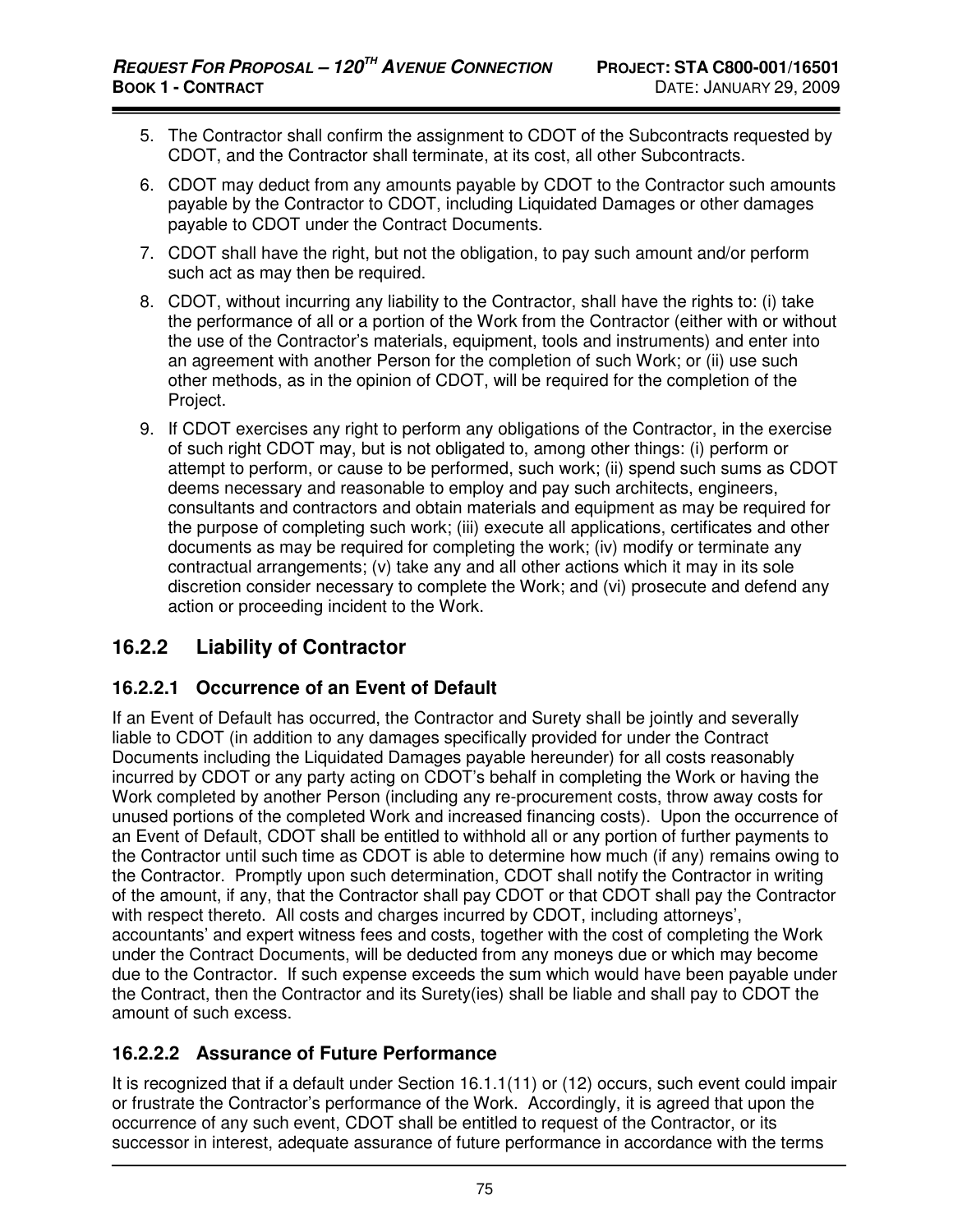and conditions hereof. Failure to comply with such request within ten days of delivery of the request shall entitle CDOT to terminate the Contract and to the accompanying rights set forth above. Pending receipt of adequate assurance of performance and actual performance in accordance therewith, CDOT shall be entitled to proceed with the Work with its own forces or with other contractors on a time and material or other appropriate basis, the cost of which will be credited against and deducted from CDOT's payment obligations hereunder. The foregoing shall be in addition to all other rights and remedies provided by law or equity and such rights and remedies as are otherwise available under the Contract and Payment and Performance Bond.

#### **16.2.2.3 Alternative to Terminating Contract and Completing Work**

In lieu of the provisions of this Section 16.2 for terminating the Contract and completing the Work, CDOT may pay the Contractor for the parts already done according to the provisions of the Contract Documents and may treat the parts remaining undone as if they had never been included or contemplated by the Contract. No claim under this provision will be allowed the Contractor for prospective profits on, or any other compensation relating to, Work uncompleted by the Contractor.

#### **16.2.2.4 Termination Deemed to Constitute Termination for Convenience**

If the Contract is terminated for grounds, which are later determined not to justify a termination for default, such termination shall be deemed to constitute a termination for convenience pursuant to Section 15.

#### **16.2.2.5 Damages Resulting from Contractor's Breach or Failure to Perform**

If CDOT suffers damages as a result of the Contractor's breach or failure to perform an obligation under the Contract Documents, then CDOT shall be entitled to recovery of such damages from the Contractor regardless of whether the breach or failure that gives rise to the damages ripens into an Event of Default.

#### **16.2.2.6 Cumulative Remedies**

The exercise or beginning of the exercise by CDOT of any one or more rights or remedies under this Section 16.2 shall not preclude the simultaneous or later exercise by CDOT of any or all other rights or remedies, each of which shall be cumulative.

#### **16.2.2.7 Continued Liability of Contractor and Surety**

The Contractor and Surety shall not be relieved of liability for continuing Liquidated Damages on account of a default by the Contractor hereunder or by CDOT's declaration of an Event of Default, or by actions taken by CDOT under this Section 16.2.

## **16.3 Right to Stop Work if Undisputed Payment is Not Made**

The Contractor shall have the right to stop Work if CDOT fails to make an undisputed payment due hereunder within seven days after receipt of notice of nonpayment. Any such Work stoppage shall be considered a suspension under Section 14.1. The Contractor shall not have the right to terminate the Contract for default as the result of any failure by CDOT to make an undisputed payment due hereunder, but the Contractor shall have the right to declare a termination for convenience under Section 15 upon meeting the requirements of Section 15.15.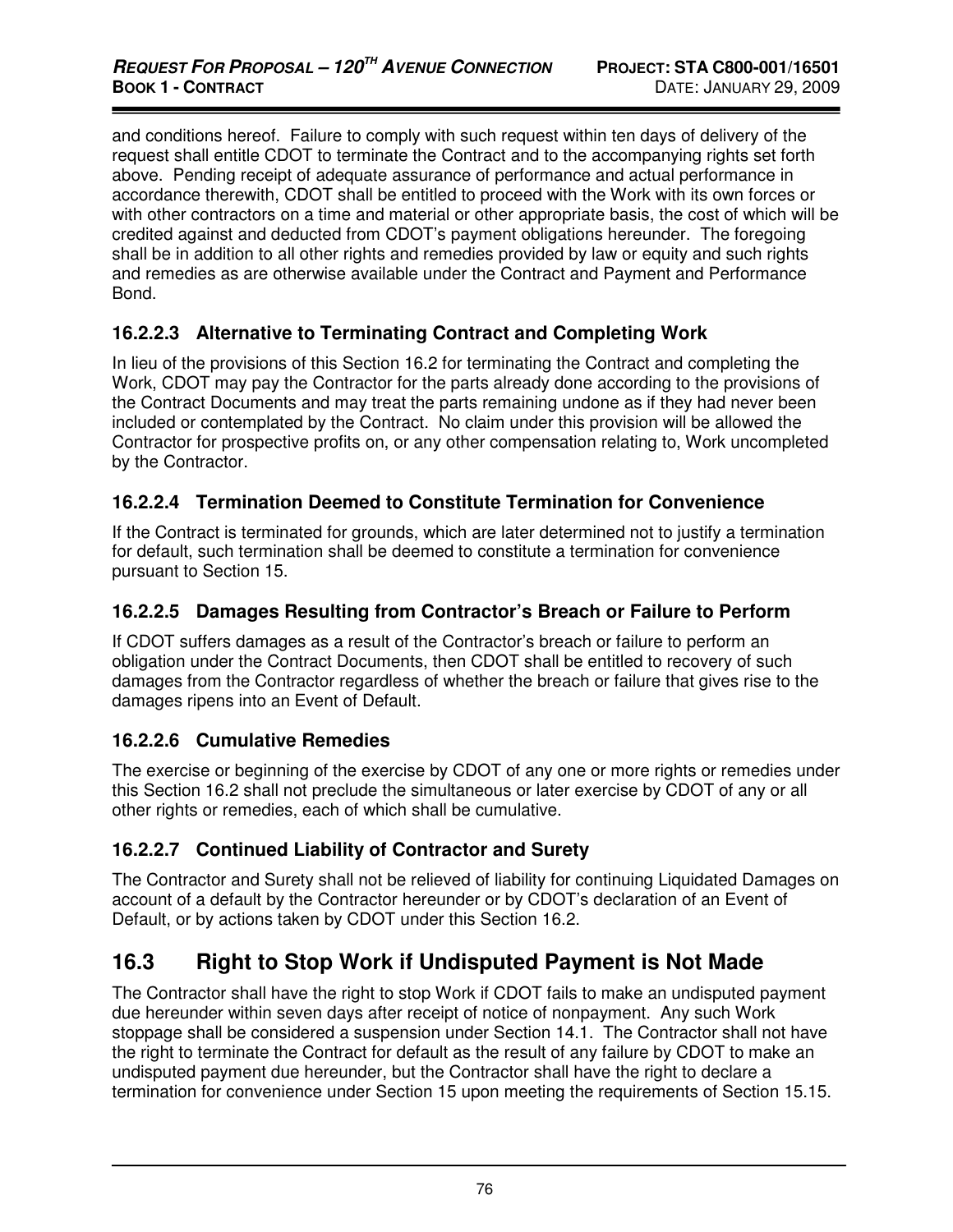#### **16.4 Notice and Opportunity to Cure Other Types of CDOT Breaches**

In the event of any breach of the Contract by CDOT other than a failure to make payments to the Contractor, the Contractor shall provide to CDOT a written notice describing the breach and the opportunity to cure such breach. CDOT shall be entitled to 30 days notice and opportunity to cure any such breach; provided that if such breach is capable of cure but by its nature cannot be cured within 30 days, CDOT shall have such additional period of time as may be reasonably necessary to cure the breach so long as CDOT commences such cure within such 30-day period, and thereafter diligently prosecutes such cure to completion. The Contractor shall have no right to exercise any remedies to which it may be entitled at law or in equity until the foregoing notice is delivered and the foregoing cure period lapses without cure of the breach.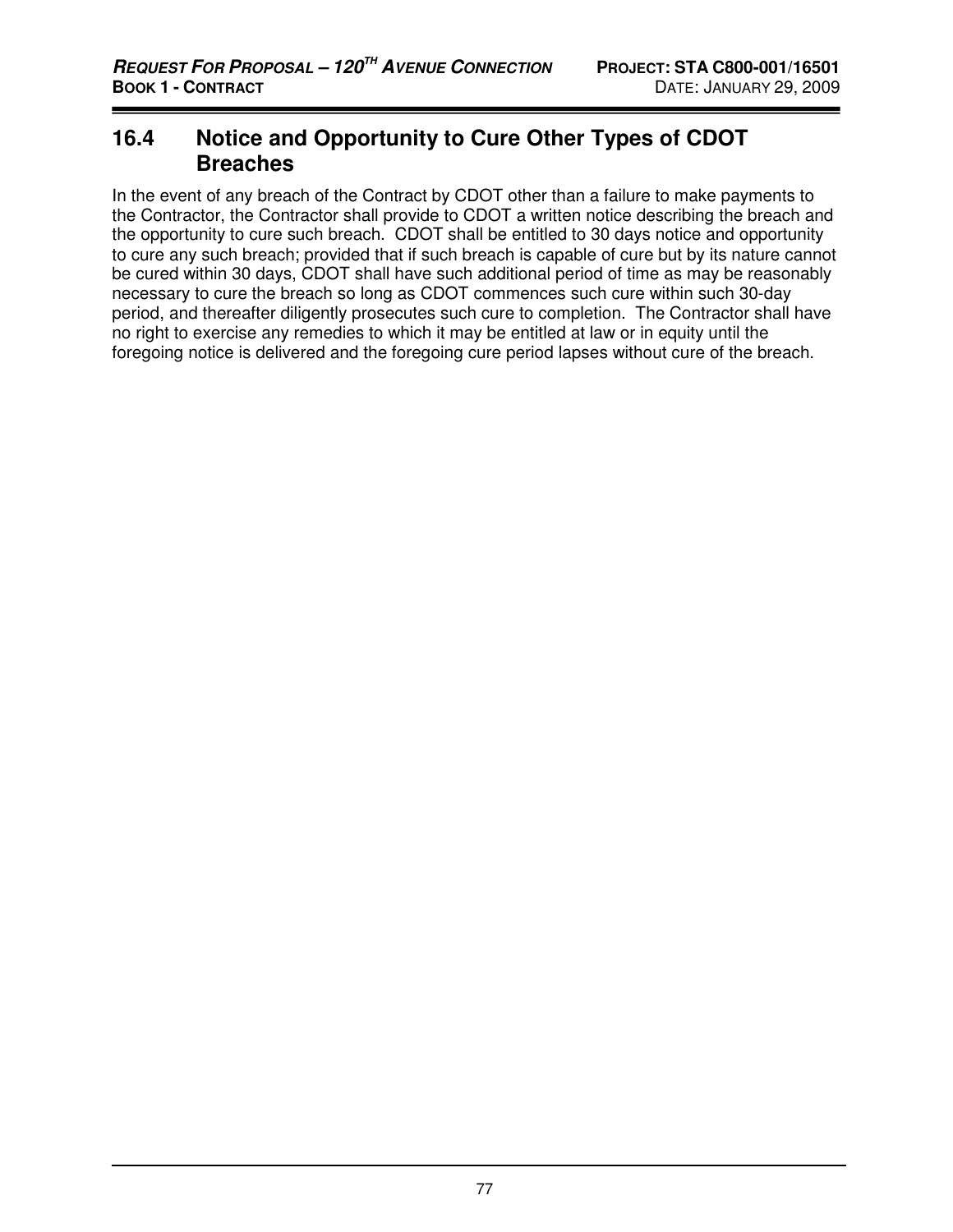# **17.0 DAMAGES**

# **17.1 Liquidated Damages**

#### **17.1.1 Failure to Meet Contract Requirements**

The Contractor understands and agrees that if the Contractor fails to complete the Work in accordance with the Contract Documents, CDOT will suffer substantial losses and damages. The Contractor agrees that it shall be liable for all such losses and damages. The Contractor acknowledges and agrees that because of the unique nature of the Project, the fact that it is an essential part of the US 36 Corridorand the fact that inconvenience to the traveling public will be one of the significant impacts of any completion delay, certain closure duration delays or failure to obtain access, it is impracticable and extremely difficult to ascertain and determine the actual damages which would accrue to CDOT and the public in the event of the Contractor's failure to achieve Project Completion or Final Acceptance by the applicable Completion Deadlines, or to obtain necessary rights of access to encroach upon private property. Therefore, the Contractor and CDOT have agreed to stipulate the amount payable by the Contractor in the event of its failure to meet a Completion Deadline or to obtain necessary rights of access. The Contractor acknowledges and agrees that such Liquidated Damages are intended to compensate CDOT solely for the Contractor's failure to meet these Contract Document requirements, and shall not excuse the Contractor from liability from any other breach of Contract requirements, including any failure of the Work to conform to applicable requirements.

#### **17.1.1.1 Failure to Meet Contract Deadlines and Access Requirements**

If the Contractor fails to achieve Project Completion and/or Final Acceptance by the applicable Completion Deadline, the Contractor agrees to pay CDOT Liquidated Damages in the following amounts:

- 1. \$22,826.00 per Day (or portion of a Day) for the Contractor's failure to achieve final completion by the Project Completion Deadline.
- 2. After a warning for the first occurrence from CDOT, \$2,000 per Day (or portion of a Day) for failure to obtain necessary rights of access to encroach upon private property.

#### **17.1.1.2 Maximum Liquidated Damage Amounts**

Cumulative Liquidated Damages under Section 17.1.1.1 shall not exceed \$4,000,000.00.

#### **17.1.1.3 Multiple Assessments of Liquidated Damages**

Liquidated Damages may be assessed simultaneously under more than one subsection under Section 17.1.1.1.

## **17.1.2 Reasonableness of Liquidated Damage Amounts**

The Contractor acknowledges and agrees that the foregoing damages have been set based on an evaluation by CDOT of damages, which it will incur in each of the above events, including additional interest expense as well as administrative costs. The Contractor and CDOT agree that the amount of such damages are impossible to ascertain as of the date of execution hereof and the parties have agreed to such Liquidated Damages in order to fix the Contractor's costs and to avoid later disputes over which items are properly chargeable to the Contractor. The Contractor understands and agrees that any Liquidated Damages payable in accordance with this Section 17.1 are in the nature of liquidated damages and not a penalty and that such sums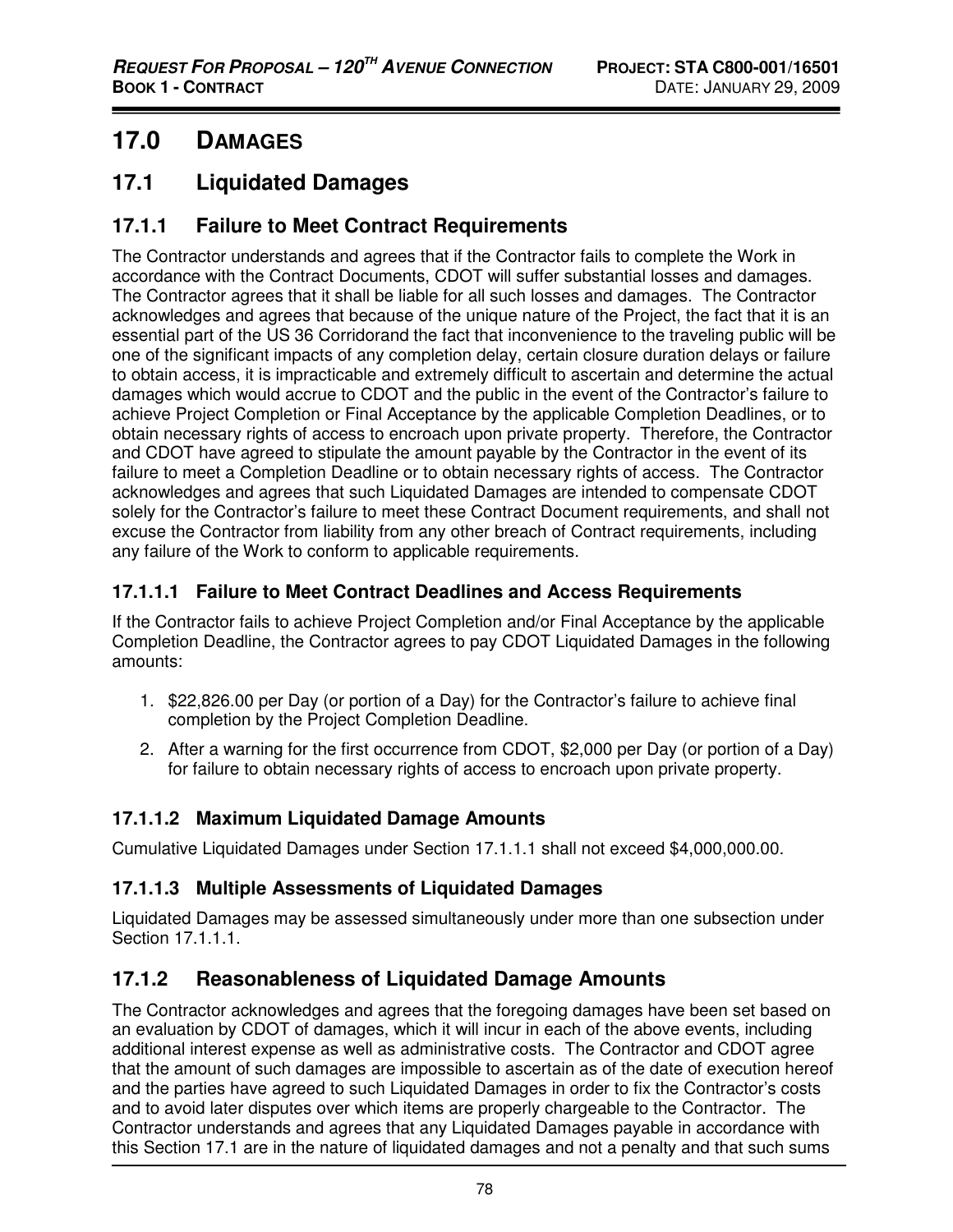are reasonable under the circumstances existing as of the date of execution and delivery of the Contract. The Contractor further acknowledges and agrees that Liquidated Damages may be owing even though no Event of Default has occurred.

#### **17.2 Waiver**

#### **17.2.1 No Waiver**

Permitting or requiring the Contractor to continue and finish the Work or any part thereof after a Completion Deadline shall not act as a waiver of CDOT's right to receive Liquidated Damages hereunder or any rights or remedies otherwise available to CDOT.

# **17.3 Payment of Liquidated Damages**

To the extent Liquidated Damages are not deducted from any amount owed by CDOT to the Contractor, CDOT may send Contractor an invoice and the Liquidated Damages shall be payable by the Contractor to CDOT within ten days after the Contractor's receipt of the invoice therefore.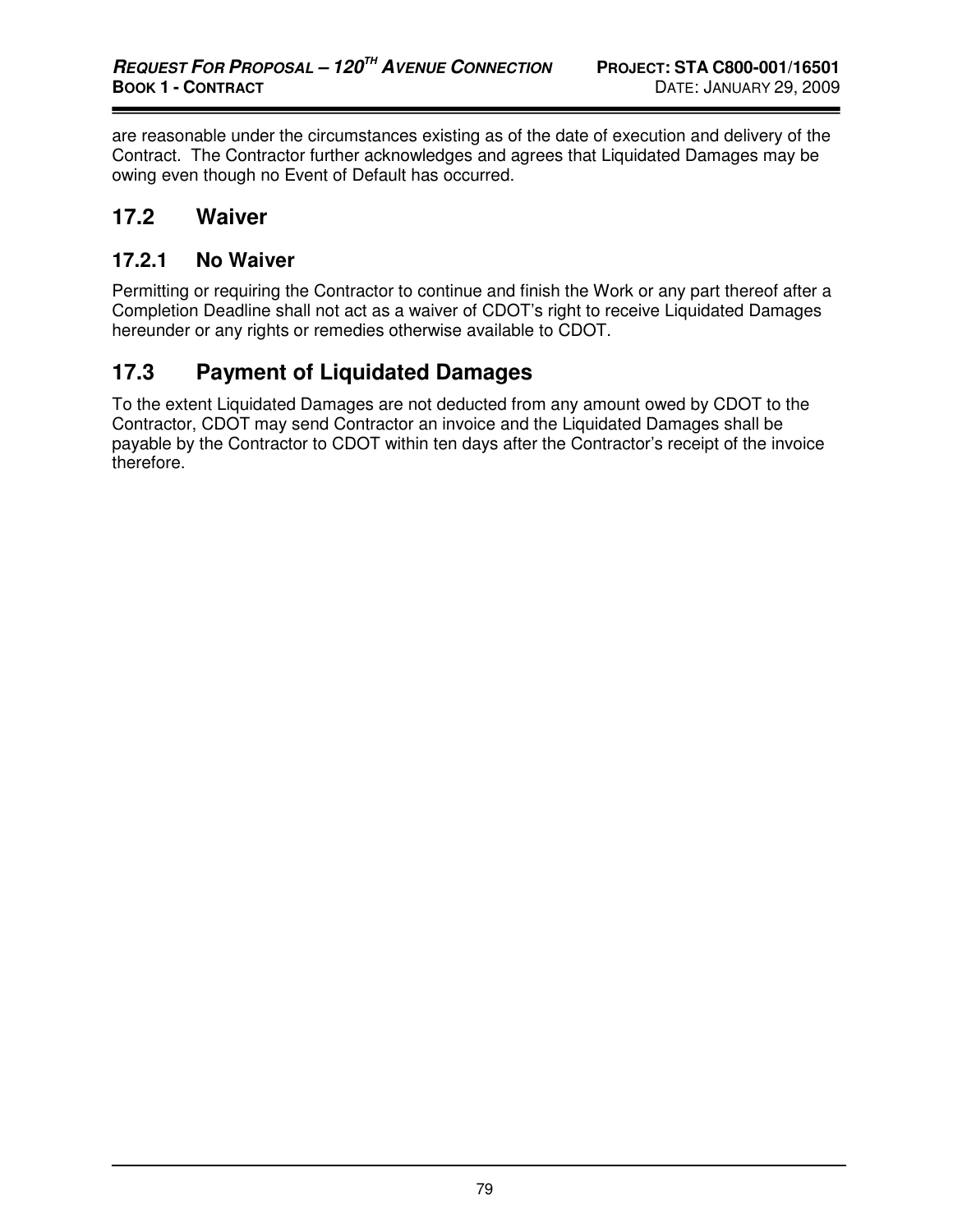# **18.0 INDEMNIFICATION**

## **18.1 Indemnifications by Contractor**

#### **18.1.1 General Indemnities**

Subject to Section 18.1.3, the Contractor shall release, defend, indemnify and hold harmless CDOT and its agents, consultants, and their respective successors and assigns and their respective shareholders, officers, directors, agents and employees (collectively referred to as the "Indemnified Parties") from and against any and all claims, causes of action, suits, judgments, investigations, legal or administrative proceedings, penalties, fines, damages, losses, liabilities, costs and expenses, including any injury to or death of persons or damage to or loss of property (including damage to utility facilities), and including attorneys', accountants' and expert witness fees and costs, arising out of, relating to or resulting from:

- 1. The breach or alleged breach of the Contract by any Contractor-Related Entity.
- 2. The failure or alleged failure by any Contractor-Related Entity to comply with any applicable Environmental Laws or other Legal Requirements (including Legal Requirements regarding handling, generation, treatment, storage, transportation and disposal of Hazardous Substances) or Governmental Approvals in performing the Work.
- 3. Any alleged patent or copyright infringement or other allegedly improper appropriation or use of trade secrets, patents, proprietary information, know-how, copyright rights or inventions in performance of the Work, or arising out of any use in connection with the Project of methods, processes, designs, information or other items furnished or communicated to CDOT or another Indemnified Party pursuant to the Contract; provided that this indemnity shall not apply to any infringement resulting from CDOT's failure to comply with specific written instructions regarding use provided to CDOT by the Contractor.
- 4. The alleged negligent act or omission or willful misconduct of any Contractor-Related Entity.
- 5. Any and all claims by any governmental or taxing authority claiming taxes based on gross receipts, purchases or sales, or the use of any property or income of the Contractor or any of its Subcontractors or any of their respective agents, officers or employees with respect to any payment for the Work made to or earned by any Contractor-Related Entity.
- 6. Any and all claims filed in connection with the Work, including all expenses and attorneys', accountants' and expert witness fees and costs incurred in discharging any claim, provided that CDOT is not in default in payments owing to the Contractor with respect to such Work.
- 7. Any spill or release or threatened spill or release of Hazardous Substances: (i) attributable to the negligence, willful misconduct or breach of contract by any Contractor-Related Entity; or (ii) which was brought onto the Site by any Contractor-Related Entity.
- 8. The claim or assertion by any contractor of inconvenience, disruption, delay or loss caused by interference by any Contractor-Related Entity with or hindering the progress or completion of work being performed by other contractors as described in Section 23.1, or failure of any Contractor-Related Entity to cooperate reasonably with other contractors in accordance therewith.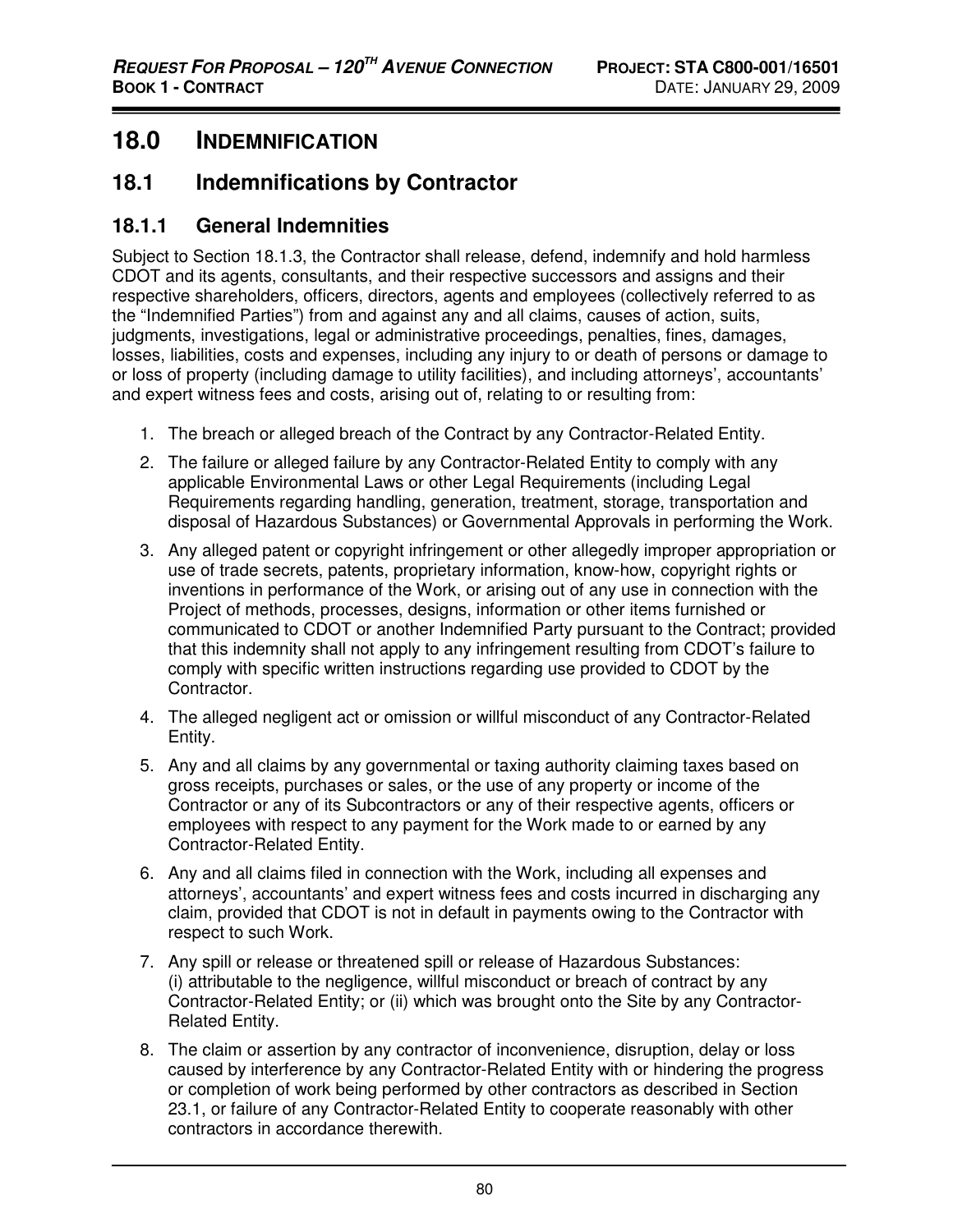All indemnification provisions in this Section 18.0 apply to RTD for Work related to RTD-owned property

#### **18.1.2 Design Defects**

Subject to Section 18.1.3, the Contractor shall release, defend, indemnify and hold harmless the Indemnified Parties from and against any and all claims, causes of action, suits, judgments, investigations, legal or administrative proceedings, penalties, fines, damages, losses, liabilities, costs and expenses, including any injury to or death of persons or damage to or loss of property (including damage to utility facilities), and including attorneys', accountants' and expert witness fees and costs, arising out of, relating to or resulting from Errors in the Design Documents, regardless of whether such Errors were also included in the Basic Configuration or Reference Documents. The Contractor agrees that, because the Basic Configuration and Reference Documents are subject to review and modification by the Contractor, it is appropriate for the Contractor to assume liability for Errors in the completed Project even though they may be related to Errors in the Basic Configuration or Reference Documents.

## **18.1.3 Losses Due to Negligence of Indemnified Parties**

The Contractor's indemnity obligation under Sections 18.1.1 and 18.1.2 shall not extend to any loss, damage or cost to the extent that such loss, damage or cost was caused by the negligence or willful misconduct of such Indemnified Party or its agents, servants or independent contractors who are directly responsible to such Indemnified Party (in other words, a comparative negligence standard shall apply).

### **18.1.4 Claims by Employees**

In claims by an employee of the Contractor, a Subcontractor, anyone directly or indirectly employed by them or anyone for whose acts they may be liable, the indemnification obligation under this Section 18.1 shall not be limited by any limitation on the amount or type of damages, compensation or benefits payable by or for the Contractor or a Subcontractor under workers' compensation, disability benefit or other employee benefits laws.

#### **18.1.5 Reliance on Contractor's Performance**

The Contractor hereby acknowledges and agrees that it is the Contractor's obligation to cause the Project to be designed and to construct the Project in accordance with the Contract Documents and that the Indemnified Parties are fully entitled to rely on the Contractor's performance of such obligation. The Contractor further agrees that any review, acceptance and/or approval by CDOT and/or others hereunder shall not relieve the Contractor of any of its obligations under the Contract Documents or in any way diminish its liability for performance of such obligations or its obligations to provide indemnities hereunder.

## **18.1.6 Indemnities in Connection with Utilities**

**18.1.6.1** The Contractor is advised that each Utility Agreement contains provisions for the Contractor to indemnify, save and hold harmless the Utility Owner, its employees and agents with respect to certain matters. The Contractor hereby agrees to and shall perform and comply with such provisions of the Utility Agreements for the benefit of the Utility Owners, their employees and agents.

**18.1.6.2** The Contractor is also advised that the Utility Agreements may include certain agreements by CDOT to indemnify, defend and hold harmless the Utility Owners with respect to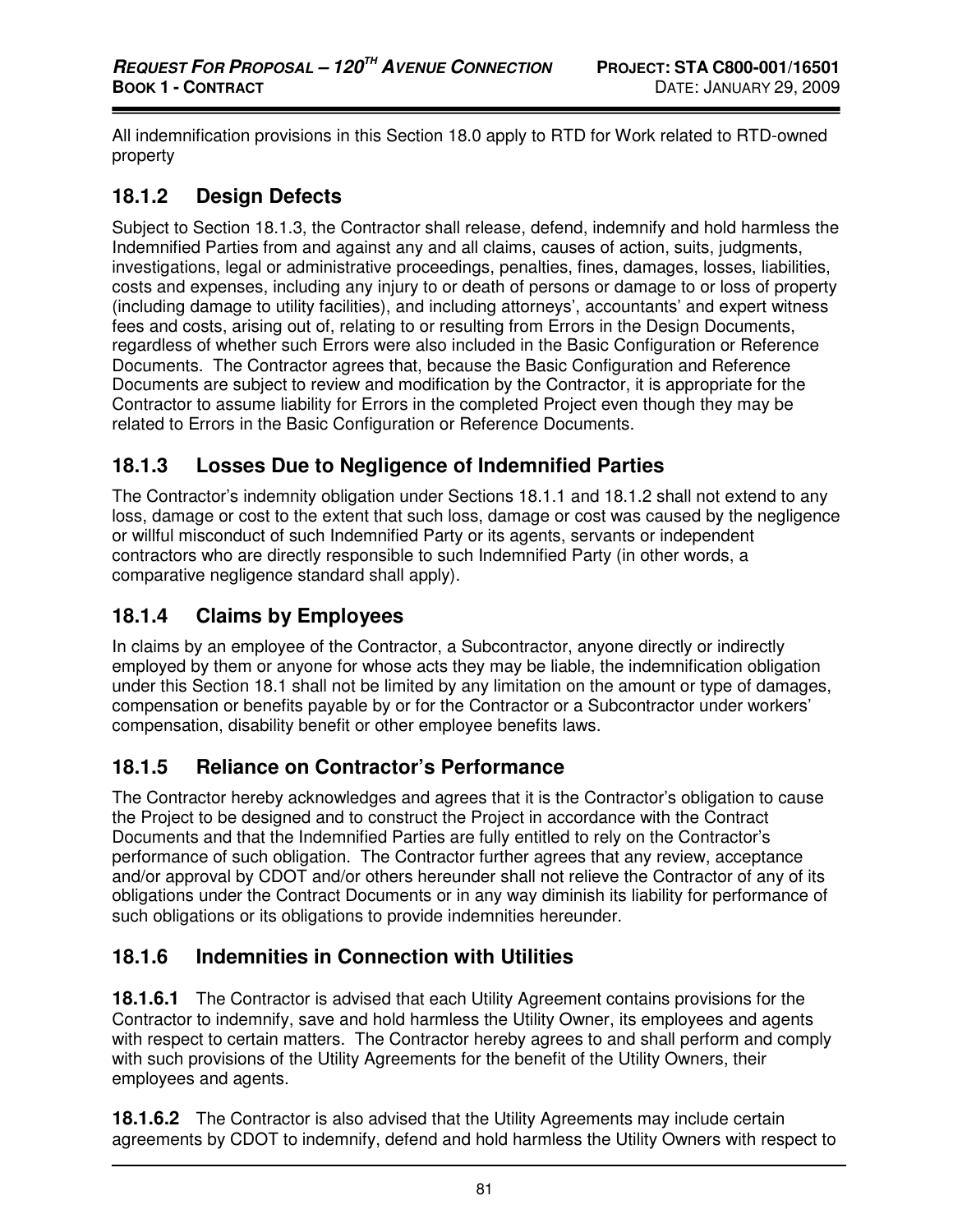certain matters. The Contractor's obligation under this Section 18.1 shall automatically apply to require it to release, indemnify, defend and hold harmless the Utility Owners, in addition to the Indemnified Parties, with respect to all such matters.

# **18.2 Responsibility of CDOT for Certain Hazardous Substances**

## **18.2.1 Pre-Existing Site Contamination**

It is recognized that CDOT may assert that certain third persons or parties may rightfully bear the ultimate legal responsibility for any and all Hazardous Substances, which may currently be present on the Site. It is further recognized that certain state and federal statutes provide that individuals and firms may be held liable for damages and claims related to Hazardous Substances under such doctrines as joint and several liability and/or strict liability. It is not the intention of the parties that the Contractor be exposed to any such liability arising solely out of: (i) pre-existing Site contamination, whether known or unknown, except as otherwise provided in Section 18.1.1(7); (ii) the non-negligent performance by the Contractor, its employees, agents, officers or Subcontractors or any other Persons for whom the Contractor may be contractually or legally responsible, in the handling of such Hazardous Substances; and/or (iii) the activities of any Persons not described in (ii) above, including CDOT.

Accordingly, for the purposes of the Contract only, CDOT shall reimburse the Contractor for Remediation Work (through payment of the Contract Price, as it may be increased by Change Order pursuant to Section 13), and will be responsible for, any and all claims, damages, losses, liabilities, costs and expenses, including the Contractor's attorneys' fees, arising out of, or in connection with, bodily injury (including death) to persons, damage to property or environmental removal or response costs arising out of the presence, release or threatened release of Hazardous Substances on or from the Site, irrespective of whether such substances were generated or introduced on the Site before or after execution of the Contract and irrespective of whether CDOT was aware of, or directly involved in, the generation or introduction of such materials, but specifically excluding from any obligation of responsibility for those conditions for which the Contractor has agreed to be responsible as described in Section 18.1.1(7).

#### **18.2.2 Generator Number for Hazardous Waste Remediation**

Except for Hazardous Substances for which the Contractor is responsible as described in Section 18.1.1(7), without contradiction of any assertion by CDOT of third-party liability, and for purposes of the Contract only:

- 1. The Contractor shall not be required to execute any hazardous waste manifests as a "generator."
- 2. Hazardous Substances encountered in the performance of the Work shall be disposed of, if at all, utilizing an EPA Identification Number or other appropriate legal device obtained by, and carried in the name of, CDOT or another Person designated by CDOT.

# **18.3 No Effect on Other Rights**

The foregoing obligations shall not be construed to negate, abridge or reduce other rights or obligations, which would otherwise exist in favor of a party hereunder.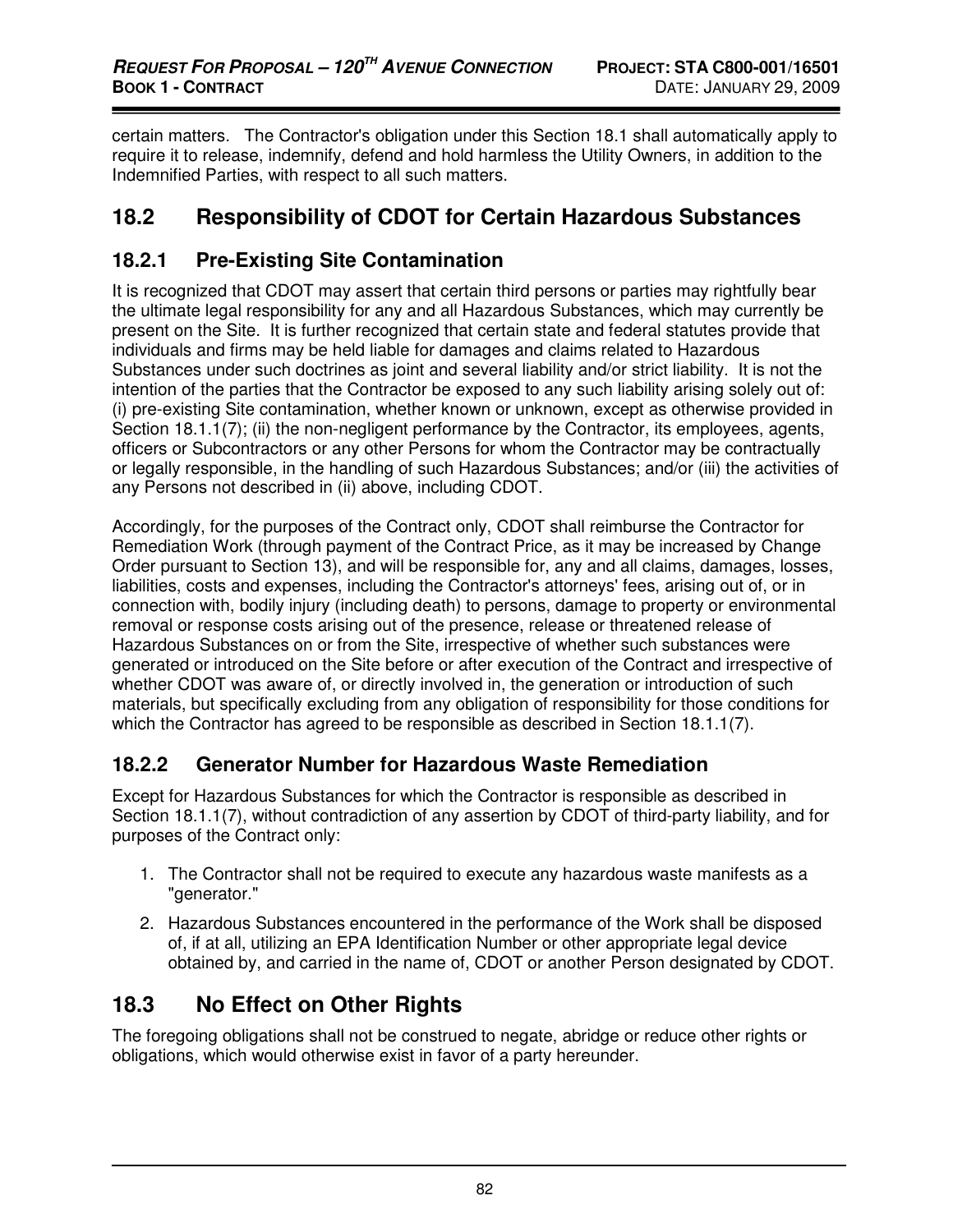## **18.4 Comprehensive Environmental Response, Compensation, and Liability Act Agreement**

Without limiting their generality, the indemnities set forth in Section 18.1.1(7) are intended to operate as agreements pursuant to Section 107(e) of the Comprehensive Environmental Response, Compensation and Liability Act (CERCLA), 42 U.S.C. Section 9607(e), to insure, protect, hold harmless and indemnify the parties indemnified in said Section 18.1.1(q).

## **18.5 Intent of Indemnity for Breach of Contract**

The requirement to provide an indemnity for breach of contract set forth in Section 18.1(1) is intended to provide protection to CDOT with respect to third party claims associated with such breach. It is not intended to provide CDOT with an alternative cause of action for damages incurred directly by CDOT with respect to such breach.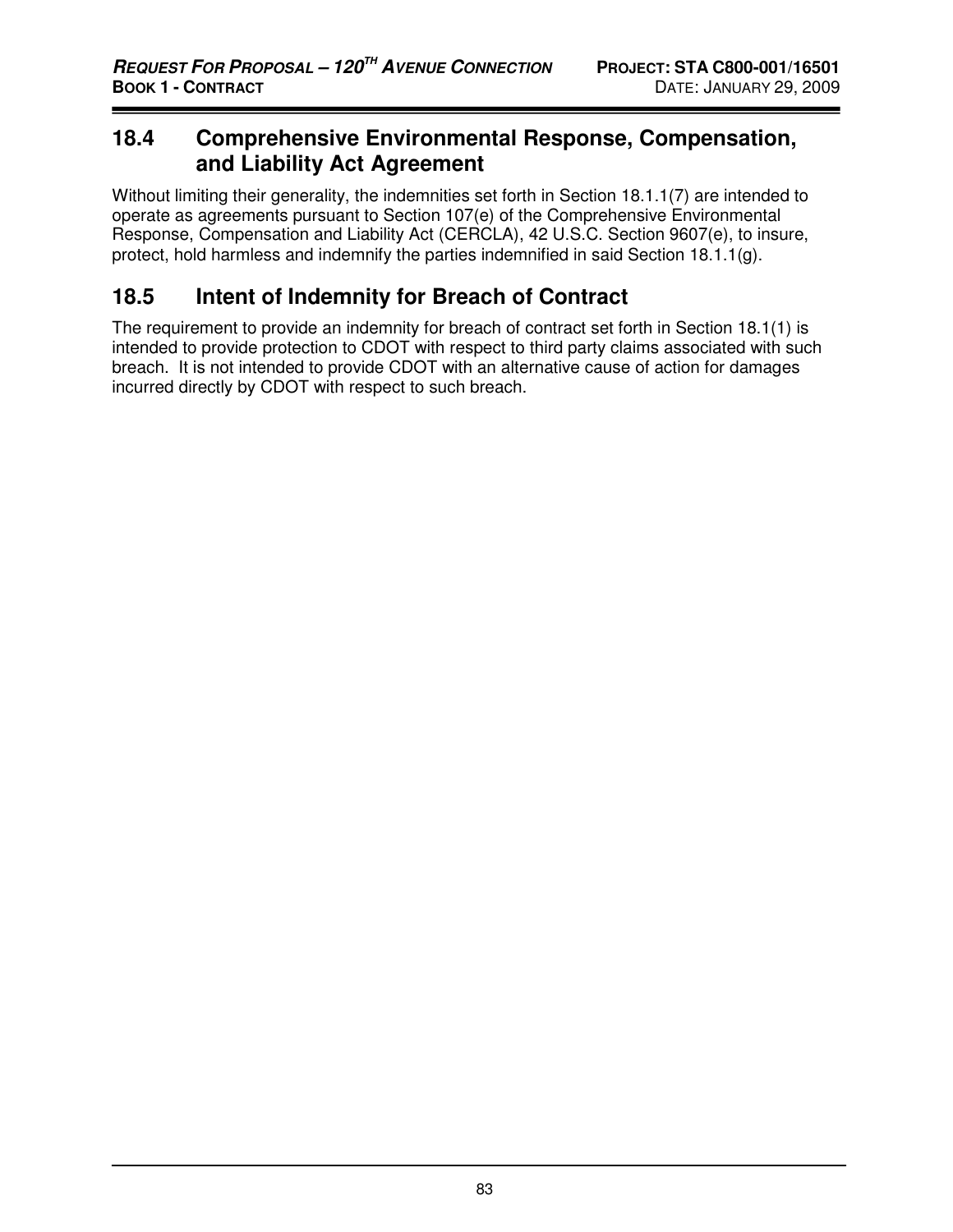# **19.0 PARTNERING, CLAIMS FOR ADJUSTMENT AND DISPUTES [UNDER REVIEW BY CDOT]**

## **19.1 Partnering**

CDOT intends to encourage the use of an extensive partnering program among CDOT, the Contractor, its Subcontractors and other stakeholders, where appropriate. The partnering relationship will be structured to draw on the strengths of each organization to identify and achieve reciprocal goals. The objectives include effective and efficient Project performance and completion on schedule, within budget and in accordance with the Contract Documents.

CDOT anticipates a partnering effort involving the executive management, Project management, Project staff and others. Participation is encouraged. Any cost associated with effectuating partnering will be agreed to by both the Contractor and CDOT and will be shared equally with no change in the Contract Price. The Contractor shall pay all costs and submit paid invoices to CDOT for 50 percent reimbursement.

It is the intent of the parties that the dispute resolution provisions contained in this Section 19 shall apply only in the event that the normal CDOT-Contractor issue resolution efforts through partnering are not successful. The dispute resolution provisions set forth in Section 19.2 shall apply to all Disputes arising out of the Work that are not resolved by the parties through the partnering process, except as expressly provided to the contrary in the Contract Documents.

## **19.2 Dispute Resolution; General Provisions**

#### **19.2.1 Mandatory Nature of Process**

All Disputes between the Contractor and CDOT (or, as provided by Section 19.6.3, between the Contractor's Subcontractors and CDOT) that have not been resolved by the parties through the partnering process shall be resolved as provided by this Section.

#### **19.2.2 Disputes; Disputes Governed by this Section; Priorities; Disputes Involving Utility Owners**

**19.2.2.1** Disputes include, but are not limited to:

- 1. Any disagreement resulting from a change, delay, change order, another written order, or an oral order from the Project Manager or his designee, including any direction, instruction, interpretation, or determination by the Project Manager or his designee concerning extra work, increased costs, delay, or any other issue including, but not limited to, an assertion by the Contractor seeking, as a legal right, the payment of money, adjustment or interpretation of Contract terms, or other relief, arising under or relating the this Contract.
- 2. Any unsatisfied request for additional compensation or time based on: (a) Work or materials not clearly defined in the Contract; (b) extra work not ordered by CDOT; (c) extensions of time made pursuant to subsection 13; or (d) any other cause.

**19.2.2.2** Participation in and completion of this dispute resolution process is a condition precedent to an action for judicial review pursuant to C.R.S. § 24-4-106.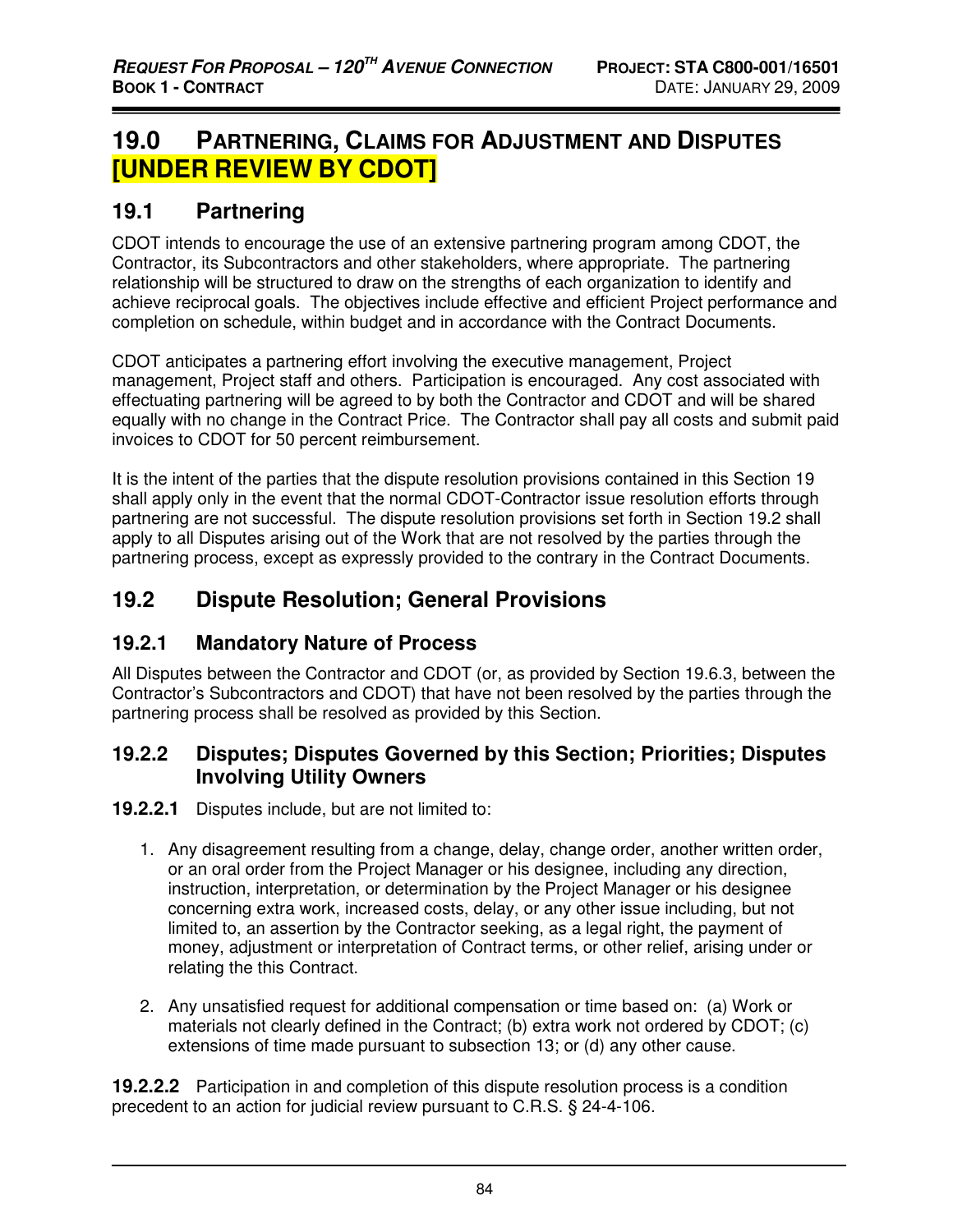**19.2.2.3** Hereafter, all references to Disputes brought by the Contractor refer also to Disputes brought by the Contractor on behalf of any of its Subcontractors, provided that the additional requirements of Section 19.6.3 are complied with.

**19.2.2.4** If a dispute arises relating to a Utility Agreement or the Utility Work there under, and the Utility Owner is a necessary or appropriate party to such dispute, then such dispute shall be resolved in the manner set forth in the applicable Utility Agreement, and the Contractor shall participate in such Dispute resolution process as appropriate to resolve such Dispute.

#### **19.2.3 Overview of Process**

In the event of any Dispute, the Contractor shall follow the processes set forth herein.

#### **19.2.4 Continuation of Work**

At all times during this Dispute resolution process or any subsequent administrative or court proceeding, and at all times during the pendence of any Dispute with any other project contractor, the Contractor and all Subcontractors shall proceed with the Project Work diligently, without delay, in accordance with all provisions of the Contract Documents. Continued performance by the Contractor shall not prejudice the right to bring any claim.

## **19.2.5 Notice and Record Keeping for Disputes**

In the event of any Dispute, Contractor shall:

- 1. Within three (3) days of the discovery of any facts which formulate the basis of a potential dispute, give written notice of Dispute to the Project Manager before the Contractor begins the work on which the dispute is based.
- 2. Supplement the written protest every 30 calendar days with a written statement providing the following:
	- a. The date of the protested order;
	- b. The nature of the order and circumstances which caused the protest;
	- c. The contract provisions supporting the protest and any other basis, legal or factual;
	- d. The estimated dollar cost, if any, of the protested work and documentation supporting the estimate; and
	- e. An analysis of the progress schedule showing the schedule change or disruption if the Contractor is asserting a schedule change or disruption, including a CPM scheme depicting how the schedule is adversely affected.
- 3. Throughout the Dispute, the Contractor and the Project Manager shall keep complete daily records of extra costs and time incurred, in accordance with the following procedures:
	- a. Daily records shall identify each operation affected, the specific locations where work is affected, and the potential effect to the Project's schedule.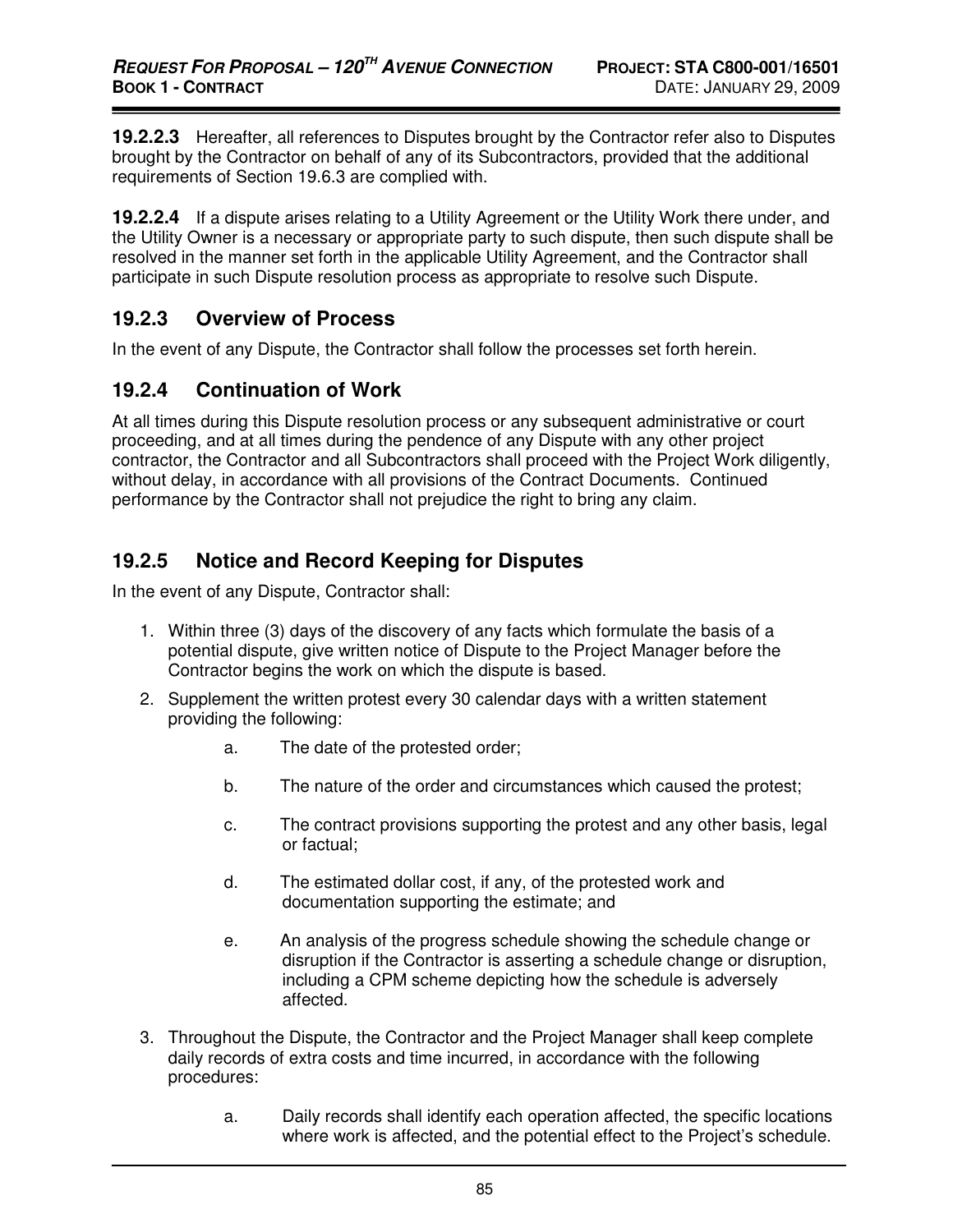Such records shall also reflect all labor, material, and equipment applicable to the affected operations.

- b. On the first Working Day of each week following the date of the written notice of Dispute, the Contractor shall provide the Project Manager with the daily records for the proceeding week. If the Contractor's records indicate costs greater than those kept by CDOT, the Project Manager will meet with the Contractor and present his records to the Contractor at the meeting. The Contractor shall notify the Project Manager in writing within three work days of any inaccuracies noted in, or disagreements with, CDOT's records. For purposes of computing damages, the CDOT's records will control.
- 4. In addition to the daily records described above, the Contractor shall maintain records that provide a clear distinction between the incurred direct costs of disputed work and that of undisputed work, notwithstanding any policy the Contractor may have regarding record retention. CDOT shall have the right to inspect all of the Contractor's records in accordance with the following procedures:
	- a. All Contractor's records and the records of all subcontractors on the Contract shall be open to inspection or audit by representatives of CDOT during the life of the Contract and for a period of not less than three (3) years after the date of final payment.
	- b. The Contractor shall permit the Project Manager and/or CDOT auditor to examine and copy all records required by the Project Manager to determine the facts or contentions involved in the claim.
	- c. The Contractor, subcontractors, and lower tier subcontractors shall provide adequate facilities, acceptable to the Project Manager and/or CDOT auditor, for inspection and/or audit during normal business hours.
- 5. CDOT and CDOT's attorneys and consultants will affirmatively act to protect the records and information from disclosure beyond those persons having a need to know the information for the purpose of making a decision regarding the claim, or for law enforcement purposes. The Contractor shall identify and segregate any documents or information that the Contractor considers particularly sensitive, such as confidential or proprietary information.

## **19.2.6 Monthly Settlement Negotiations**

Throughout protested work, the Contractor and the Project Manager shall discuss the dispute on a monthly basis and attempt to negotiate a resolution in good faith.

- 1. The Contractor and Project Manager are encouraged to use a neutral to assist in these negotiations. When either party requests the participation of a neutral, the parties shall mutually select a neutral. In accordance with CDOT's intent to resolve disputes early and fairly, CDOT will pay the costs of the neutral.
- 2. The content of the monthly discussions shall be inadmissible in any legal, equitable, arbitration, or administrative proceedings.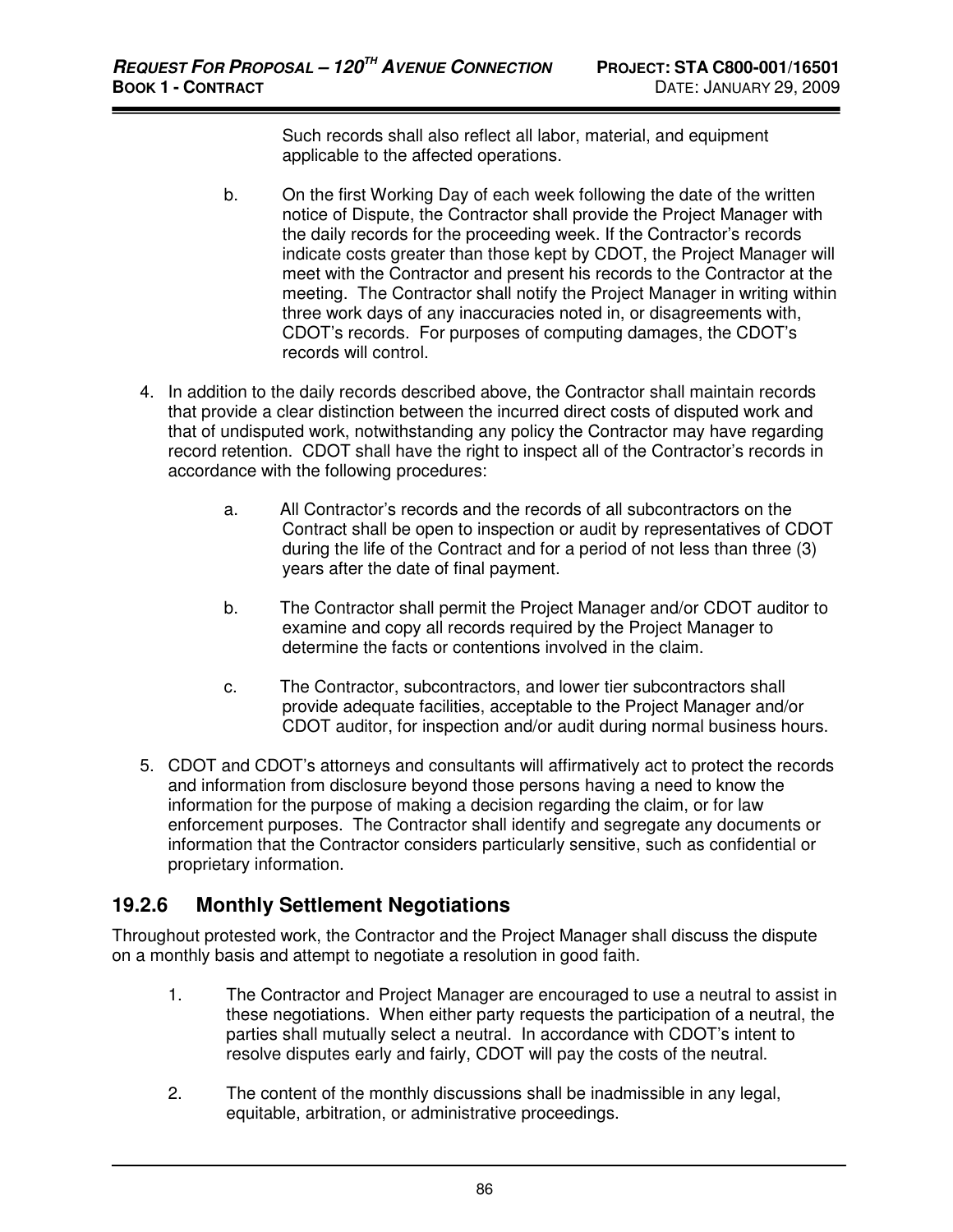#### **19.2.7 Claim Requirements**

#### **19.2.7.1 Definition**

Claim(s) are all Disputes that remain unsettled after Project Acceptance.

#### **19.2.7.2 Process**

The Contractor shall follow the process set forth herein for all claims with a value of more than \$15,000. For claims with a value under \$15,000, the Contractor agrees that its sole redress shall be filing a lawsuit in the County Court for the City and County of Denver, Colorado.

#### **19.2.7.3 Record Keeping**

The record keeping requirements for Disputes shall apply to claims. A CDOT audit may be performed for any claim and is mandatory for all disputes with amounts greater than \$250,000. As a minimum, the Contractor must make available to the auditors those documents identified on **Exhibit J, Schedule A.** 

#### **19.2.7.4 Complete and Final Claim Package**

The Contractor shall provide the Project Manager with six (6) copies of a complete and final claim package as follows:

- 1. Timing Within 60 days after project acceptance the Contractor shall submit the claim package. However, for any claim or part of a claim that pertains solely to final estimate quantities disputes the Contractor shall submit the claim package within 60 days of the issuance of the final estimate. This period may be reasonably extended by the CDOT Region Transportation Director, but only in writing.
- 2. Completeness The claim package shall be complete and represent the final position the Contractor wishes to have considered by the Department. The submitted claim package shall include all documents supporting such claim, regardless of whether such documents have been provided previously to the Department. All claims filed by the Contractor shall be in writing and in sufficient detail to enable the Project Manager to ascertain the basis and amount of claim.
- 3. Required Information As a minimum, the information listed on **Exhibit J, Schedule B** must accompany each claim submitted.
- 4. Final Position The Contractor shall be prohibited from amending either the bases of entitlement or the amount of any compensation or time. Any court, hearing, or other formal claims resolution proceeding shall be limited solely to the bases of entitlement and the amount of any compensation or time stated in the Contractor's written claim package.

#### **19.2.7.5 Multiple Claims**

If more than one claim has been filed by the Contractor on the Project, CDOT will have the right to consolidate all related claims and issue one decision on all such claims. Consolidation on unrelated claims will not be made.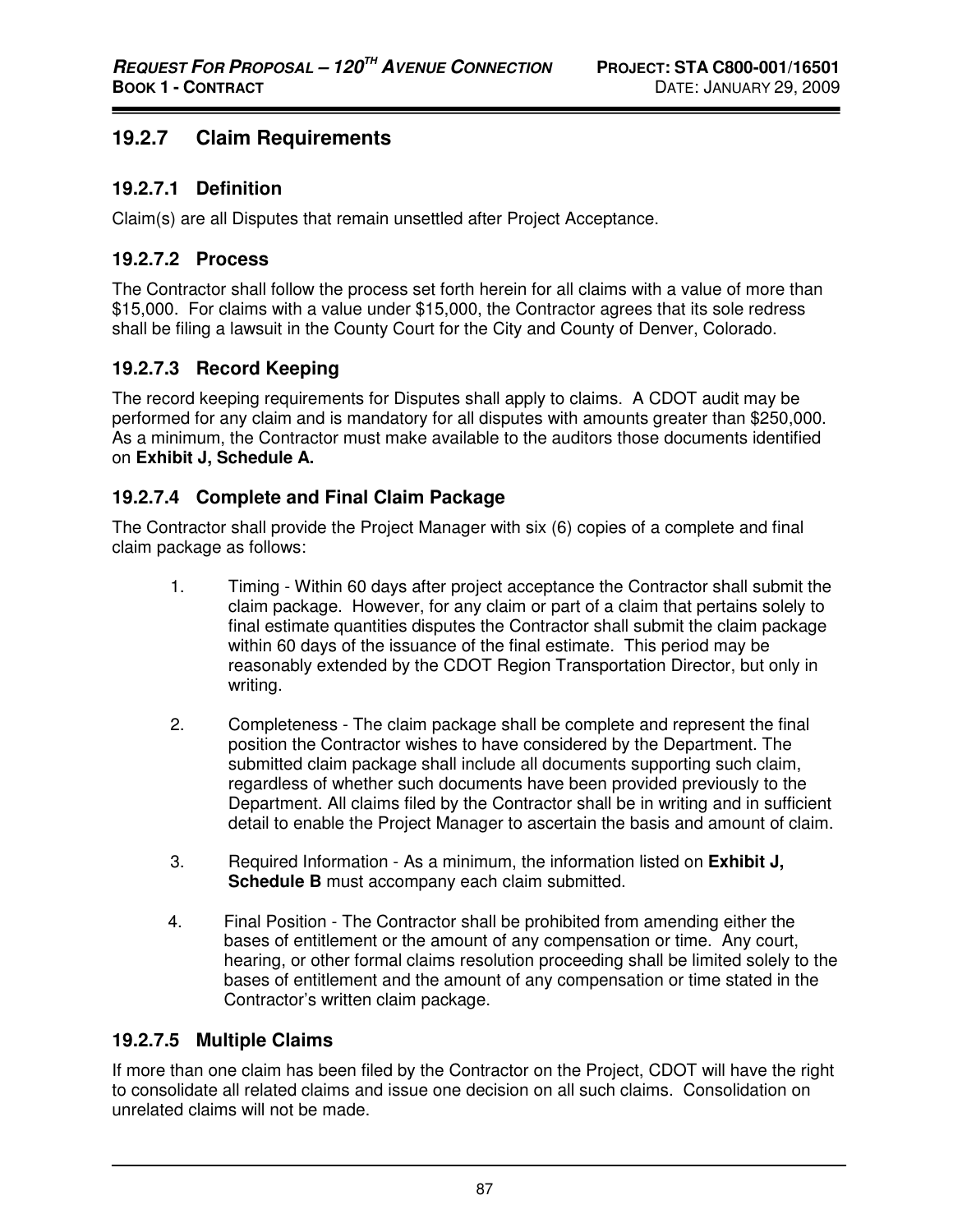#### **19.2.7.6 CDOT Liability**

The liability of CDOT shall be limited as provided for on **Exhibit J, Schedule C**.

#### **19.2.7.7 No Total Cost Claims**

No claim will be accepted on any contract which has been bid and awarded on a unit price basis for any additional costs that have been prepared on a total cost or modified total cost basis, for the contract work or any portion thereof, or in any other form which would, if approved, result in compensation to the contractor, on a total cost-plus or a total unit cost basis. For the purpose of this Contract, "total cost claim" or "modified total cost claim" shall be deemed to include all work required by the contract or any portion, unit part or parts of the work required by the contract however such portion, unit, part or parts of the work may be identified, categorized or isolated from remaining work and any claims for compensation for all work on the contract or any portion, unit, part or parts of the work of the contract using any form, technique, method or mode which results in a "total cost" figure, sum or result form cost computation.

#### **19.2.8 Claim Requirements**

#### **19.2.8.1 Regional Transportation Director Decision**

The CDOT Region Transportation Director ("RTD") for Region 6 will perform a review of the Contractor's claim and issue a decision in accordance with the following procedures:

- 1. The RTD will review the information in the Contractor's claim package and the daily records of extra costs and time incurred. The RTD may review any other information available in rendering a decision.
- 2. The RTD may request and the Contractor shall provide additional information, documentation, and other evidence. The RTD may conduct interviews with the Contractor's employees and other persons having knowledge related to the claim.
- 3. The RTD will assemble and maintain a claim record comprised of all information reviewed by the RTD in reaching a decision.
- 4. Either the Contractor or the Department may request an informal hearing before the RTD. When a hearing is requested by either party, both the Project Manager and the Contractor's representative shall be present and the hearing shall be conducted at a time which is convenient to all parties.
- 5. The RTD will provide a written decision to the Contractor, along with a copy of the claim record, within 60 Days from the receipt of the Contractor's claim package or from the completion of CDOT's audit or from the receipt of any information requested, whichever occurs later. The RTD may reasonably extend the time period for issuing a decision. The RTD must notify the Contractor of such extension in writing. The failure of the RTD to render a written decision to the Contractor within the specified time period shall constitute a denial of the claim.

#### **19.2.8.2 Exceptions to Regional Transportation Director Decision**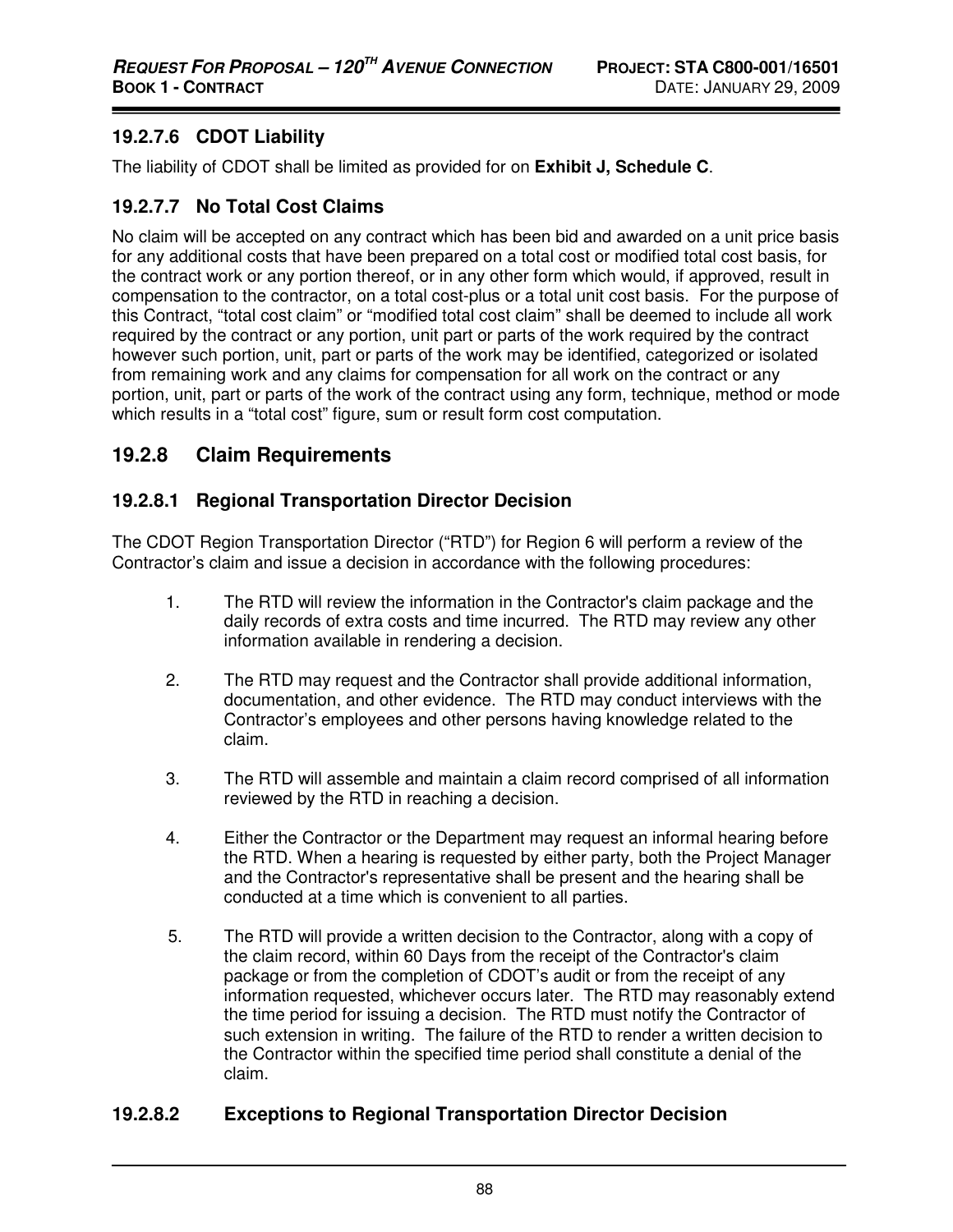If the Contractor disagrees with the RTD, the contractor must either accept that decision as final or file an appeal to the CDOT Chief Engineer ("Chief Engineer") in accordance with the following procedure:

- 1. The Contractor's written appeal shall be made within 15 days from the receipt of the RTD decision.
- 2. In its written appeal, the Contractor shall provide specific citations to the RTD decision and explanations as to why the Contractor believes the RTD decision was incorrect.
- 3. When a written appeal to the Chief Engineer is properly filed, the RTD will provide the claim record to the Chief Engineer who will initiate a hearing in accordance with Subsection C, below.

#### **19.2.8.3 Hearing**

The Chief Engineer will provide for a formal, final administrative hearing pursuant to the CDOT modified version of AAA's Construction Industry Hearing Rules, attached at **Exhibit J, Schedule D**.

- 1. The costs and reasonable expenses of the hearing shall be directly paid by CDOT. CDOT will subtract one-half of the cost of the hearing from the Contractor's final payment.
- 2. The hearing shall result in the issuance of an initial decision that shall be reviewed by the Chief Engineer. Only the Chief Engineer may issue a final decision.
- 3. If either party disagrees with the initial decision, it may file with the Chief Engineer within 15 days following the issuance of the initial decision and exception brief along with a designation of the relevant parts of the claim record and of the parts of the transcript of the hearing proceedings. The non-filing party will have 15 days to submit a written rebuttal.

#### **19.2.8.4 Final Decision of Chief Engineer**

The Chief Engineer shall render a final decision within 60 days of receiving the initial decision in accordance with the following procedures:

- 1. The Chief Engineer shall assemble the final claim record, including: (1) the initial claim package and daily records of extra costs and time incurred; (2) the RTD decision; (3) the appeal to the Chief Engineer; (4) all pleadings, applications, evidence, exhibits and other papers presented or considered in conjunction with the hearing, including matters officially noticed; (5) the initial decision; and (6) any exceptions filed. The Chief Engineer shall not consider anything outside of the claim record.
- 2. The findings of evidentiary fact in the initial decision shall not be set aside by the Chief Engineer unless such findings are contrary to the weight of the evidence. The Chief Engineer is not bound by findings of ultimate facts or conclusions of law.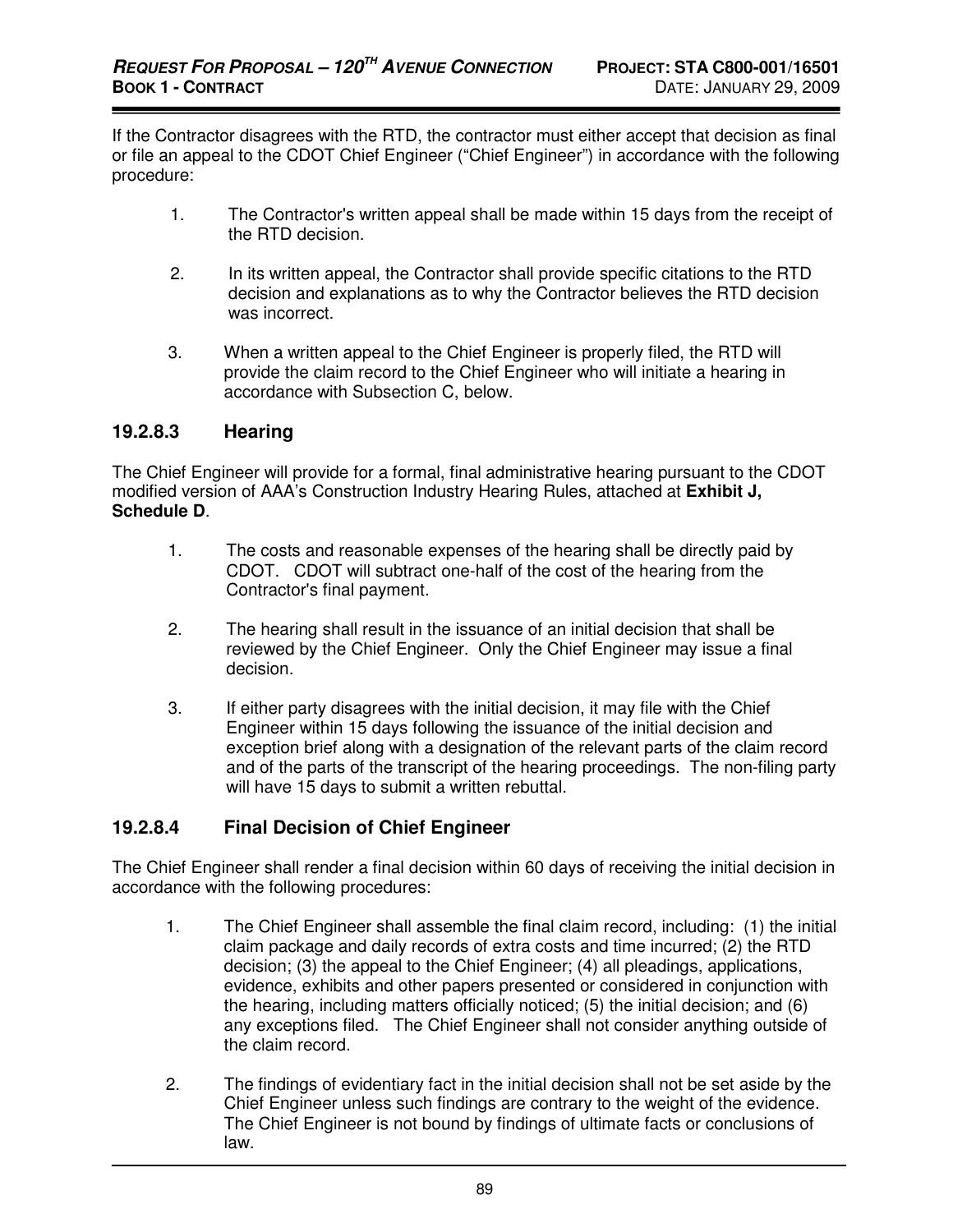- 3. The Chief Engineer may remand the case for such hearing proceedings as she may direct, or she may affirm, set aside, or modify the recommendation in conformity with the facts and the law.
- 4. The following persons shall not communicate with the Chief Engineer regarding the substance of a claim: (a) the Contractor or any agent of the Contractor; (b) CDOT staff, counsel, or consultants who are directly participating in the Claim process in an advocate capacity. The preceding sentence does not prohibit the Chief Engineer from communicating with, or having the aid or advice of all other CDOT staff, counsel, or consultants.
- 5. The Chief Engineer shall mail her final decision to the last address furnished to CDOT by the Contractor via first class mail. The decision shall be effective as to the Contractor on the date mailed or such later date as is stated in the decision.

**19.2.8.4** The decision of the Chief Engineer shall constitute final agency action by CDOT pursuant to C.R.S. § 24-4-106 and the Colorado Rule of Civil Procedure 106(a)(4). If the Contractor disagrees with CDOT's final agency action, Contractor's sole remedy is judicial review pursuant to C.R.S. § 24-4-106 in the District Court for the City and County of Denver, Colorado.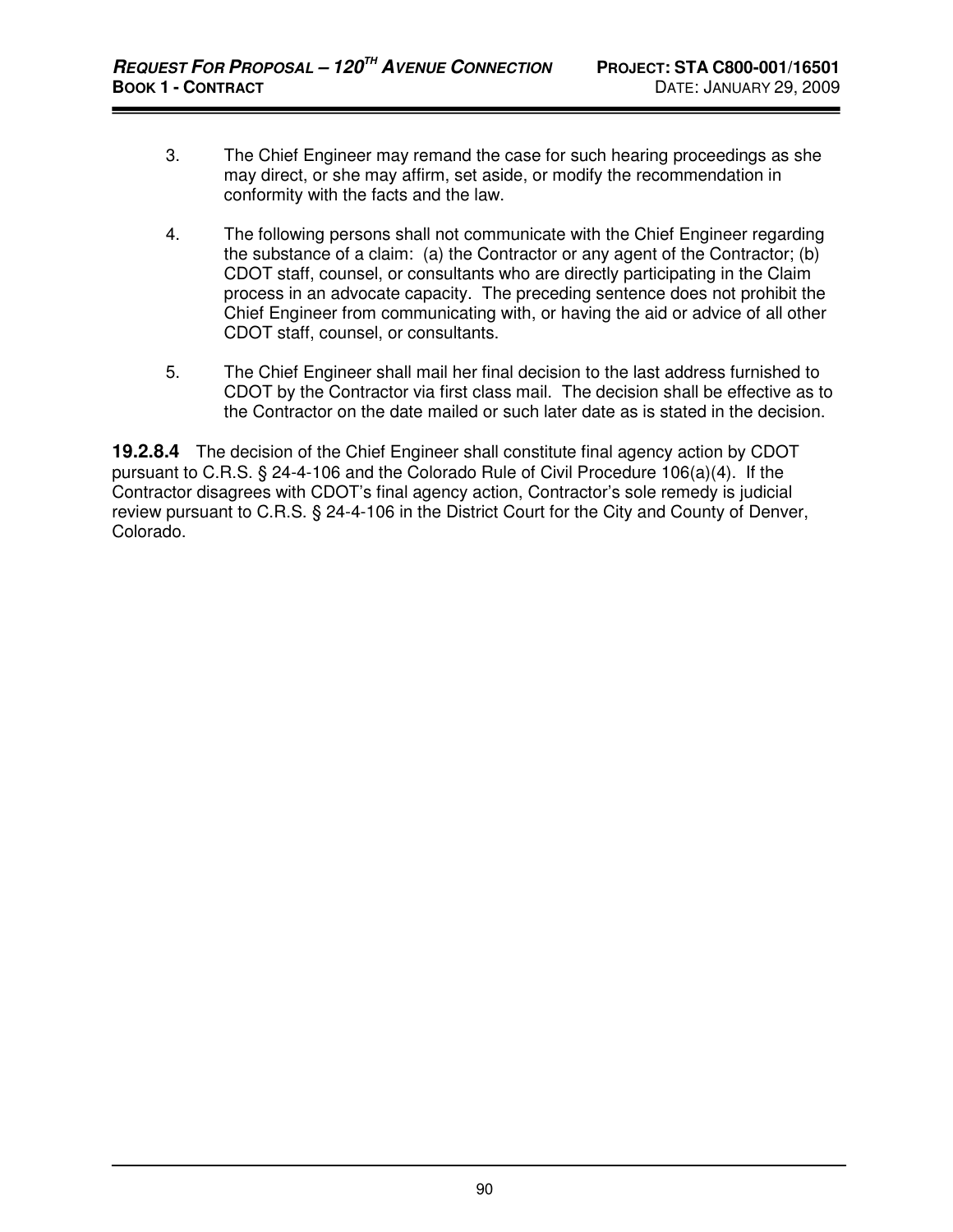# **20.0 ACCEPTANCE OF PROJECT**

## **20.1 Project Completion**

#### **20.1.1 Notice by Contractor**

As a pre-requisite to Project completion, the Contractor shall provide written notice to CDOT when all of the following have occurred with respect to the Project:

- 1. The Contractor has completed all Work (except for Punch List items, final cleanup and other items only included in the requirements for Final Acceptance).
- 2. The Contractor has ensured that the Work has been performed in accordance with the requirements of the Contract Documents.
- 3. The Contractor has received all applicable Governmental Approvals required for the Project.
- 4. The Contractor has furnished to CDOT certifications from the Contractor's Design Manager, in form and substance satisfactory to CDOT, certifying that the Design Documents meet the requirements of the Contract Documents.
- 5. The Contractor has furnished to CDOT certifications from the Contractor's Project Manager, in form and substance satisfactory to CDOT, certifying that the construction meets the requirements of the Contract Documents.
- 6. The Contractor has furnished to CDOT certifications from the Contractor's Construction Quality Manager, in form and substance satisfactory to CDOT, certifying that there are no outstanding non-conformances other than those identified on the Punch List.
- 7. The Contractor has ensured that the Project may be used without damage to the Project or any other property on or off the Site, and without injury to any Person.
- 8. The Contractor has obtained all applicable third party approvals relating to the Work and all third parties have completed all work that involves obligations by the Contractor.
- 9. The Contractor has ensured that the Project is ready to be opened for traffic and that no further work is required which would involve any lane or shoulder closure.

# **20.1.2 Correction of Defects**

Upon receipt of the Contractor's notice under Section 20.1.1, CDOT will conduct such inspections, surveys, and/or testing as CDOT deems desirable. If such inspections, surveys, and/or tests disclose that any Work does not meet the requirements of the Contract Documents, CDOT will promptly advise the Contractor as to Nonconforming Work (including incomplete Work) necessary to be corrected as a condition to Project Completion, Nonconforming Work (including incomplete Work) which may be corrected as Punch List items and/or whether the Contractor shall reassess the accuracy and completeness of its notice. Upon correction of the Nonconforming Work (including incomplete Work) identified as a prerequisite to Project Completion, the Contractor shall provide written notification to CDOT and CDOT will conduct additional inspections, surveys and/or tests as CDOT deems desirable. This procedure shall be repeated until CDOT finds that all prerequisites to Project Completion have been met.

## **20.1.3 Conditions to Affidavit of Final Completion**

The Contractor shall provide to CDOT an executed sworn Affidavit of Final Completion in accordance with Section 20.1.3.1 when all of the following have occurred: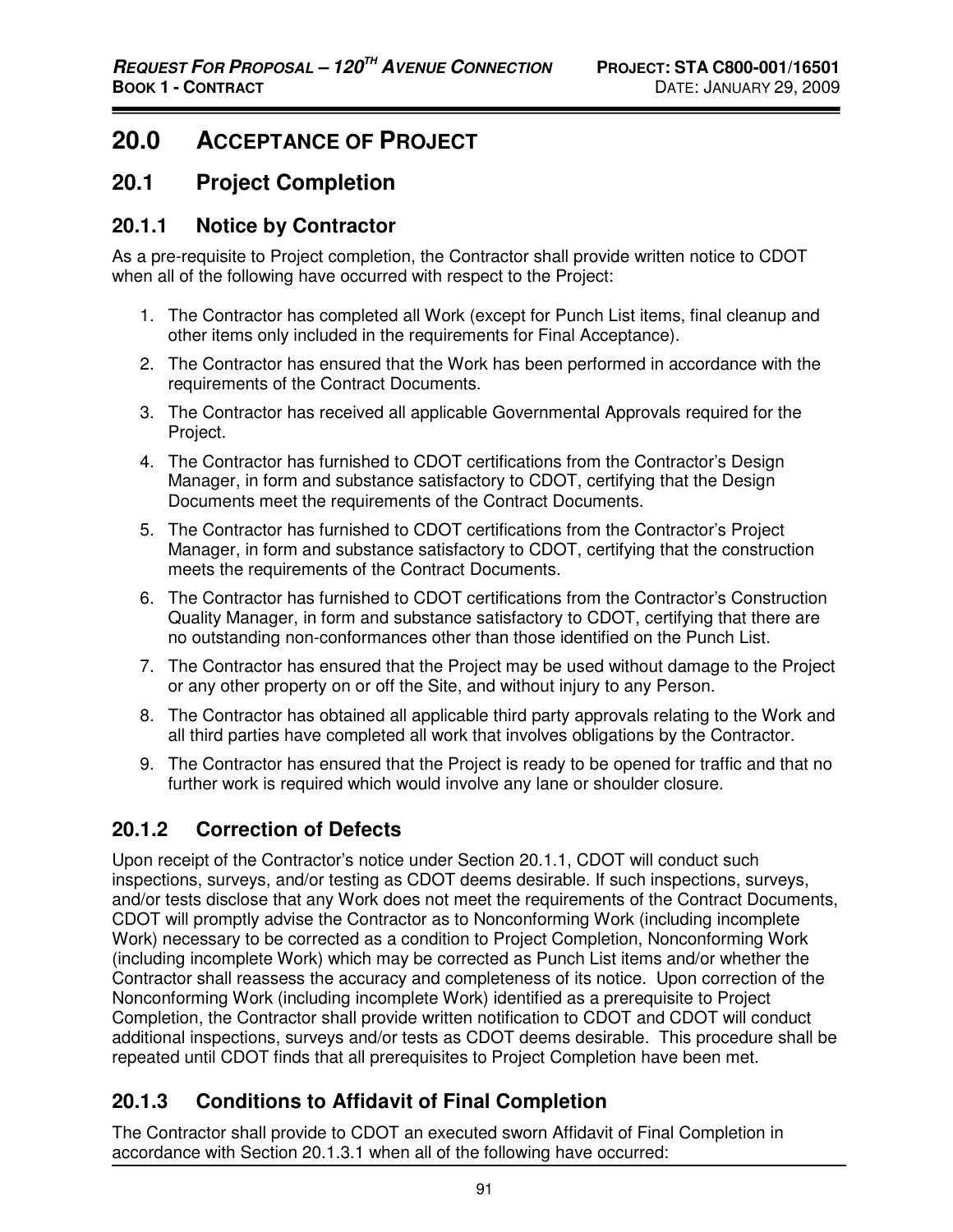- 1. CDOT has received all Released for Construction Documents, Design Documents, As-Built Documents, ROW record maps, surveys, test data, and other deliverables required under the Contract Documents for the Project.
- 2. All special tools, equipment, furnishings, and supplies purchased by and/or used by the Contractor, as provided in the Contract Documents, have been delivered to CDOT and all replacement spare parts have been purchased and delivered to CDOT free and clear of Liens.
- 3. All of the Contractor's and Subcontractors' personnel, supplies, equipment, waste materials, rubbish, and temporary facilities have been removed from the Site, the Contractor has restored and repaired all damage or injury arising from such removal to the satisfaction of CDOT and the Site is in good working order and condition.
- 4. The Contractor has furnished to CDOT certifications from the Contractor's Design Manager, in form and substance satisfactory to CDOT, certifying that the Design Documents meet the requirements of the Contract Documents.
- 5. The Contractor has furnished to CDOT certifications from the Contractor's Project Manager, in form and substance satisfactory to CDOT, certifying that the construction is in accordance with the Contract Documents.
- 6. The Contractor has furnished to CDOT certifications from the Contractor's Construction Quality Manager, in form and substance satisfactory to CDOT, certifying that there are no outstanding non-conformances.
- 7. The Contractor has delivered to CDOT a notice of completion for the Project in recordable form and meeting all statutory requirements.
- 8. The Punch List items have been completed to the satisfaction of CDOT; and
- 9. All of the Contractor's other obligations under the Contract Documents (other than obligations which by their nature are required to be performed after Final Acceptance as determined by CDOT) have been satisfied in full or waived in writing by CDOT.

#### **20.1.3.1 Requirements of Affidavit of Final Completion**

The Affidavit of Final Completion shall include the following statement:

To the best of the Contractor's knowledge and belief, the Work under the Contract has been completed in strict accordance with the Contract Documents, no lawful debts for labor or materials are outstanding and no federal excise tax has been included in the Contract Price; all requests for funds for undisputed work under the Contract, including changes in the Work, and under all billings of whatsoever nature are accurate, complete and final and no additional compensation over and above the final payment will be requested or is due under the Contract or under any adjustment issued there under for said undisputed work; there are no outstanding claims, Liens or stop notices relating to the Project, including claims by Utility Owners; there is no existing default by the Contractor under any Utility Agreement, and no event has occurred which, with the passing of time or giving of notice or both, would lead to a claim relating to the Work or event of default under any Utility Agreement; and upon receipt of final payment, the Contractor and Subcontractors acknowledge that CDOT and any and all employees of CDOT and their authorized representatives will thereby be released, discharged and acquitted from any and all claims or liability for additional sums on account of undisputed work performed under the Contract.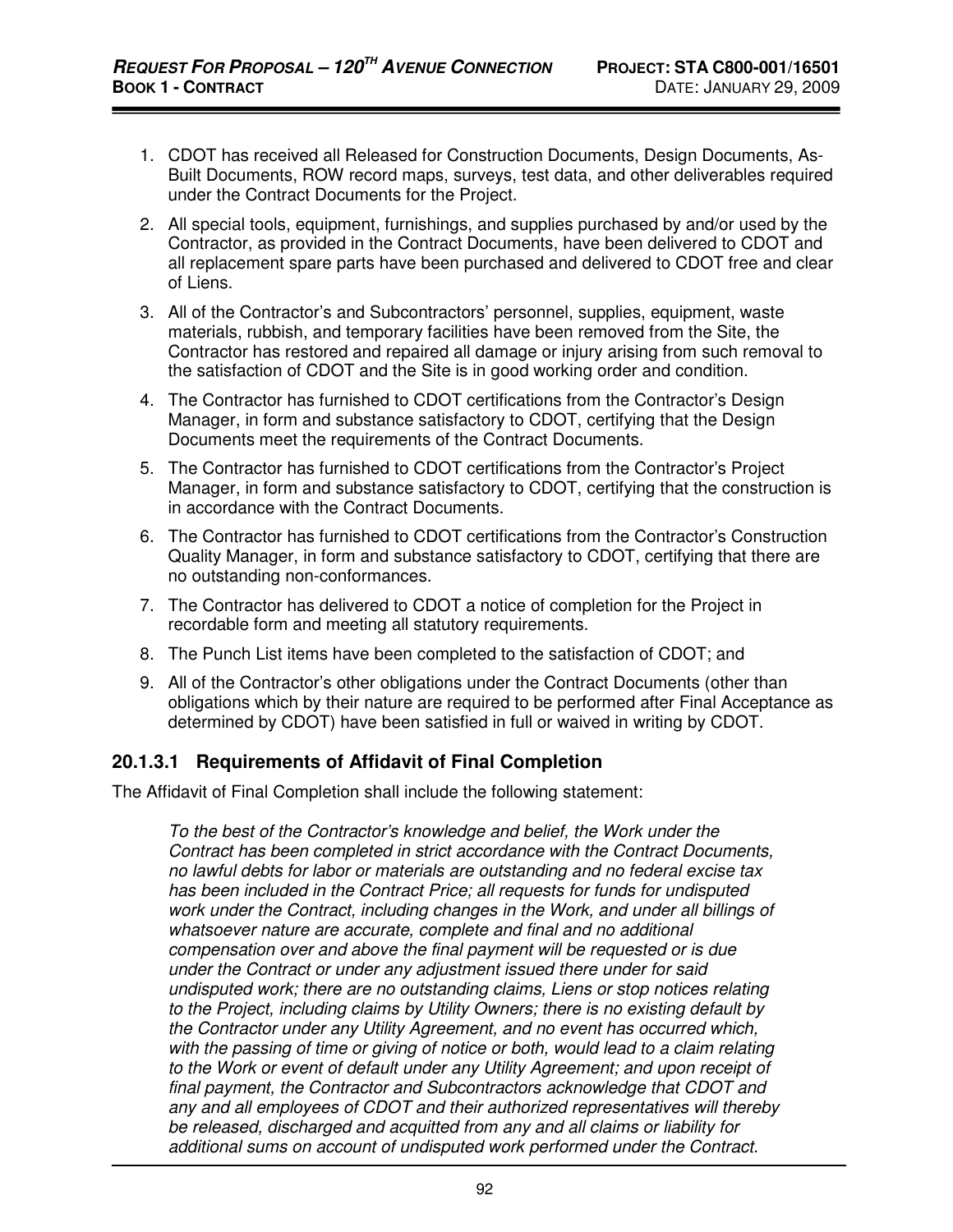If the Contractor is unable to provide the affidavit in the above form, the affidavit shall certify that all such outstanding matters are set forth in an attached list which shall describe the outstanding matters in such detail as may be requested by CDOT. The affidavit shall include a representation of the Contractor that it is diligently and in good faith contesting all such matters by appropriate legal proceedings and shall provide a status report regarding the same including an estimate of the maximum payable with respect to each such matter.

### **20.1.4 Inspection and Issuance of Notice of Final Acceptance**

Upon CDOT's receipt of the Affidavit of Final Completion, CDOT will make final inspection and CDOT will either issue a Notice of Final Acceptance or notify the Contractor regarding any Work remaining to be performed. If CDOT fails to issue a Notice of Final Acceptance, the Contractor shall promptly remedy the defective and/or uncompleted portions of the Work. Thereafter, the Contractor shall provide to CDOT a revised Affidavit of Final Completion with a new date based on when the defective and/or uncompleted portions of the Work were corrected. The foregoing procedure shall apply successively thereafter until CDOT has issued a Notice of Final Acceptance.

# **20.2 Overpayments; No Relief from Continuing Obligations**

Final Acceptance will not prevent CDOT from correcting any measurement, estimate or certificate made before or after completion of the Work, or from recovering from the Contractor, the Surety(ies) or both, the amount of any overpayment sustained due to failure of the Contractor to fulfill the obligations under the Contract. A waiver on the part of CDOT of any breach by the Contractor shall not be held to be a waiver of any other or subsequent breach. Final Acceptance shall not relieve the Contractor from any of its continuing obligations hereunder, or constitute any assumption of liability by CDOT.

# **20.3 Opening of Sections of Project to Traffic**

## **20.3.1 Plan for Opening to Traffic**

The Contract Schedule shall set forth the Contractor's plan for completing Sections of the Project and opening them to traffic. CDOT may request that the Contractor expedite certain Sections of the Project, and the Contractor shall accommodate such requests to the extent that it can do so without significant disruption to its schedule or a significant increase in its costs. Notwithstanding the foregoing, if CDOT orders the Contractor to open portions of the Project which cannot be accommodated without significant disruption to the Contractor's schedule or a significant increase in the Contractor's costs, such direction shall be considered a CDOT-Directed Change.

# **20.3.2 Direction to Open Following Contractor Failure to Perform**

If the Contractor is delinquent in completing shoulders, drainage structures or other features of the Work, CDOT may, but is not obligated to, order all or a portion of the Project opened to traffic notwithstanding such incomplete elements. The Contractor shall then conduct the remainder of the construction operations, minimizing obstruction to traffic. Except as provided in Section 20.3.1, the Contractor shall not receive any added compensation due to the added costs attributable to the opening of the Project to traffic.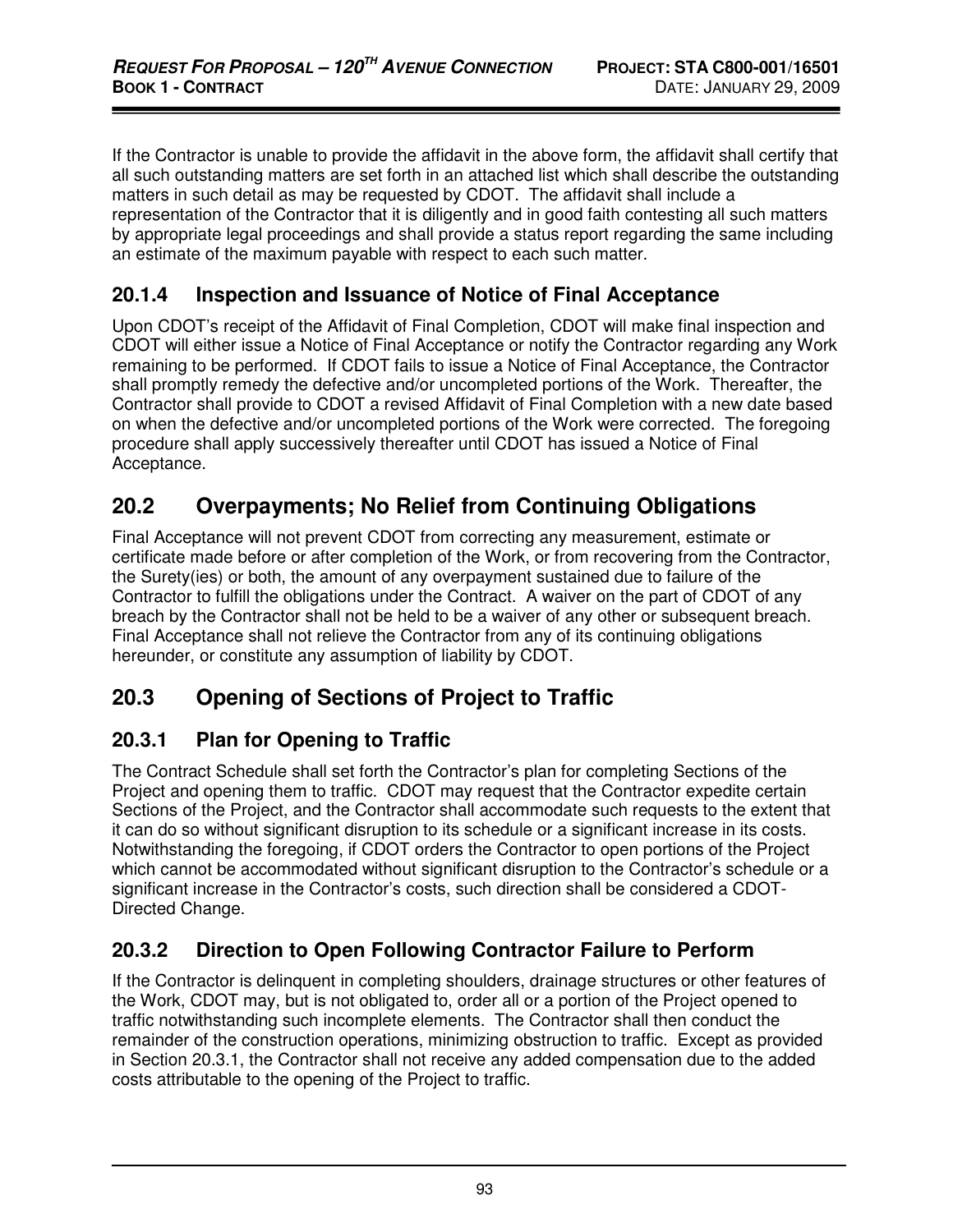#### **20.3.3 No Waiver**

Opening of portions of the Project prior to Final Acceptance does not constitute Acceptance of the Work or a waiver of any provisions of the Contract Documents.

### **20.3.4 Replacement of Performance Bond [UNDER REVIEW BY CDOT]**

Provided that all conditions to Final Acceptance have occurred, the Contractor shall have the right to replace the Performance Bond with a replacement performance bond in an amount and in a form satisfactory to CDOT in its sole discretion (provided that it shall not be required to exceed 10 percent of the Contract Price) or with such other security as is Approved by CDOT in its sole discretion, guaranteeing due and punctual performance of all obligation of the Contractor under the Contract Documents which survive Final Acceptance.

# **20.4 Assignment of Causes of Action**

The Contractor hereby offers and agrees to assign to CDOT all rights, title and interest in and to all causes of action it may have under Section 4 of the Clayton Act (15 U.S.C. Section 15), arising from purchases of goods, services or materials pursuant to the Contract or any Subcontract. This assignment shall be made and become effective at the time CDOT tenders final payment to the Contractor, without further acknowledgment by the parties.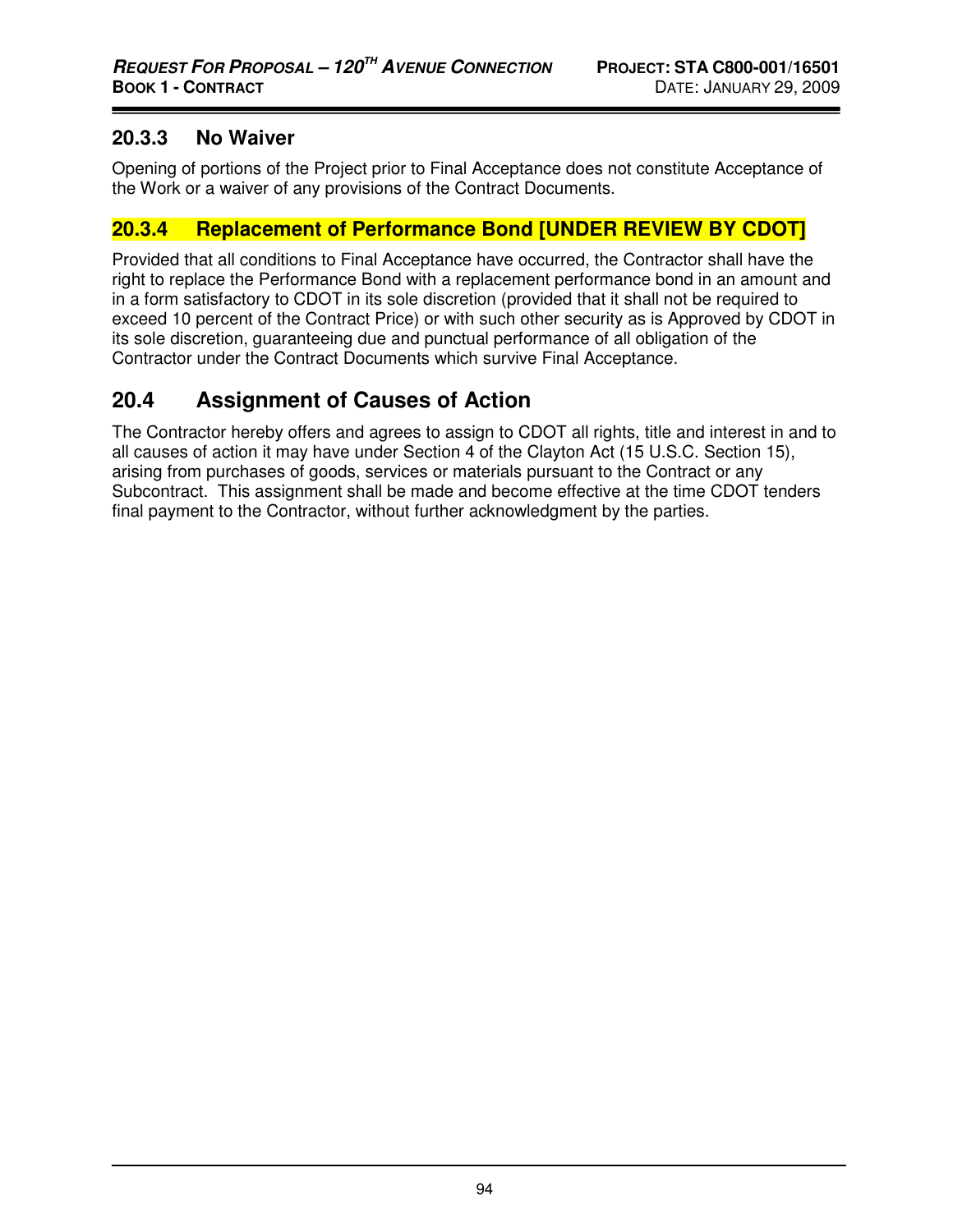# **21.0 WARRANTIES**

## **21.1 Warranties by Contractor**

#### **21.1.1 Project Warranties**

The Contractor warrants that:

- 1. All design Work furnished pursuant to the Contract Documents shall conform to all professional engineering principles generally accepted as standards of the industry in the State.
- 2. The completed Project shall be free of defects (including design Errors except to the extent that such defects are inherent in prescriptive specifications included in the Basic Configuration, unless: (i) the Contractor has actual or constructive knowledge of such defects; and (ii) the Contractor fails to request a change thereto by CDOT).
- 3. Materials and equipment furnished under the Contract Documents shall be of good quality and, when installed, shall be new.
- 4. The Work shall meet all of the requirements of the Contract Documents.
- 5. The specifications and/or drawings selected or prepared for use during construction are appropriate for their intended use.
- 6. The Project shall be fit for use for the intended function.

## **21.1.2 Transfer of Title**

Contractor warrants that it owns, or will own, and has, or will have, good and marketable title to all materials, equipment, tools and supplies furnished, or to be furnished, by it and its Subcontractors that become part of the Project or are purchased for CDOT for the operation, maintenance, or repair thereof, free and clear of all Liens. Title to all of such materials, equipment, tools and supplies which shall have been delivered to the Site shall pass to CDOT, free and clear of all Liens, upon the sooner of: (i) incorporation into the Project; or (ii) payment by CDOT to Contractor of invoiced amounts pertaining thereto. Notwithstanding any such passage of title, Contractor shall retain sole care, custody and control of such materials, equipment, tools and supplies, and shall exercise due care with respect thereto as part of the Work until Final Acceptance or until Contractor is removed from the Project.

# **21.1.3 Project Warranty Term**

The Warranty term for each element of the Project shall commence upon Acceptance thereof by CDOT or acceptance thereof by the appropriate Person who will own such element. Subject to extension under Section 21.2, the Warranties regarding all elements of the Project shall remain in effect until one year after Final Acceptance**[Under Review]**, whichever is applicable, provided that the Warranty term for elements of the Project that will be owned by Persons other than CDOT (such as Utility Owners) shall remain in effect for such longer term as may be required under the applicable agreement. If CDOT determines that any of the Work has not met the standards set forth in this Section 21.1 at any time within the Warranty period, then the Contractor shall correct such Work as specified below, even if the performance of such corrective work extends beyond the stated warranty period.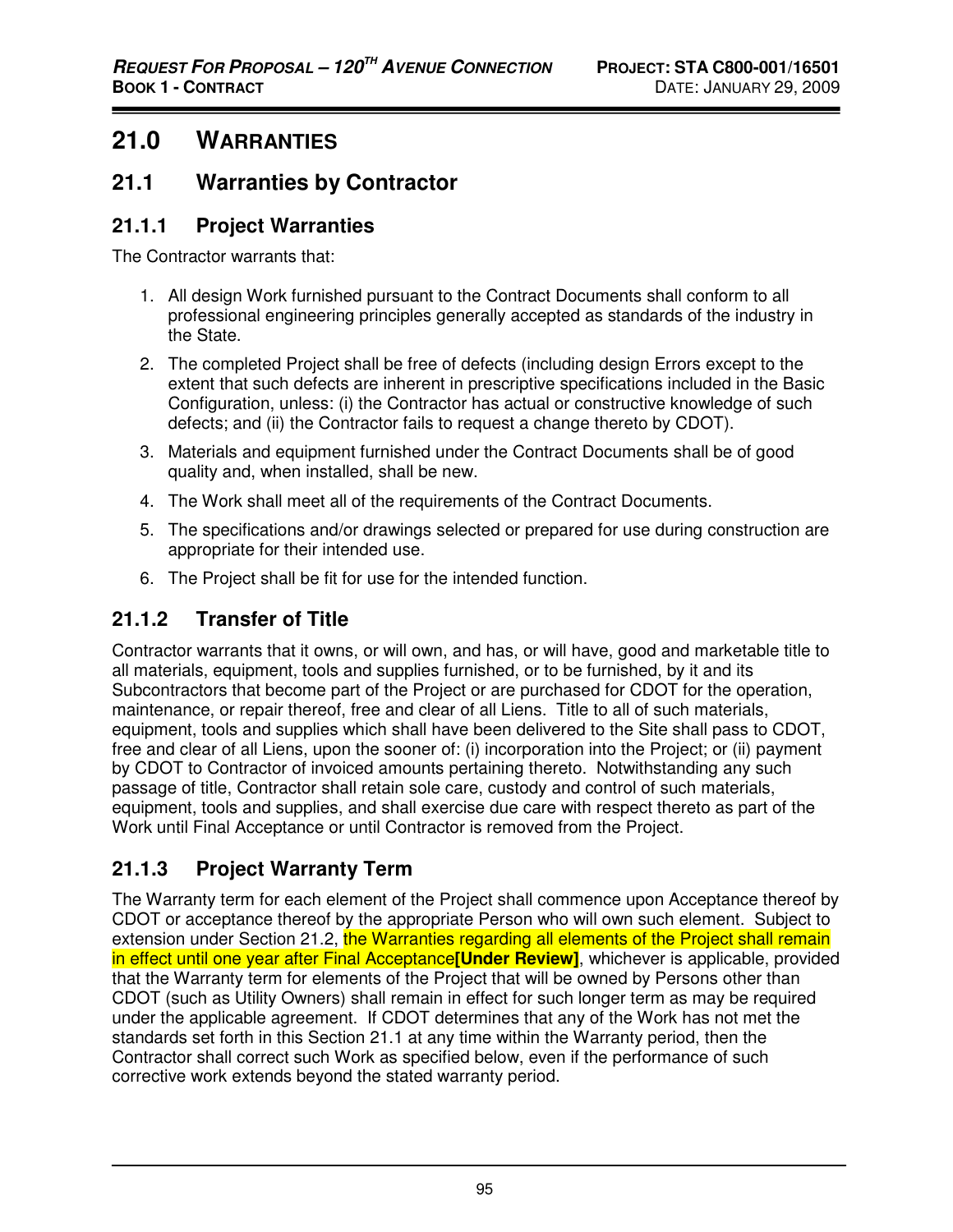## **21.1.4 Corrective Work**

Within seven days of receipt by the Contractor of notice from CDOT specifying a failure of any of the Work to satisfy the Contractor's Warranties, or of any Subcontractor representation, warranty, guarantee, or obligation which the Contractor is responsible to enforce, the Contractor and CDOT shall mutually agree when and how the Contractor shall remedy such violation; provided, however, that in case of an emergency as indicated by CDOT in its notice requiring immediate curative action, the Contractor and CDOT shall agree on a remedy immediately upon notice by CDOT of such emergency. If the Contractor does not use its best efforts to proceed to effectuate such remedy within the agreed time, or if the Contractor and CDOT fail to reach such an agreement within such 7 Day period (or immediately, in the case of emergency conditions), then CDOT, after notice to the Contractor, shall have the right to perform or have performed by third parties the necessary remedy, and the costs thereof shall be borne by the Contractor. CDOT may agree to Accept Nonconforming Work in accordance with Section 5.7.2. CDOT and the Contractor shall conduct a walkthrough of the Site prior to expiration of the Warranty period and shall produce a Punch List of those items requiring Warranty Work.

# **21.1.5 Costs of Correction of Work**

All costs of correcting such rejected Work, including additional testing and inspections, shall be deemed included in the Contract Price. The Contractor shall reimburse CDOT and pay CDOT's expenses made necessary thereby within ten days after the Contractor's receipt of invoice therefore. The Contractor shall be responsible for obtaining any required Governmental Approvals or other consents from any other Person in connection with the Warranty Work.

# **21.2 Warranty of Corrected Work**

The Warranties shall apply to all Work redone, repaired, corrected or replaced pursuant to the terms of the Contract. The Warranties as to each redone, repaired, corrected or replaced element of the Work shall extend beyond the original warranty period if necessary to provide at least a 1-year warranty period following Acceptance thereof by CDOT or acceptance thereof by the appropriate Person who will own such element.

# **21.3 Subcontractor Warranties**

## **21.3.1 Assignment**

Without in any way derogating the Contractor's own representations and warranties (including the Warranties) and other obligations with respect to all of the Work, the Contractor shall obtain from all Subcontractors and cause to be extended to CDOT, appropriate representations, warranties, guarantees and obligations with respect to the design, materials, workmanship, equipment, tools and supplies furnished by such Subcontractors, including all such representations, warranties, guarantees, and obligations required to be furnished by Subcontractors under Book 2. All representations, warranties, guarantees, and obligations of Subcontractors shall: (i) be written so as to survive all CDOT and the Contractor inspections, tests, and approvals; and (ii) run directly to and be enforceable by the Contractor and/or CDOT and their respective successors and assigns. The Contractor hereby assigns to CDOT all of the Contractor's rights and interest in all extended warranties for periods exceeding the applicable Warranty period which are received by the Contractor from any of its Subcontractors.

## **21.3.2 Enforcement**

Upon receipt from CDOT of notice of a failure of any of the Work to satisfy any Subcontractor warranty, representation, guarantee, or obligation, the Contractor shall enforce or perform any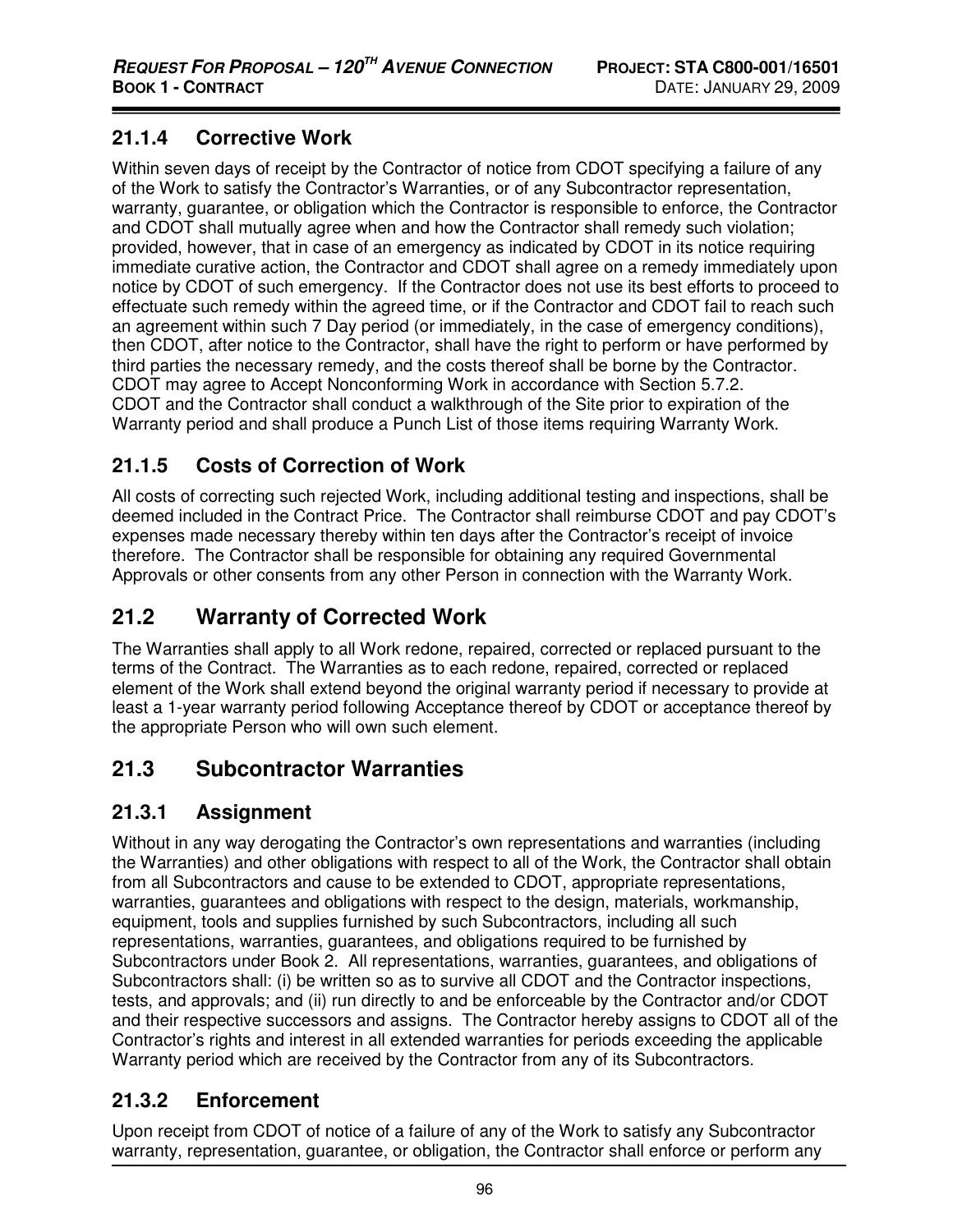such representation, warranty, guarantee, or obligation, in addition to the Contractor's other obligations hereunder. CDOT's rights under this Section 21.3.2 shall commence at the time such representation, warranty, guarantee, or obligation is furnished, and shall continue until the expiration of the Contractor's relevant Warranty (including extensions thereof under Section 21.2). Until such expiration, the Contractor shall be responsible for the cost of any equipment, material, labor (including re-engineering) or shipping, and the Contractor shall be required to replace or repair defective equipment, material or workmanship furnished by any Subcontractor.

# **21.4 No Limitation of Liability**

The foregoing warranties are in addition to all rights and remedies available under the Contract Documents or applicable law, and shall not limit the Contractor's liability or responsibility imposed by the Contract Documents or applicable law with respect to the Work, including liability for design defects, latent construction defects, strict liability, negligence or fraud; provided, however, that, upon expiration of the Warranties, the Contractor shall have no further liability to CDOT hereunder for patent construction defects.

## **21.5 Warranty Beneficiaries**

In addition to benefiting CDOT and its successors and assigns, the Warranties and Subcontractor warranties provided under this Section 21 shall inure to the benefit of, and shall be directly enforceable by, any local agencies and Utility Owners with respect to those portions of the Work owned or controlled by each such Person.

## **21.6 Remedies for Breach of Warranty**

In addition to CDOT's other rights and remedies hereunder, at law or in equity, the Contractor shall be liable for actual damages resulting from any breach of an express or implied warranty or any defect in the Work.

## **21.7 Disputes**

Any disagreement between CDOT and the Contractor relating to this Section 21 shall be subject to the dispute resolution provisions contained in Section 19, provided that the Contractor shall proceed as directed by CDOT pending resolution of the dispute.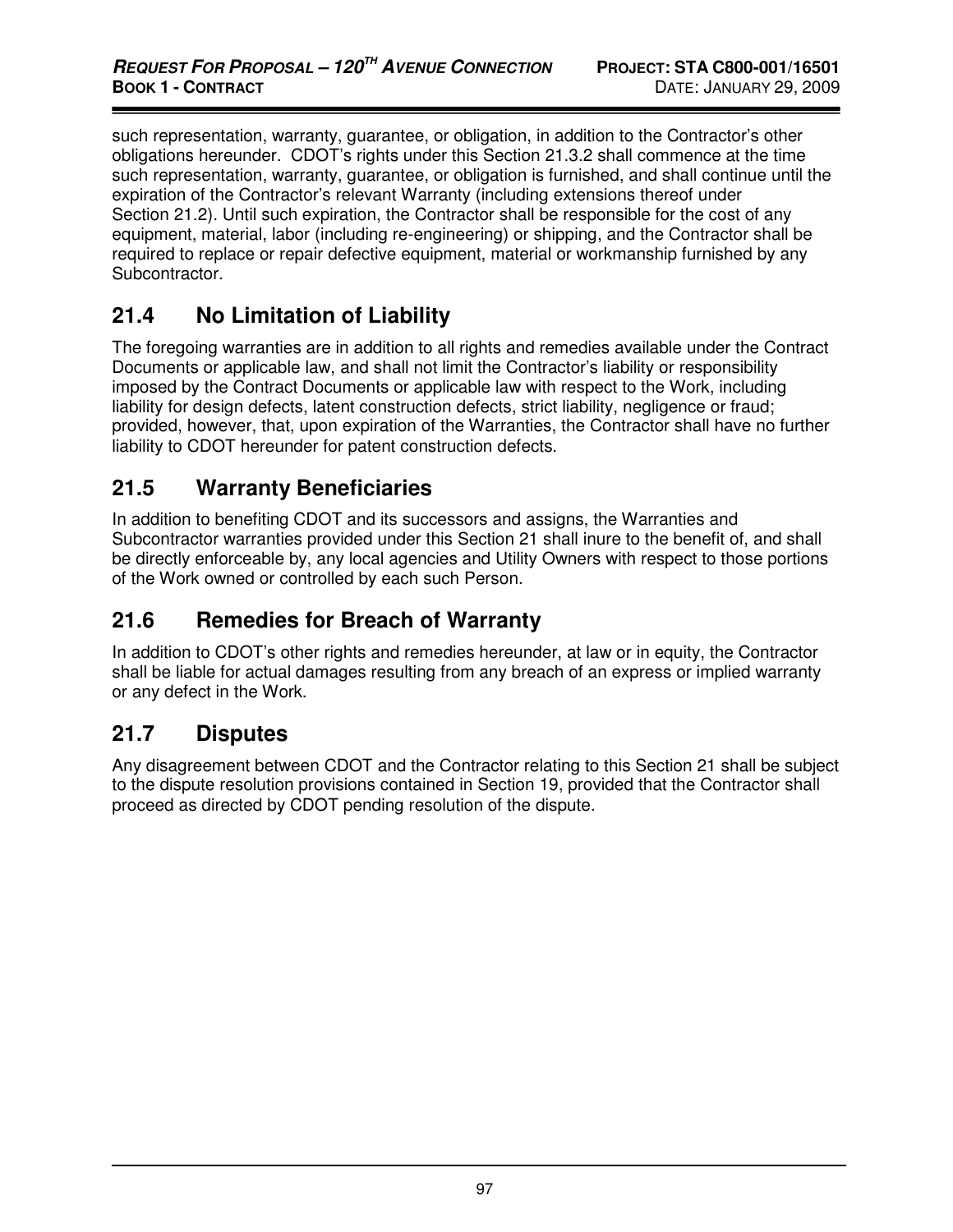# **22.0 DOCUMENTS AND RECORDS**

# **22.1 Escrowed Proposal Documents**

Within three days after the Proposal Due Date, the Contractor shall have delivered its Escrowed Proposal Documents (EPD) to CDOT in a manner agreed to between CDOT and the Contractor. Concurrently with submission of quotations or revisions to quotations provided in connection with formally proposed amendments to the Contract and concurrently with Approval of each Change Order, if appropriate, one copy of all documentary information used in preparation of the quotation or Change Order shall be added to the EPD. The EPD will be held in such cabinet or otherwise maintained subject to Section 22.1.1 until all of the following have occurred: (i) 180 days have elapsed after expiration or earlier termination of the Warranties; (ii) all Disputes regarding the Contract have been settled, and (iii) final payment on the Contract has been made by CDOT and accepted by the Contractor.

### **22.1.1 Review of Escrowed Proposal Documents**

The EPD shall be available during business hours for joint review by the Contractor and CDOT in connection with the resolution of Disputes, an audit under Section 22.3.5 (if the EPD are the subject of an audit) and as described in Section 22.1.6. CDOT shall be entitled to review all or any part of the EPD in order to satisfy itself regarding the applicability of the individual documents to the matter at issue. CDOT shall be entitled to make and retain copies of such documents as it deems appropriate in connection with any such matters, provided that CDOT has executed and delivered to the Contractor a confidentiality agreement specifying that all proprietary information contained in such documents will be kept confidential, that copies of such documents will not be distributed to any third parties other than CDOT's agents, attorneys, and experts, the DRB, and that all copies of such documents will be either destroyed or returned to the depository (or to the Contractor if the EPD have been returned to it) upon final resolution of the Disputes. The foregoing shall in no way be deemed a limitation on CDOT's discovery rights with respect to such documents.

# **22.1.2 Property of Contractor**

The EPD are, and shall always remain, the property of the Contractor, and shall be considered to be in the Contractor's possession, subject to CDOT's right to review the EPD as provided herein. CDOT acknowledges that the Contractor considers that the EPD constitute trade secrets or proprietary information. This acknowledgment is based upon CDOT's understanding that the information contained in the EPD are not known outside the Contractor's business, is known only to a limited extent and by a limited number of employees of the Contractor, is safeguarded while in the Contractor's possession, and may be valuable to the Contractor's business strategies, assumptions, and intended means, methods, and techniques. CDOT further acknowledges that the Contractor expended money in developing the information included in the EPD and further acknowledges that it would be difficult for a competitor to replicate the information contained therein. CDOT acknowledges that the EPD and the information contained therein are being provided to CDOT only because it is an express prerequisite to award of the Contract.

# **22.1.3 Representation and Warranty**

The Contractor represents and warrants that the EPD provided concurrently with the Proposal constitute all of the information used in the preparation of its Proposal and agrees that no other Proposal preparation information will be considered in resolving Disputes or Claims. The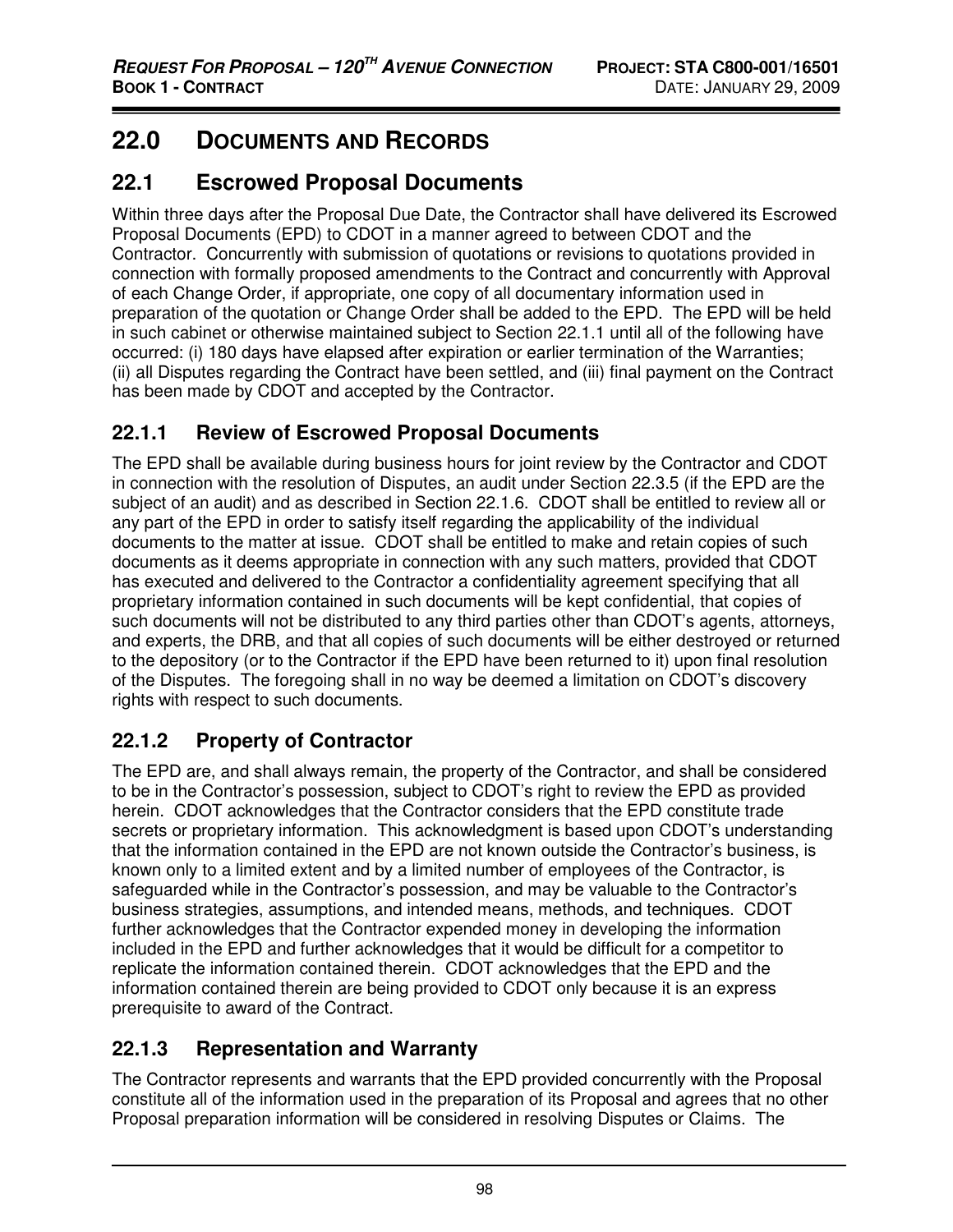Contractor also agrees that the EPD are not part of the Contract and that nothing in the EPD shall change or modify the Contract.

#### **22.1.4 Contents of Escrowed Proposal Documents**

The EPD provided with the Proposal shall, at a minimum, clearly detail how the components of the Guaranteed Maximum Price were determined and shall be adequate to enable a complete understanding and interpretation of how the Contractor arrived at the Guaranteed Maximum Price. The EPD provided in connection with quotations and Change Orders shall, inter alia, clearly detail how the total price and individual components of that price were determined and shall be adequate to enable a complete understanding and interpretation of how the Contractor arrives at its quotation and/or Change Order price. All Work shall be separated into subitems as required to present a complete and detailed estimate of all costs. Crews, equipment, quantities, and rates of production shall be detailed. Estimates of costs shall be further divided into the Contractor's usual cost categories such as direct labor, repair labor, equipment ownership and operation, expendable materials, permanent materials, and subcontract costs as appropriate. Plant and equipment and indirect costs shall also be detailed in the Contractor's usual format. The Contractor's allocation of plant and equipment, indirect costs, contingencies, mark-up, and other items to each direct cost item shall be clearly identified. The EPD shall itemize the estimated costs of the Payment and Performance Bond and the insurance premiums for each coverage required to be provided by the Contractor under Section 9. The EPD shall include all assumptions, quantity takeoffs, rates of production, the Contractor internal equipment rental rates and progress calculations, quotes from Subcontractors (including Suppliers), memoranda, narratives, and all other information used by the Contractor to arrive at the Guaranteed Maximum Price or Change Order price, as applicable. For each item of Work, the EPD shall itemize any related amounts not included in the stated price for such item such as any amount allocated for contingency.

### **22.1.5 Format of Escrowed Proposal Documents**

The Contractor shall submit the EPD in the format actually used by the Contractor in preparing its Proposal. It is not intended that the Contractor perform any significant extra work in the preparation of these documents. However, the Contractor represents and warrants that the EPD related to the Proposal have been personally examined prior to delivery to CDOT by an authorized officer of the Contractor and that they meet the requirements of Section 22.1.4 and are adequate to enable a complete understanding and interpretation of how the Contractor arrived at its Guaranteed Maximum Price. The Contractor further represents, warrants, and covenants that the EPD related to each Change Order will be personally examined prior to delivery to escrow by an authorized officer of the Contractor and that they meet the requirements of Section 22.1.4 and will be adequate to enable a complete understanding and interpretation of how the Contractor arrived at its Change Order price.

# **22.1.6 Review by CDOT**

CDOT may, at any time, conduct a review of the EPD to determine whether it is complete. If CDOT determines that the EPD are incomplete, CDOT may request the Contractor to supply data to make the EPD complete. The Contractor shall provide all such data within three Working Days of the request, and at that time it will be date stamped, labeled to identify it as supplementary EPD information and added to the EPD. The Contractor shall have no right to add documents to the EPD except upon CDOT's request. At CDOT's option, which may be exercised at any time, the EPD associated with any Change Order or contract amendment shall be reviewed, organized, and indexed as described in the ITP, Section 6.1.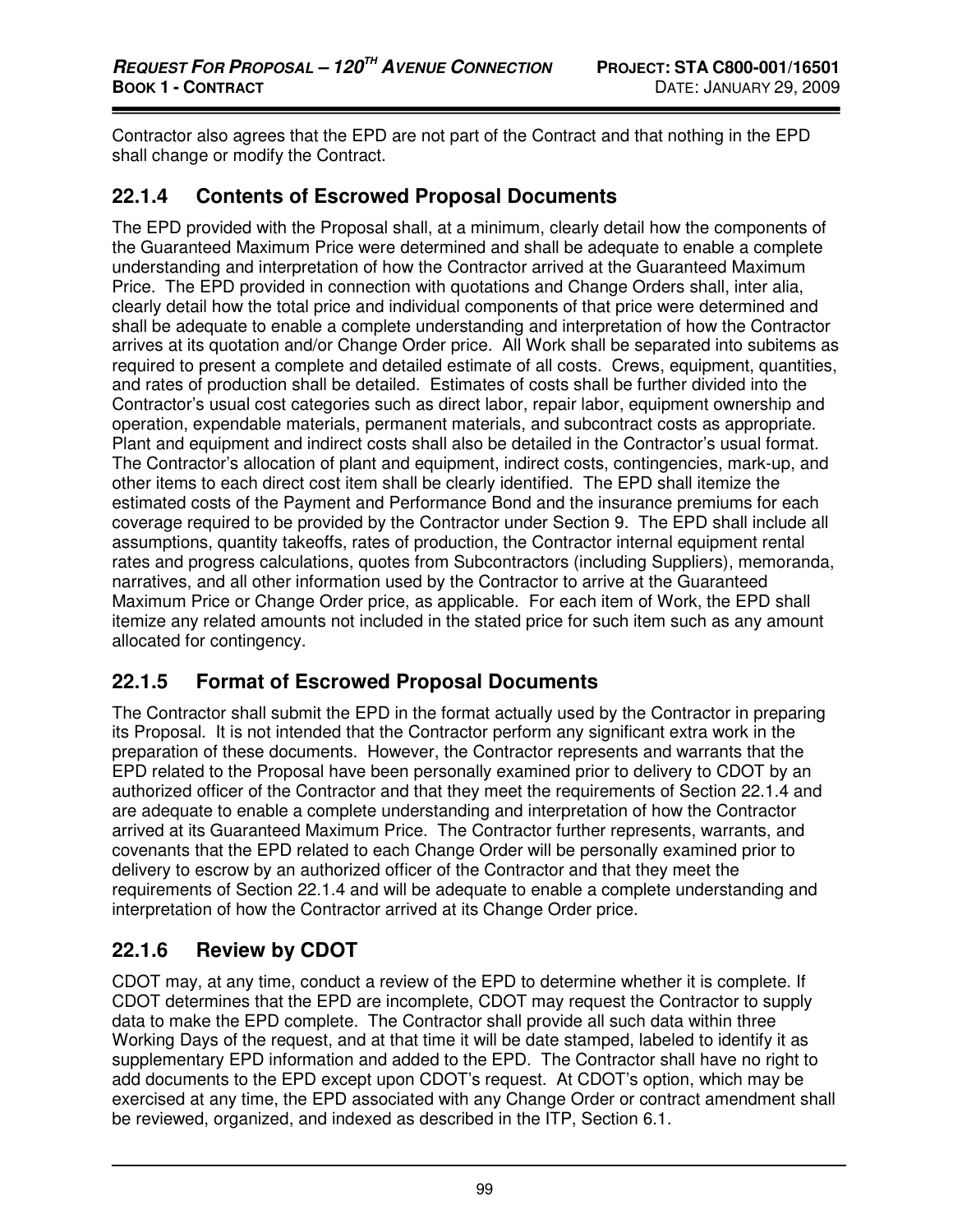### **22.1.7 Confidentiality**

The EPD shall at all times be treated as proprietary and confidential non-public information and shall be used only for purposes described in Section 22.1.1. At the Contractor's request, confidentiality agreements shall be executed and delivered to the Contractor by CDOT's employees or agents who review or have access to the EPD.

# **22.2 Subcontractor Pricing Documents**

The Contractor shall require each first tier Subcontractor to submit to the Contractor a copy of all documentary information used in determining its Subcontract price, immediately prior to executing the Subcontract or Change Orders or amendments thereto, to be held in the same manner as the EPD and which shall be accessible by the Contractor, CDOT, the DRB, and other dispute resolvers, on terms substantially similar to those contained herein. Each such Subcontract shall include a representation and warranty from the Subcontractor stating that its EPD constitutes all the documentary information used in establishing its Subcontract price. Each Subcontract that is not subject to the foregoing requirement shall include a provision that requires the Subcontractor to preserve all documentary information used in establishing its Subcontract price and to provide such documentation to the Contractor and/or CDOT in connection with any disputed change order made by such Subcontractor.

# **22.3 Project Records**

### **22.3.1 Maintenance of Records**

The Contractor shall maintain at the Contractor's Project Manager's office in the State a complete set of all books, records and documents prepared or employed by the Contractor with respect to the Project.

# **22.3.2 Audit and Inspection Rights**

The Contractor shall grant to CDOT, FHWA, the City of Broomfield and the U.S. Comptroller General and their respective authorized representatives, such audit and inspection rights and allow such Persons such access to and the right to copy such books and records (including all tax returns and supporting documentation filed with any Governmental Persons) as such Persons may reasonably request from time to time in connection with the issuance of Change Orders, the resolution of disputes, and such other matters as such Persons reasonably deems necessary for purposes of complying or verifying compliance with the Contract and Legal Requirements, including responding with requests pursuant to the Colorado Open Records Act. The Contractor shall grant to Utility Owners and their respective authorized representatives, such audit and inspection rights and all such Persons access to and the right to copy such books and records as such Persons may request in connection with the resolution of disputes or such other matters as such Persons reasonably deems necessary for purposes of complying or verifying compliance with the Utility-related Contractual or Utility Agreement requirements

# **22.3.3 Audit of Time and Materials Work**

Where the payment method for any Work is on a time and materials basis, such examination and audit rights shall include all books, records, documents and other evidence and accounting principles and practices sufficient to reflect properly all direct and indirect costs of whatever nature claimed to have been incurred and anticipated to be incurred for the performance of such Work. If an audit indicates the Contractor has been over-credited under a previous progress report or progress payment, that overcredit will be credited against current progress reports or payments.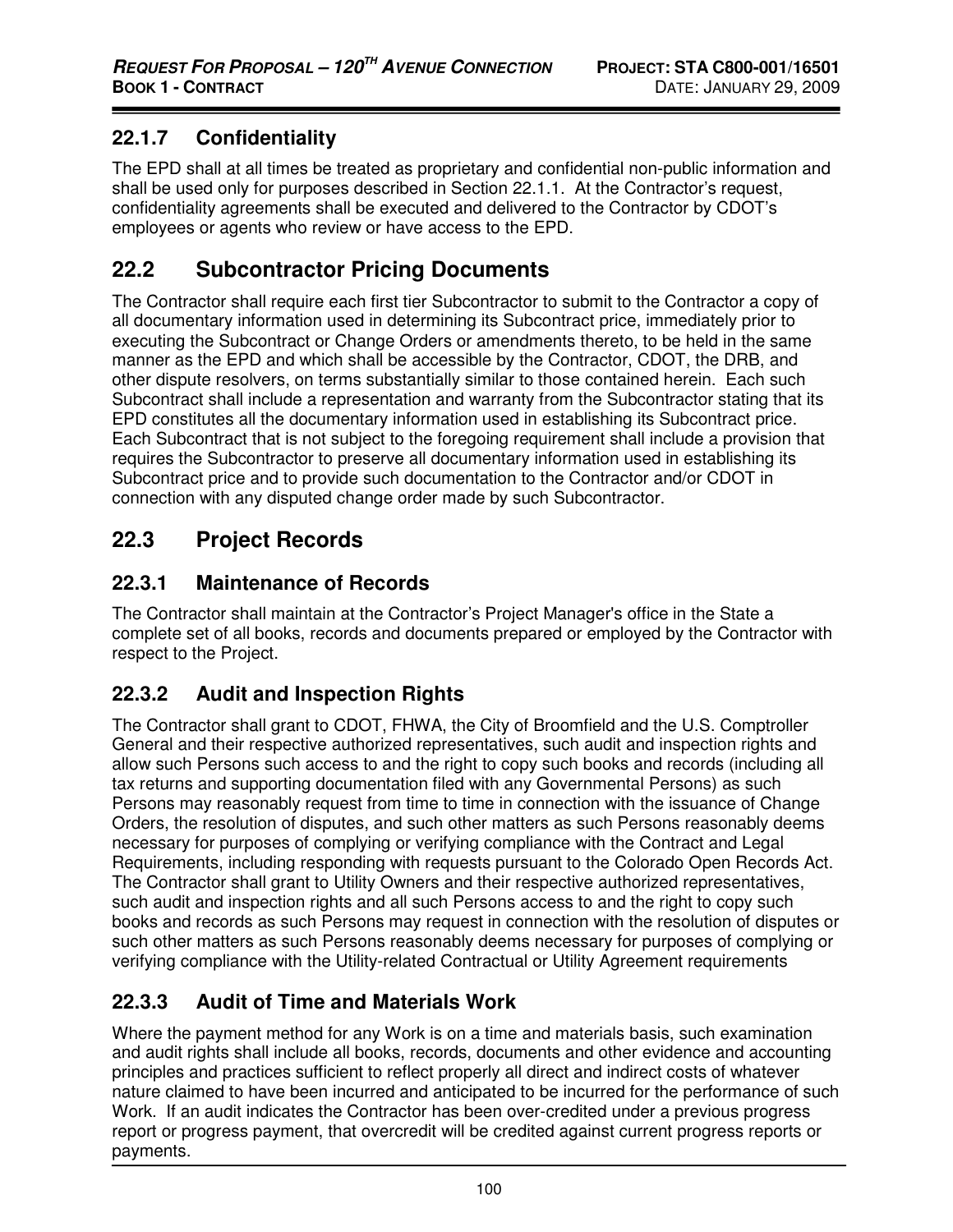# **22.3.4 Change Order Pricing Data**

For cost and pricing data submitted in connection with pricing Change Orders, unless such pricing is based on adequate price competition, established catalog or market prices of commercial items sold in substantial quantities to the public, or prices set by law or regulation, such Persons and their representatives have the right to examine all books, records, documents, and other data Contractor related to the negotiation of or performance of Work under such Change Orders for the purpose of evaluating the accuracy, completeness and currency of the cost or pricing data submitted. The right of examination shall extend to all documents deemed necessary by such Persons to permit adequate evaluation of the cost or pricing data submitted, along with the computations and projections used therein.

### **22.3.5 Claims Audits**

All Claims filed against CDOT shall be subject to audit at any time following the filing of the Claim. The audit may be performed by employees of CDOT or by an auditor under contract with CDOT. No notice is required before commencing any audit before 60 days after Final Acceptance. Thereafter, CDOT shall provide 20 days notice to the Contractor, any Subcontractors or their respective agents before commencing an audit. The Contractor, Subcontractors or their agents shall provide adequate facilities, acceptable to CDOT, for the audit during normal business hours. The Contractor, Subcontractors, and their agents shall cooperate with the auditors. Failure of the Contractor, Subcontractors, or their agents to maintain and retain sufficient records to allow the auditors to verify all or a portion of the Claim or to permit the auditors access to the books and records of the Contractor, Subcontractors, or their agents shall constitute a waiver of the claim and shall bar any recovery there under. At a minimum, the auditors shall have available to them the following documents:

- 1. Daily time sheets and supervisor's daily reports.
- 2. Union agreements.
- 3. Insurance, welfare, and benefits records.
- 4. Payroll registers.
- 5. Earnings records.
- 6. Payroll tax forms.
- 7. Material invoices and requisitions.
- 8. Material cost distribution worksheet.
- 9. Equipment records (list of company equipment, rates, etc.).
- 10. Subcontractors' (including Suppliers) and agents' invoices.
- 11. Subcontractors' and agents' payment certificates.
- 12. Canceled checks (payroll and Suppliers).
- 13. Job cost report.
- 14. Job payroll ledger.
- 15. General ledger.
- 16. Cash disbursements journal.
- 17. E-mail, letters, and correspondence.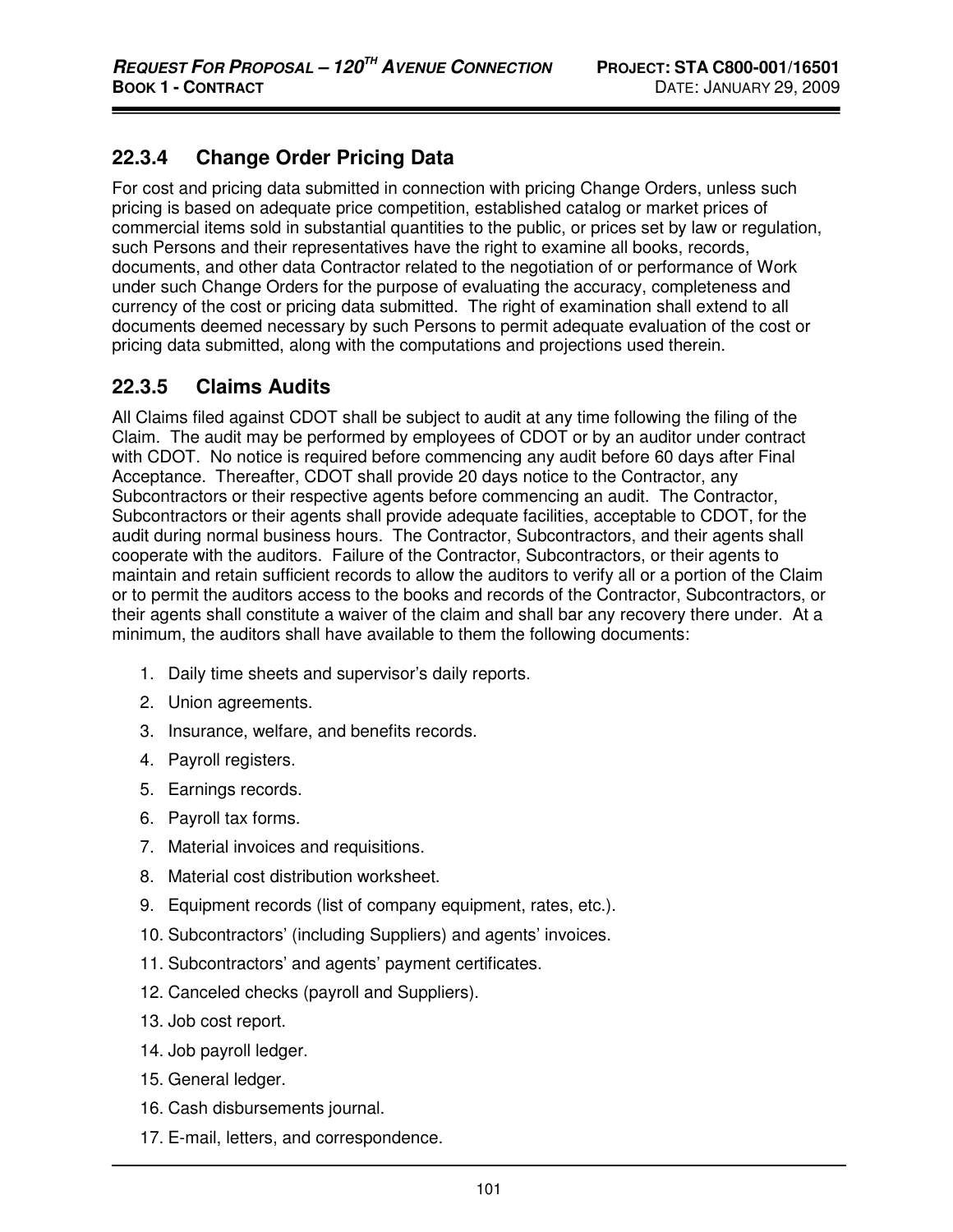- 18. Network servers, data storage devices, backup media.
- 19. All documents that relate to each and every Claim together with all documents that support the amount of damages as to each Claim.
- 20. Work sheets used to prepare the Claim establishing the cost components for items of the Claim including labor, benefits and insurance, materials, equipment, Subcontractors, all documents that establish the time periods, individuals involved, the hours for the individuals and the rates for the individuals.

Full compliance by the Contractor with the provisions of this Section 22.3.5 is a contractual condition precedent to the Contractor's right to seek relief under Section 19. The Contractor represents and warrants the completeness and accuracy of all information it or its agents provides in connection with this Section 22.3.

# **22.4 Retention of Records**

The Contractor shall maintain all records and documents relating to the Contract (including copies of all original documents delivered to CDOT) at the Contractor's Project Manager's office in the State until seven years after the earlier to occur of: (i) the date Final Acceptance is achieved; or (ii) the termination date. If Approved by CDOT, photographs, microphotographs, or other authentic reproductions may be maintained instead of original records and documents. The Contractor shall notify CDOT where such records and documents are kept.

Notwithstanding the foregoing, all records which relate to Claims being processed or actions brought under the dispute resolution provisions hereof shall be retained and made available until such actions and Claims have been finally resolved. Records to be retained include all books and other evidence bearing on the Contractor's costs and expenses under the Contract Documents. The Contractor shall make these records and documents available for audit and inspection to CDOT, at the Contractor's office, at all reasonable times, without charge, and shall allow such Persons to make copies of such documents (at no expense to the Contractor).

# **22.5 Colorado Open Records Act**

### **22.5.1 Applicability of Act**

The Contractor acknowledges and agrees that all records, documents, drawings, plans, specifications, and other materials including the EPDs in the Contractor's or CDOT's possession directly related to the Project, including materials submitted to CDOT by the Contractor, are subject to the provisions of the Colorado Open Records Act. The Contractor shall be solely responsible for all determinations made by it under such Act and for clearly and prominently marking each and every page or sheet of its materials with trade secret, privileged information, or confidential commercial, financial, geological, or geophysical data as it determines to be appropriate. The Contractor is advised to contact legal counsel concerning such act and its application to the Contractor.

### **22.5.2 Confidential Materials**

If any of the materials submitted by the Contractor to CDOT are clearly and prominently labeled trade secret, privileged information, or confidential commercial, financial, geological, or geophysical data by the Contractor, CDOT will endeavor to advise the Contractor of any request for the disclosure of such materials prior to making any such disclosure. Under no circumstances, however, will CDOT be responsible or liable to the Contractor or any other Person for the disclosure of any such labeled materials, whether the disclosure is required by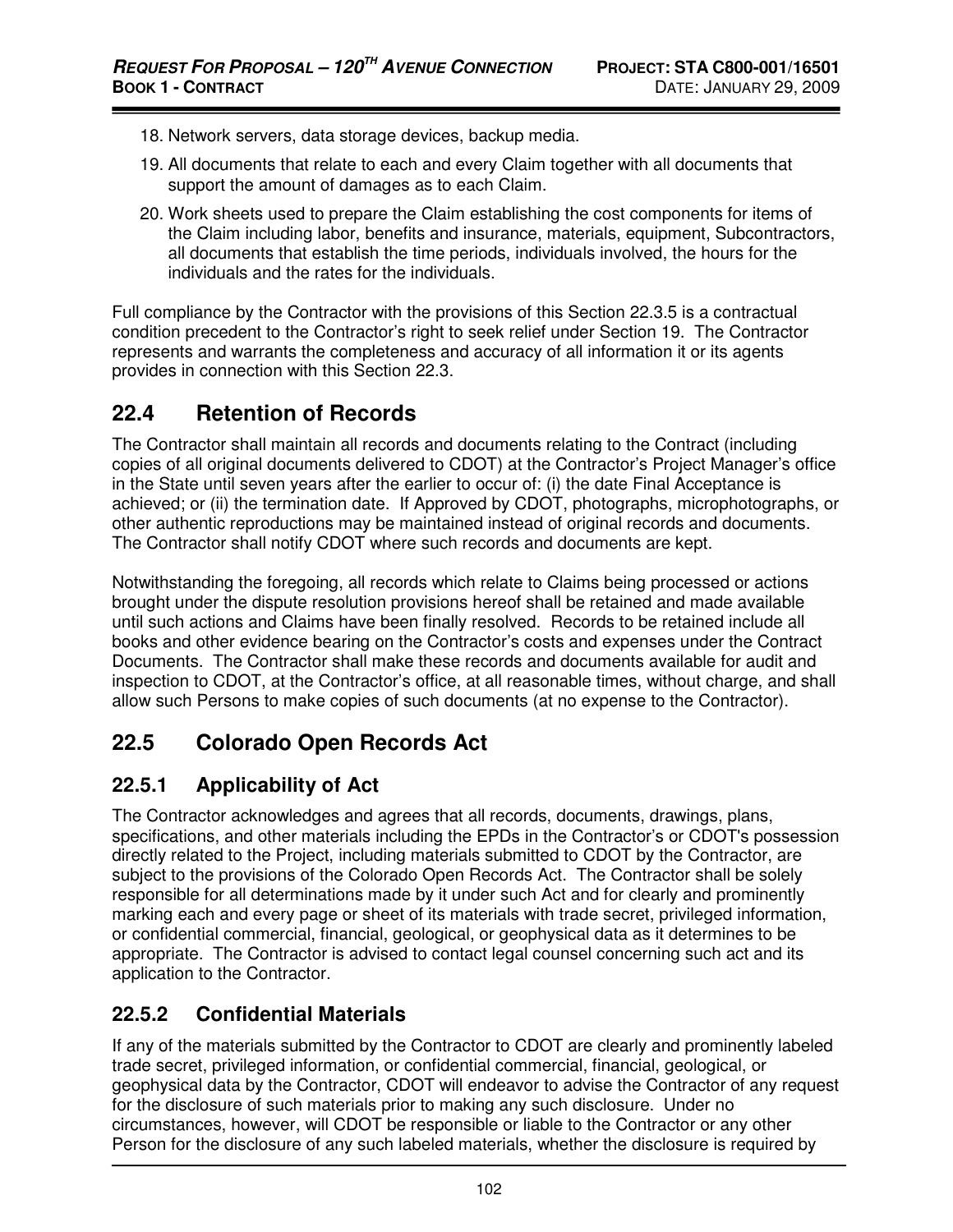law, by court order or occurs through inadvertence, mistake or negligence on the part of CDOT, except for any disclosure of trade secrets or proprietary information in violation of the confidentiality agreement described in Section 22.1.1.

#### **22.5.3 Contractor to Defend Against Disclosure Request**

In the event of litigation concerning the disclosure of any material submitted by the Contractor to CDOT, CDOT's sole involvement will be as a stakeholder retaining the material until otherwise ordered by a court, and the Contractor shall be fully responsible for otherwise prosecuting or defending any action concerning the materials at its sole expense and risk.

#### **22.5.4 Cooperation with CDOT Regarding Colorado Open Records Act Requests**

In the event CDOT receives a Colorado Open Records Act request for documents that are in the custody and control of the Contractor, the Contractor shall cooperate with CDOT in responding to the request in a timely manner under the Colorado Open Records Act.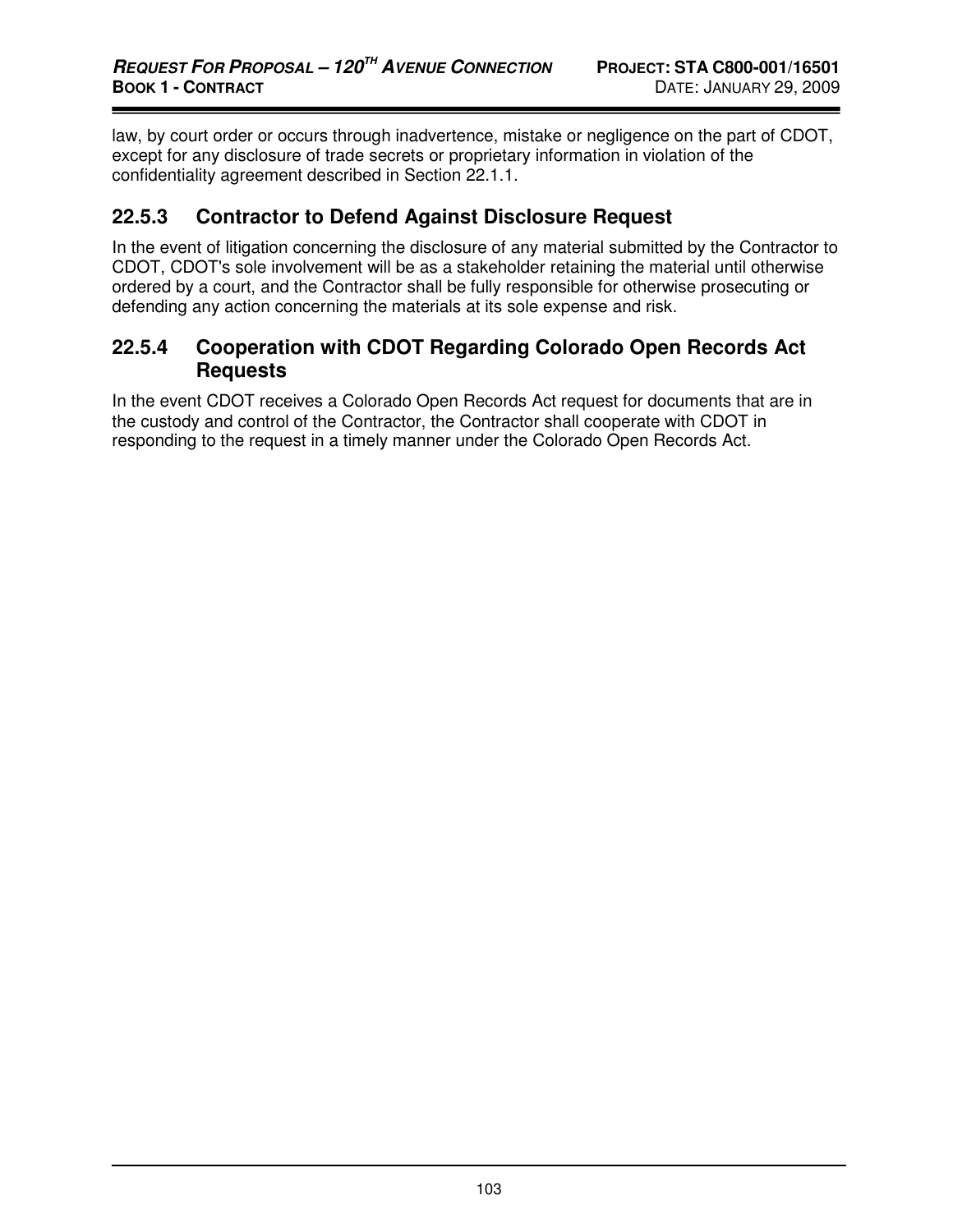# **23.0 COOPERATION AND COORDINATION WITH OTHERS**

### **23.1 Cooperation with Other Contractors**

CDOT reserves the right to perform and to contract with others to perform other or additional work on or near the Site. The Contractor shall cooperate with CDOT and such other contractors to the extent reasonably necessary for the performance by CDOT and such other contractors of their work, and shall cause its employees, agents, officers, and Subcontractors and other Persons for whom the Contractor may be contractually or legally responsible to so cooperate. If other separate contracts are awarded by CDOT, which affect the Work, the Contractor shall conduct its Work without interfering with or hindering the progress or completion of the work being performed by other contractors.

# **23.2 Interference by Other Contractors**

If the Contractor asserts that any of CDOT's other contractors have hindered or interfered with the progress or completion of the Work, then the Contractor's sole remedy shall be to seek recourse against such other contractors.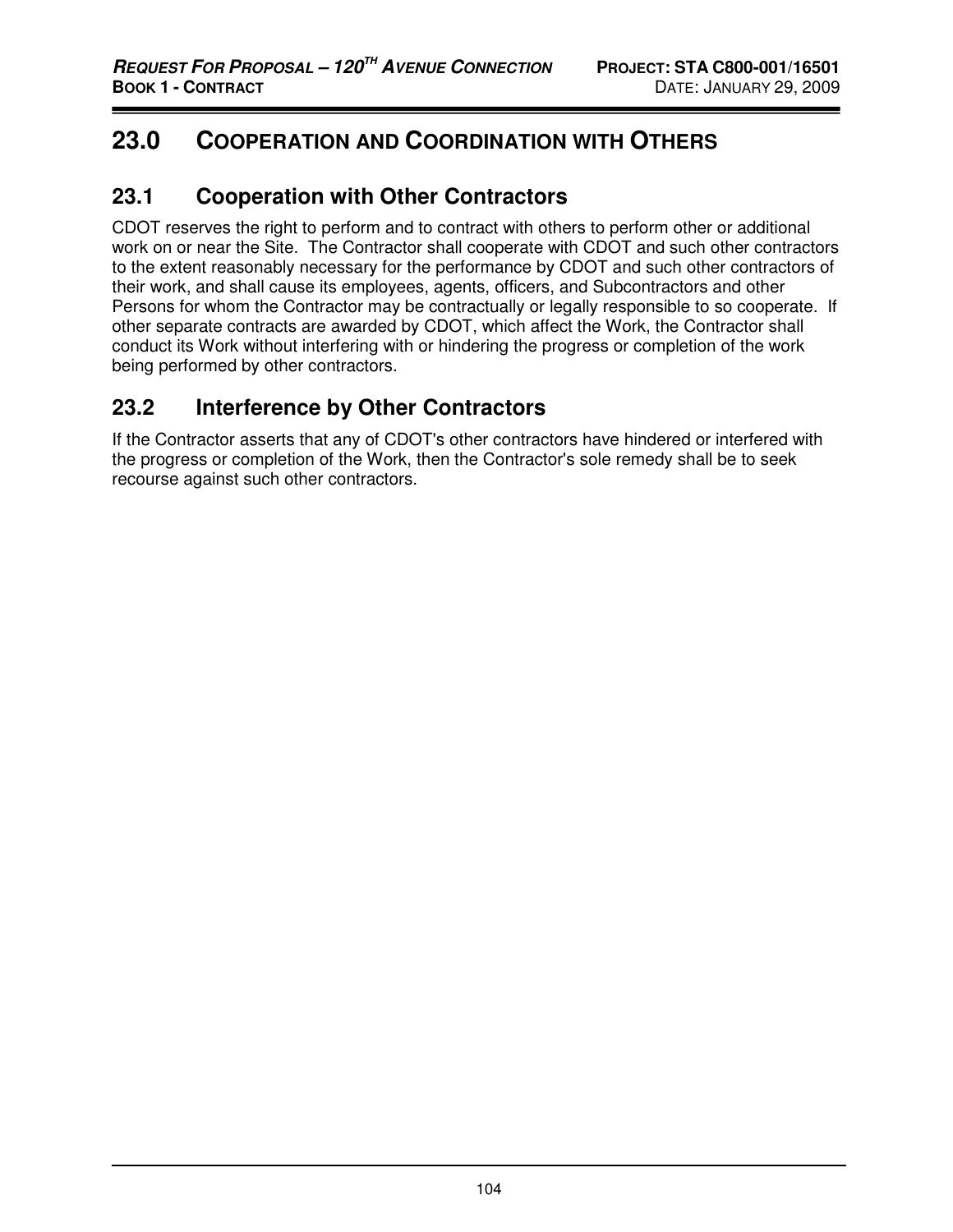# **24.0 MISCELLANEOUS PROVISIONS**

#### **24.1 Amendments**

The Contract may be amended only by a written instrument duly executed by the parties or their respective successors or assigns.

#### **24.2 Waiver**

#### **24.2.1 No Waiver of Subsequent Rights**

Either party's waiver of any breach or failure to enforce any of the terms, covenants, conditions, or other provisions of the Contract Documents at any time shall not in any way limit or waive that party's right thereafter to enforce or compel strict compliance with every term, covenant, condition or other provision, any course of dealing or custom of the trade notwithstanding. Furthermore, if the parties make and implement any interpretation of the Contract Documents without documenting such interpretation by an instrument in writing signed by both parties, such interpretation and implementation thereof will not be binding in the event of any future Disputes. The consent by one party to any act by the other party requiring such consent shall not be deemed to render unnecessary the obtaining of consent to any subsequent act for which consent is required, regardless of whether similar to the act for which consent is given.

### **24.2.2 Custom Does not Constitute Waiver**

No act, delay, or omission done, suffered or permitted by one party or its agents shall be deemed to waive, exhaust, or impair any right, remedy, or power of such party under any Contract Document, or to relieve the other party from the full performance of its obligations under the Contract Documents. No custom or practice between the parties in the administration of the terms of the Contract Documents shall be construed to waive or lessen the right of a party to insist upon performance by the other party in strict compliance with the terms of the Contract Documents.

### **24.2.3 Waivers Must be in Writing**

No waiver of any term, covenant or condition of the Contract Documents shall be valid unless in writing and signed by the party providing the waiver.

# **24.3 Successors and Assigns**

The Contract Documents shall be binding upon and inure to the benefit of CDOT and the Contractor and their permitted successors, assigns and legal representatives.

### **24.3.1 Assignment by CDOT**

CDOT may assign all or part of its right, title and interest in and to the Contract, including rights with respect to the surety bonds required hereunder and any other performance security provided, to any Person with the prior written approval of the Contractor.

### **24.3.2 Assignment by Contractor**

The Contractor may assign its rights to receive payment under the Contract Documents and may subcontract Work in accordance with the Approved Subcontracting and Small Business Plan and in compliance with the requirements of the Contract Documents. The Contractor shall not otherwise sublet, transfer, assign or dispose of any portion of the Contract, or delegate any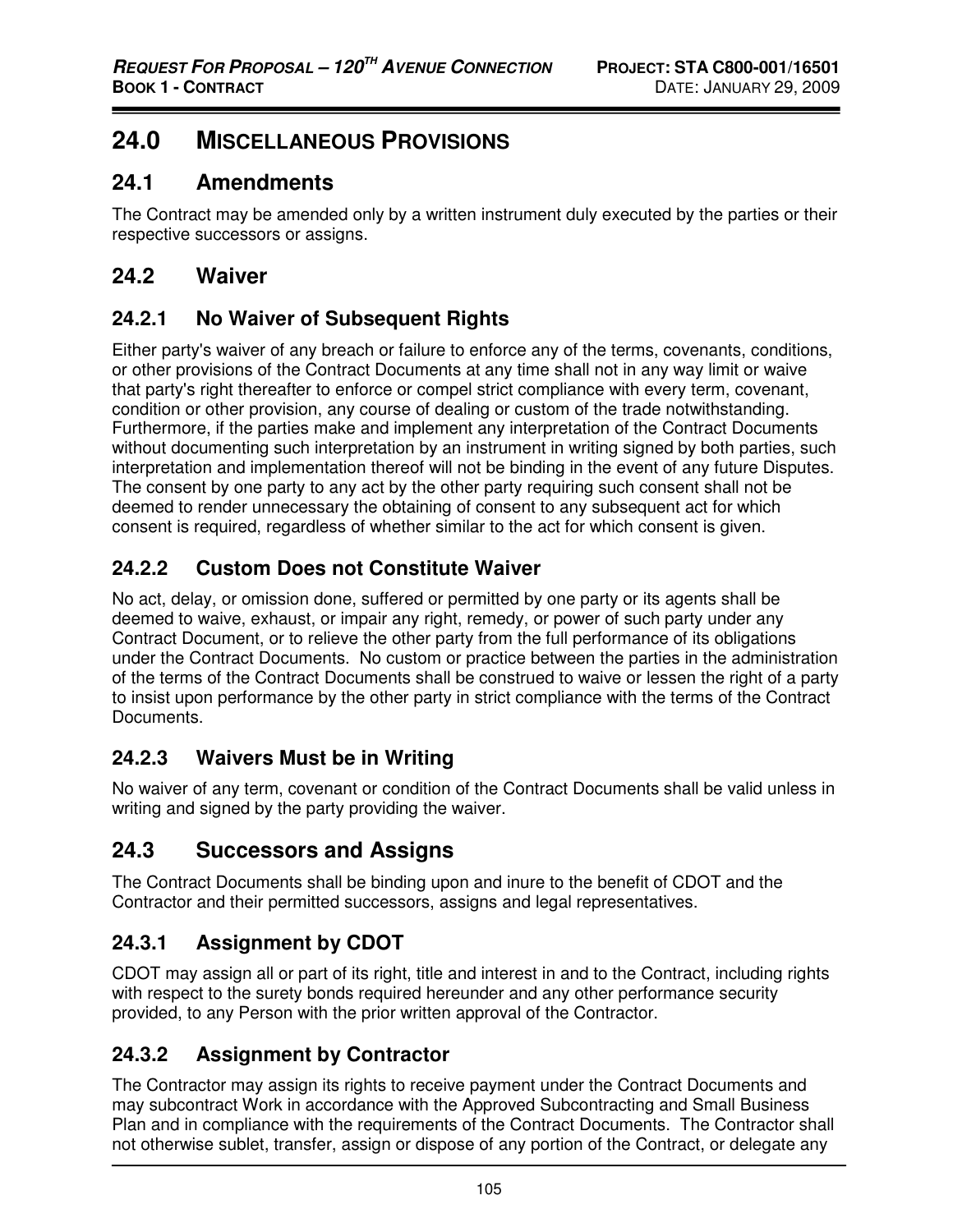of its duties hereunder, except with CDOT's prior written Approval. The Contractor's assignment or delegation of any of its Work under the Contract Documents shall be ineffective to relieve the Contractor of its responsibility for the Work assigned or delegated, unless CDOT, in its sole discretion, has Approved such relief from responsibility.

# **24.4 Designation of, and Cooperation with Representatives**

#### **24.4.1 Designation of Representatives**

Concurrently with execution hereof, CDOT and the Contractor shall each designate an individual or individuals who shall be authorized to make decisions and bind the parties on matters relating to the Contract Documents. Such designations may be changed by a subsequent writing delivered to the other party in accordance with Section 24.10. The parties may also designate technical representatives who shall be authorized to investigate and report on matters relating to the construction of the Project and negotiate on behalf of each of the parties but who do not have authority to bind CDOT or the Contractor.

### **24.4.2 Cooperation**

The Contractor shall cooperate with CDOT and all representatives of CDOT designated as described above.

# **24.5 Gratuities**

Neither the Contractor nor any of its employees, agents and representatives shall offer or give to an officer, official, or employee of CDOT or the State of Colorado gifts, entertainment, payments, loans, or gratuities. The Contractor represents and warrants that it has not previously offered or given any gifts, entertainment, payments, loans, or gratuities in violation of such prohibitions.

# **24.6 Survival**

The dispute resolution provisions contained in Section 19, and all other provisions, which by their inherent character should survive termination of the Contract, shall survive the termination of the Contract.

# **24.7 Limitation on Third-Party Beneficiaries**

It is not intended by any of the provisions of the Contract Documents to create any third-party beneficiary hereunder, or to authorize anyone not a party hereto to maintain a suit for personal injury or property damage pursuant to the terms or provisions hereof, except to the extent that specific provisions (such as the warranty and indemnity provisions) identify third parties and state that they are entitled to benefits hereunder. The duties, obligations, and responsibilities of the parties to the Contract Documents with respect to such third parties shall remain as imposed by law. The Contract Documents shall not be construed to create a contractual relationship of any kind between CDOT and a Subcontractor or any other Person except the Contractor.

# **24.8 No Personal Liability**

CDOT's authorized representatives are acting solely as agents and representatives of CDOT when carrying out the provisions of or exercising the power or authority granted to them under the Contract Documents. They shall not be liable either personally or as employees of CDOT for actions in their ordinary course of employment.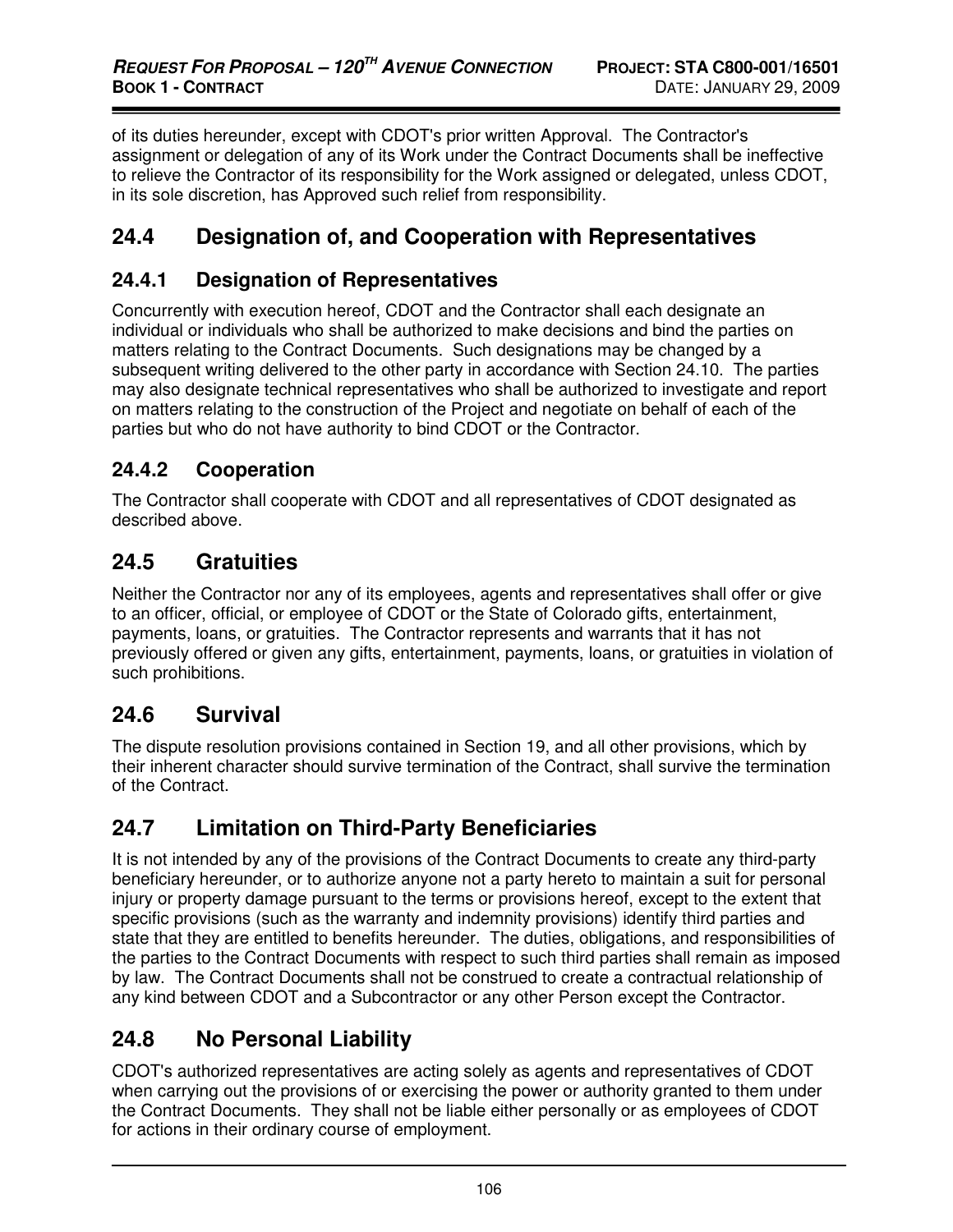# **24.9 Notices and Communications**

#### **24.9.1 Delivery of Notices**

Notices under the Contract Documents shall be in writing and: (i) delivered personally; (ii) sent by certified mail, return receipt requested; (iii) sent by a recognized overnight mail or courier service, with delivery receipt requested; or (iv) sent by telefacsimile communication followed by a hard copy or with receipt confirmed by telephone, to the following addresses (or to such other address as may from time to time be specified in writing by such Person):

All correspondence with the Contractor shall be sent to the Contractor's Project Manager or as otherwise directed by such Project Manager. The address for such communications shall be:

#### **[to be provided with executed Contract]**

All communications to CDOT shall be marked with CDOT's project identification number and shall be delivered to CDOT's Project Manager, with copies to such additional Persons as may be designated by CDOT's Project Manager, at the address set forth below:

| Mr. Moe Awaznezhad, P.E.                |
|-----------------------------------------|
| 120th Avenue Connection Project Manager |
| Colorado Department of Transportation   |
| <b>Region Six North Section</b>         |
| 2000 South Holly Street                 |
| Denver, Colorado 80222                  |
| Moe.Awaznezhad@dot.state.co.us          |
|                                         |

In addition, copies of all notices regarding disputes, termination, and default notices shall be delivered to the following person(s):

> Kathryn E. Young Assistant Attorney General Office of the Attorney General 1525 Sherman Street,  $7<sup>th</sup>$  Floor Denver, CO 80203 Telephone: (303) 866-5052 Fax: (303) 866-5443

# **24.9.2 Receipt of Notices**

Notices shall be deemed received when actually received in the office of the addressee (or by the addressee if personally delivered) or when delivery is refused, as shown on the receipt of the U. S. Postal Service, private carrier or other Person making the delivery. Notwithstanding the foregoing, notices sent by fax after 4:00 p.m. Mountain Standard or Daylight Time (as applicable) and all other notices received after 5:00 p.m. Mountain Standard or Daylight Time (as applicable) shall be deemed received on the first Working Day following delivery (that is, in order for a fax to be deemed received on the same day, at least the first page of the fax must have been received before 4:00 p.m.).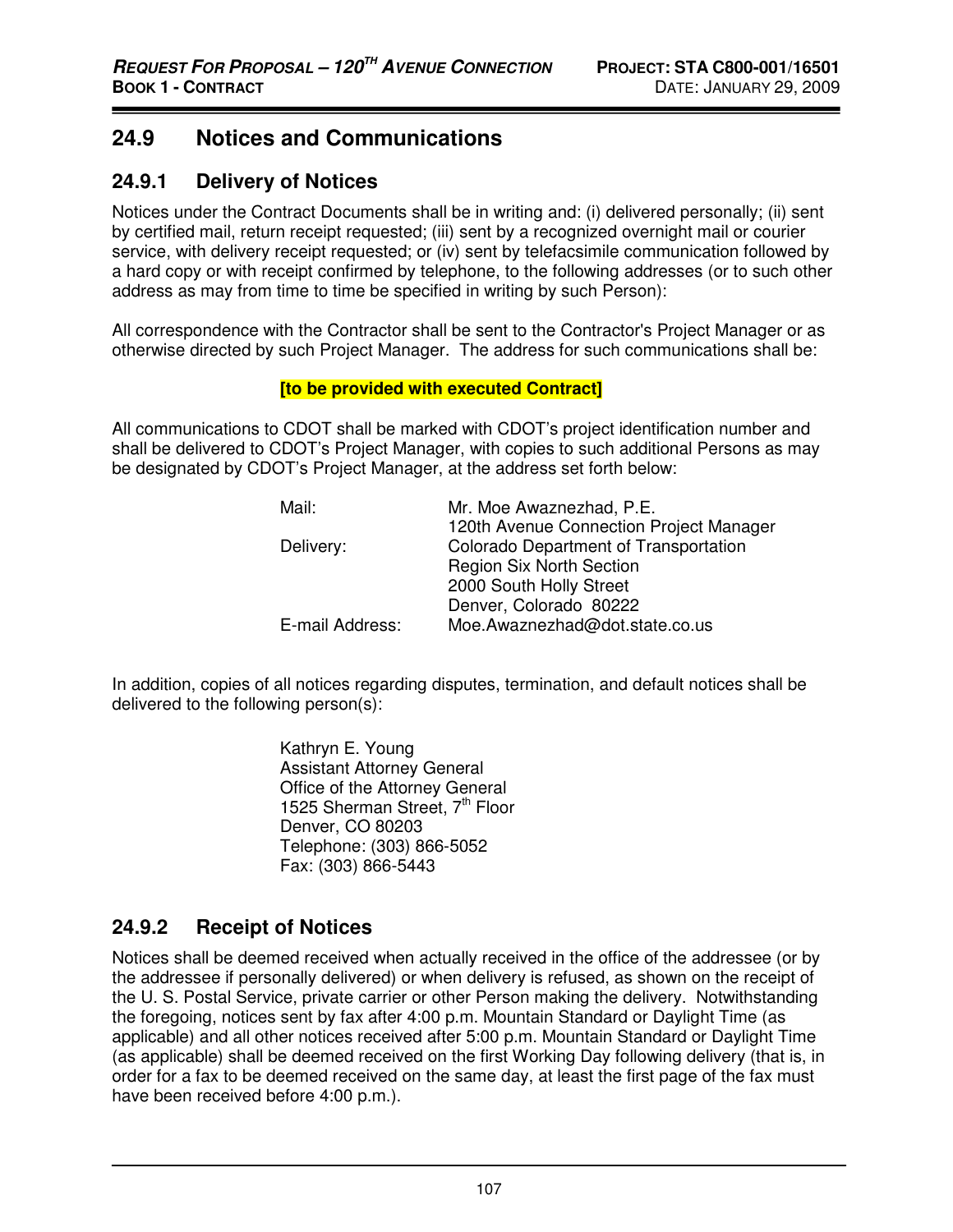### **24.9.3 Copies of Correspondence to CDOT**

The Contractor shall copy CDOT on all written correspondence pertaining to the Contract between the Contractor and any Person other than the Contractor's Subcontractors, consultants and attorneys.

# **24.10 Further Assurances**

The Contractor shall promptly execute and deliver to CDOT all such instruments and other documents and assurances as are reasonably requested by CDOT to further evidence the obligations of the Contractor hereunder, including assurances regarding assignments of Subcontractors contained herein.

# **24.11 Severability**

If any clause, provision, Section or part of the Contract is ruled invalid under Section 19 or otherwise by a court of competent jurisdiction, then the parties shall: (i) promptly meet and negotiate a substitute for such clause, provision, Section or part, which shall, to the greatest extent legally permissible, effect the original intent of the parties, including an equitable adjustment to the Contract Price to account for any change in the Work resulting from such invalidated portion; and (ii) if necessary or desirable, apply to the court or other decision maker (as applicable) which declared such invalidity for an interpretation of the invalidated portion to guide the negotiations. The invalidity or unenforceability of any such clause, provision, Section or part shall not affect the validity or enforceability of the balance of the Contract, which shall be construed and enforced as if the Contract did not contain such invalid or unenforceable clause, provision, Section or part.

# **24.12 Headings**

The captions of the Sections of the Contract Documents are for convenience only and shall not be deemed part of the Contract or considered in construing the Contract.

# **24.13 Governing Law**

The Contract Documents shall be governed by and construed in accordance with the law of the State of Colorado. Venue for any arbitration proceeding in connection with the Contract shall be Denver, Colorado, and venue for any legal action in connection with the Contract shall lie in the District Court of Colorado for the City and County of Denver.

# **24.14 Special Provisions**

The following Special Provisions are required to be included in all CDOT Contracts except where noted in *italics*:

**1. CONTROLLER'S APPROVAL**. **CRS §24-30-202(1)**. This contract shall not be valid until it has been approved by the Colorado State Controller or designee.

 **2. FUND AVAILABILITY**. **CRS §24-30-202(5.5)**. Financial obligations of the State payable after the current fiscal year are contingent upon funds for that purpose being appropriated, budgeted, and otherwise made available.

 **3. GOVERNMENTAL IMMUNITY**. No term or condition of this contract shall be construed or interpreted as a waiver, express or implied, of any of the immunities, rights, benefits, protections, or other provisions, of the Colorado Governmental Immunity Act, CRS §24-10-101 et seq., or the Federal Tort Claims Act, 28 U.S.C. §§1346(b) and 2671 et seq., as applicable now or hereafter amended.

 **4. INDEPENDENT CONTRACTOR**. Contractor shall perform its duties hereunder as an independent contractor and not as an employee. Neither Contractor nor any agent or employee of Contractor shall be deemed to be an agent or employee of the State. Contractor and its employees and agents are not entitled to unemployment insurance or workers compensation benefits through the State and the State shall not pay for or otherwise provide such coverage for Contractor or any of its agents or employees. Unemployment insurance benefits will be available to Contractor and its employees and agents only if such coverage is made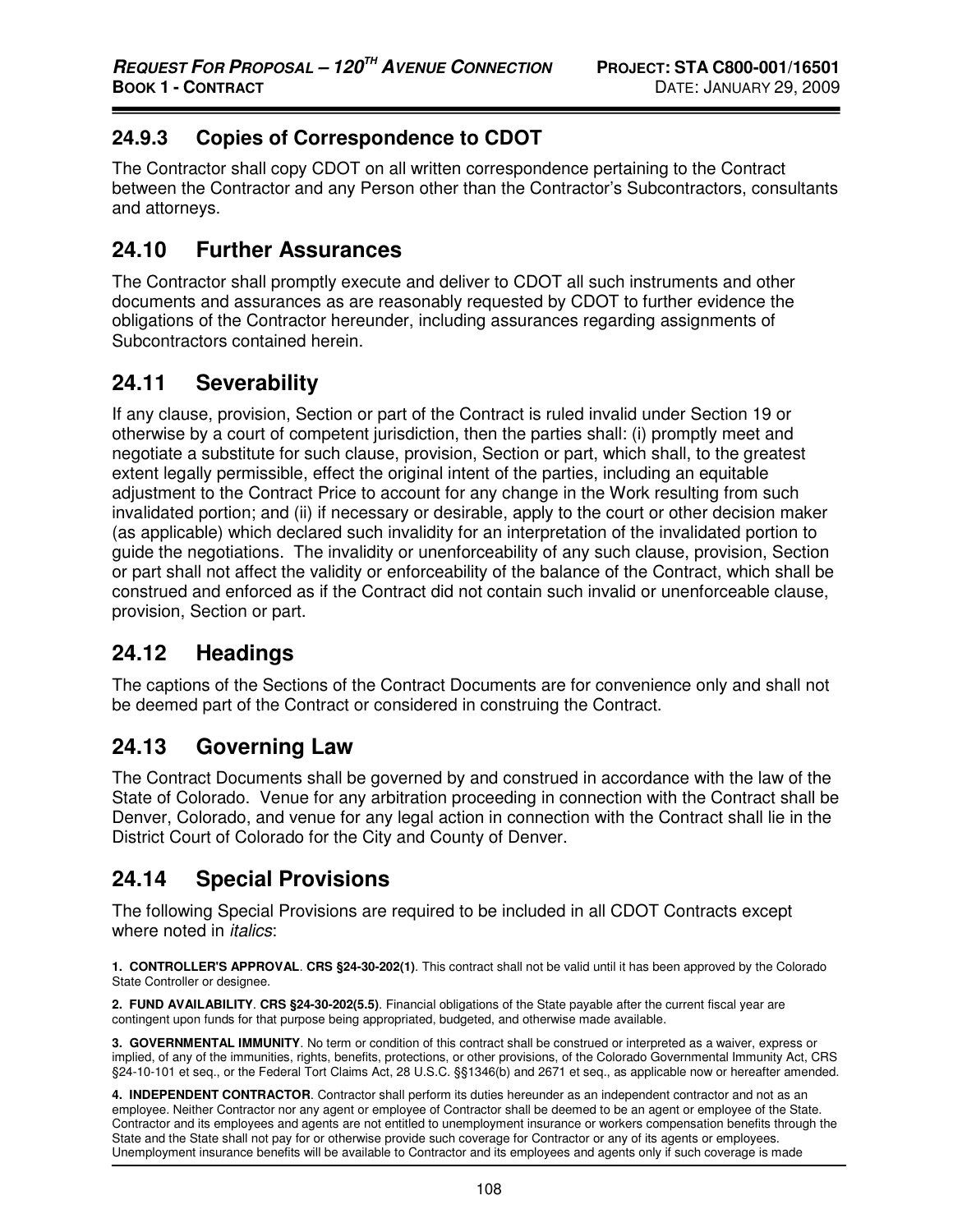available by Contractor or a third party. Contractor shall pay when due all applicable employment taxes and income taxes and local head taxes incurred pursuant to this contract. Contractor shall not have authorization, express or implied, to bind the State to any agreement, liability or understanding, except as expressly set forth herein. Contractor shall **(a)** provide and keep in force workers' compensation and unemployment compensation insurance in the amounts required by law, **(b)** provide proof thereof when requested by the State, and **(c)** be solely responsible for its acts and those of its employees and agents.

 **5. COMPLIANCE WITH LAW**. Contractor shall strictly comply with all applicable federal and State laws, rules, and regulations in effect or hereafter established, including, without limitation, laws applicable to discrimination and unfair employment practices.

 **6. CHOICE OF LAW**. Colorado law, and rules and regulations issued pursuant thereto, shall be applied in the interpretation, execution, and enforcement of this contract. Any provision included or incorporated herein by reference which conflicts with said laws, rules, and regulations shall be null and void. Any provision incorporated herein by reference which purports to negate this or any other Special Provision in whole or in part shall not be valid or enforceable or available in any action at law, whether by way of complaint, defense, or otherwise. Any provision rendered null and void by the operation of this provision shall not invalidate the remainder of this contract, to the extent capable of execution.

 **7. BINDING ARBITRATION PROHIBITED.** The State of Colorado does not agree to binding arbitration by any extra-judicial body or person. Any provision to the contrary in this contact or incorporated herein by reference shall be null and void.

 **8. SOFTWARE PIRACY PROHIBITION. Governor's Executive Order D 002 00**. State or other public funds payable under this contract shall not be used for the acquisition, operation, or maintenance of computer software in violation of federal copyright laws or applicable licensing restrictions. Contractor hereby certifies and warrants that, during the term of this contract and any extensions, Contractor has and shall maintain in place appropriate systems and controls to prevent such improper use of public funds. If the State determines that Contractor is in violation of this provision, the State may exercise any remedy available at law or in equity or under this contract, including, without limitation, immediate termination of this contract and any remedy consistent with federal copyright laws or applicable licensing restrictions.

**9**. **EMPLOYEE FINANCIAL INTEREST/CONFLICT OF INTEREST**. **CRS §§24-18-201 and 24-50-507**. The signatories aver that to their knowledge, no employee of the State has any personal or beneficial interest whatsoever in the service or property described in this contract. Contractor has no interest and shall not acquire any interest, direct or indirect, that would conflict in any manner or degree with the performance of Contractor's services and Contractor shall not employ any person having such known interests.

 **10. VENDOR OFFSET**. **CRS §§24-30-202 (1) and 24-30-202.4**. [**Not Applicable to intergovernmental agreements**] Subject to CRS §24-30-202.4 (3.5), the State Controller may withhold payment under the State's vendor offset intercept system for debts owed to State agencies for: **(a)** unpaid child support debts or child support arrearages; **(b)** unpaid balances of tax, accrued interest, or other charges specified in CRS §39-21-101, et seq.; **(c)** unpaid loans due to the Student Loan Division of the Department of Higher Education; **(d)** amounts required to be paid to the Unemployment Compensation Fund; and **(e)** other unpaid debts owing to the State as a result of final agency determination or judicial action.

**11. PUBLIC CONTRACTS FOR SERVICES**. **CRS §8-17.5-101**. [**Not Applicable to agreements relating to the offer, issuance, or sale of securities, investment advisory services or fund management services, sponsored projects, intergovernmental agreements, or information technology services or products and services**] Contractor certifies, warrants, and agrees that it does not knowingly employ or contract with an illegal alien who will perform work under this contract and will confirm the employment eligibility of all employees who are newly hired for employment in the United States to perform work under this contract, through participation in the E-Verify Program or the Department program established pursuant to CRS §8-17.5-102(5)(c), Contractor shall not knowingly employ or contract with an illegal alien to perform work under this contract or enter into a contract with a subcontractor that fails to certify to Contractor that the subcontractor shall not knowingly employ or contract with an illegal alien to perform work under this contract. Contractor **(a)** shall not use E-Verify Program or Department program procedures to undertake pre-employment screening of job applicants while this contract is being performed, **(b)** shall notify the subcontractor and the contracting State agency within three days if Contractor has actual knowledge that a subcontractor is employing or contracting with an illegal alien for work under this contract, **(c)** shall terminate the subcontract if a subcontractor does not stop employing or contracting with the illegal alien within three days of receiving the notice, and **(d)** shall comply with reasonable requests made in the course of an investigation, undertaken pursuant to CRS §8-17.5-102(5), by the Colorado Department of Labor and Employment. If Contractor participates in the Department program, Contractor shall deliver to the contracting State agency, Institution of Higher Education or political subdivision a written, notarized affirmation, affirming that Contractor has examined the legal work status of such employee, and shall comply with all of the other requirements of the Department program. If Contractor fails to comply with any requirement of this provision or CRS §8-17.5-101 et seq., the contracting State agency, institution of higher education or political subdivision may terminate this contract for breach and, if so terminated, Contractor shall be liable for damages.

**12. PUBLIC CONTRACTS WITH NATURAL PERSONS. CRS §24-76.5-101.** Contractor, if a natural person eighteen (18) years of age or older, hereby swears and affirms under penalty of perjury that he or she **(a)** is a citizen or otherwise lawfully present in the United States pursuant to federal law, **(b)** shall comply with the provisions of CRS §24-76.5-101 et seq., and **(c)** has produced one form of identification required by CRS §24-76.5-103 prior to the effective date of this contract.

Revised 11-14-08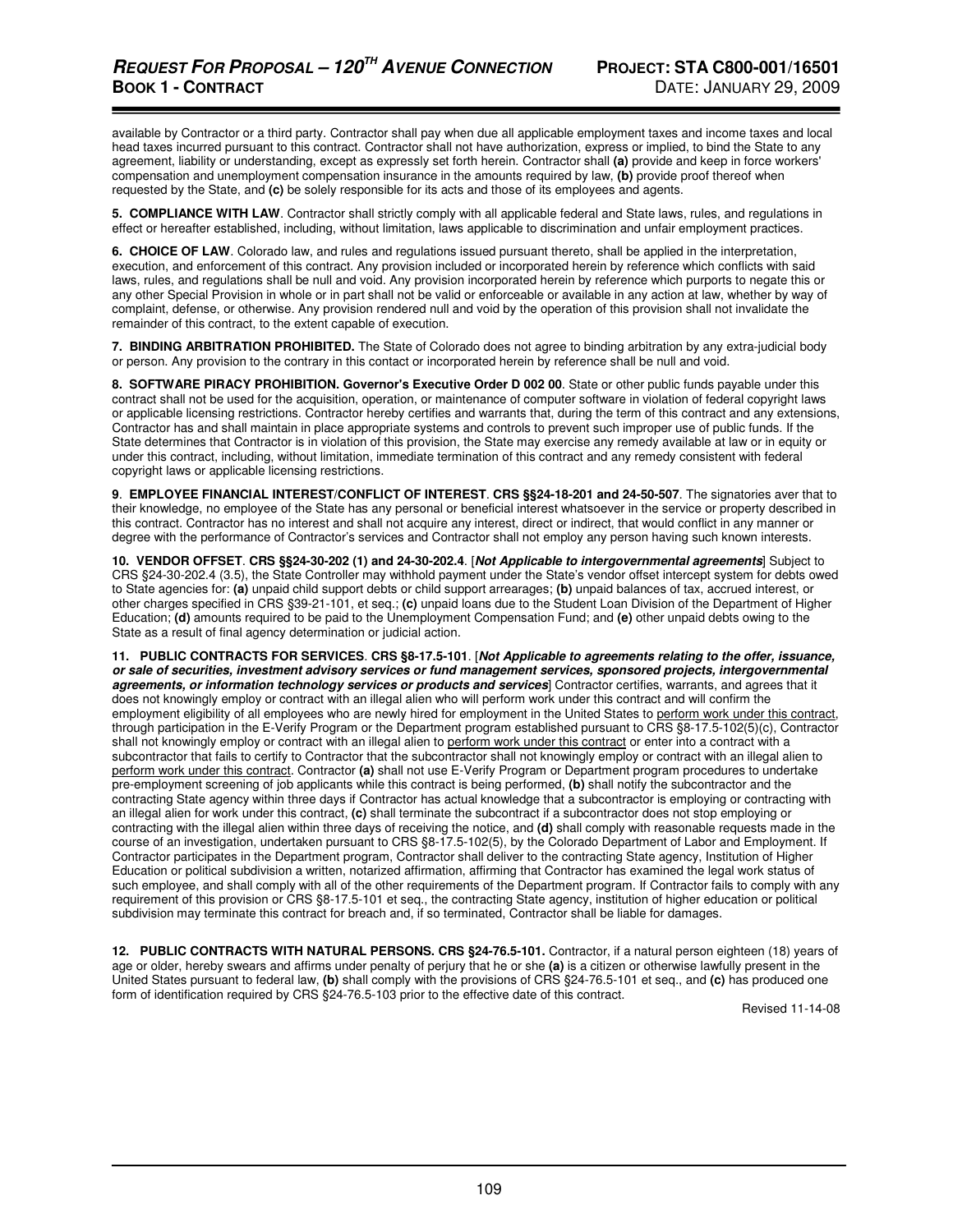# **24.15 Entire Agreement**

The Contract Documents contain the entire understanding of the parties with respect to the subject matter hereof and supersede all prior agreements, understandings, statements, representations and negotiations between the parties with respect to its subject matter.

# **24.16 Counterparts**

**This instrument may be executed in two or more counterparts, each of which shall be deemed an original, but all of which together shall constitute one and the same instrument.**